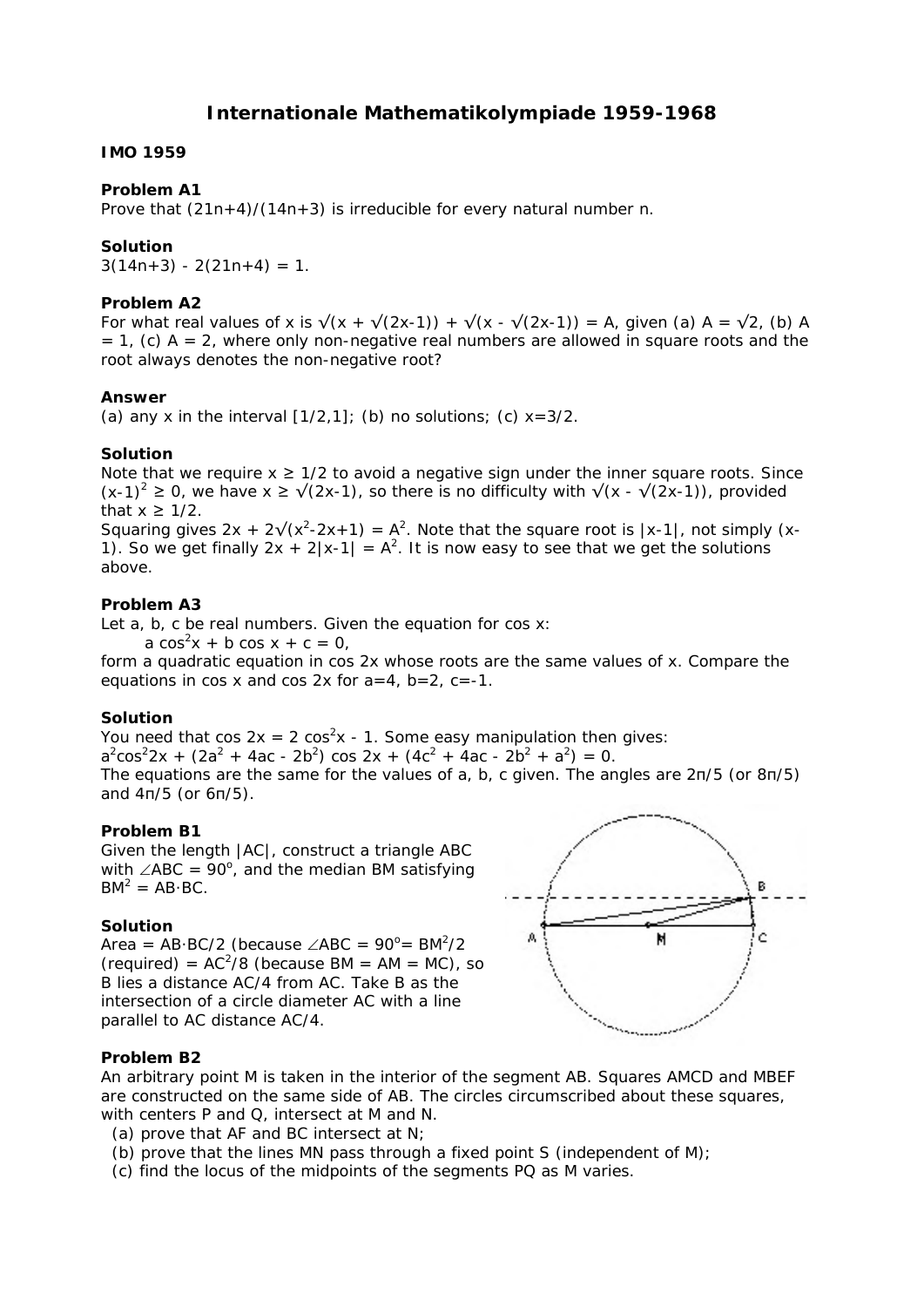**Solution**



(a) ∠ANM = ∠ACM =  $45^{\circ}$ . But ∠FNM = ∠FEM = 45°, so A, F, N are collinear. Similarly,  $\angle$ BNM =  $\angle$ BEM = 45<sup>o</sup> and  $\angle$ CNM = 180<sup>o</sup> -  $\angle$ CAM = 135<sup>o</sup>, so B, N, C are collinear.

(b) Since  $\angle$ ANM =  $\angle$ BNM = 45<sup>o</sup>,  $\angle$ ANB = 90<sup>o</sup>, so N lies on the semicircle diameter AB. Let NM meet the circle diameter AB again at S. ∠ANS = ∠BNS implies  $AS = BS$  and hence S is a fixed point.

(c) Clearly the distance of the midpoint of PQ from AB is AB/4. Since it varies continuously with M, it must be the interval between the two extreme positions, so the locus is a segment length AB/2 centered over AB.

#### **Problem B3**

The planes P and Q are not parallel. The point A lies in P but not Q, and the point C lies in Q but not P. Construct points B in P and D in Q such that the

quadrilateral ABCD satisfies the following conditions: (1) it lies in a plane, (2) the vertices are in the order A, B, C, D, (3) it is an isosceles trapezeoid with AB is parallel to CD (meaning that  $AD = BC$ , but  $AD$  is not parallel to BC unless it is a square), and (4) a circle can be inscribed in ABCD touching the sides.



### **Solution**

Let the planes meet in the line L. Then AB and CD must be parallel to L. Let H be the foot of the perpendicular from C to AB. The fact that a circle can be inscribed implies  $AB + CD = BC$  $+$  AD (equal tangents from A, B, C, D to the circle). Also CD =  $AB \pm 2BH$ . This leads to  $AH = AD = BC$ .

The construction is now easy. First construct the point H. Then using the circle center C radius AH, construct B. Using the circle center A radius AH construct D.

Note that if CH > AH then no construction is possible. If CH < AH, then there are two solutions, one with  $AB > CD$ , the other with  $AB < CD$ . If  $CH = AH$ , then there is a single solution, which is a square.

### **IMO 1960**

#### **Problem A1**

Determine all 3 digit numbers N which are divisible by 11 and where N/11 is equal to the sum of the squares of the digits of N.

### **Answer**

550, 803.

#### **Solution**

So, put N/11 = 10a + b. If a + b  $\leq$  9, we have 2a<sup>2</sup> + 2ab + 2b<sup>2</sup>  $= 10a + b$  (\*), so b is even. Put b = 2B, then B = a(a-5) + 2aB

 $+$  4B<sup>2</sup>, which is even. So b must be a multiple of 4, so b = 0, 4 or 8. If b = 0, then (\*) gives a = 5 and we get the solution 550. If b = 4, then (\*) gives  $a^2 - a + 14 = 0$ , which has no integral solutions. If  $b = 8$ , then (since  $a + b \le 9$  and  $a > 0$ ) a must be 1, but that does not satisfy (\*).

If a + b > 9, we have  $(a+1)^2 + (a+b-10)^2 + b^2 = 10a + b$ , or  $2a^2 + 2ab + 2b^2 - 28a - 21b$ + 101 = 0 (\*\*), so b is odd. Put b =  $2B+1$ . Then  $a^2 + 2aB + 4B^2 - 13a - 17B + 41 = 0$ . But a(a-13) is even, so B is odd. Hence b = 3 or 7. If b = 3, then  $(**)$  gives  $a^2$  - 11a + 28 = 0,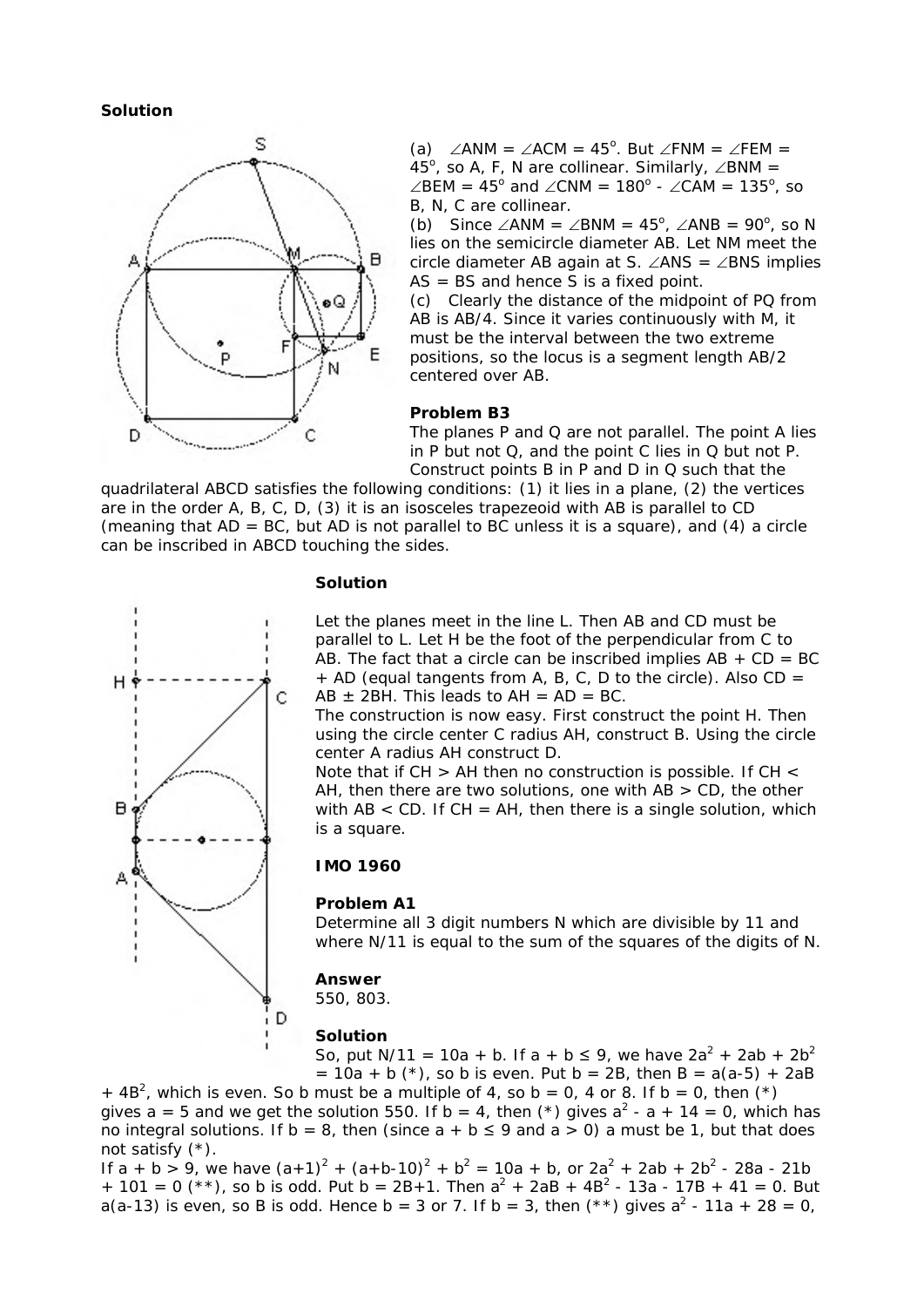so a = 4 or 7. But a + b > 9, so a = 7. That gives the solution 803. If b = 7, then  $(**)$ gives  $a^2$  - 7a + 26 = 0, which has no integral solutions.

## **Problem A2**

For what real values of x does the following inequality hold:  $4x^2/(1 - \sqrt{(1 + 2x)})^2 < 2x + 9$ ?

## **Answer**

 $-1/2 \leq x < 45/8$ .

## **Solution**

We require the first inequality to avoid imaginary numbers. Hence we may set  $x = -1/2 + 1$  $a^2/2$ , where a  $\geq$  0. The inequality now gives immediately a < 7/2 and hence x < 45/8. It is a matter of taste whether to avoid  $x = 0$ . I would allow it because the limit as x tends to 0 of the lhs is 4, and the inequality holds.

### **Problem A3**

In a given right triangle ABC, the hypotenuse BC, length a, is divided into n equal parts with n an odd integer. The central part subtends an angle g at A. h is the perpendicular distance from A to BC. Prove that:

 $\tan a = 4nh/(an^2 - a)$ .

### **Solution**

Let M be the midpoint of BC, and P and Q the two points  $a/2n$  either side of it, with P nearer B. Then  $a = \angle PAQ = \angle QAH - \angle PAH$  (taking angles as negative if P (or Q) lies to the left of H). So tan  $a = (QH - PH)/(AH^2 + QH - PH) = AH - PQ/(AH^2 + (MH - a/2n)(MH + a/2n))$  $=$   $(ah/n)/(a^2/4 - a^2/(4n^2)) = 4nh/(an^2 - a)$ .

## **Problem B1**

Construct a triangle ABC given the lengths of the altitudes from A and B and the length of the median from A.

### **Solution**

Let M be the midpoint of BC, AH the altitude from A, and BI the altitude from B. Start by constructing AHM. Take X on the circle diameter AM with  $MX = BI/2$ . Let the lines AX. HM meet at C and take B so that  $BM =$ MC. [This works because CMX and CBI are similar with  $MX = BI/2$  and hence  $CM =$ CB/2.]

### **Problem B2**

The cube ABCDA'B'C'D' has A above A', B







the face diagonal AC and Y is any point of B'D'. (a) find the locus of the midpoint of XY; (b) find the locus of the point Z which lies one-third of the way along XY, so that ZY=2·XZ.

#### **Solution**

The key idea is that the midpoint must lie in the plane half-way between ABCD and A'B'C'D'. Similarly, Z must lie in the plane one-third of the way from ABCD to

A'B'C'D'.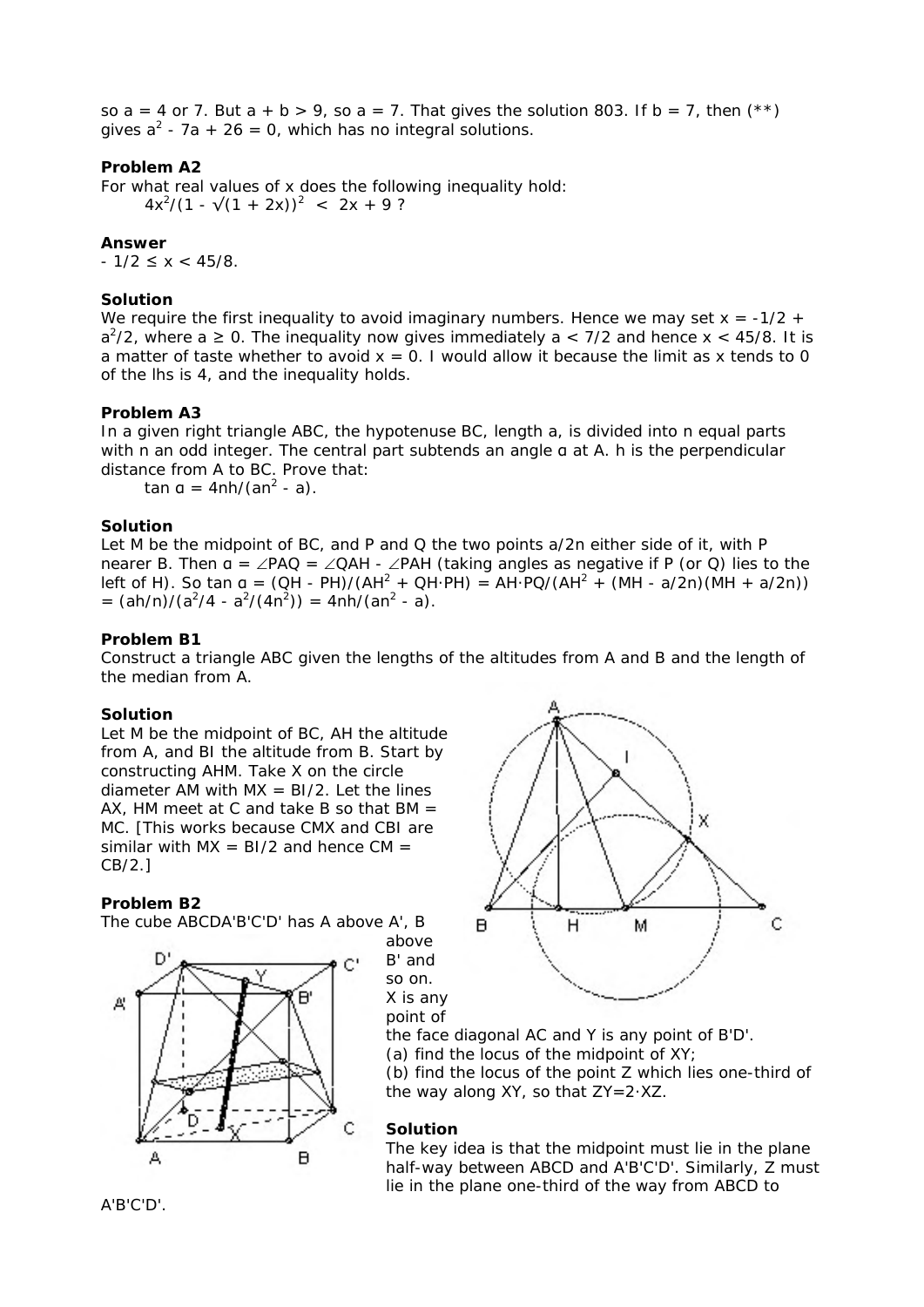(a) Regard ABCD as horizontal. Then the locus is the square with vertices the midpoints of the vertical faces (shown shaded in the diagram).

Take Y at B' and let X vary, then we trace out MN. Similarly, we can get the other sides.

Now with Y at B', take X in general position, so the midpoint of XY is on MN. Now move Y to D', the midpoint traces out a line parallel to the other two sides of the square, so we can get any point inside the square. But equally, it is clear that any point inside the triangle LMN corresponds to a point Y on the ray D'B' not between B' and D', so it does not lie in the locus. Similarly for the other three triangles. So the locus is the square.

(b) A similar argument shows that the locus is the rectangle shown in the diagram below which is  $\sqrt{2}/3$ x 2√2/3.



# **Problem B3**

A cone of revolution has an inscribed sphere tangent to the base of the cone (and to the sloping surface of the cone). A cylinder is circumscribed about the sphere so that its base lies in the base of the cone. The volume of the cone is  $V_1$  and the volume of the cylinder is  $V<sub>2</sub>$ .

(a) Prove that  $V_1 \neq V_2$ ;

(b) Find the smallest possible value of  $V_1/V_2$ . For this case construct the half angle of the cone.

## **Solution**

Let the vertex of the cone be V, the center of the sphere be O and the center of the base be X. Let the radius of the sphere be r and the half-angle of the cone θ.

Then the the cone's height is VO + OX =  $r(1 + 1/\sin \theta)$ , and the radius of its base is r(1 + 1/sin θ) tan θ. Hence V<sub>1</sub>/V<sub>2</sub> = (1/6) (1 + 1/sin θ)<sup>3</sup> tan<sup>2</sup>θ = (1 + s)<sup>3</sup>(6s(1 - s<sup>2</sup>)), where s = sin θ.

We claim that  $(1 + s)^3(6s(1 - s^2)) \ge 4/3$ . This is equivalent to  $1 + 3s + 3s^2 + s^3 \ge 8s - 3s^3$ or 1 - 5s + 3s<sup>2</sup> + 9s<sup>3</sup> > = 0. But we can factorise the cubic as  $(1 - 3s)^2(1 + s)$ . So we have  $V_1/V_2 \geq 4/3$  with equality iff s = 1/3.

# **Problem B4**

In the isosceles trapezoid ABCD (AB parallel to DC, and BC = AD), let AB =  $a$ , CD =  $c$  and let the perpendicular distance from A to CD be h. Show how to construct all points X on the axis of symmetry such that ∠BXC = ∠AXD = 90°. Find the distance of each such X from AB and from CD. What is the condition for such points to exist?



## **Solution**

Since angle BXC =  $90^\circ$ , X lies on the circle diameter BC. In general this will intersect the axis of symmetry in 0, 1 or 2 points. By symmetry any points of intersection X will also lie on the circle diameter AD and so will have angle  $AXD = 90^\circ$  also.

Let L be the midpoint of AB, and M the midpoint of CD. Let X lie on LM a distance x from L. We have  $LB = a/2$ ,  $MC = c/2$ , and  $XM = h - x$ . The triangles LBX and MXC are similar, so  $2x/a =$  $c/(2(h-x))$ . Hence  $4x^2 - 4xh + ac = 0$ , so  $x =$  $h/2 \pm (\sqrt{(h^2 - ac)})/2$ .

There are 0, 1, 2 points according as  $h^2 < h$ ,  $= h$ ,  $\ge$  ac.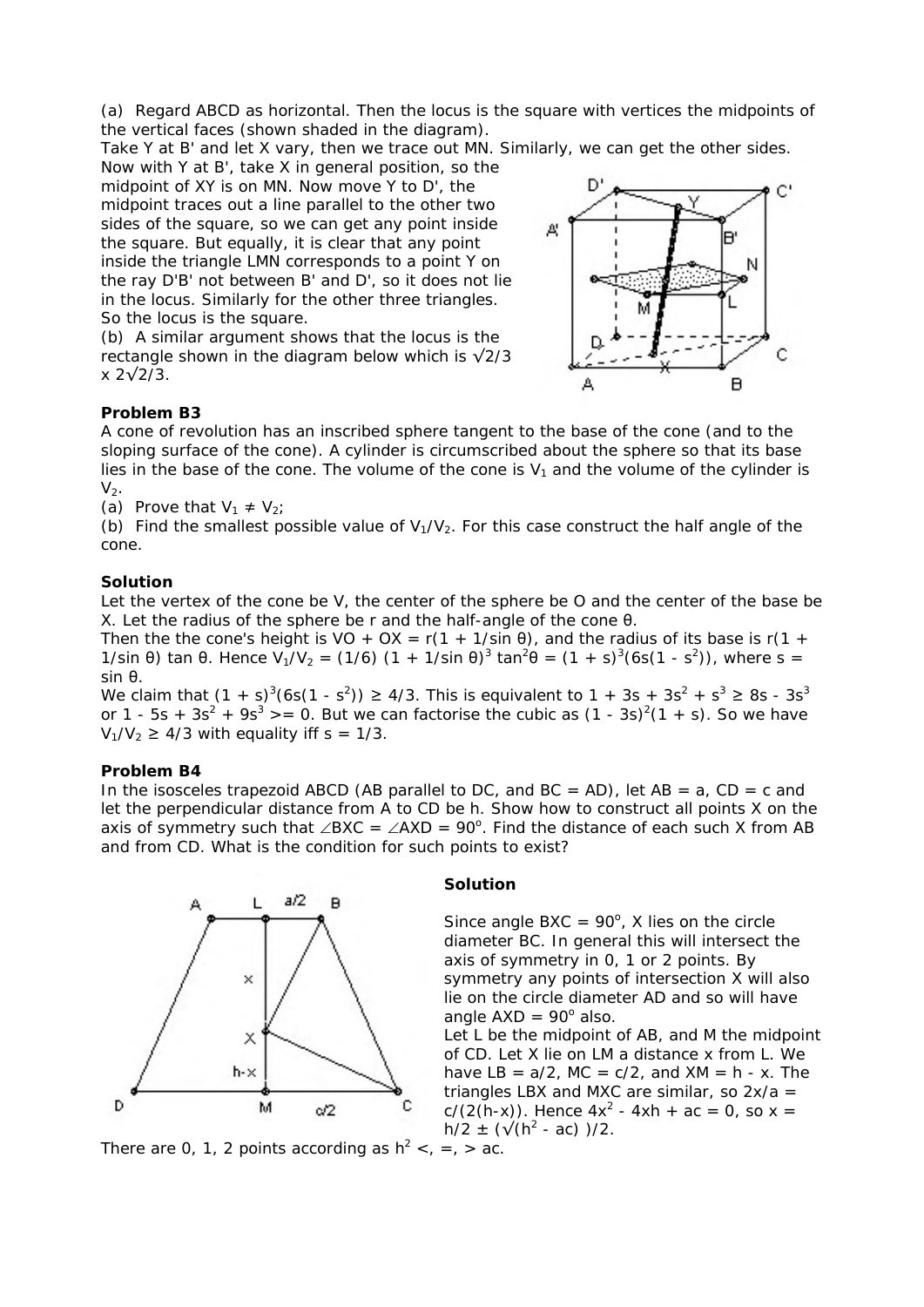# **IMO 1961**

## **Problem A1**

Solve the following equations for x, y and z:

 $x + y + z = a$ ; +  $y^2$  +  $z^2$  =  $b^2$ ;  $xy = z^2$ What conditions must a and b satisfy for x, y and z to be distinct positive numbers?

## **Solution**

A routine slog gives z =  $(a^2 - b^2)/2a$ , x and y =  $(a^2 + b^2)/4a \pm \sqrt{(10a^2b^2 - 3a^4 - 3b^4)/4a}$ . A little care is needed with the conditions. Clearly x, y, z positive implies  $a > 0$ , and then z positive implies |b| < a. The expression under the root must be positive. It helps if you notice that it factorizes as  $(3a^2 - b^2)(3b^2 - a^2)$ . The second factor is positive because  $|b| <$ a, so the first factor must also be positive and hence  $a < \sqrt{3}$  |b|. These conditions are also sufficient to ensure that x and y are distinct, but then z must also be distinct because  $z^2 =$ xy.

## **Problem A2**

Let a, b, c be the sides of a triangle and A its area. Prove that:  $a^{2} + b^{2} + c^{2} \ge 4\sqrt{3} A$ When do we have equality?

# **Solution**

One approach is a routine slog from Heron's formula. The inequality is quickly shown to be equivalent to  $a^2b^2 + b^2c^2 + c^2a^2 \le a^4 + b^4 + c^4$ , which is true since  $a^2b^2 \le (a^4 + b^4)/2$ . We get equality iff the triangle is equilateral.

Another approach is to take an altitude lying inside the triangle. If it has length h and divides the base into lengths r and s, then we quickly find that the inequality is equivalent to (h - (r + s) $\sqrt{3}/2$ )<sup>2</sup> + (r - s)<sup>2</sup> ≥ 0, which is true. We have equality iff r = s and h = (r + s)√3/2, which means the triangle is equilateral.

# **Problem A3**

Solve the equation  $cos^{n}x - sin^{n}x = 1$ , where n is a natural number.

### **Solution**

Since  $cos^2x + sin^2x = 1$ , we cannot have solutions with n not 2 and  $0 < |cos x|$ ,  $|sin x| < 1$ . Nor can we have solutions with  $n=2$ , because the sign is wrong. So the only solutions have sin  $x = 0$  or cos  $x = 0$ , and these are:  $x =$  multiple of  $\pi$ , and n even; x even multiple of  $\pi$ and n odd;  $x =$  even multiple of  $\pi + 3\pi/2$  and n odd.

## **Problem B1**

P is inside the triangle ABC. PA intersects BC in D, PB intersects AC in E, and PC intersects AB in F. Prove that at least one of AP/PD, BP/PE, CP/PF does not exceed 2, and at least one is not less than 2.

### **Solution**

Take lines through the centroid parallel to the sides of the triangle. The result is then obvious.



# **Problem B2**

Construct the triangle ABC, given

the lengths  $AC = b$ ,  $AB = c$  and the acute  $AMB = a$ , where M is the midpoint of BC. Prove that the construction is possible if and only if

b tan( $a/2$ )  $\leq c < b$ . When does equality hold?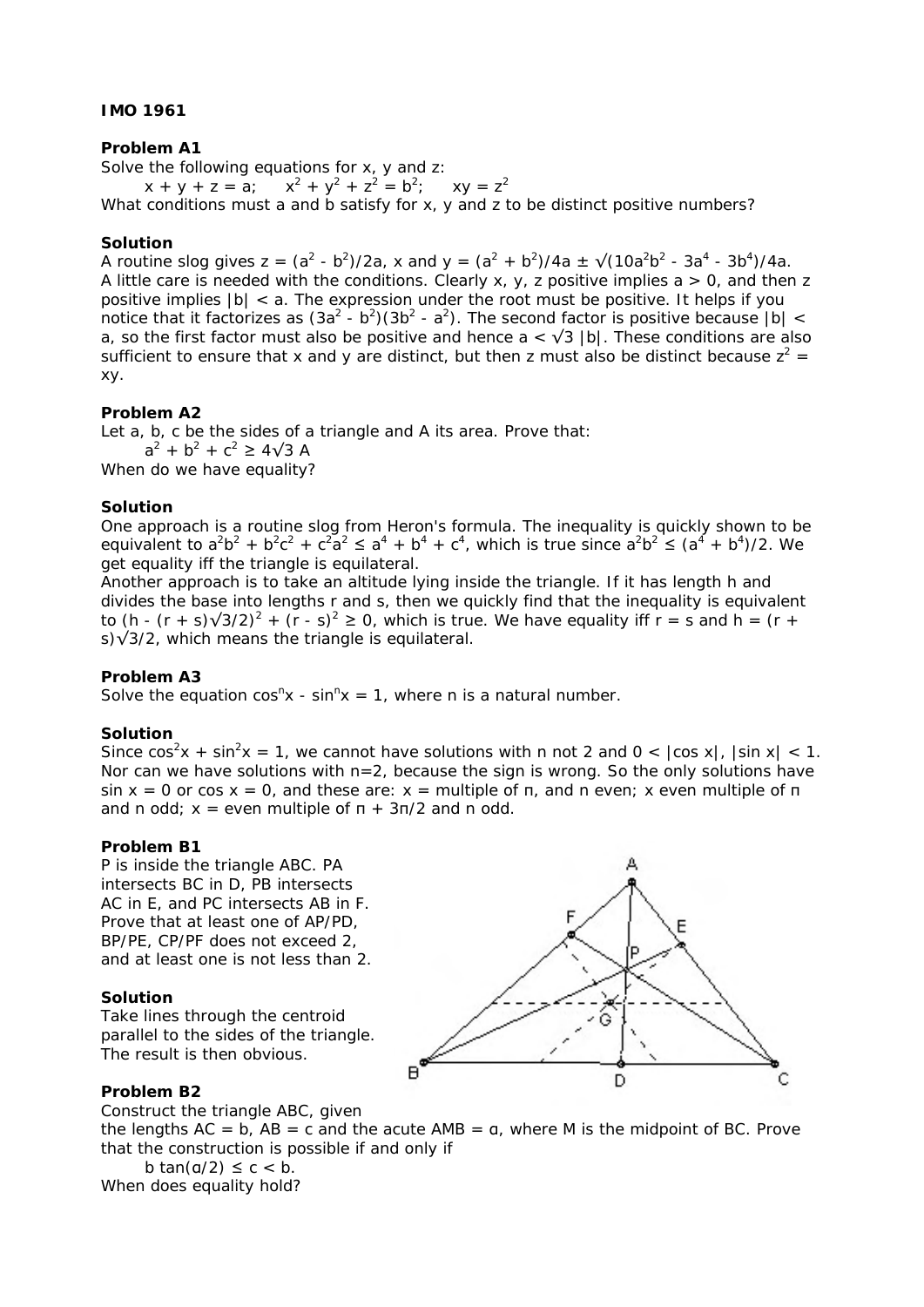

# **Answer**

Equality holds if  $\angle BAC = 90^\circ$  and  $\angle ACB$  $=$   $a/2$ 

## **Solution**

The key is to take N so that A is the midpoint of NB, then  $\angle$ NCB = a. The construction is as follows: take BN length 2AB. Take circle through B and N such that the  $∠BPN = a$  for points P on the arc BN. Take A as the midpoint of BN and let the circle center A, radius AC cut the arc BN at C. In general there are two possibilities for C. Let X be the intersection of the arc BN and the perpendicular to the segment BN through A. For the construction to be possible we require  $AX \ge AC > AB$ . But  $AB/AX = \tan \frac{a}{2}$ , so we get the condition in the question. Equality corresponds to  $C = X$  and hence to  $\angle$ BAC = 90° and  $\angle$ ACB =  $a/2$ .

## **Problem B3**

Given 3 non-collinear points A, B, C and a plane p not parallel to ABC and such that A, B, C are all on the same side of p. Take three arbitrary points A', B', C' in p. Let A'', B'', C'' be the midpoints of AA', BB', CC' respectively, and let O be the centroid of A'', B'', C''. What is the locus of O as A', B', C' vary?

### **Solution**

The key is to notice that O is the midpoint of the segment joining the centroids of ABC and A'B'C'. The centroid of ABC is fixed, so the locus is just the plane parallel to p and midway between p and the centroid of ABC.

### **IMO 1962**

## **Problem A1**

Find the smallest natural number with 6 as the last digit, such that if the final 6 is moved to the front of the number it is multiplied by 4.

#### **Solution**

We have  $4(10n+6) = 6 \cdot 10^m + n$ , where n has m digits. So  $13n + 8 = 2 \cdot 10^m$ . Hence  $n = 2n'$ and  $13n' = 10^m - 4$ . Dividing, we quickly find that the smallest n', m satisfying this are: n'  $= 7692$ , m = 5. Hence the answer is 153846.

# **Problem A2**

Find all real x satisfying:  $\sqrt{(3-x)} - \sqrt{(x + 1)} > 1/2$ .

#### **Solution**

It is easy to show that the inequality implies  $|x-1| > \sqrt{31/8}$ , so  $x > 1 + \sqrt{31/8}$ , or  $x < 1 -$ √31/8. But the converse is not true.

Indeed, we easily see that  $x > 1$  implies the lhs  $\lt 0$ . Also care is needed to ensure that the expressions under the root signs are not negative, which implies  $-1 \le x \le 3$ . Putting this together, suggests the solution is  $-1 \le x < 1 - \sqrt{31/8}$ , which we can easily check.

#### **Problem A3**

The cube ABCDA'B'C'D' has upper face ABCD and lower face A'B'C'D' with A directly above A' and so on. The point x moves at constant speed along the perimeter of ABCD, and the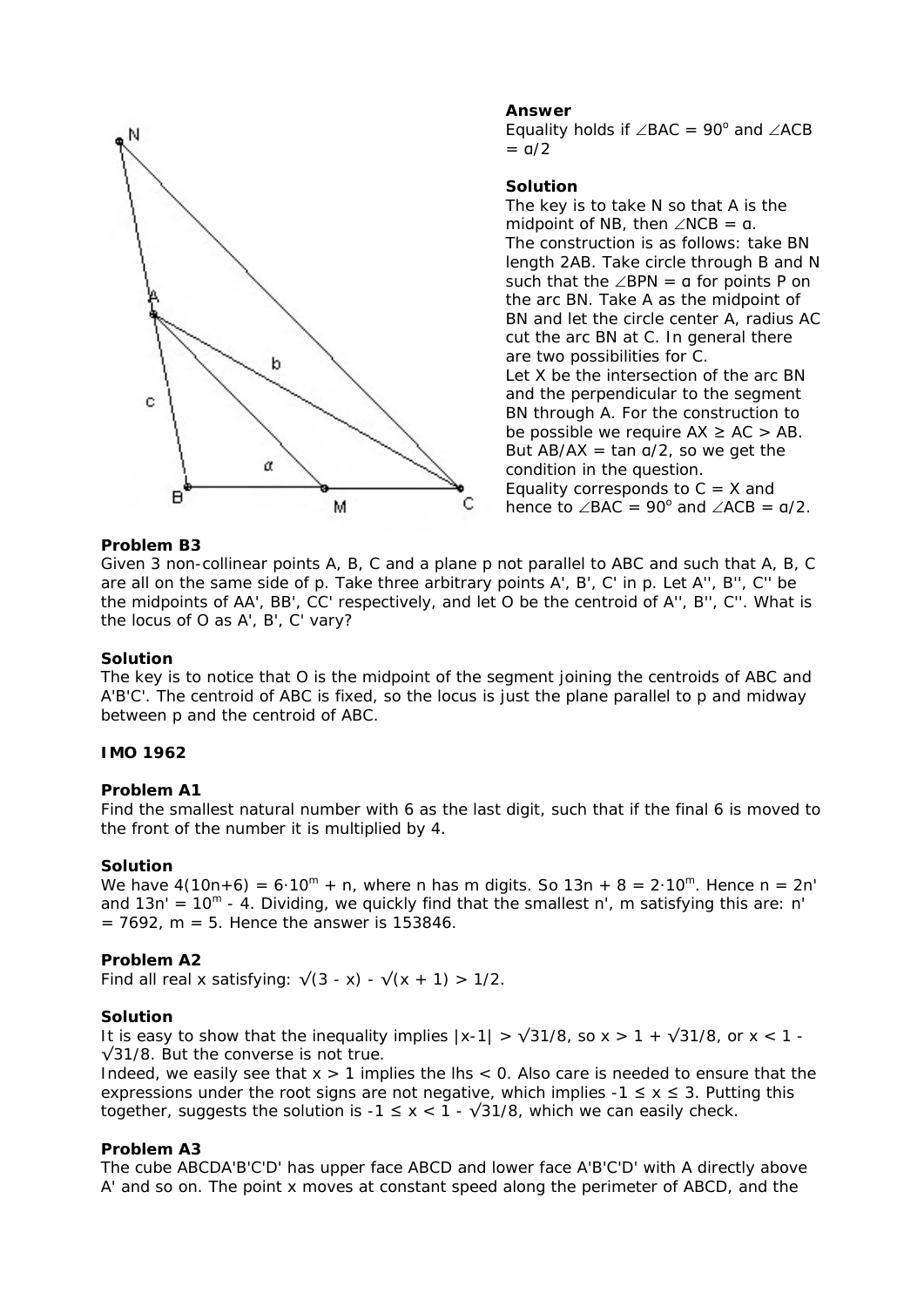point Y moves at the same speed along the perimeter of B'C'CB. X leaves A towards B at the same moment as Y leaves B' towards C'. What is the locus of the midpoint of XY?



#### **Solution**

Answer: the rhombus CUVW, where U is the center of ABCD, V is the center of ABB'A, and W is the center of BCC'B'. Take rectangular coordinates with A as (0, 0, 0) and C' as (1, 1, 1). Let M be the midpoint of XY. Whilst X is on AB and Y on B'C', X is (x, 0, 0) and Y is (1, x, 1), so M is  $(x/2 + 1/2, x/2, 1/2) = x (1,$  $1/2$ ,  $1/2$ ) +  $(1-x)$   $(1/2, 0, 1/2)$  =  $x W + (1-x) V$ , so M traces out the line VW. Whilst X is on BC and Y is on C'C, X is (1, x, 0) and Y is ( 1, 1, 1-x), so M is  $(1, x/2+1/2, 1/2 - x/2) =$ 

 $x$  (1, 1, 0) + (1-x) (1, 1/2, 1/2) =  $x C + (1-x) W$ , so M traces out the line WC.

Whilst X is on CD and Y is on CB,

X is  $(1-x, 1, 0)$  and Y is  $(1, 1-x, 0)$ , so M is  $(1-x/2, 1-x/2, 0) = x (1, 1, 0) + (1-x) (1/2, 0)$  $1/2$ , 0) = x C + (1-x) U, so M traces out the line CU.

Whilst X is on DA and Y is on BB', X is (0, 1-x, 0) and Y is (1, 0, x), so M is (1/2, 1/2 - x/2,  $x/2$ ) = x (1/2, 0, 1/2) + (1-x) (1/2, 1/2, 0) = x V + (1-x) U, so M traces out the line UV.

### **Problem B1**

Find all real solutions to  $cos^2x + cos^22x + cos^23x = 1$ .

### **Solution**

Put c = cos x, and use cos3x =  $4c^3$  - 3c, cos 2x = 2  $c^2$  - 1. We find the equation given is equivalent to c = 0,  $c^2 = 1/2$  or  $c^2 = 3/4$ . Hence x =  $\pi/2$ ,  $3\pi/2$ ,  $\pi/4$ ,  $3\pi/4$ ,  $\pi/6$ ,  $5\pi/6$  or any multiple of π plus one of these.

### **Problem B2**

Given three distinct points A, B, C on a circle K, construct a point D on K, such that a circle can be inscribed in ABCD.

### **Solution**

I be the center of the inscribed circle. Consider the quadrilateral ABCI. ∠BAI = 1/2 ∠BAD and ∠BCI = 1/2 ∠BCD, so ∠BAI + ∠BCI = 90<sup>o</sup>, since ABCD is cyclic. Hence  $\angle$ AIC = 270<sup>°</sup> -  $\angle$ ABC. So if we draw a circle through A and C such that for X points on the arc AC  $\angle$ AXC = 90<sup>°</sup> +  $\angle$ ABC, then the intersection of the circle with the angle bisector of ∠ABC gives the point I. To draw this circle take the diameter AE. Then  $\angle$ CAE = 180<sup>°</sup> - ∠ACE - ∠AEC = 90<sup>°</sup> - ∠ABC. So we want AE to be tangent to the circle. Thus the center of the circle is on the perpendicular to AE through A and on the perpendicular bisector of AC.



To prove the construction possible we use the fact that a quadrilateral ABCD has an inscribed circle iff  $AB + CD = BC + AD$ . For D near C on the circumcircle of ABC we have AB + CD < BC + AD, whilst for D near A we have AB + CD > BC + AD, so as D moves continuously along the circumcircle there must be a point with equality. [Proof that the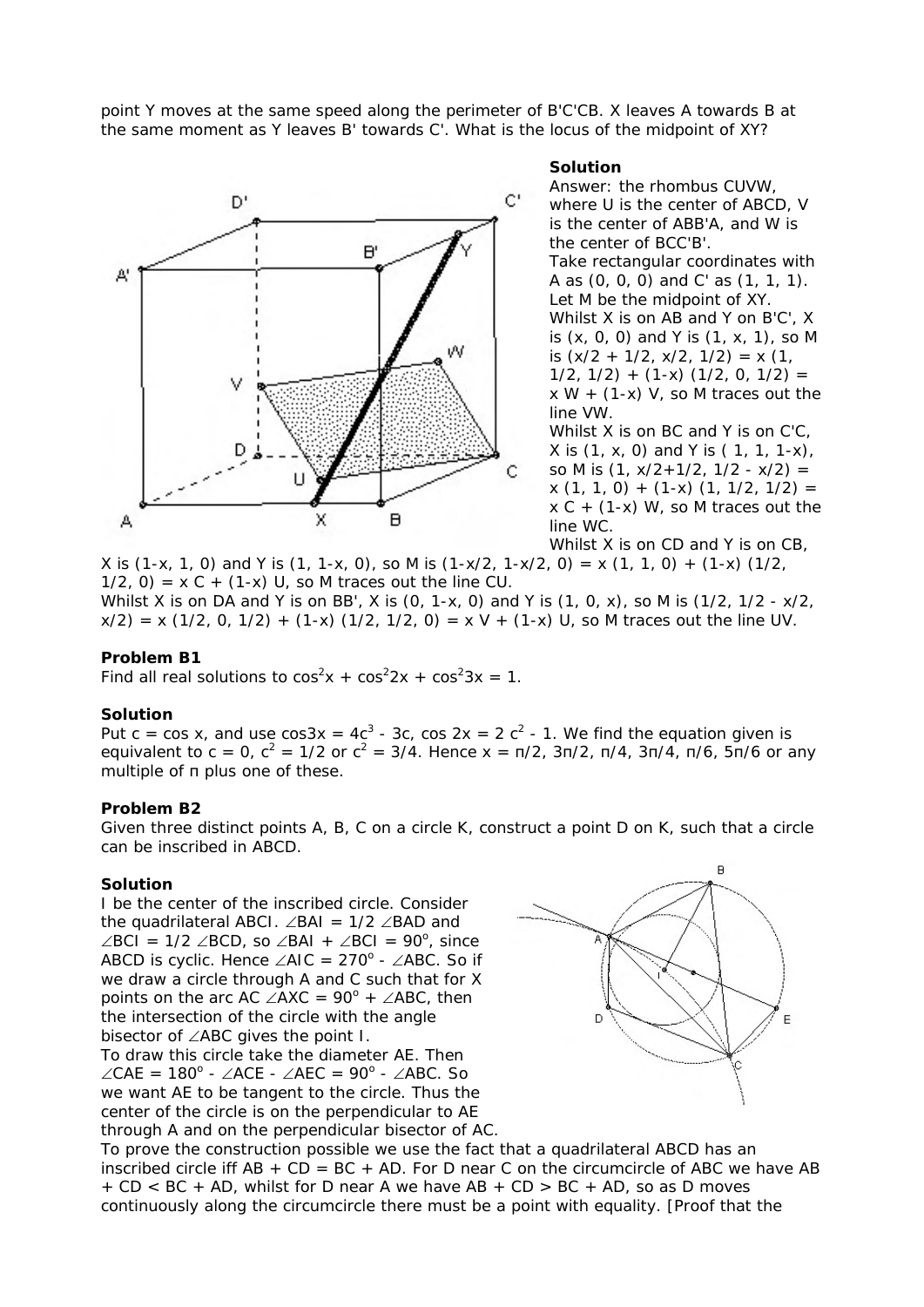condition is sufficient: it is clearly necessary (use fact that tangents from a point are of equal length). So take a circle touching AB, BC and AD and let the other tangent from C (not BC) meet AD in D'. Then  $CD'$  -  $CD = AD'$  - AD, hence  $D' = D.$ ]

## **Problem B3**

The radius of the circumcircle of an isosceles triangle is R and the radius of its inscribed circle is r. Prove that the distance between the two centers is  $\sqrt{(R(R - 2r))}$ .

## **Solution**



Let the triangle be ABC with  $AB = AC$ , let the incenter be I and the circumcenter O. Let the distance IO be d, taking d positive if O is closer to A than I, negative if I is closer. Let the ∠OAB be θ.



Then  $r = (R + d) \sin \theta$ , and  $r + d = R \cos 2\theta$ . It helps to draw a figure to check that this remains true for the various possible configurations. Using  $\cos 2\theta = 1 - 2$  $\sin^2\theta$ , we find that  $(d + R + r)(d^2 - R(R - 2r)) = 0$ . But OI < OA, so d is not - R - r. Hence result.

This result is known as Euler's formula and is true for any triangle. Suppose two chords PQ and ST of a circle intersect at I. Then PIS and TIQ are similar, so  $PI·IQ =$ SI·IT. Take the special case when ST is perpendicular to

OI, where O is the center of the circle, then SI·IT  $= SI<sup>2</sup> = R<sup>2</sup> - Ol<sup>2</sup>$ , where R is the

radius of the circle, so  $PI \cdot IQ = R^2 - OI^2$ .

Now let O be the circumcenter, I the incenter of an arbitrary triangle ABC. Extend AI to meet the circumcircle again at D. Then by the above  $10^2 =$  $R^2$  - AI·ID. If E is the foot of the perpendicular from I to AC, then  $AI = r/sin(A/2)$ . We show that  $DI =$ DB. ∠DBI = ∠DBC + ∠CBI = ∠DAC + ∠DBI = A/2 + B/2. ∠DIB = ∠IAB + ∠IBA = A/2 + B/2. Hence ∠DBI = ∠DIB, so DI = DB, as claimed. Take F on



the circle so that DF is a diameter, then ∠DFB = ∠DAB = A/2, so DB = 2R sin A/2. Thus  $10<sup>2</sup>$  $= R<sup>2</sup> - r/sin(A/2)$  2R sin(A/2)  $= R<sup>2</sup> - 2Rr$ .

## **Problem B4**

Prove that a regular tetrahedron has five distinct spheres each tangent to its six extended edges. Conversely, prove that if a tetrahedron has five such spheres then it is regular.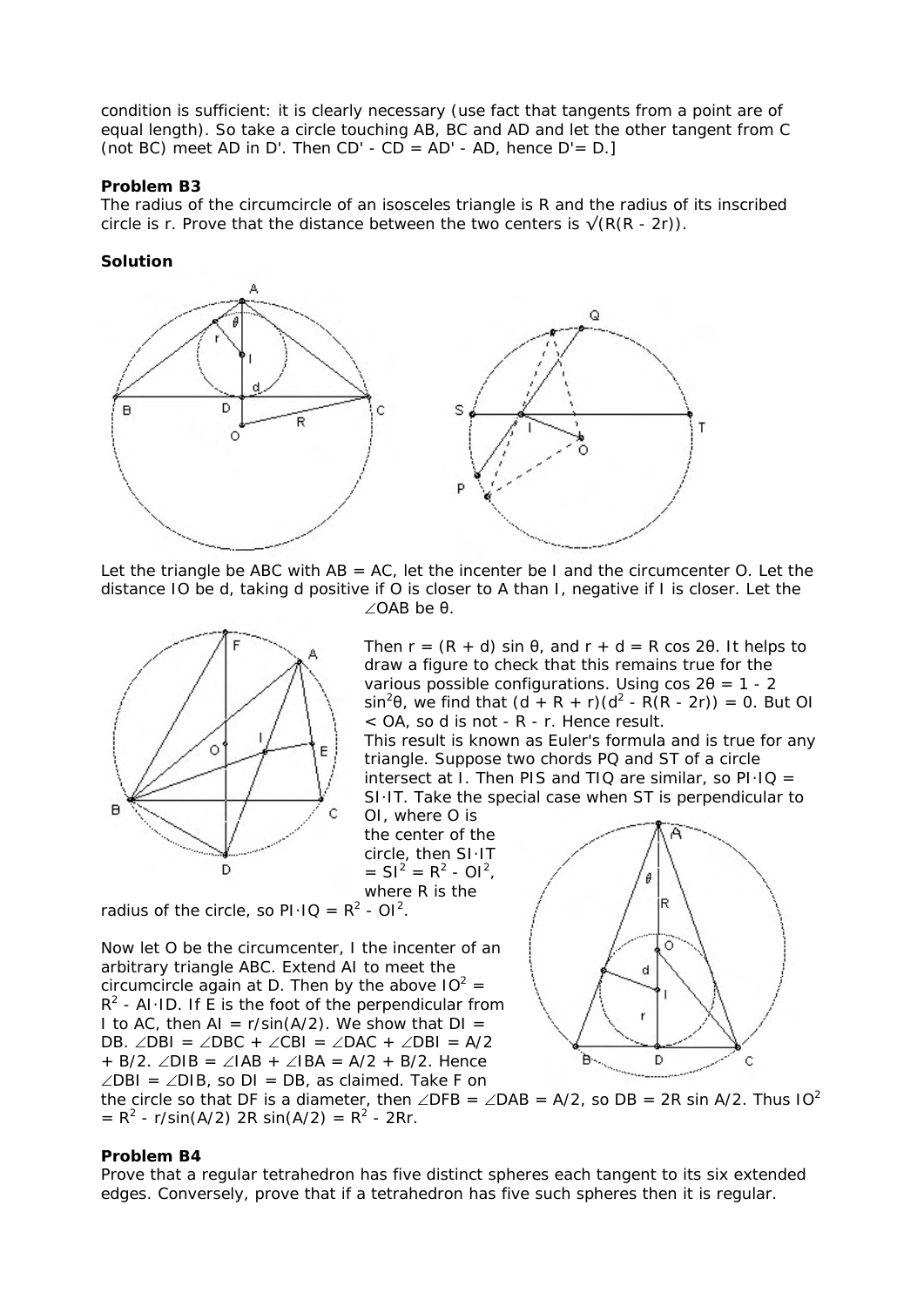# **Solution**

First part is obvious. The wrong way to do the second part is to start looking for the locus of the center of a sphere which touches three edges. The key is to notice that the tangents to a sphere from a given point have the same length.

Let the tetrahedron be  $A_1A_2A_3A_4$ . Let S be the sphere inside the tetrahedron,  $S_1$  the tetrahedron opposite  $A_1$ , and so on. Let the tangents to S from  $A_i$  have length  $a_i$ . Then the side A<sub>i</sub>A<sub>i</sub> has length  $a_i + a_j$ . Now consider the tangents to  $S_1$  from  $A_1$ . Their lengths are  $a_1 + a_2$  $2a_2$ ,  $a_1$  +  $2a_3$ , and  $a_1$  +  $2a_4$ . Hence  $a_2 = a_3 = a_4$ . Similarly, considering  $S_2$ , we have that  $a_1$  $=$   $a_3 = a_4$ .

# **IMO 1963**

# **Problem A1**

For which real values of p does the equation

 $\sqrt{(x^2 - p)} + 2\sqrt{(x^2 - 1)} = x$  have real roots? What are the roots?

## **Solution**

I must admit to having formed rather a dislike for this type of question which came up in almost every one of the early IMOs. Its sole purpose seems to be to teach you to be careful with one-way implications: the fact that  $a^2 = b^2$  does not imply  $a = b$ .

The lhs is non-negative, so x must be non-negative. Moreover  $2\sqrt{x^2 - 1} \le x$ , so  $x \le 2/\sqrt{3}$ . Also  $\sqrt{(x^2 - p)} \le x$ , so  $p \ge 0$ .

Squaring etc gives that any solution must satisfy  $x^2 = (p - 4)^2/(16 - 8p)$ . We require x  $\leq$ 2/ $\sqrt{3}$  and hence (3p - 4)(p + 4) ≤ 0, so p ≤ 4/3.

Substituting back in the original equality we get  $|3p-4| + 2|p| = |p - 4|$ , which is indeed true for any p satisfying  $0 \le p \le 4/3$ .

## **Problem A2**

Given a point A and a segment BC, determine the locus of all points P in space for which  $APX = 90^{\circ}$  for some X on the segment BC.

# **Solution**

Take the solid sphere on diameter AB, and the solid sphere on diameter AC. Then the locus is the points in one sphere but not the other (or on the surface of either sphere). Given P, consider the plane through P perpendicular to AP and the parallel planes through the other two points of intersection of AP with the two spheres (apart from A) which pass through B and C.

# **Problem A3**

An n-gon has all angles equal and the lengths of consecutive sides satisfy  $a_1 \ge a_2 \ge ... \ge a_n$ a<sub>n</sub>. Prove that all the sides are equal.

# **Solution**

For n odd consider the perpendicular distance of the shortest side from the opposite vertex. This is a sum of terms  $a_i$  x cosine of some angle. We can go either way round. The angles are the same in both cases, so the inequalities give that  $a_1 = a_{n-1}$ , and hence  $a_1 = a_i$  for all i  $\epsilon$  n. We get  $a_1 = a_n$  by repeating the argument for the next shortest side. The case n even is easier, because we take a line through the vertex with sides  $a_1$  and  $a_n$  making equal angles with them and look at the perpendicular distance to the opposite vertex. This gives immediately that  $a_1 = a_n$ .

# **Problem B1**

Find all solutions  $x_1, \ldots, x_5$  to the five equations  $x_i + x_{i+2} = y x_{i+1}$  for  $i = 1, \ldots, 5$ , where subscripts are reduced by 5 if necessary.

# **Solution**

Successively eliminate variables to get  $x_1(y - 2)(y^2 + y - 1)^2 = 0$ . We have the trivial solution  $x_i = 0$  for any y. For  $y = 2$ , we find  $x_i = s$  for all i (where s is arbitrary). Care is needed for the case  $y^2 + y - 1 = 0$ , because after eliminating three variables the two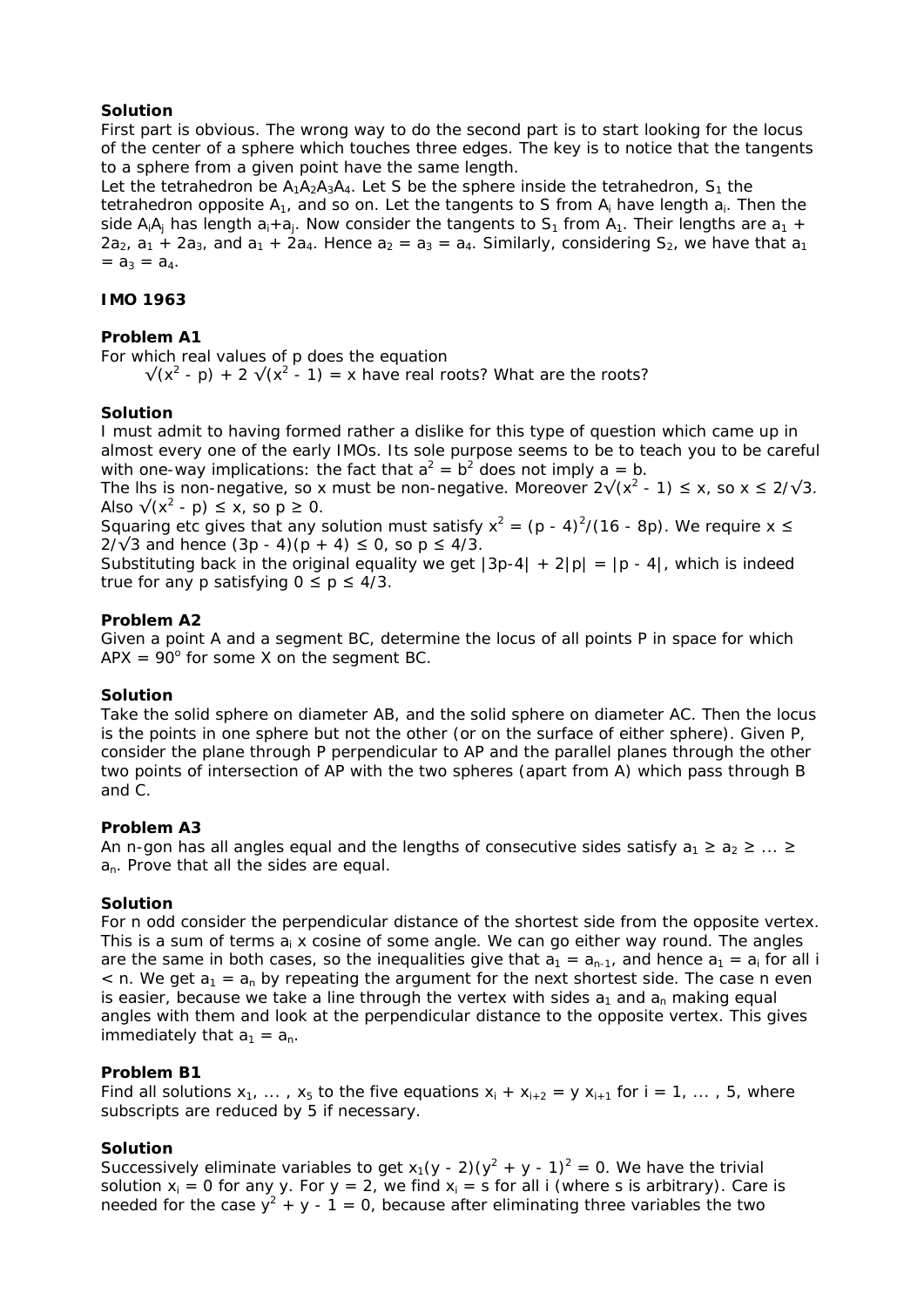remaining equations have a factor  $y^2 + y - 1$ , and so they are automatically satisfied. In this case, we can take any two x<sub>i</sub> arbitrary and still get a solution. For example,  $x_1 = s$ ,  $x_2 =$ t,  $x_3 = -s + vt$ ,  $x_4 = -vs - vt$ ,  $x_5 = vs - t$ .

# **Problem B2**

Prove that cos π/7 - cos 2π/7 + cos 3π/7 = 1/2.

# **Solution**

Consider the roots of  $x^7 + 1 = 0$ . They are  $e^{in/7}$ ,  $e^{i3n/7}$ , ...,  $e^{i13n/7}$  and must have sum zero since there is no  $x^6$  term. Hence, in particular, their real parts sum to zero. But cos7n/7 = -1 and the others are equal in pairs, because  $cos(2\pi - x) = cos x$ . So we get  $cos \pi/7 + cos$  $3\pi/7 + \cos 5\pi/7 = 1/2$ . Finally since  $\cos(\pi - x) = -\cos x$ ,  $\cos 5\pi/7 = -\cos 2\pi/7$ .

# **Problem B3**

Five students A, B, C, D, E were placed 1 to 5 in a contest with no ties. One prediction was that the result would be the order A, B, C, D, E. But no student finished in the position predicted and to two students predicted to finish consecutively did so. For example, the outcome for C and D was not 1, 2 (respectively), or 2, 3, or 3, 4 or 4, 5. Another prediction was the order D, A, E, C, B. Exactly two students finished in the places predicted and two disjoint pairs predicted to finish consecutively did so. Determine the outcome.

# **Solution**

Start from the second prediction. The disjoint pairs can only be: DA, EC; DC, CB; or AE, CB. The additional requirement of just two correct places means that the only possibilities (in the light of the information about the second prediction) are: DABEC, DACBE, EDACB, AEDCB. The first is ruled out because AB are consecutive. The second is ruled out because C is in the correct place. The fourth is ruled out because A is in the correct place. This leaves EDACB, which is indeed a solution.

# **IMO 1964**

# **Problem A1**

(a) Find all natural numbers n for which  $7$  divides  $2<sup>n</sup> - 1$ .

(b) Prove that there is no natural number n for which 7 divides  $2^n + 1$ .

# **Solution**

 $2^3 = 1$  (mod 7). Hence  $2^{3m} = 1$  (mod 7),  $2^{3m+1} = 2$  (mod 7), and  $2^{3m+2} = 4$  (mod 7). Hence we never have 7 dividing  $2^n + 1$ , and 7 divides  $2^n - 1$  iff 3 divides n.

# **Problem A2**

Suppose that a, b, c are the sides of a triangle. Prove that:  $a^{2}(b + c - a) + b^{2}(c + a - b) + c^{2}(a + b - c) \le 3abc$ .

# **Solution**

The condition that a, b, c be the sides of a triangle, together with the appearance of quantities like  $a + b - c$  is misleading. The inequality holds for any  $a, b, c \ge 0$ . At most one of  $(b+c-a)$ ,  $(c+a-b)$ ,  $(a+b-c)$  can be negative. If one of them is negative, then certainly:

 $abc \ge (b + c - a)(c + a - b)(a + b - c)$  (\*)

since the lhs is non-negative and the rhs is non-positive.

( $*$ ) is also true if none of them is negative. For then the arithmetic/geometric mean on b +  $c - a$ ,  $c + a - b$  gives:

 $c^2 \ge (b + c - a)(c + a - b).$ 

Similarly for  $a^2$  and  $b^2$ . Multiplying and taking the square root gives  $(*)$ . Multiplying out easily gives the required result.

# **Problem A3**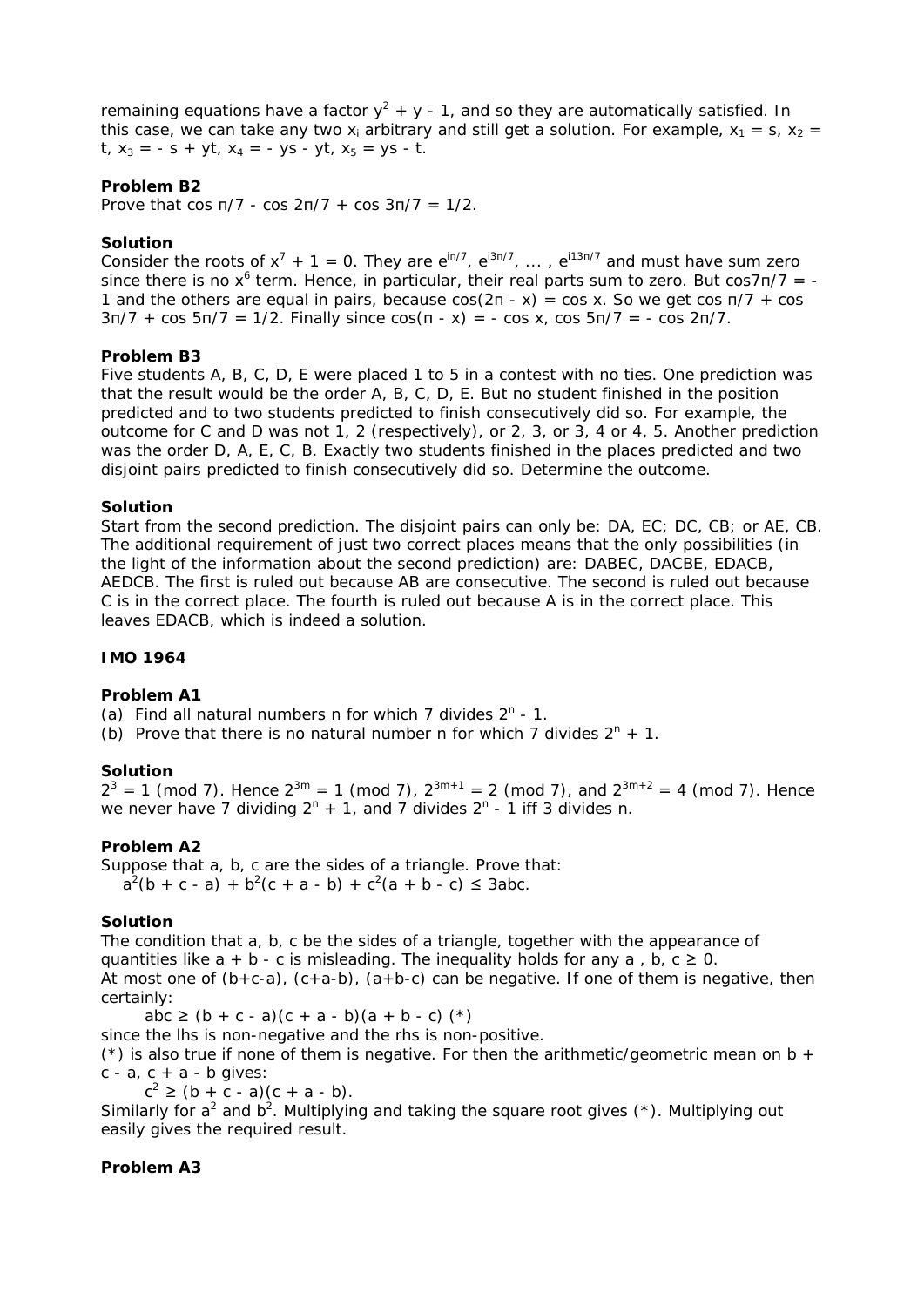Triangle ABC has sides a, b, c. Tangents to the inscribed circle are constructed parallel to the sides. Each tangent forms a triangle with the other two sides of the triangle and a circle is inscribed in each of these three triangles. Find the total area of all four inscribed circles.

# **Solution**



This is easy once you realize that the answer is not nice and the derivation a slog. Use  $r =$ 2·area/perimeter and Heron's formula: area k is given by  $16k^2 = (a + b + c)(b + c - a)(c + a - c)$ b) $(a + b - c)$ .

The small triangles at the vertices are similar to the main triangle and smaller by a factor (h - 2r)/h, where h is the relevant altitude. For the triangle opposite side a:  $(h - 2r)/h = 1$  - $2(2k/p)/(2k/a) = 1 - 2a/p = (b + c - a)/(a + b)$ 

 $+ C$ ).

Hence the total area is  $((a + b + c)^2 + (b + c - a)^2 + (c + a - b)^2 + (a + b - c)^2)/(a + b + c)$ c)<sup>2</sup> pi  $r^2 = (a^2 + b^2 + c^2)$ .pi. $(b + c - a)(c + a - b)(a + b - c)/(a + b + c)^3$ .

# **Problem B1**

Each pair from 17 people exchange letters on one of three topics. Prove that there are at least 3 people who write to each other on the same topic. [In other words, if we color the edges of the complete graph  $K_{17}$  with three colors, then we can find a triangle all the same color.]

# **Solution**

Take any person. He writes to 16 people, so he must write to at least 6 people on the same topic. If any of the 6 write to each other on that topic, then we have a group of three writing to each other on the same topic. So assume they all write to each other on the other two topics. Take any of them, B. He must write to at least 3 of the other 5 on the same topic. If two of these write to each other on this topic, then they form a group of three with B. Otherwise, they must all write to each other on the third topic and so from a group of three.

# **Problem B2**

5 points in a plane are situated so that no two of the lines joining a pair of points are coincident, parallel or perpendicular. Through each point lines are drawn perpendicular to each of the lines through two of the other 4 points. Determine the maximum number of intersections these perpendiculars can have.

# **Solution**

It is not hard to see that the required number is at most 315. But it is not at all obvious how you prove it actually is 315, short of calculating the 315 points intersection for a specific example.

Call the points A, B, C, D, E. Given one of the points, the other 4 points determine 6 lines, so there are 6 perpendiculars through the given point and hence 30 perpendiculars in all. These determine at most  $30.29/2 = 435$  points of intersection. But some of these necessarily coincide. There are three groups of coincidences. The first is that the 6 perpendiculars through A meet in one point (namely A), not the expected 15. So we lose 5.14 = 70 points. Second, the lines through C, D and E perpendicular to AB are all parallel, and do not give the expected 3 points of intersection, so we lose another 10.3 = 30 points. Third, the line through A perpendicular to BC is an altitude of the triangle ABC, as are the lines through B perpendicular to AC, and the through C perpendicular to AB. So we only get one point of intersection instead of three, thus losing another  $10.2 = 20$  points. These coincidences are clearly all distinct (the categories do not overlap), so they bring us down to a maximum of 435 - 120 =315.

There is no obvious reason why there should be any further coincidences. But that is not quite the same as proving that there are no more. Indeed, for particular positions of the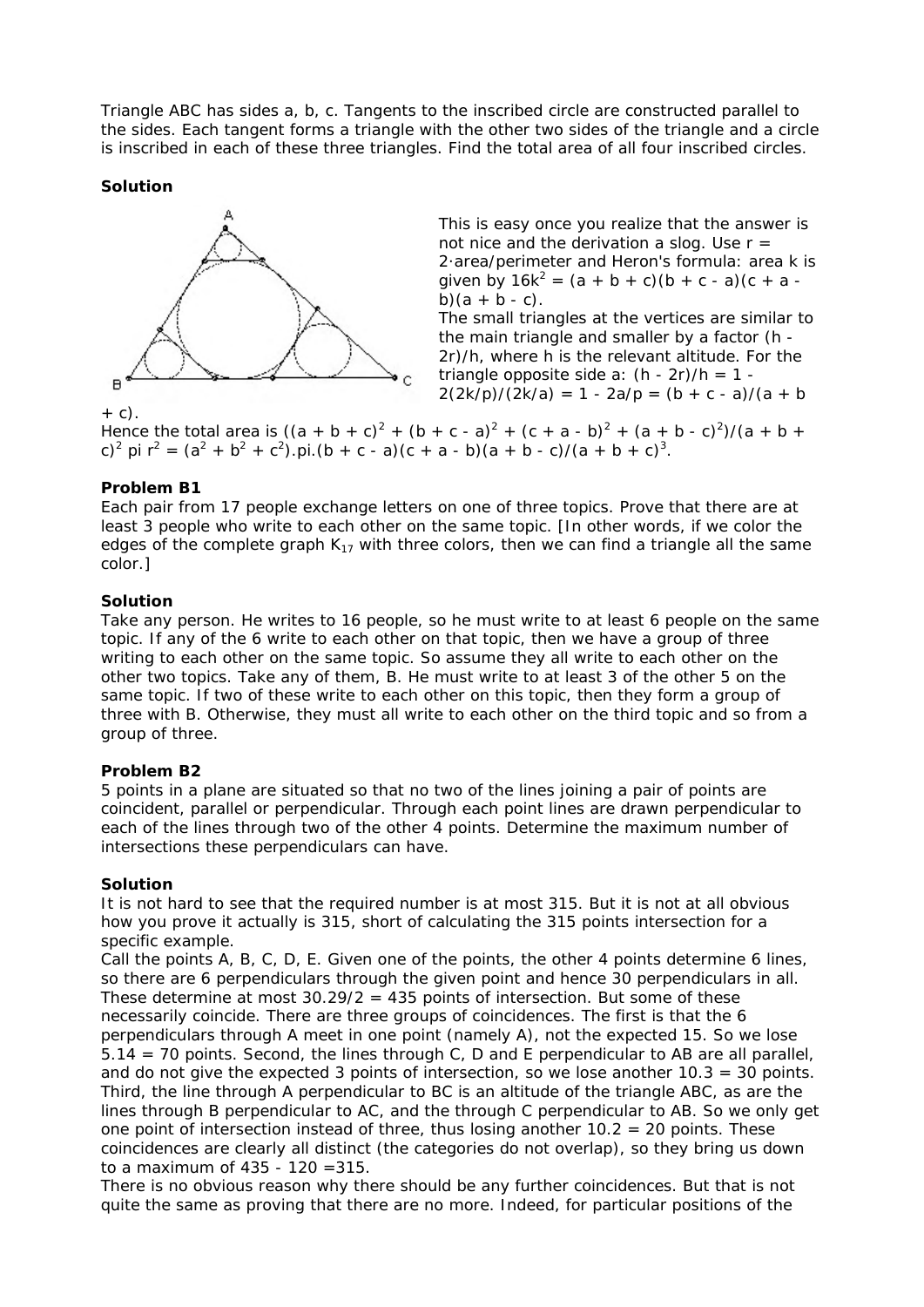points A, B, C, D, E we can certainly arrange for additional coincidences (the constraints given in the problem are not sufficient to prevent additional coincidences). So we have to prove that it is possible to arrange the points so that there are no additional coincidences. I cannot see how to do this, short of exhibiting a particular set of points, which would be extremely tiresome. Apparently the contestants were instructed verbally that they did not have to do it.

# **Problem B3**

ABCD is a tetrahedron and  $D_0$  is the centroid of ABC. Lines parallel to  $DD_0$  are drawn through A, B and C and meet the planes BCD, CAD and ABD in  $A_0$ ,  $B_0$ , and  $C_0$  respectively. Prove that the volume of ABCD is one-third of the volume of  $A_0B_0C_0D_0$ . Is the result true if  $D_0$  is an arbitrary point inside ABC?

# **Solution**

Yes, indeed it is true for an arbitrary point in the plane of ABC not on any of the lines AB, BC, CA

Take D as the origin. Let A, B, C be the points **a**, **b**, **c** respectively. Then  $D_0$  is pa + q**b** + r**c** with  $p + q + r = 1$  and  $p$ ,  $q$ ,  $r > 0$ . So a point on the line parallel to  $DD_0$  through A is  $a + q$  $s$ (pa + qb + rc. It is also in the plane DBC if s = -1/p, so A<sub>0</sub> is the point - q/p b - r/p c. Similarly,  $B_0$  is -  $p/q$  **a** -  $r/q$  **c**, and  $C_0$  is -  $p/r$  **a** -  $q/r$  **b**.

The volume of ABCD is 1/6 |**a x b.c**| and the volume of  $A_0B_0C_0D_0$  is 1/6 |(pa + (q + q/p)**b** + (r + r/p)**c**) **x** ((p + p/q)**a** + q**b** + (r + r/q)**c**).((p + p/r)**a** + (q + q/r)**b** + r**c**)| Thus vol  $A_0B_0C_0D_0$ /vol ABCD = abs value of the determinant:

 $| p q + q/p r + r/p |$  $| p + p/q q \t\t r + r/q |$  $| p + p/r q + q/r r |$ which is easily found to be  $2 + p + q + r = 3$ .

# **IMO 1965**

# **Problem A1**

Find all x in the interval [0, 2π] which satisfy: 2 cos x ≤  $|\sqrt{(1 + \sin 2x)} - \sqrt{(1 - \sin 2x)}|$  ≤  $\sqrt{2}$ .

# **Solution**

Let y =  $\sqrt{(1 + \sin 2x) - \sqrt{(1 - \sin 2x)}}$ . Then  $y^2 = 2 - 2|\cos 2x|$ . If x belongs to [0, n/4] or [3π/4, 5π/4] or [7π/4], then cos 2x is non-negative, so  $y^2 = 2 - 2 \cos 2x = 4 \sin^2 x$ , so y =  $2$ |sin x|. We have cos x  $\lt$  = |sin x| except for x in [0, π/4] and [7π/4, 2π]. So that leaves [3π/4, 5π/4] in which we certainly have |sin x| ≤ 1/√2.

If x belongs (π/4, 3π/4) or (5π/5, 7π/4), then cos 2x is negative, so  $y^2 = 2 + 2 \cos 2x = 4$  $cos<sup>2</sup>x$ . So y = 2  $|cos x|$ . So the first inequality certainly holds. The second also holds. Thus the inequalities hold for all x in [π/4, 7π/4].

# **Problem A2**

The coefficients  $a_{ii}$  of the following equations

```
a_{11}x_1 + a_{12}x_2 + a_{13}x_3 = 0a_{21}x_1 + a_{22}x_2 + a_{23}x_3 = 0a_{31}x_1 + a_{32}x_2 + a_{33}x_3 = 0
```
satisfy the following: (a)  $a_{11}$ ,  $a_{22}$ ,  $a_{33}$  are positive, (b) other  $a_{ij}$  are negative, (c) the sum of the coefficients in each equation is positive. Prove that the only solution is  $x_1 = x_2 = x_3 = 0$ .

# **Solution**

The slog solution is to multiply out the determinant and show it is non-zero. A slicker solution is to take the  $x_i$  with the largest absolute value. Say  $|x_1| \ge |x_2|$ ,  $|x_3|$ . Then looking at the first equation we have an immediate contradiction, since the first term has larger absolute value than the sum of the absolute values of the second two terms.

# **Problem A3**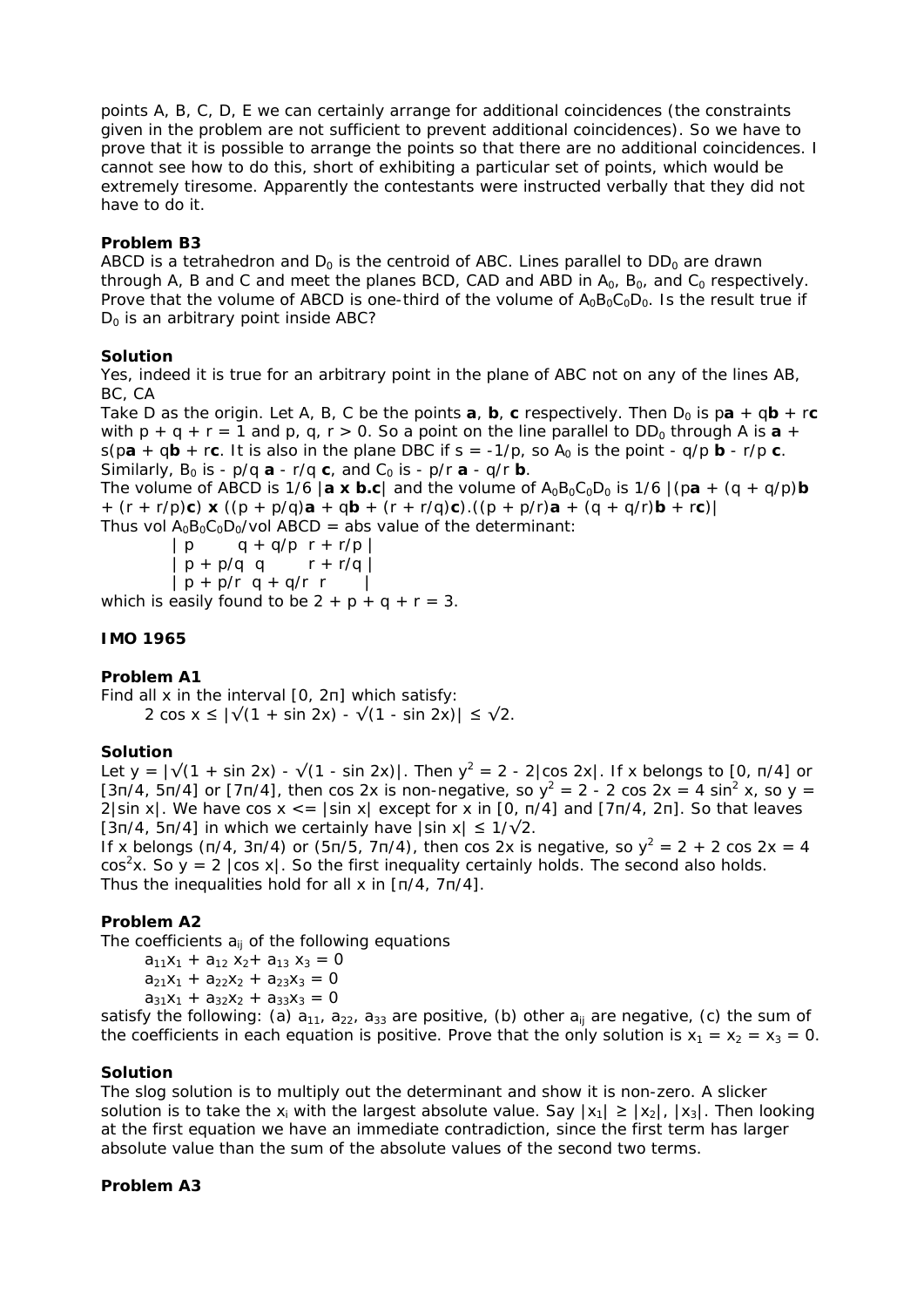The tetrahedron ABCD is divided into two parts by a plane parallel to AB and CD. The distance of the plane from AB is k times its distance from CD. Find the ratio of the volumes of the two parts.

# **Solution**

Let the plane meet AD at X, BD at Y, BC at Z and AC at W. Take plane parallel to BCD through WX and let it meet AB in P.

Since the distance of AB from WXYZ is k times the distance of CD, we have that  $AX = k \cdot XD$ and hence that  $AX/AD = k/(k+1)$ . Similarly  $AP/AB = AW/AC = AX/AD$ . XY is parallel to AB, so also  $AX/AD = BY/BD = BZ/BC$ .

vol ABWXYZ = vol APWX + vol WXPBYZ. APWX is similar to the tetrahedron ABCD. The sides are  $k/(k+1)$  times smaller, so vol APWX =  $k^3(k+1)^3$  vol ABCD. The base of the prism WXPBYZ is BYZ which is similar to BCD with sides  $k/(k+1)$  times smaller and hence area  $k^2(k+1)^2$  times smaller. Its height is  $1/(k+1)$  times the height of A above ABCD, so vol prism = 3  $k^2(k+1)^3$  vol ABCD. Thus vol ABWXYZ =  $(k^3 + 3k^2)/(k+1)^3$  vol ABCD. We get the vol of the other piece as vol ABCD - vol ABWXYZ and hence the ratio is (after a little manipulation)  $k^2(k+3)/(3k+1)$ .

## **Problem B1**

Find all sets of four real numbers such that the sum of any one and the product of the other three is 2.

### **Answer**

1,1,1,1 or 3,-1,-1,-1.

### **Solution**

Let the numbers be  $x_1$ , ...,  $x_4$ . Let  $t = x_1x_2x_3x_4$ . Then  $x_1 + t/x_1 = 2$ . So all the  $x_i$  are roots of the quadratic  $x^2 - 2x + t = 0$ . This has two roots, whose product is t. If all  $x_i$  are equal to x, then  $x^3 + x = 2$ , and we must have  $x = 1$ . If not, then if  $x_1$  and  $x_2$ are unequal roots, we have  $x_1x_2 = t$  and  $x_1x_2x_3x_4 = t$ , so  $x_3x_4 = 1$ . But  $x_3$  and  $x_4$  are still roots of  $x^2$  - 2x + t = 0. They cannot be unequal, otherwise  $x_3x_4 = t$ , which gives t = 1 and hence all  $x_i = 1$ . Hence they are equal, and hence both 1 or both -1. Both 1 gives t = 1 and all  $x_i = 1$ . Both -1 gives t = -3 and hence  $x_i = 3$ , -1, -1, -1 (in some order).

### **Problem B2**

The triangle OAB has O acute. M is an arbitrary point on AB. P and Q are the feet of the perpendiculars from M to OA and OB respectively. What is the locus of H, the orthocenter of the triangle OPQ (the point where its altitudes meet)? What is the locus if M is allowed to vary of the interior of OAB?

### **Solution**



Let X be the foot of the perpendicular from B to OA, and Y the foot of the perpendicular from A to OB. We show that the orthocenter of OPQ lies on XY.

MP is parallel to BX, so  $AM/MB = AP/PX$ . Let H be the intersection of XY and the perpendicular from P to OB. PH is parallel to AY, so  $AP/PX = YH/HX$ .  $MO$  is parallel to AY, so  $AM/MB = YQ/BO$ . Hence YQ/BQ = YH/HX and so QH is parallel to BX and hence perpendicular to AO, so H is the orthocenter of OPQ as claimed.

If we restrict M to lie on a line A'B' parallel to AB (with A' on OA, B' on OB) then the locus is a line X'Y' parallel to XY, so as M moves over the whole

interior, the locus is the interior of the triangle OXY.

# **Problem B3**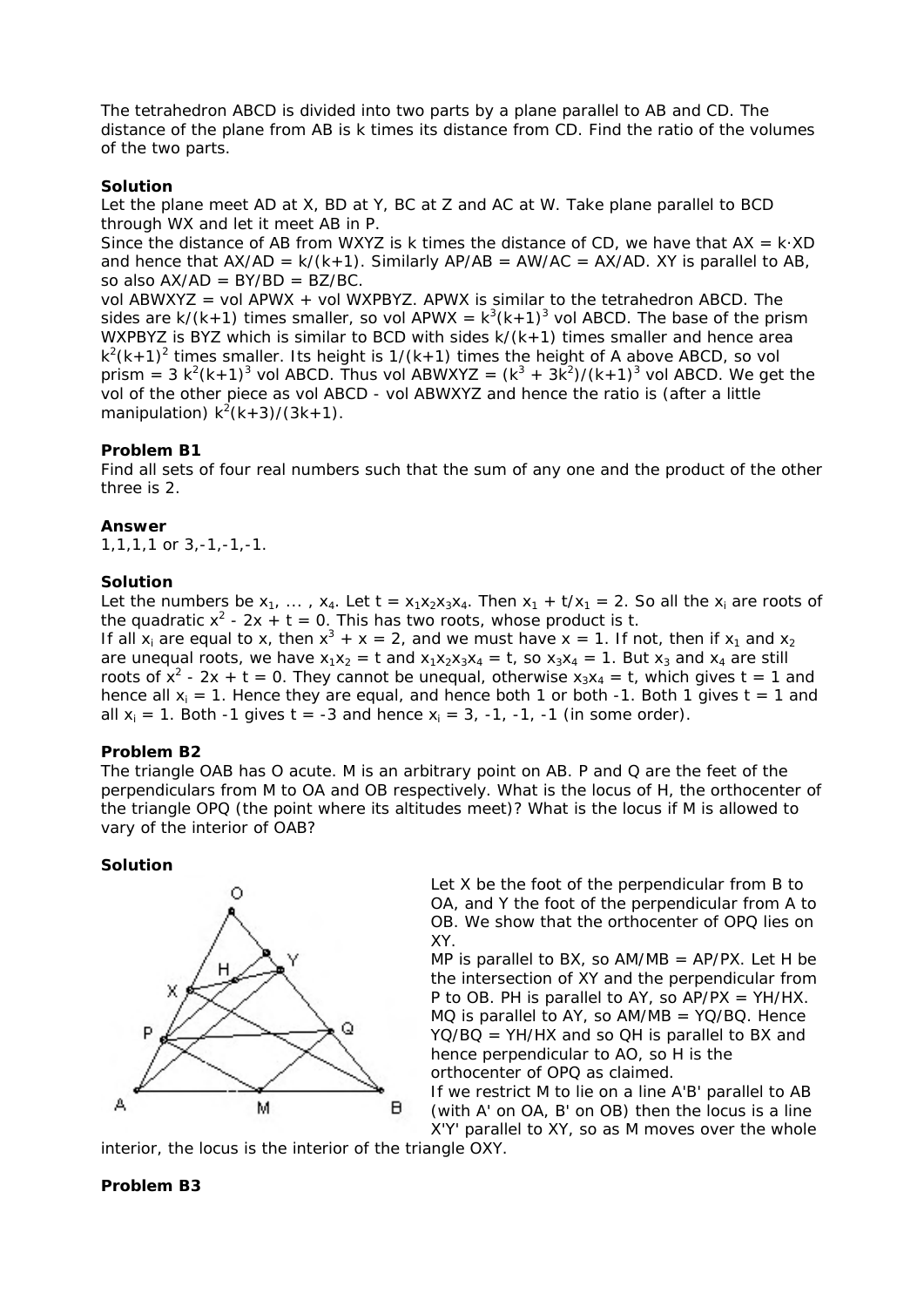Given  $n > 2$  points in the plane, prove that at most n pairs of points are the maximum distance apart (of any two points in the set).

## **Solution**

The key is that if two segments length d do not intersect then we can find an endpoint of one which is a distance > d from an endpoint of the other.

Given this, the result follows easily by induction. If false for n, then there is a point A in three pairs AB, AC and AD of length d (the maximum distance). Take AC to lie between AB and AD. Now C cannot be in another pair. Suppose it was in CX. Then CX would have to cut both AB and AD, which is impossible.

To prove the result about the segments, suppose they are PQ and RS. We must have angle PQR less than  $90^\circ$ , otherwise PR >  $PQ = d$ . Similarly, the other angles of the quadrilateral must all be less than 90°. Contradiction.



# **IMO 1966**

# **Problem A1**

Problems A, B and C were posed in a mathematical contest. 25 competitors solved at least one of the three. Amongst those who did not solve A, twice as many solved B as C. The number solving only A was one more than the number solving A and at least one other. The number solving just A equalled the number solving just B plus the number solving just C. How many solved just B?

## **Answer**

6.

# **Solution**

Let a solve just A, b solve just B, c solve just C, and d solve B and C but not A. Then 25 - a - b - c - d solve A and at least one of B or C. The conditions give:  $b + d = 2(c + d)$ ;  $a = 1 + 25 - a - b - c - d$ ;  $a = b + c$ . Eliminating a and d, we get:  $4b + c = 26$ . But  $d = b - 2c \ge 0$ , so  $b = 6$ ,  $c = 2$ .

# **Problem A2**

Prove that if BC + AC = tan C/2 (BC tan A + AC tan B), then the triangle ABC is isosceles.

# **Solution**

A straight slog works. Multiply up to get  $(a + b)$  cos A cos B cos  $C/2 = a \sin A \cos B \sin C/2$ + b cos A sin B sin C/2 (where  $a = BC$ ,  $b = AC$ , as usual). Now use  $cos(A + C/2) = cos A$ cos  $C/2$  - sin A sin C/2 and similar relation for cos  $(B + C/2)$  to get: a cos B cos $(A + C/2)$  + b cos A cos  $(B + C/2) = 0$ . Using  $C/2 = 90^{\circ}$  - A/2 - B/2, we find that  $cos(A + C/2) = -cos(B)$  $+ C/2$ ) (and = 0 only if A = B). Result follows.

# **Problem A3**

Prove that a point in space has the smallest sum of the distances to the vertices of a regular tetrahedron iff it is the center of the tetrahedron.

# **Solution**

Let the tetrahedron be ABCD and let P be a general point. Let X be the midpoint of CD. Let P' be the foot of the perpendicular from P to the plane ABX. We show that if P does not coincide with P', then  $PA + PB + PC + PD > P'A + P'B + P'C + P'D$ .

 $PA > P'A$  (because angle PP'A = 90°) and PB > P'B. P'CD is isosceles and PCD is not but P is the same perpendicular distance from the line CD as P'. It follows that PC + PD > P'C + P'D. The easiest way to see this is to reflect C and D in the line PP' to give C' and D'. Then  $PC = PC'$ , and  $PC' + PD > C'D = P'C' + P'D = P'C + P'D$ .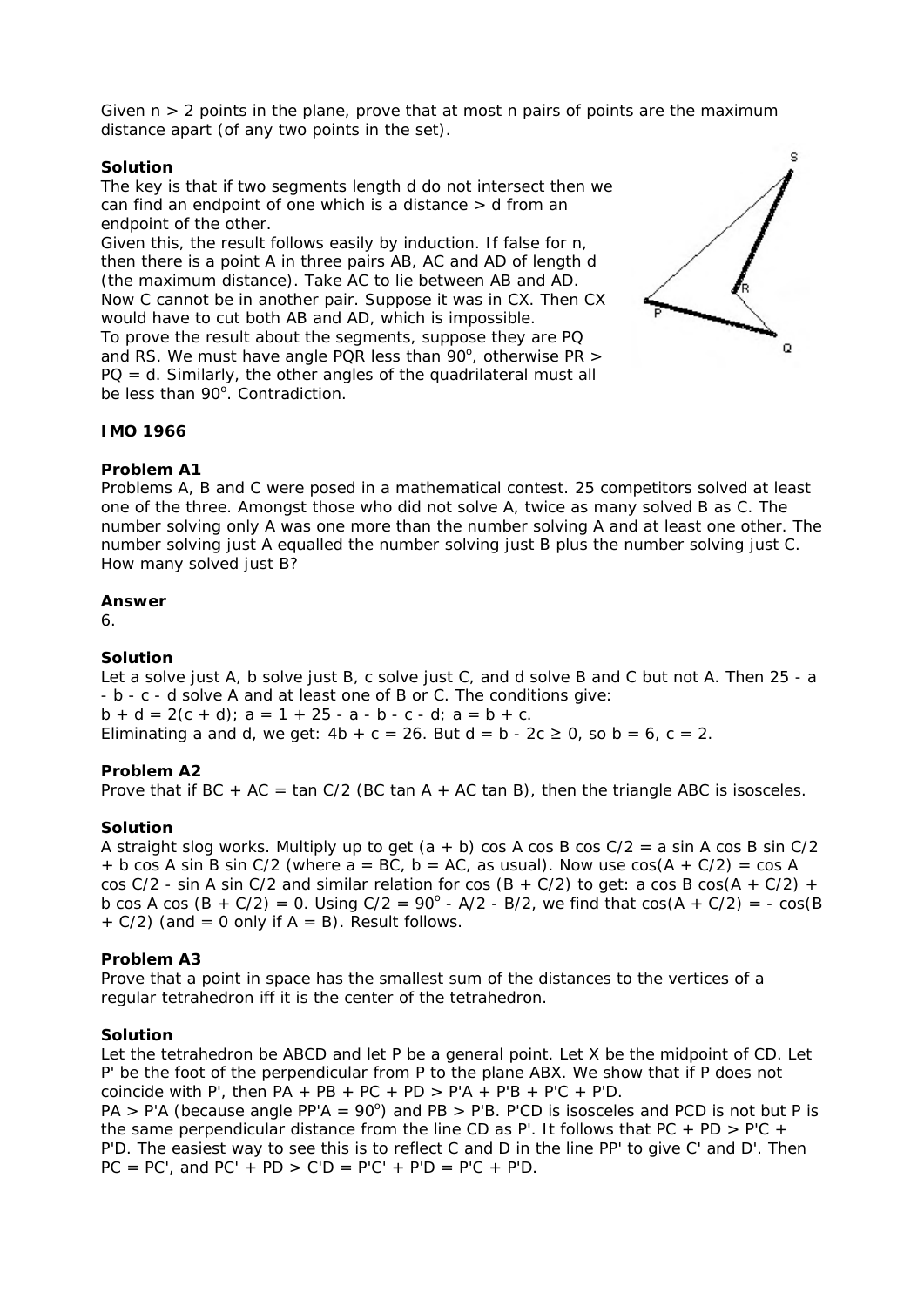So if P has the smallest sum, it must lie in the plane ABX and similarly in the plane CDY, where Y is the midpoint of AB, and hence on the line XY. Similarly, it must lie on the line joining the midpoints of another pair of opposite sides and hence must be the center.

# **Problem B1**

Prove that  $1/\sin 2x + 1/\sin 4x + ... + 1/\sin 2^{n}x = \cot x - \cot 2^{n}x$  for any natural number n and any real x (with sin  $2<sup>n</sup>x$  non-zero).

# **Solution**

cot y - cot 2y = cos y/sin y - (2 cos<sup>2</sup>y - 1)/(2 sin y cos y) = 1/(2 sin y cos y) = 1/sin 2y. The result is now easy. Use induction. True for  $n = 1$  (just take  $y = x$ ). Suppose true for n, then taking  $y = 2^{n}x$ , we have 1/sin  $2^{n+1}x = \cot 2^{n}x - \cot 2^{n+1}x$  and result follows for n + 1.

# **Problem B2**

Solve the equations:

 $|a_i - a_1| x_1 + |a_i - a_2| x_2 + |a_i - a_3| x_3 + |a_i - a_4| x_4 = 1$ , i = 1, 2, 3, 4, where  $a_i$  are distinct reals.

# **Answer**

 $x_1 = 1/(a_1 - a_4)$ ,  $x_2 = x_3 = 0$ ,  $x_4 = 1/(a_1 - a_4)$ .

# **Solution**

Take  $a_1 > a_2 > a_3 > a_4$ . Subtracting the equation for i=2 from that for i=1 and dividing by  $(a_1 - a_2)$  we get:

-  $x_1$  +  $x_2$  +  $x_3$  +  $x_4$  = 0.

Subtracting the equation for i=4 from that for i=3 and dividing by  $(a_3 - a_4)$  we get:

-  $x_1$  -  $x_2$  -  $x_3$  +  $x_4$  = 0.

Hence  $x_1 = x_4$ . Subtracting the equation for i=3 from that for i=2 and dividing by  $(a_2 - a_3)$ we get:

-  $x_1$  -  $x_2$  +  $x_3$  +  $x_4$  = 0. Hence  $x_2 = x_3 = 0$ , and  $x_1 = x_4 = 1/(a_1 - a_4)$ .

# **Problem B3**

Take any points K, L, M on the sides BC, CA, AB of the triangle ABC. Prove that at least one of the triangles AML, BKM, CLK has area  $\leq$  1/4 area ABC.

# **Solution**

If not, then considering ALM we have  $4·AL·AM·sin A > AB·AC·sin A$ , so  $4·AL·AM >$  $AB \cdot AC = (AM + BM)(AL + CL)$ , so  $3 \cdot AL \cdot AM$  $AM·CL + BM·AL + BM·CL$ . Set  $k = BK/CK$ ,  $l =$ CL/AL,  $m = AM/BM$ , and this inequality becomes:

 $3 > l + 1/m + l/m$ . Similarly, considering the other two triangles we get:  $3 > k + 1/l + k/l$ , and  $3 > m + 1/k + 1/2$ *m*/*k*.



Adding gives:  $9 > k + l + m + 1/k + 1/l + 1/m + k/l + l/m + m/k$ , which is false by the arithmetic/geometric mean inequality.

# **IMO 1967**

# **Problem A1**

The parallelogram ABCD has  $AB = a$ ,  $AD = 1$ , angle  $BAD = A$ , and the triangle ABD has all angles acute. Prove that circles radius 1 and center A, B, C, D cover the parallelogram iff  $a \leq \cos A + \sqrt{3} \sin A$ .

### **Solution**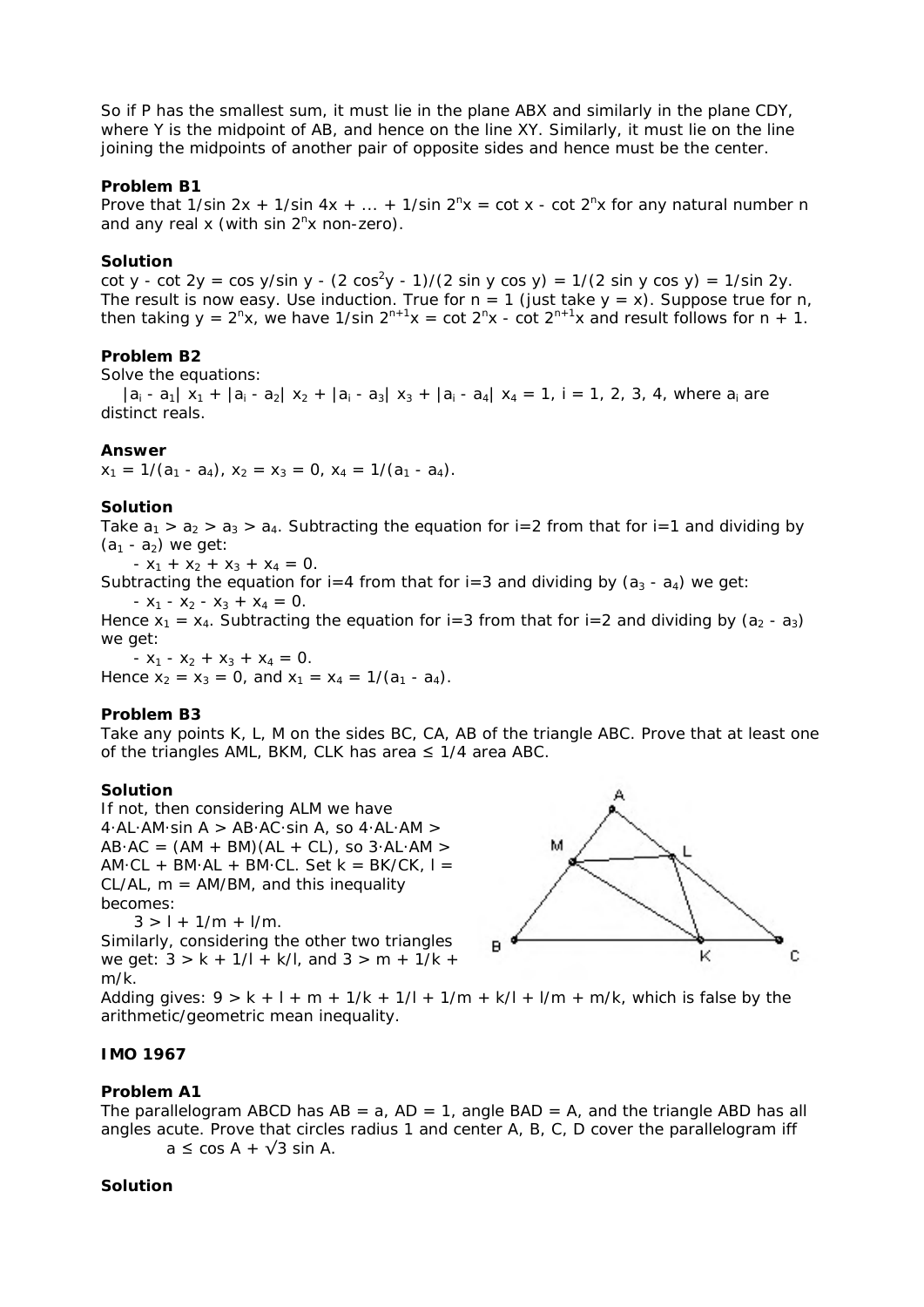Evidently the parallelogram is a red herring, since the circles cover it iff and only if the three circles center A, B, D cover the triangle ABD.

The three circles radius x and centers the three vertices cover an acute-angled triangle ABD iff x is at least R, the circumradius. The circumcenter O is a distance R from each vertex, so the condition is clearly necessary. If the midpoints of BD, DA, AB are P, Q, R, then the circle center A, radius R covers the quadrilateral AQOR, the circle center B, radius R covers the quadrilateral BROP, and the circle center D radius R covers the quadrilateral DPOQ, so the condition is also sufficient.



We need an expression for R in terms of a and A. We can express BD two ways: 2R sin A, and  $\sqrt{(a^2 + 1 - 2a \cos A)}$ . So a necessary and sufficient condition for the covering is 4 sin<sup>2</sup>A  $\ge$  (a<sup>2</sup> + 1 - 2a cos A), which reduces to a ≤ cos A +  $\sqrt{3}$  sin A, since cos A ≤ a (the foot of the perpendicular from D onto AB must lie between A and B).

## **Problem 2**

Prove that a tetrahedron with just one edge length greater than 1 has volume at most 1/8.



### **Solution**

Let the tetrahedron be ABCD and assume that all edges except AB have length at most 1. The volume is the 1/3 x area BCD x height of A above BCD. The height is at most the height of A above CD, so we maximise the volume by taking the planes ACD and BCD to be perpendicular. If AC or AD is less than 1, then we can increase the altitude from A to CD whilst keeping BCD fixed by taking  $AC =$ AD = 1. A similar argument shows that we must have  $BC = BD =$ 1.

But the volume is also the 1/3 x area ABC x height of D above ABC, so we must adjust CD to maximise this height. We want the angle between planes ABC and ABD to be as close as possible to

90°. The angle increases with increasing CD until it becomes 90°. CMD is then a rightangled triangle. Now the angle ACB must be less than the angle between the planes ACD and BCD and hence <  $90^{\circ}$ , so angle ACM <  $45^{\circ}$ , so CM >  $1/\sqrt{2}$ . Similarly DM. Hence when CMD = 90 $^{\circ}$  we have CD > 1. Thus we maximise the height of D above ABC by taking CD = 1.

So BCD is equilateral with area ( $\sqrt{3}$ )/4. ACD is also equilateral with altitude ( $\sqrt{3}$ )/2. Since the planes ACD and BCD are perpendicular, that is also the height of A above BCD. So the volume is  $1/3 x(\sqrt{3})/4 x (\sqrt{3})/2 = 1/8$ .

### **Problem A3**

Let k, m, n be natural numbers such that m + k + 1 is a prime greater than n + 1. Let  $c_s =$ s(s+1). Prove that:

 $(c_{m+1} - c_k)(c_{m+2} - c_k) \dots (c_{m+n} - c_k)$ is divisible by the product  $c_1c_2 \ldots c_n$ .

### **Solution**

The key is that  $c_a - c_b = (a - b)(a + b + 1)$ . Hence the product  $(c_{m+1} - c_k)(c_{m+2} - c_k)$  ...  $(c_{m+n})$ -  $c_k$ ) is the product of the n consecutive numbers (m - k + 1), ..., (m - k + n), times the product of the n consecutive numbers  $(m + k + 2)$ , ...,  $(m + k + n + 1)$ . The first product is just the binomial coefficient  $(m-k+n)$ Cn times n!, so it is divisible by n!. The second product is  $1/(m + k + 1)$  x  $(m + k + 1)(m + k + 2)$  ...  $(m + k + n + 1) = 1/(m + k + 1)$  x  $(m+k+n+1)C(n+1)$  x  $(n+1)!$ . But  $m+k+1$  is a prime greater than  $n+1$ , so it has no factors in common with  $(n+1)!$ , hence the second product is divisible by  $(n+1)!$ . Finally note that  $c_1c_2 ... c_n = n! (n+1)!$ .

### **Problem B1**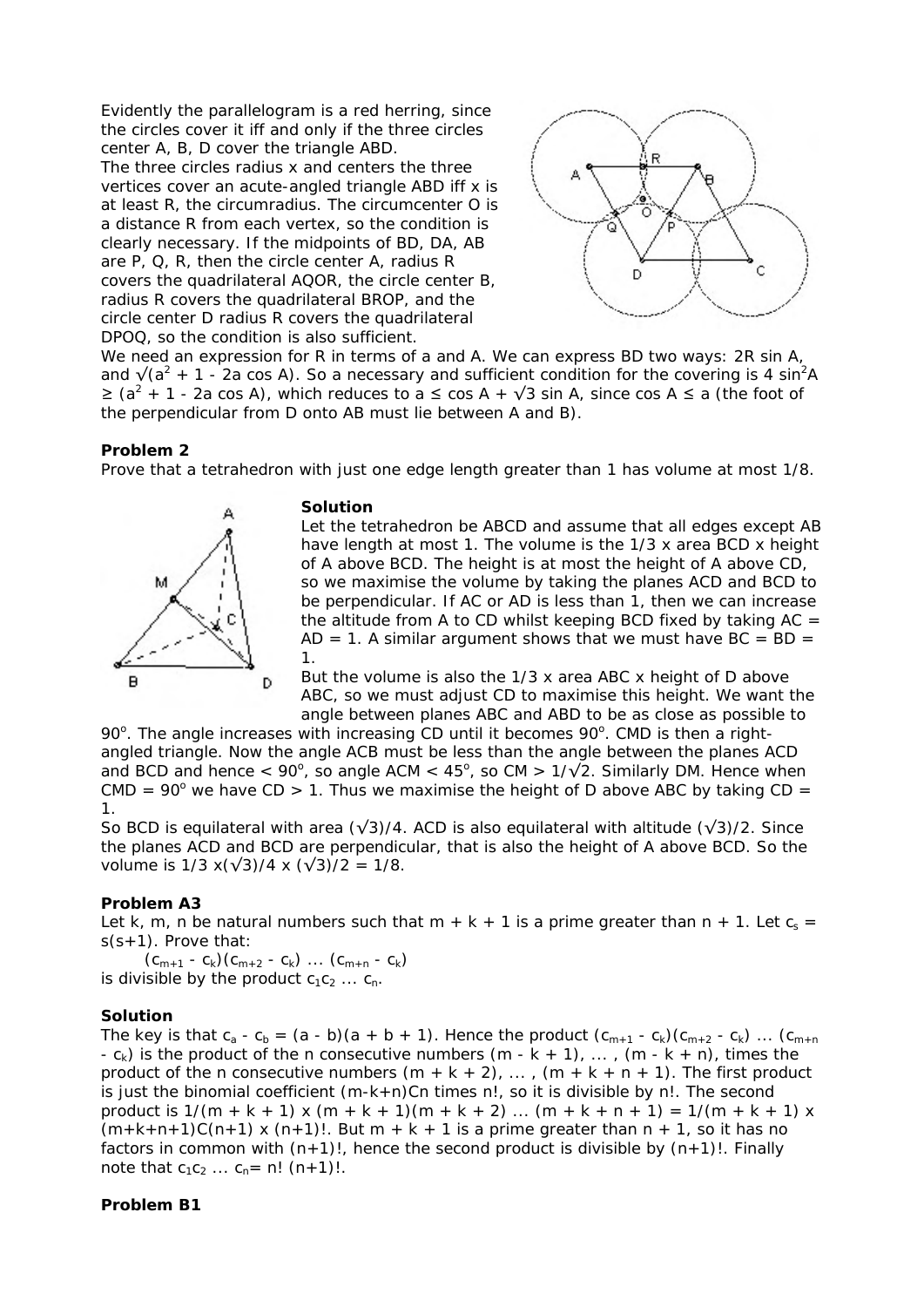$A_0B_0C_0$  and  $A_1B_1C_1$  are acute-angled triangles. Construct the triangle ABC with the largest possible area which is circumscribed about  $A_0B_0C_0$  (BC contains  $A_0$ , CA contains  $B_0$ , and AB contains  $C_0$ ) and similar to  $A_1B_1C_1$ .

# **Solution**

Take any triangle similar to  $A_1B_1C_1$  and circumscribing  $A_0B_0C_0$ . For example, take an arbitrary line through  $A_0$  and then lines through  $B_0$  and  $C_0$  at the appropriate angles to the first line. Label the triangle's vertices X, Y, Z so that  $A_0$  lies on YZ, B<sub>0</sub> on ZX, and C<sub>0</sub> on XY. Now any circumscribed ABC (labeled with the same convention) must have C on the circle through A<sub>0</sub>, B<sub>0</sub> and Z, because it has ∠C = ∠Z = ∠C<sub>1</sub>. Similarly it must have B on the circle through  $C_0$ ,  $A_0$  and Y, and it must have A on the circle through  $B_0$ ,  $C_0$  and X.

Consider the side AB. It passes through  $C_0$ . Its length is twice the projection of the line joining the centers of the two circles onto AB (because each center projects onto the midpoint of the part of AB that is a chord of its circle). But this projection is maximum when it is parallel to the line joining the two centers. The area is maximised when AB is maximised (because all the triangles are similar), so we take AB parallel to the line joining the centers. [Note, in passing, that this proves that the other sides must also be parallel to the lines joining the respective centers and hence that the three centers form a triangle similar to  $A_1B_1C_1$ .]

# **Problem B2**

 $a_1, \ldots, a_8$  are reals, not all zero. Let  $c_n =$  $a_1^{n} + a_2^{n} + ... + a_8^{n}$  for  $n = 1, 2, 3, ...$ Given that an infinite number of  $c_n$  are zero, find all n for which  $c_n$  is zero.

# **Solution**

Take  $|a_1| \ge |a_2| \ge ... \ge |a_8|$ . Suppose that  $|a_1|$ , ...,  $|a_r|$  are all equal and greater than  $|a_{r+1}|$ . Then for sufficiently large n, we can ensure that  $|a_s|^n < 1/8$   $|a_1|^n$  for s > r, and hence the sum of  $|a_s|^n$  for all s > r is less than  $|a_1|^n$ . Hence r must be even with half of  $a_1$ ,  $\ldots$ ,  $a_r$  positive and half negative.

If that does not exhaust the  $a_{i}$ , then in a similar way there must be an even number of  $a_i$ with the next largest value of  $|a_i|$ , with half positive and half negative, and so on. Thus we find that  $c_n = 0$  for all odd n.

# **Problem B3**

In a sports contest a total of m medals were awarded over n days. On the first day one medal and 1/7 of the remaining medals were awarded. On the second day two medals and 1/7 of the remaining medals were awarded, and so on. On the last day, the remaining n medals were awarded. How many medals were awarded, and over how many days?

# **Solution**

Let the number of medals remaining at the start of day r be  $m_r$ . Then  $m_1 = m$ , and 6( $m_k$  k)/7 =  $m_{k+1}$  for  $k < n$  with  $m_n = n$ .

After a little rearrangement, we find that m =  $1 + 2(7/6) + 3(7/6)^2 + ... + n(7/6)^{n-1}$ . Summing, we get m = 36(1 - (n + 1)(7/6)<sup>n</sup> + n (7/6)<sup>n+1</sup>) = 36 + (n - 6)7<sup>n</sup>/6<sup>n-1</sup>. 6 and 7 are coprime, so  $6^{n-1}$  must divide n - 6. But  $6^{n-1} > n - 6$ , so n = 6 and m = 36.

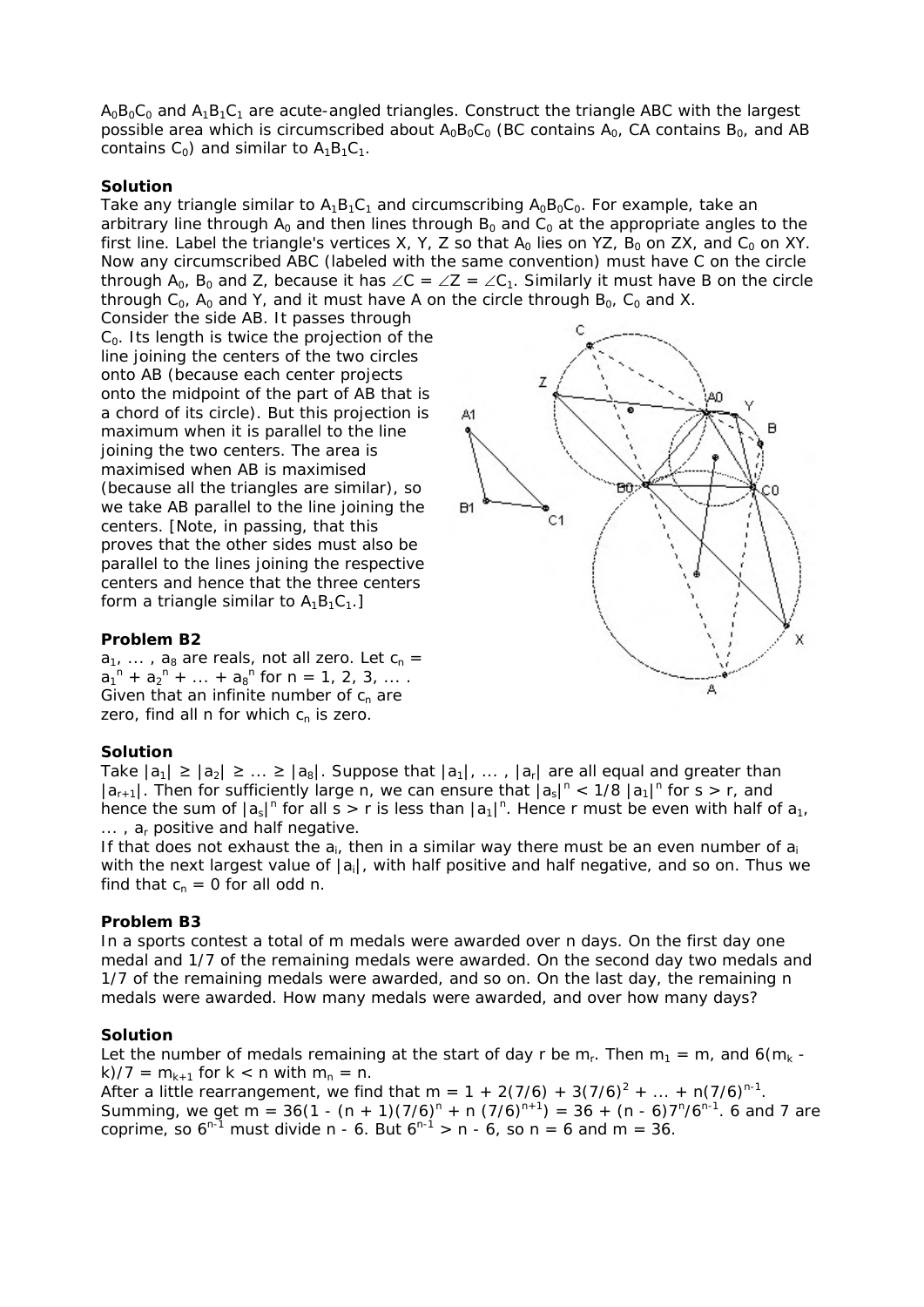# **IMO 1968**

## **Problem A1**

Find all triangles whose side lengths are consecutive integers, and one of whose angles is twice another.

## **Solution**

Let the sides be a,  $a+1$ ,  $a+2$ , the angle oppose a be A, the angle opposite  $a+1$  be B, and the angle opposite  $a+2$  be C.

Using the cosine rule, we find  $\cos A = (a+5)/(2a+4)$ ,  $\cos B = (a+1)/2a$ ,  $\cos C = (a-3)/2a$ . Finally, using cos  $2x = 2 \cos^2 x - 1$ , we find solutions a = 4 for C = 2A, a = 1 for B = 2A, and no solutions for  $C = 2B$ .

a = 1 is a degenerate solution (the triangle has the three vertices collinear). The other solution is 4, 5, 6.

## **Problem A2**

Find all natural numbers n the product of whose decimal digits is  $n^2$  - 10n - 22.

## **Solution**

Suppose n has  $m > 1$  digits. Let the first digit be d. Then the product of the digits is at most d.9<sup>m-1</sup> < d.10<sup>m-1</sup> <= n. But (n<sup>2</sup> - 10n - 22) - n = n(n - 11) - 22 > 0 for n >= 13. So there are no solutions for  $n \geq 13$ . But  $n^2$  - 10n - 22 < 0 for  $n \leq 11$ , so the only possible solution is  $n = 12$  and indeed that is a solution.

## **Problem A3**

a, b, c are real with a non-zero.  $x_1, x_2, \ldots, x_n$  satisfy the n equations:

 $ax_i^2 + bx_i + c = x_{i+1}$ , for  $1 \le i < n$ 

 $ax_n^2 + bx_n + c = x_1$ 

Prove that the system has zero, 1 or >1 real solutions according as  $(b - 1)^2$  - 4ac is <0, =0 or  $>0$ .

# **Solution**

Let  $f(x) = ax^2 + bx + c - x$ . Then  $f(x)/a = (x + (b-1)/2a)^2 + (4ac - (b-1)^2)/4a^2$ . Hence if 4ac -  $(b-1)^2 > 0$ , then f(x) has the same sign for all x. But f(x) > 0 means  $ax^2 + bx + c > x$ , so if  $\{x_i\}$  is a solution, then either  $x_1 < x_2 < ... < x_n < x_1$ , or  $x_1 > x_2 > ... > x_n > x_1$ . Either way we have a contradiction. So if 4ac - (b-1)<sup>2</sup> > 0 there cannot be any solutions.

If 4ac - (b-1)<sup>2</sup> = 0, then we can argue in the same way that either  $x_1 \le x_2 \le ... \le x_n \le x_1$ , or  $x_1 \ge x_2 \ge ... \ge x_n \ge x_1$ . So we must have all  $x_i$  = the single root of  $f(x) = 0$  (which clearly is a solution).

If 4ac -  $(b-1)^2$  < 0, then  $f(x) = 0$  has two distinct real roots y and z and so we have at least two solutions to the equations: all  $x_i = y$ , and all  $x_i = z$ . We may, however, have additional solutions. For example, if  $a = 1$ ,  $b = 0$ ,  $c = -1$  and n is even, then we have the additional solution  $x_1 = x_3 = x_5 = ... = 0$ ,  $x_2 = x_4 = ... = -1$ .

# **Problem B1**

Prove that every tetrahedron has a vertex whose three edges have the right lengths to form a triangle.

### **Solution**

The trick is to consider the longest side. That avoids getting into lots of different possible cases for which edge is longer than the sum of the other two.

So assume the result is false and let AB be the longest side. Then we have  $AB > AC + AD$ and BA > BC + BD. So 2AB > AC + AD + BC + BC. But by the triangle inequality, AB < AC + CB, AB < AD + DB, so 2AB < AC + CB + AD + DB. Contradiction.

# **Problem B2**

Let f be a real-valued function defined for all real numbers, such that for some  $a > 0$  we have

 $f(x + a) = 1/2 + \sqrt{(f(x) - f(x)^2)}$  for all x.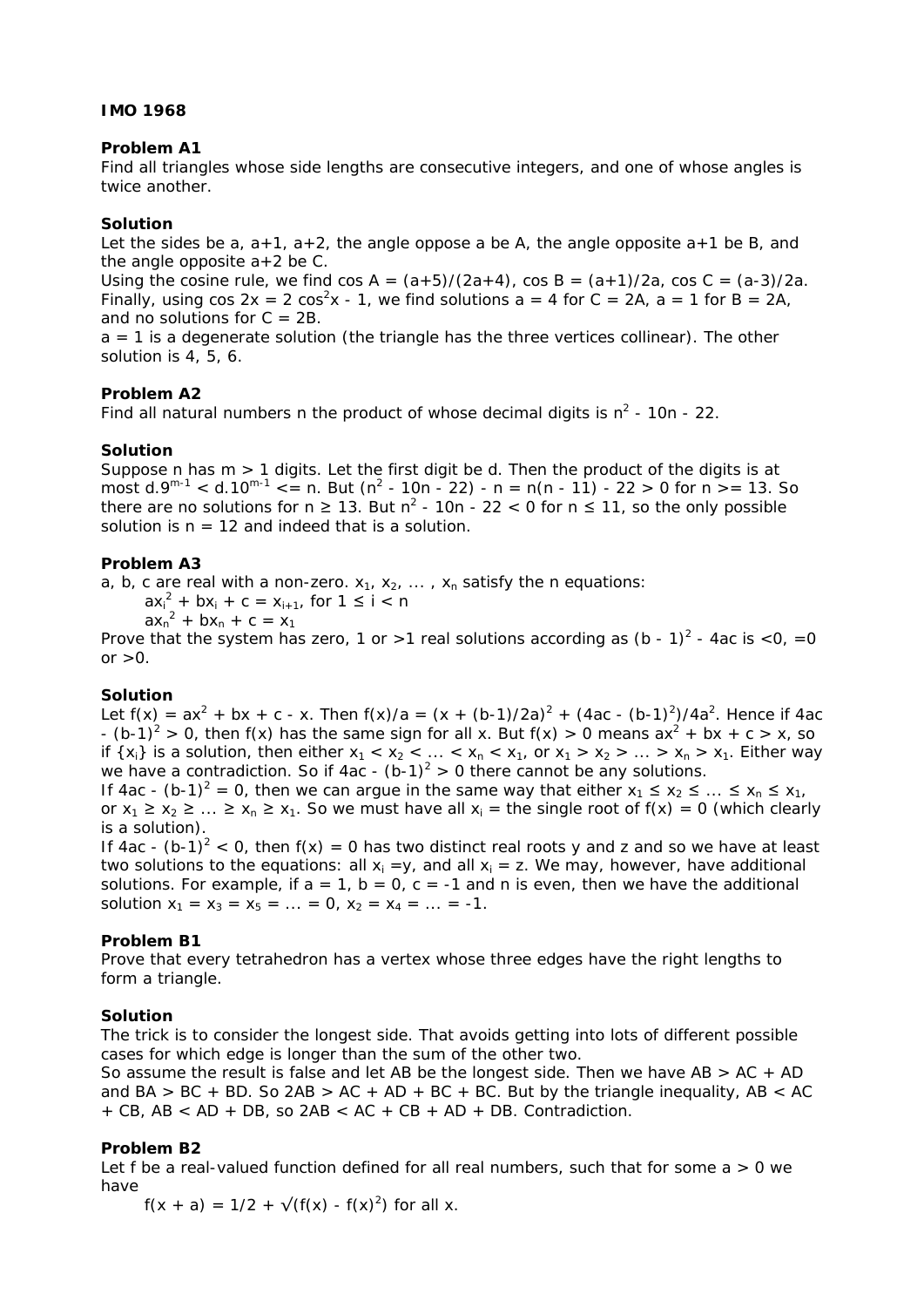Prove that f is periodic, and give an example of such a non-constant f for  $a = 1$ .

## **Solution**

Directly from the equality given:  $f(x+a) \ge 1/2$  for all x, and hence  $f(x) \ge 1/2$  for all x. So  $f(x+2a) = 1/2 + \sqrt{(f(x+a) - f(x+a)^2)} = 1/2 + \sqrt{f(x+a)} \sqrt{(1 - f(x+a))} = 1/2 + \sqrt{(1/4 - f(x+a))}$  $f(x) + f(x)^2 = 1/2 + (f(x) - 1/2) = f(x)$ . So f is periodic with period 2a. We may take f(x) to be arbitrary in the interval [0,1). For example, let f(x) = 1 for  $0 \le x <$ 1,  $f(x) = 1/2$  for  $1 \le x < 2$ . Then use  $f(x+2) = f(x)$  to define  $f(x)$  for all other values of x.

## **Problem B3**

For every natural number n evaluate the sum

 $[(n+1)/2] + [(n+2)/4] + [(n+4)/8] + ... + [(n+2<sup>k</sup>)/2<sup>k+1</sup>] + ...$ , where [x] denotes the qreatest integer  $\leq$  x.

### **Solution**

For any real x we have  $[x] = [x/2] + [(x+1)/2]$ . For if  $x = 2n + 1 + k$ , where n is an integer and  $0 \le k < 1$ , then  $\text{Ins} = 2n + 1$ , and  $\text{rhs} = n + n + 1$ . Similarly, if  $x = 2n + k$ . Hence for any integer n, we have:  $[n/2^{k}] - [n/2^{k+1}] = [(n/2^{k} + 1)/2] = [(n + 2^{k})/2^{k+1}].$ Hence summing over k, and using the fact that  $n < 2<sup>k</sup>$  for sufficiently large k, so that [n/2<sup>k</sup>  $]= 0$ , we have:  $n = [(n + 1)/2] + [(n + 2)/4] + [(n + 4)/8] + ...$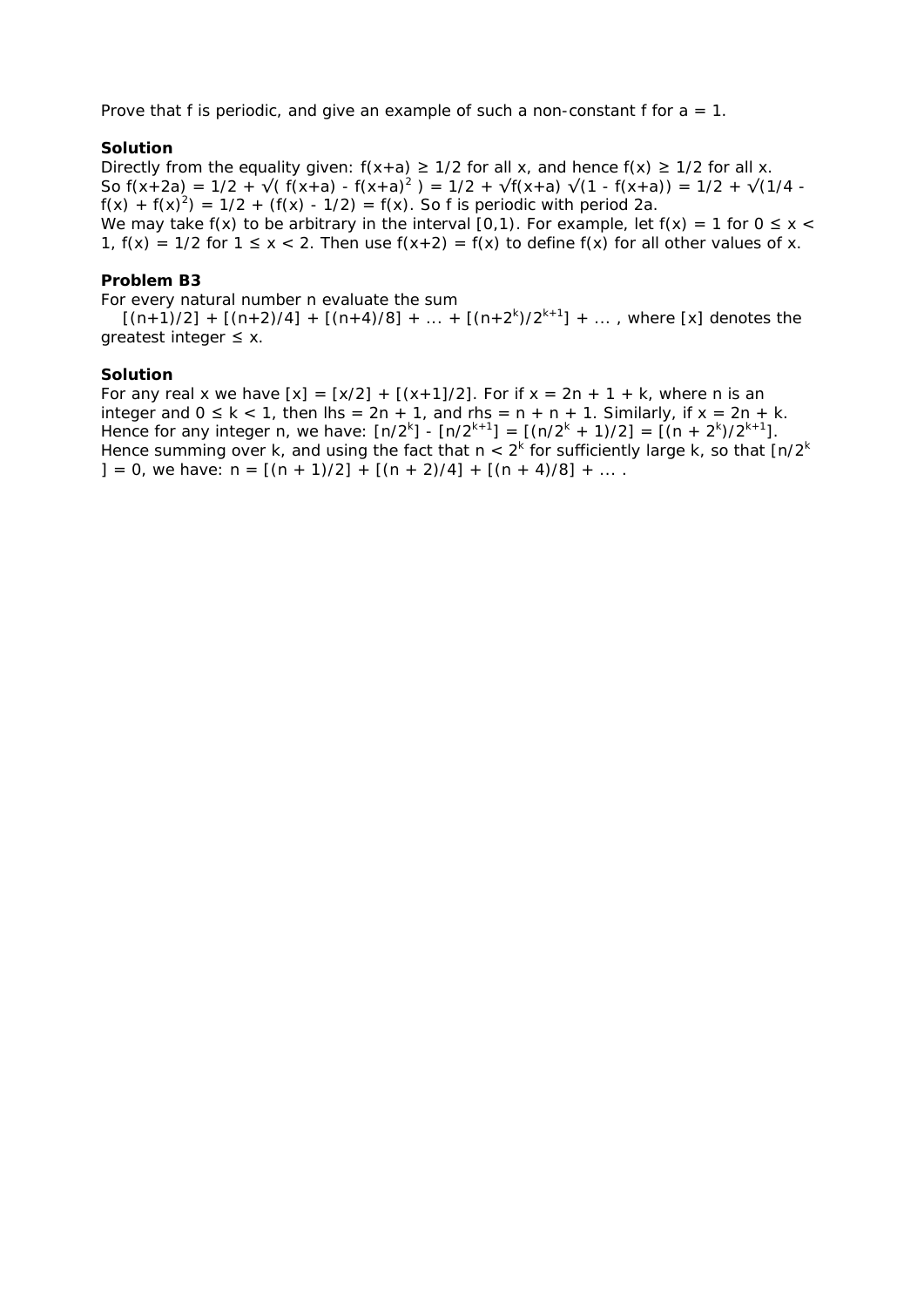# **Internationale Mathematikolympiade**

## **IMO 1969**

## **Problem A1**

Prove that there are infinitely many positive integers m, such that  $n^4 + m$  is not prime for any positive integer n.

## **Solution**

 $n^4 + 4 r^4 = (n^2 + 2rn + 2r^2)(n^2 - 2rn + 2r^2)$ . Clearly the first factor is greater than 1, the second factor is  $(n - r)^2 + r^2$ , which is also greater than 1 for r greater than 1. So we may take m = 4  $r^4$  for any r greater than 1.

# **Problem A2**

Let  $f(x) = cos(a_1 + x) + 1/2 cos(a_2 + x) + 1/4 cos(a_3 + x) + ... + 1/2^{n-1} cos(a_n + x)$ , where  $a_i$  are real constants and x is a real variable. If  $f(x_1) = f(x_2) = 0$ , prove that  $x_1 - x_2$  is a multiple of π.

## **Solution**

f is not identically zero, because  $f(-a_1) = 1 + 1/2 \cos(a_2 - a_1) + ... > 1 - 1/2 - 1/4 - ...$  $1/2^{n-1} > 0$ .

Using the expression for  $cos(x + y)$  we obtain  $f(x) = b cos x + c sin x$ , where  $b = cos a<sub>1</sub> + b$ 1/2 cos  $a_2 + ... + 1/2^{n-1}$  cos  $a_n$ , and  $c = - \sin a_1 - 1/2 \sin a_2 - ... - 1/2^{n-1} \sin a_n$ . b and c are not both zero, since f is not identically zero, so  $f(x) = \sqrt{(b^2 + c^2)} \cos(d + x)$ , where cos d = b/ $\sqrt{(b^2 + c^2)}$ , and sin d = c/ $\sqrt{(b^2 + c^2)}$ . Hence the roots of f(x) = 0 are just mn + n/2 - d.

# **Problem A3**

For each of  $k = 1, 2, 3, 4, 5$  find necessary and sufficient conditions on  $a > 0$  such that there exists a tetrahedron with k edges length a and the remainder length 1.

### **Solution**

A plodding question. Take the tetrahedron to be ABCD.

Take  $k = 1$  and AB to have length a, the other edges length 1. Then we can hinge triangles ACD and BCD about CD to vary AB. The extreme values evidently occur with A, B, C, D coplanar. The least value, 0, when A coincides with B, and the greatest value  $\sqrt{3}$ , when A and B are on opposite sides of CD. We rule out the extreme values on the grounds that the tetrahedron is degenerate, thus obtaining  $0 < a < \sqrt{3}$ .

For k = 5, the same argument shows that  $0 < 1 < \sqrt{3}$  a, and hence a >  $1/\sqrt{3}$ .

For  $k = 2$ , there are two possible configurations: the sides length a adjacent, or not. Consider first the adjacent case. Take the sides length a to be AC and AD. As before, the two extreme cases gave A, B, C, D coplanar. If A and B are on opposite sides of CD, then a  $= \sqrt{(2 - \sqrt{3})}$ . If they are on the same side, then a =  $\sqrt{(2 + \sqrt{3})}$ . So this configuration allows any a satisfying  $\sqrt{(2 - \sqrt{3})} < a < \sqrt{(2 + \sqrt{3})}$ .

The other configuration has  $AB = CD = a$ . One extreme case has  $a = 0$ . We can increase a until we reach the other extreme case with ADBC a square side 1, giving  $a = \sqrt{2}$ . So this configuration allows any a satisfying  $0 < a < \sqrt{2}$ . Together, the two configurations allow any a satisfying:  $0 < a < \sqrt{(2 + \sqrt{3})}$ .

This also solves the case k = 4, and allows any a satisfying:  $a > 1/\sqrt{(2 + \sqrt{3})} = \sqrt{(2 - \sqrt{3})}$ . For  $k = 3$ , any value of  $a > 0$  is allowed. For  $a \le -1$ , we may take the edges length a to form a triangle. For  $a \ge 1$  we may take a triangle with unit edges and the edges joining the vertices to the fourth vertex to have length a.

# **Problem B1**

C is a point on the semicircle diameter AB, between A and B. D is the foot of the perpendicular from C to AB. The circle  $K_1$  is the in-circle of ABC, the circle  $K_2$  touches CD, DA and the semicircle, the circle K<sub>3</sub> touches CD, DB and the semicircle. Prove that K<sub>1</sub>, K<sub>2</sub> and  $K_3$  have another common tangent apart from AB.

# **Solution**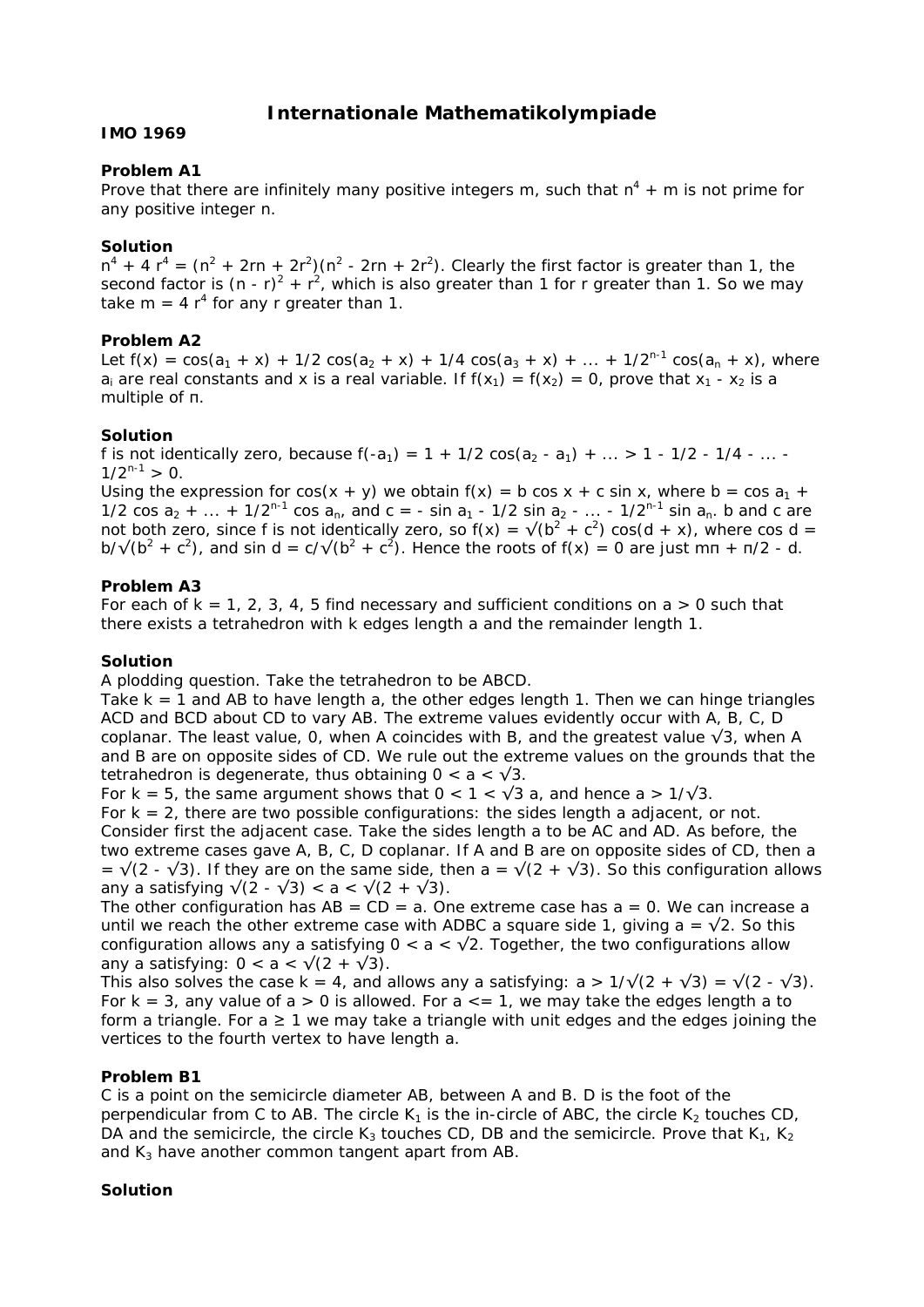

Let the three centers be  $O_1$ ,  $O_2$  and  $O_3$ . We show that  $O_1$  is the midpoint of  $O_2O_3$ . In fact it is sufficient to show that  $O_1$  lies on  $O_2O_3$ , because then we can reflect the known tangent AB in the line  $O_2O_3$ .

As usual, let  $AB = c$ ,  $BC = a$ ,  $CA = b$ . Let the incircle touch AB at P, AC at Q and BC at R. Then since angle  $ACB = 90$ ,  $O<sub>1</sub>QCR$  is a square. Also AQ = AP and BP = BR, so  $r_1$  = b - AP, and  $r_1$  = a - BP  $= a - (c - AP)$ . Adding:  $r_1 = (a + b - c)/2$ , and AP =  $(b + c - a)/2$ .

Let the circle center  $O<sub>2</sub>$  touch AB at X, and the circle center  $O_3$  touch AB at Y. Let O be the midpoint of AB. Now consider the right-angled triangle  $OXO<sub>2</sub>$ . Since the circle center  $O<sub>2</sub>$  touches the semicircle,

 $OO<sub>2</sub> = c/2 - r<sub>2</sub>$ .  $OX = OD + DX = (c/2 - AD) + r<sub>2</sub>$ . Also, by similar triangles,  $AD = b<sup>2</sup>/c$ . So, using Pythagoras:  $(c/2 - r_2)^2 = r_2^2 + (c/2 - b^2/c + r_2)^2$ . Multiplying out and rearranging:  $r_2^2$ -  $2r_2(c - b^2/c)$  -  $(b^2 - b^4/c^2)$ . But ABC is right-angled, so  $c^2 = a^2 + b^2$ , and hence c -  $b^2/c =$  $a^2/c$  and  $b^2 - b^4/c^2 = a^2b^2/c^2$ . So  $r_2^2 + 2r_2 a^2/c - a^2b^2/c^2 = 0$ , which has roots  $r_2 = a - a^2/c$ (positive) and - a +  $a^2/c$  (negative). So  $r_2 = a - a^2/c$ . Similarly,  $r_3 = b - b^2/c$ . So  $O_2X + O_3Y$  $= XY = r<sub>2</sub> + r<sub>3</sub> = a + b - c = 2 r<sub>1</sub>.$ 

 $XP = AP - AX = AP - (AD - DX) = (b + c - a)/2 - (b<sup>2</sup>/c - r<sub>2</sub>) = (b + c - a)/2 - (c - a) = (a + b)$ b - c)/2 =  $r_1$ . We now have all we need:  $XP = PY = PO_1$ , and  $XO_2 + YO_3 = 2 PO_1$ .

#### **Problem B2**

Given  $n > 4$  points in the plane, no three collinear. Prove that there are at least  $(n-3)(n-1)$ 4)/2 convex quadrilaterals with vertices amongst the n points.

#### **Solution**

 $(n-3)(n-4)/2$  is a poor lower bound.

Observe first that any 5 points include 4 forming a convex quadrilateral. For take the convex hull. If it consists of more than 3 points, we are done. If not, it must consist of 3 points, A, B and C, with the other 2 points, D and E, inside the triangle ABC. Two vertices of the triangle must lie on the same side of the line DE and they form convex quadrilateral with D and E.

Given n points, we can choose 5 in  $n(n-1)(n-2)(n-3)(n-4)/120$  different ways. Each choice gives us a convex quadrilateral, but any given convex quadrilateral may arise from n-4 different sets of 5 points, so we have at least  $n(n-1)(n-2)(n-3)/120$  different convex quadrilaterals. We now show that  $n(n-1)(n-2)(n-3)/120 \ge (n-3)(n-4)/2$  for all  $n \ge 5$ . We wish to prove that  $n(n-1)(n-2) ≥ 60(n-4)$ , or  $n(n-1)(n-2) - 60(n-4) ≥ 0$ . Trial shows equality for  $n = 5$  and 6, so we can factorise and get  $(n-5)(n-6)(n+8)$ , which is clearly at least 0 for n at least 5.

#### **Problem B3**

Given real numbers  $x_1$ ,  $x_2$ ,  $y_1$ ,  $y_2$ ,  $z_1$ ,  $z_2$ , satisfying  $x_1 > 0$ ,  $x_2 > 0$ ,  $x_1y_1 > z_1^2$ , and  $x_2y_2 > z_2^2$ , prove that:

 $8/((x_1 + x_2)(y_1 + y_2) - (z_1 + z_2)^2) \le 1/(x_1y_1 - z_1^2) + 1/(x_2y_2 - z_2^2).$ Give necessary and sufficient conditions for equality.

#### **Solution**

Let  $a_1 = x_1y_1 - z_1^2$  and  $a_2 = x_2y_2 - z_2^2$ . We apply the arithmetic/geometric mean result 3 times: (1) to  $a_1^2$ ,  $a_2^2$ , giving  $2a_1a_2 \le a_1^2 + a_2^2$ ; (2) to  $a_1$ ,  $a_2$ , giving  $\sqrt{(a_1a_2)} \leq (a_1 + a_2)/2$ ; (3) to  $a_1y_2/y_1$ ,  $a_2y_1/y_2$ , giving  $\sqrt{(a_1a_2)} \le (a_1y_2/y_1 + a_2y_1/y_2)/2$ ; We also use  $(z_1/y_1 - z_2/y_2)^2 \ge 0$ . Now  $x_1y_1 > z_1^2 \ge 0$ , and  $x_1 > 0$ , so  $y_1 > 0$ . Similarly,  $y_2 > 0$ 0. So: (4)  $y_1y_2(z_1/y_1 - z_2/y_2)^2 \ge 0$ , and hence  $z_1^2y_2/y_1 + z_2^2y_1/y_2 \ge 2z_1z_2$ .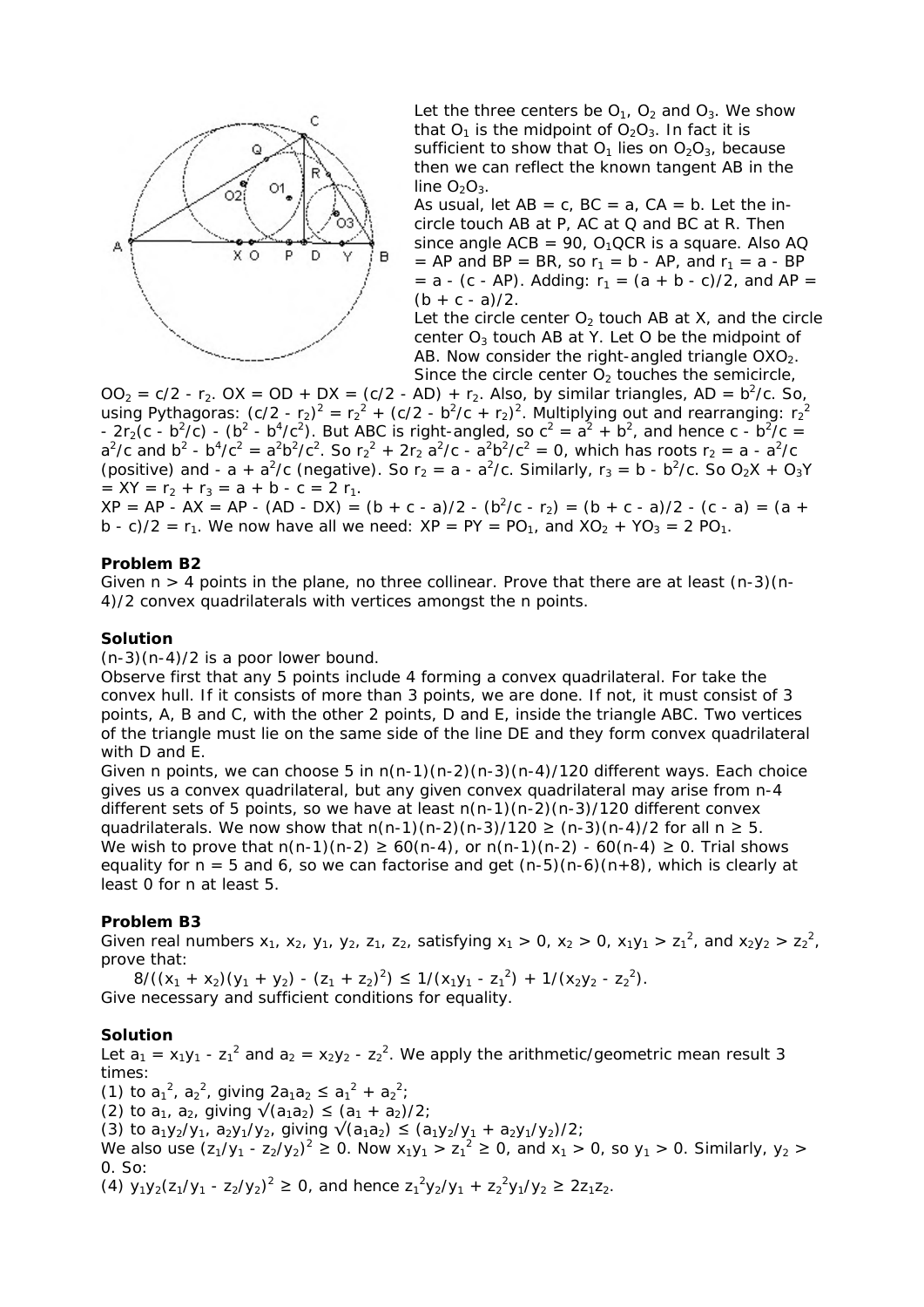Using (3) and (4) gives  $2\sqrt{(a_1a_2)} \le (x_1y_2 + x_2y_1) - (z_1^2y_2/y_1 + z_2^2y_1/y_2) \le (x_1y_2 + x_2y_1 - x_2y_1y_2)$  $27.7<sub>2</sub>$ ).

Multiplying by (2) gives:  $4a_1a_2 \leq (a_1 + a_2)(x_1y_2 + x_2y_1 - 2z_1z_2)$ . Adding (1) and  $2a_1a_2$  gives:  $8a_1a_2 \le (a_1 + a_2)^2 + (a_1 + a_2)(x_1y_2 + x_2y_1 - 2z_1z_2) = a(a_1 + a_2)$ , where  $a = (x_1 + x_2)(y_1 + y_2) - (z_1 + z_2)^2$ . Dividing by  $a_1a_2a$  gives the required inequality. Equality requires  $a_1 = a_2$  from (1),  $y_1 = y_2$  from (2),  $z_1 = z_2$  from (3), and hence  $x_1 = x_2$ . Conversely, it is easy to see that these conditions are sufficient for equality.

# **IMO 1970**

### **Problem A1**

M is any point on the side AB of the triangle ABC.  $r, r_1, r_2$  are the radii of the circles inscribed in ABC, AMC, BMC. q is the radius of the circle on the opposite side of AB to C, touching the three sides of AB and the extensions of CA and CB. Similarly,  $q_1$  and  $q_2$ . Prove that  $r_1r_2q = rq_1q_2$ .

#### **Solution**

We need an expression for r/q. There are two expressions, one in terms of angles and the other in terms of sides. The latter is a poor choice, because it is both harder to derive and less useful. So we derive the angle expression.

Let I be the center of the in-circle for ABC and X the center of the external circle for ABC. I is the intersection of the two angle bisectors from A and B, so  $c = r$  (cot A/2 + cot B/2). The X lies on the bisector of the external angle, so angle XAB is  $90^\circ$  - A/2. Similarly, angle XBA is 90<sup>o</sup> - B/2, so c = q (tan A/2 + tan B/2). Hence r/q = (tan A/2 + tan B/2)/(cot A/2 +  $cot B/2$  = tan A/2 tan B/2.

Applying this to the other two triangles, we get  $r_1/q_1 = \tan A/2$  tan CMA/2,  $r_2/q_2 = \tan B/2$  $tan \text{ CMB}/2$ . But  $CMB/2 = 90^\circ$  -  $CMA/2$ , so  $tan \text{ CMB}/2 = 1/tan \text{ CMA}/2$ . Hence result.

### **Problem A2**

We have  $0 \le x_i < b$  for  $i = 0, 1, ...$ , n and  $x_n > 0$ ,  $x_{n-1} > 0$ . If  $a > b$ , and  $x_n x_{n-1} ... x_0$ represents the number A base a and B base b, whilst  $x_{n-1}x_{n-2}...x_0$  represents the number A' base a and B' base b, prove that  $A'B < AB'$ .

### **Solution**

We have  $a^n b^m > b^n a^m$  for  $n > m$ . Hence  $a^n B' > b^n A'$ . Adding  $a^n b^n$  to both sides gives  $a^n B > b^n A'$  $b^{n}A$ . Hence  $x_{n}a^{n}B > x_{n}b^{n}A$ . But  $x_{n}a^{n} = A - A'$  and  $x_{n}b^{n} = B - B'$ , so  $(A - A')B > (B - B')A$ . Hence result.

Note that the only purpose of requiring  $x_{n-1} > 0$  is to prevent A' and B' being zero.

### **Problem A3**

The real numbers  $a_0$ ,  $a_1$ ,  $a_2$ , ... satisfy  $1 = a_0 < a_1 \le a_2 < a_2 \le \ldots$  b<sub>1</sub>, b<sub>2</sub>, b<sub>3</sub>, ... are defined by  $b_n =$  sum for k = 1 to n of  $(1 - a_{k-1}/a_k)/\sqrt{a_k}$ .

(a) Prove that  $0 \leq b_n < 2$ .

(b) Given c satisfying  $0 \le c < 2$ , prove that we can find  $a_n$  so that  $b_n > c$  for all sufficiently large n.

### **Solution**

(a) Each term of the sum is non-negative, so b<sub>n</sub> is non-negative. Let  $c_k = \sqrt{a_k}$ . Then the kth term =  $(1 - a_{k-1}/a_k)/\sqrt{a_k} = c_{k-1}^2/c_k (1/a_{k-1} - 1/a_k) = c_{k-1}^2/c_k (1/c_{k-1} + 1/c_k)(1/c_{k-1} - 1/c_k)$ . But  $c_{k-1}^2/c_k$  (1/ $c_{k-1}$  + 1/ $c_k$ )  $\leq$  2, so the kth term  $\leq$  2(1/ $c_{k-1}$  - 1/ $c_k$ ). Hence  $b_n$  < = 2 - 2/ $c_n$  < 2. (b) Let  $c_k = d^k$ , where d is a constant > 1, which we will choose later. Then the kth term is  $(1 - 1/d^2)1/d^k$ , so b<sub>n</sub> =  $(1 - 1/d^2)(1 - 1/d^{n+1})/(1 - 1/d)$  =  $(1 + 1/d)(1 - 1/d^{n+1})$ . Now take d sufficiently close to 1 that  $1 + 1/d > c$ , and then take n sufficiently large so that  $(1 +$  $1/d$  $(1 - 1/d^{n+1}) > c$ .

### **Problem B1**

Find all positive integers n such that the set  $\{n, n+1, n+2, n+3, n+4, n+5\}$  can be partitioned into two subsets so that the product of the numbers in each subset is equal.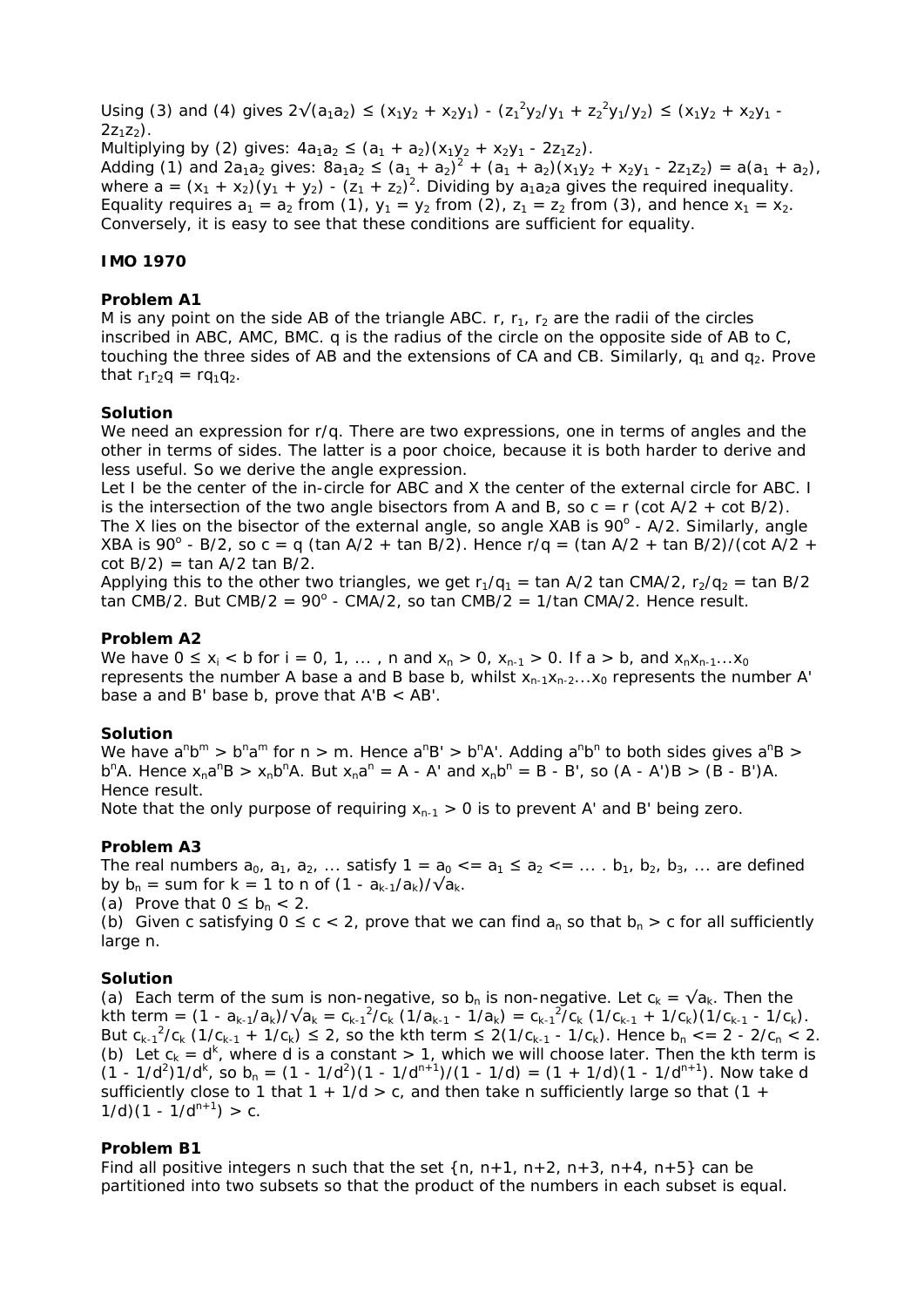# **Solution**

The only primes dividing numbers in the set can be 2, 3 or 5, because if any larger prime was a factor, then it would only divide one number in the set and hence only one product. Three of the numbers must be odd. At most one of the odd numbers can be a multiple of 3 and at most one can be a multiple of 5. The other odd number cannot have any prime factors. The only such number is 1, so the set must be  $\{1, 2, 3, 4, 5, 6\}$ , but that does not work because only one of the numbers is a multiple of 5. So there are no such sets.

# **Problem B2**

In the tetrahedron ABCD, angle BDC =  $90^\circ$  and the foot of the perpendicular from D to ABC is the intersection of the altitudes of ABC. Prove that:

 $(AB + BC + CA)^2 \le 6(AD^2 + BD^2 + CD^2)$ .

When do we have equality?

# **Solution**

The first step is to show that angles ADB and ADC are also  $90^\circ$ . Let H be the intersection of the altitudes of ABC and let CH meet AB at X. Planes CED and ABC are perpendicular and AB is perpendicular to the line of intersection CE. Hence AB is perpendicular to the plane CDE and hence to ED. So  $BD^2 = DE^2 + BE^2$ . Also  $CB^2 = CE^2 + BE^2$ . Subtracting:  $CB^2 - BD^2 =$ CE<sup>2</sup> - DE<sup>2</sup>. But CB<sup>2</sup> - BD<sup>2</sup> = CD<sup>2</sup>, so CE<sup>2</sup> = CD<sup>2</sup> + DE<sup>2</sup>, so angle CDE = 90<sup>o</sup>. But angle CDB = 90 $^{\circ}$ , so CD is perpendicular to the plane DAB, and hence angle CDA = 90 $^{\circ}$ . Similarly, angle  $ADB = 90^\circ$ .

Hence  $AB^2 + BC^2 + CA^2 = 2(DA^2 + DB^2 + DC^2)$ . But now we are done, because Cauchy's inequality gives  $(AB + BC + CA)^2 \leq 3(AB^2 + BC^2 + CA^2)$ .

We have equality iff we have equality in Cauchy's inequality, which means  $AB = BC = CA$ .

# **Problem B3**

Given 100 coplanar points, no 3 collinear, prove that at most 70% of the triangles formed by the points have all angles acute.

# **Solution**

At most 3 of the triangles formed by 4 points can be acute. It follows that at most 7 out of the 10 triangles formed by any 5 points can be acute. For given 10 points, the maximum no. of acute triangles is: the no. of subsets of 4 points x 3/the no. of subsets of 4 points containing 3 given points. The total no. of triangles is the same expression with the first 3 replaced by 4. Hence at most 3/4 of the 10, or 7.5, can be acute, and hence at most 7 can be acute.

The same argument now extends the result to 100 points. The maximum number of acute triangles formed by 100 points is: the no. of subsets of 5 points x 7/the no. of subsets of 5 points containing 3 given points. The total no. of triangles is the same expression with 7 replaced by 10. Hence at most 7/10 of the triangles are acute.

# **IMO 1971**

# **Problem A1**

Let  $E_n = (a_1 - a_2)(a_1 - a_3) ... (a_1 - a_n) + (a_2 - a_1)(a_2 - a_3) ... (a_2 - a_n) + ... + (a_n - a_1)(a_n - a_2)$ ...  $(a_n - a_{n-1})$ . Let  $S_n$  be the proposition that  $E_n \ge 0$  for all real  $a_i$ . Prove that  $S_n$  is true for  $n = 3$  and 5, but for no other  $n > 2$ .

# **Solution**

Take  $a_1 < 0$ , and the remaining  $a_i = 0$ . Then  $E_n = a_1^{n-1} < 0$  for n even, so the proposition is false for even n.

Suppose  $n \ge 7$  and odd. Take any  $c > a > b$ , and let  $a_1 = a$ ,  $a_2 = a_3 = a_4 = b$ , and  $a_5 = a_6 = a_7$ ... =  $a_n$  = c. Then  $E_n = (a - b)^3 (a - c)^{n-4} < 0$ . So the proposition is false for odd  $n \ge 7$ . Assume  $a_1 \ge a_2 \ge a_3$ . Then in E<sub>3</sub> the sum of the first two terms is non-negative, because ( $a_1$ ) -  $a_3$ )  $\ge$  ( $a_2$  -  $a_3$ ). The last term is also non-negative. Hence  $E_3 \ge 0$ , and the proposition is true for  $n = 3$ .

It remains to prove S<sub>5</sub>. Suppose  $a_1 \ge a_2 \ge a_3 \ge a_4 \ge a_5$ . Then the sum of the first two terms in E<sub>5</sub> is  $(a_1 - a_2){(a_1 - a_3)(a_1 - a_4)(a_1 - a_5)} - (a_2 - a_3)(a_2 - a_4)(a_2 - a_5)} \ge 0$ . The third term is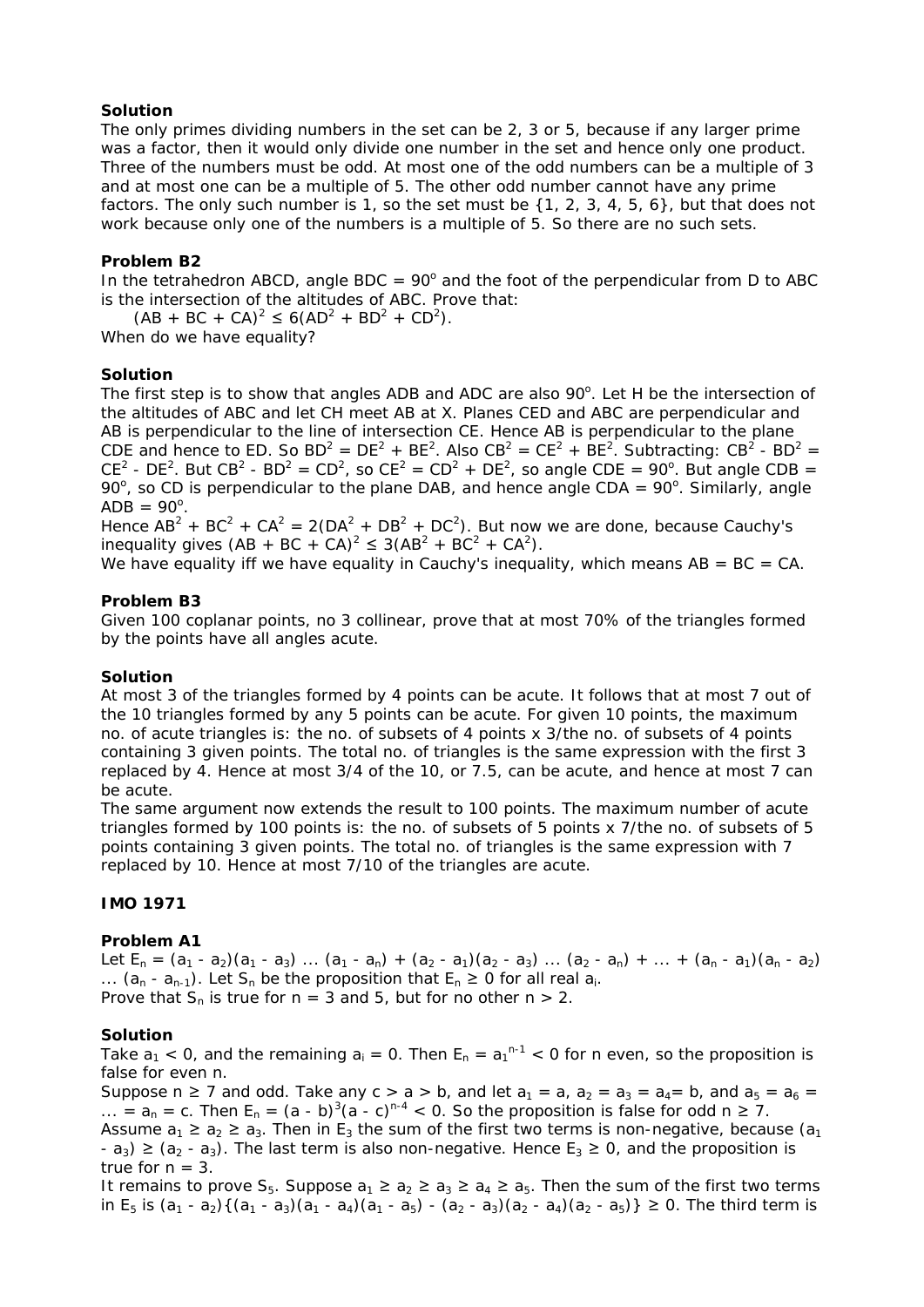non-negative (the first two factors are non-positive and the last two non-negative). The sum of the last two terms is:  $(a_4 - a_5)$   $\{(a_1 - a_5)(a_2 - a_5)(a_3 - a_5) - (a_1 - a_4)(a_2 - a_4)(a_3 - a_4)\}$  $≥$  0. Hence  $E_5 ≥ 0$ .

# **Problem A2**

Let  $P_1$  be a convex polyhedron with vertices  $A_1$ ,  $A_2$ , ...,  $A_9$ . Let  $P_i$  be the polyhedron obtained from  $P_1$  by a translation that moves  $A_1$  to  $A_i$ . Prove that at least two of the polyhedra  $P_1$ ,  $P_2$ , ...,  $P_9$  have an interior point in common.

# **Solution**

The result is false for 8 vertices - for example, the cube. We get 8 cubes, with only faces in common, forming a cube 8 times as large.

This suggests a trick. Each  $P_i$  is contained in D, the polyhedron formed from  $P_1$  by doubling the scale. Take  $A_1$  as the origin and take the vertex  $B_i$  to have twice the coordinates of  $A_i$ . Given a point X inside  $P_1$ , the midpoint of  $P_1X$  must lie in  $P_1$  by convexity. Hence the point with doubled coordinates, which is obtained by adding the coordinates of  $A_i$  to the coordinates of X, lies in D. In other words every point of  $P_i$  lies in D. But the volume of D is 8 times the volume of  $P_1$ , which is less than the sum of the volumes of  $P_1$ , ...,  $P_9$ .

## **Problem A3**

Prove that we can find an infinite set of positive integers of the form  $2<sup>n</sup>$  - 3 (where n is a positive integer) every pair of which are relatively prime.

## **Solution**

We show how to enlarge a set of r such integers to a set of r+1. So suppose  $2^n$ <sub>1</sub> - 3, ...,  $2^n$ <sub>r</sub> - 3 are all relatively prime. The idea is to find  $2^n$  - 1 divisible by m =  $(2^n_1 - 3)$  ...  $(2^n_1 - 3)$ , because then  $2^n$  - 3 must be relatively prime to all of the factors of m. At least two of  $2^0$ ,  $2^1$ , ...,  $2^m$  must be congruent mod m. So suppose  $m_1 > m_2$  and  $2^m{}_{1} = 2^m{}_{2}$  (mod m), then we must have  $2^{m}$ <sup>- m</sup><sub>2</sub> - 1 = 0 (mod m), since m is odd. So we may take  $n_{r+1}$  to be m<sub>1</sub> - m<sub>2</sub>.

# **Problem B1**

All faces of the tetrahedron ABCD are acute-angled. Take a point X in the interior of the segment AB, and similarly Y in BC, Z in CD and T in AD.

(a) If ∠DAB + ∠BCD  $\neq$  ∠CDA + ∠ABC, then prove that none of the closed paths XYZTX has minimal length;

(b) If ∠DAB + ∠BCD = ∠CDA + ∠ABC, then there are infinitely many shortest paths XYZTX, each with length 2 AC sin k, where  $2k = \angle BAC + \angle CAD + \angle DAB$ .

### **Solution**

The key is to pretend the tetrahedron is made of cardboard, cut it along three edges and unfold it. Suppose we do this to get the hexagon CAC'BDB'. Now the path is a line joining Y on B'C to Y' on the opposite side BC' of the hexagon. Clearly this line must be straight for a minimal path. If B'C and BC' are parallel, then we can take Y anywhere on the side and the minimal path length is the expression given.

But if they are not parallel, then the minimal path will come from an extreme position. Suppose  $CC' < BB'$ . If the interior angle CAC' is less than 180 $^{\circ}$ , then the minimal path is obtained by taking Y at C. But this does not meet the requirement that Y be an interior point of the edge, so there is no minimal path in the permitted set. If the interior angle CAC' is greater than 180, then the minimal path is obtained by taking X and T at A. Again this is not permitted.

The problem therefore reduces to finding the condition for B'C and BC' to be parallel. This is evidently angles BCD + DCA + CAD + BAD + BAC + ACB =  $360^{\circ}$ . But DCA + CAD =  $180^{\circ}$  -ADC, and BAC + ACB =  $180^\circ$  - ABC, so we obtain the condition given.

# **Problem B2**

Prove that for every positive integer m we can find a finite set S of points in the plane, such that given any point A of S, there are exactly m points in S at unit distance from A.

# **Solution**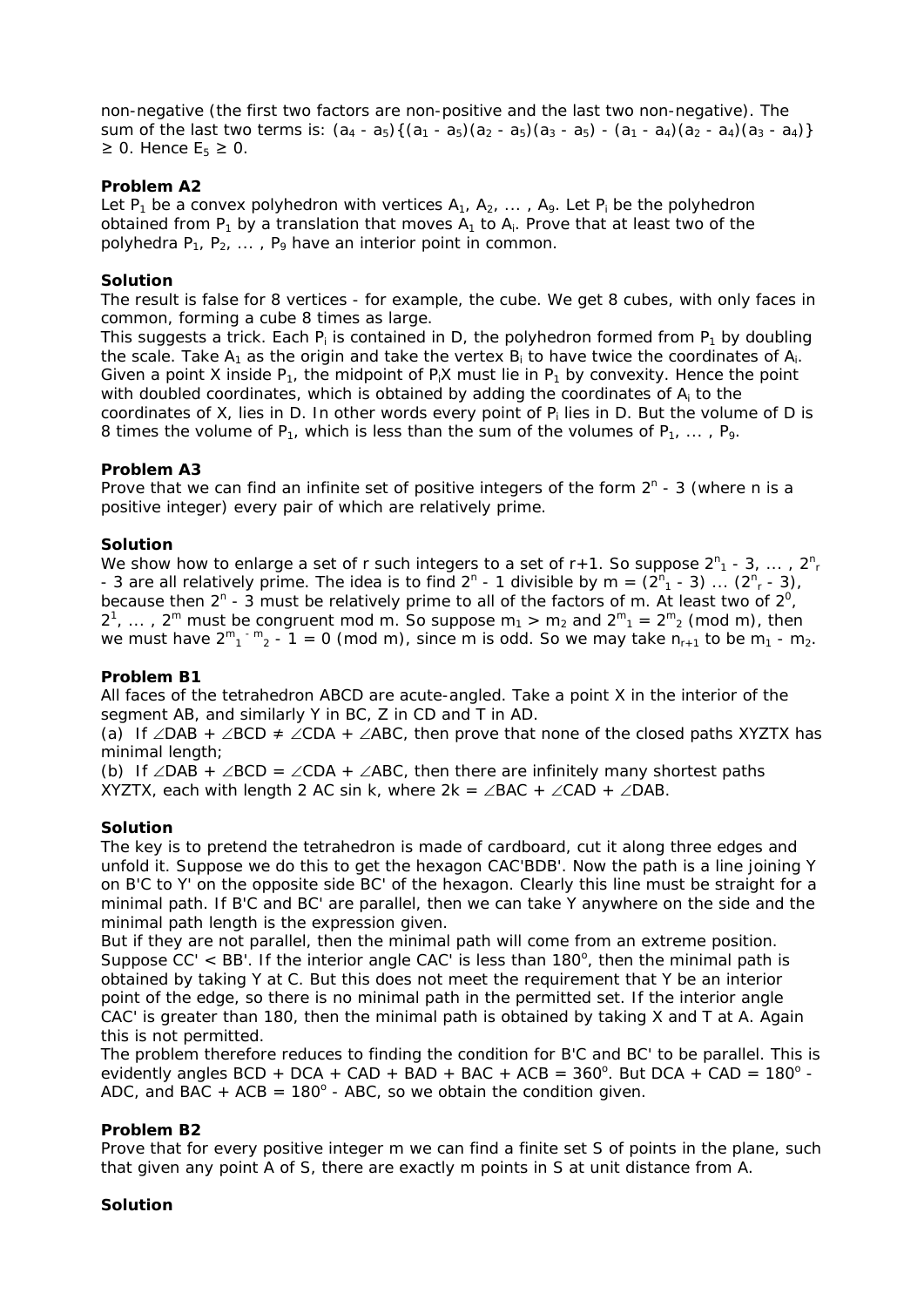Take  $a_1, a_2, ..., a_m$  to be points a distance 1/2 from the origin O. Form the set of  $2^m$  points  $\pm a_1 \pm a_2 \pm ... \pm a_m$ . Given such a point, it is at unit distance from the m points with just one coefficient different. So we are home, provided that we can choose the  $a_i$  to avoid any other pairs of points being at unit distance, and to avoid any degeneracy (where some of the  $2<sup>m</sup>$ points coincide).

The distance between two points in the set is  $|c_1a_1 + c_2a_2 + ... + c_ma_m|$ , where  $c_i = 0$ , 2 or -2. So let us choose the  $a_i$  inductively. Suppose we have already chosen up to m. The constraints on  $a_{m+1}$  are that we do not have  $|c_1a_1 + c_2a_2 + ... + c_ma_m + 2a_{m+1}|$  equal to 0 or 1 for any  $c_i = 0$ , 2 or -2, apart from the trivial cases of all  $c_i = 0$ . Each  $| \ | = 0$  rules out a single point and each  $| \cdot | = 1$  rules out a circle which intersects the circle radius 1/2 about the origin at 2 points and hence rules out two points. So the effect of the constraints is to rule out a finite number of points, whereas we have uncountably many to choose from.

# **Problem B3**

Let A =  $(a_{ij})$ , where i, j = 1, 2, ..., n, be a square matrix with all  $a_{ij}$  non-negative integers. For each i, j such that  $a_{ij} = 0$ , the sum of the elements in the ith row and the jth column is at least n. Prove that the sum of all the elements in the matrix is at least  $n^2/2$ .

# **Solution**

Let x be the smallest row or column sum. If  $x \ge n/2$ , then we are done, so assume  $x <$ n/2. Suppose it is a row. (If not, interchange rows and columns.) The number of non-zero elements in the row, y, must also satisfy  $y < n/2$ , since each non-zero element is at least 1. Now move across this row summing the columns. The y columns with a non-zero element have sum at least x (by the definition of x). The  $n - y$  columns with a zero have sum at least n - x. Hence the total sum is at least  $xy + (n - x)(n - y) = n^2/2 + (n - 2x)(n - 2y)/2$  $n^2/2$ .

The result is evidently best possible, because we can fill the matrix alternately with zeros and ones (so that  $a_{ii} = 1$  if i and j are both odd or both even, 0 otherwise). For n even, every row and column has n/2 1s, so the condition is certainly satisfied and the total sum is  $n^2/2$ . For n odd, odd numbered rows have  $(n+1)/2$  1s and even numbered one less. But the only zeros are in positions which have either the row or the column odd-numbered, so the sum in such cases is n as required. The total sum is  $n^2/2 + 1/2$ . Alternatively, for n even, we could place n/2 down the main diagonal.

# **IMO 1972**

# **Problem A1**

Given any set of ten distinct numbers in the range 10, 11, ... , 99, prove that we can always find two disjoint subsets with the same sum.

### **Solution**

The number of non-empty subsets is  $2^{10}$  - 1 = 1023. The sum of each subset is at most 90  $+ ... + 99 = 945$ , so there must be two distinct subsets A and B with the same sum. A \ B and  $B \setminus A$  are disjoint subsets, also with the same sum.

# **Problem A2**

Given  $n > 4$ , prove that every cyclic quadrilateral can be dissected into n cyclic quadrilaterals.

### **Solution**

A little tinkering soon shows that it is easy to divide a cyclic quadrilateral ABCD into 4 cyclic quadrilaterals. Take a point P inside the quadrilateral and take an arbitrary line PK joining it to AB. Now take L on BC so that ∠KPL = 180 $^{\circ}$  - ∠B (thus ensuring that KPLB is cyclic), then M on CD so that ∠LPM = 180<sup>o</sup> - ∠C, then N on AD so that ∠MPN = 180<sup>o</sup> - ∠D. Then ∠NPK = 180<sup>°</sup> - ∠A. We may need to impose some restrictions on P and K to ensure that we can obtain the necessary angles. It is not clear, however, what to do next.

The trick is to notice that the problem is easy if two sides are parallel. For then we may take arbitrarily many lines parallel to the parallel sides and divide the original quadrilateral into any number of parts.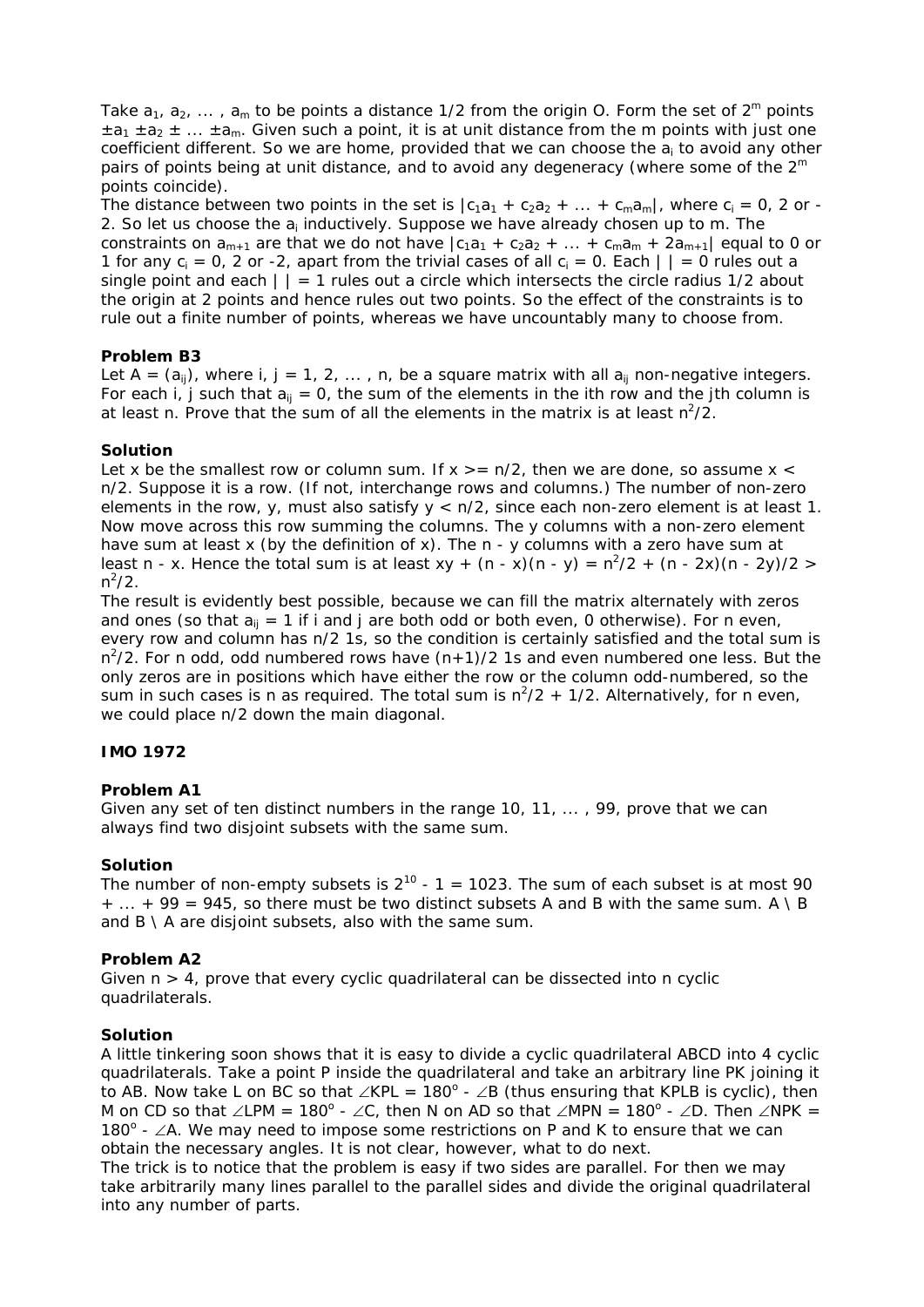So we need to arrange our choice of P and K so that one of the new quadrilaterals has parallel sides. But that is easy, since K is arbitrary. So take PK parallel to AD, then we must also have PL parallel to CD.

It remains to consider how we ensure that the points lie on the correct sides. Consider first K and L. K cannot lie on AD since PK is parallel to AD, and we can avoid it lying on BC by taking P sufficiently close to D. Similarly, taking P sufficiently close to D ensures that L lies on BC. Now suppose that M and N are both on AD. Then if we keep K fixed and move P closer to CD, N will move on to CD, leaving M on AD.

# **Problem A3**

Prove that  $(2m)!(2n)!$  is a multiple of m!n! $(m+n)!$  for any non-negative integers m and n.

## **Solution**

The trick is to find a recurrence relation for  $f(m,n) = (2m)!/(m!n!(m+n)!)$ . In fact,  $f(m,n) = 4 f(m,n-1) - f(m+1,n-1)$ , which is sufficient to generate all the  $f(m,n)$ , given that  $f(m,0) = (2m)!/(m!m!)$ , which we know to be integeral.

## **Problem B1**

Find all positive real solutions to:

 $(x_1^2 - x_3x_5)(x_2^2 - x_3x_5) \le 0$  $(x_2^2 - x_4x_1)(x_3^2 - x_4x_1) \leq 0$  $(x_3^2 - x_5x_2)(x_4^2 - x_5x_2) \le 0$  $(x_4^2 - x_1x_3)(x_5^2 - x_1x_3) \leq 0$  $(x_5^2 - x_2x_4)(x_1^2 - x_2x_4) \leq 0$ 

### **Solution**

Answer:  $x_1 = x_2 = x_3 = x_4 = x_5$ .

The difficulty with this problem is that it has more information than we need. There is a neat solution in Greitzer which shows that all we need is the sum of the 5 inequalities, because one can rewrite that as  $(x_1x_2 - x_1x_4)^2 + (x_2x_3 - x_2x_5)^2 + ... + (x_5x_1 - x_5x_3)^2 + (x_1x_3 - x_2x_5)^2$  $(x_1x_5)^2 + ... + (x_5x_2 - x_5x_4)^2 \le 0$ . The difficulty is how one ever dreams up such an idea! The more plodding solution is to break the symmetry by taking  $x_1$  as the largest. If the second largest is  $x_2$ , then the first inequality tells us that  $x_1^2$  or  $x_2^2 = x_3x_5$ . But if  $x_3$  and  $x_5$ are unequal, then the larger would exceed  $x_1$  or  $x_2$ . Contradiction. Hence  $x_3 = x_5$  and also equals  $x_2$  or  $x_1$ . If they equal  $x_1$ , then they would also equal  $x_2$  (by definition of  $x_2$ ), so in any case they must equal  $x_2$ . Now the second inequality gives  $x_2 = x_1x_4$ . So either all the numbers are equal, or  $x_1 > x_2 = x_3 = x_5 > x_4$ . But in the second case the last inequality is violated. So the only solution is all numbers equal.

If the second largest is  $x_5$ , then we can use the last inequality to deduce that  $x_2 = x_4 = x_5$ and proceed as before.

If the second largest is  $x_3$ , then the fourth inequality gives that  $x_1 = x_3 = x_5$  or  $x_1 = x_3 = x_4$ . In the first case,  $x<sub>5</sub>$  is the second largest and we are home already. In the second case, the third inequality gives  $x_3^2 = x_2x_5$  and hence  $x_3 = x_2 = x_5$  (or one of  $x_2$ ,  $x_5$  would be larger than the second largest). So  $x_5$  is the second largest and we are home.

Finally, if the second largest is  $x_4$ , then the second inequality gives  $x_1 = x_2 = x_4$  or  $x_1 = x_3 = x_4$  $x<sub>4</sub>$ . Either way, we have a case already covered and so the numbers are all equal.

### **Problem B2**

f and g are real-valued functions defined on the real line. For all x and y,  $f(x + y) + f(x - y)$ =  $2f(x)g(y)$ . f is not identically zero and  $|f(x)| \le 1$  for all x. Prove that  $|g(x)| \le 1$  for all x.

### **Solution**

Let k be the least upper bound for  $|f(x)|$ . Suppose  $|g(y)| > 1$ . Take any x with  $|f(x)| > 0$ , then  $2k \ge |f(x+y)| + |f(x-y)| \ge |f(x+y) + f(x-y)| = 2|g(y)||f(x)|$ , so  $|f(x)| < k/|g(y)|$ . In other words,  $k/|g(y)|$  is an upper bound for  $|f(x)|$  which is less than k. Contradiction.

### **Problem B3**

Given four distinct parallel planes, prove that there exists a regular tetrahedron with a vertex on each plane.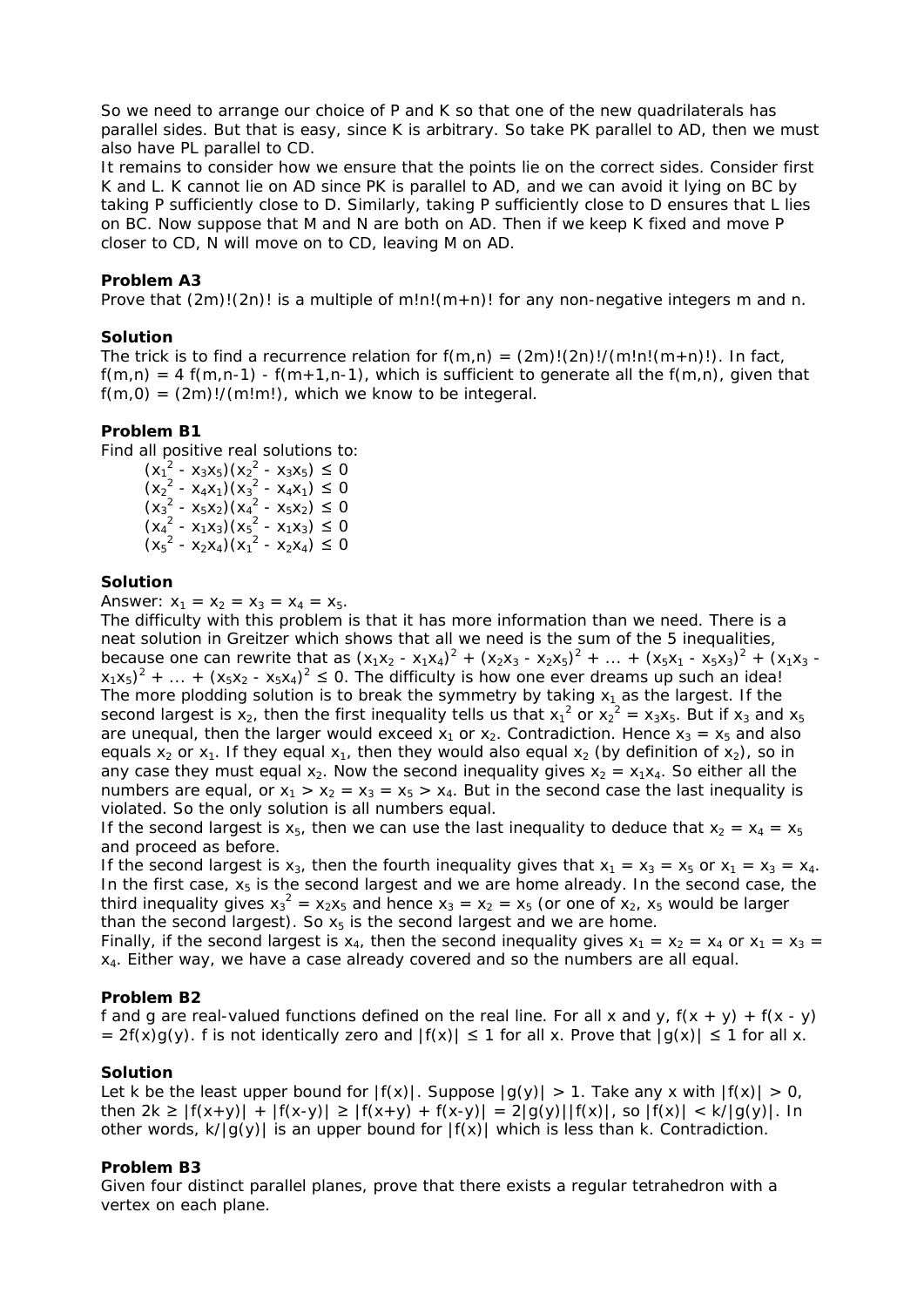# **Solution**

Intuitively, we can place A and B on the two outer planes with AB perpendicular to the planes. Then tilt AB in one direction until we bring C onto one of the middle planes (keeping A and B on the outer planes), then tilt AB the other way (keeping A, B, C on their respective planes) until D gets onto the last plane.

Take A as the origin. Let the vectors AB, AC, AD be **b**, **c**, **d**. Take p as one of the outer planes. Let the distances to the other planes be e, f, g. Now we find a vector **n** satisfying: **n.b** = e, **n.c** = f, **n.d** = g. This is a system of three equations in three unknowns with nonzero determinant (because **b.c x d** is non-zero), so it has a solution **n**. Scale the tetrahedron by |**n**|, orient p perpendicular to **n**/|**n**|, then B, C, D will be on the other planes as required.

# **IMO 1973**

# **Problem A1**

OP<sub>1</sub>, OP<sub>2</sub>, ..., OP<sub>2n+1</sub> are unit vectors in a plane. P<sub>1</sub>, P<sub>2</sub>, ..., P<sub>2n+1</sub> all lie on the same side of a line through O. Prove that  $|OP_1 + ... + OP_{2n+1}| \ge 1$ .

# **Solution**

We proceed by induction on n. It is clearly true for  $n = 1$ . Assume it is true for 2n-1. Given OP<sub>i</sub> for 2n+1, reorder them so that all OP<sub>i</sub> lie between OP<sub>2n</sub> and OP<sub>2n+1</sub>. Then u = OP<sub>2n</sub> +  $OP_{2n+1}$  lies along the angle bisector of angle  $P_{2n}OP_{2n+1}$  and hence makes an angle less than 90<sup>o</sup> with  $v = OP_1 + OP_2 + ... + OP_{2n-1}$  (which must lie between  $OP_1$  and  $OP_{2n-1}$  and hence between OP<sub>2n</sub> and OP<sub>2n+1</sub>. By induction  $|v| \ge 1$ . But  $|u + v| \ge |v|$  (use the cosine formula). Hence the result is true for  $2n+1$ .

It is clearly best possible: take  $OP_1 = ... = OP_n = -OP_{n+1} = ... = -OP_{2n}$  and  $OP_{2n+1}$  in an arbitrary direction.

# **Problem A2**

Can we find a finite set of non-coplanar points, such that given any two points, A and B, there are two others, C and D, with the lines AB and CD parallel and distinct?

# **Solution**

To warm up, we may notice that a regular hexagon is a planar set satisfying the condition. Take two regular hexagons with a common long diagonal and their planes perpendicular. Now if we take A, B in the same hexagon, then we can find C, D in the same hexagon. If we take A in one and B in the other, then we may take C at the opposite end of a long diagonal from A, and D at the opposite end of a long diagonal from B.

# **Problem A3**

a and b are real numbers for which the equation  $x^4 + ax^3 + bx^2 + ax + 1 = 0$  has at least one real solution. Find the least possible value of  $a^2 + b^2$ .

# **Solution**

Put y = x + 1/x and the equation becomes  $y^2 + ay + b - 2 = 0$ , which has solutions y =  $a/2 \pm \sqrt{(a^2 + 8 - 2b)/2}$ . We require  $|y| \ge 2$  for the original equation to have a real root and hence we need  $|a| + \sqrt{a^2 + 8 - 4b} \ge 4$ . Squaring gives  $2|a| - b \ge 2$ . Hence  $a^2 + b^2 \ge a^2 + b^2$  $(2 - 2|a|)^2 = 5a^2 - 8|a| + 4 = 5(|a| - 4/5)^2 + 4/5$ . So the least possible value of  $a^2 + b^2$  is 4/5, achieved when  $a = 4/5$ ,  $b = -2/5$ . In this case, the original equation is  $x^4 + 4/5 x^3 2/5 x<sup>2</sup> + 4/5 x + 1 = (x + 1)<sup>2</sup>(x<sup>2</sup> - 6/5 x + 1).$ 

# **Problem B1**

A soldier needs to sweep a region with the shape of an equilateral triangle for mines. The detector has an effective radius equal to half the altitude of the triangle. He starts at a vertex of the triangle. What path should he follow in order to travel the least distance and still sweep the whole region?

# **Solution**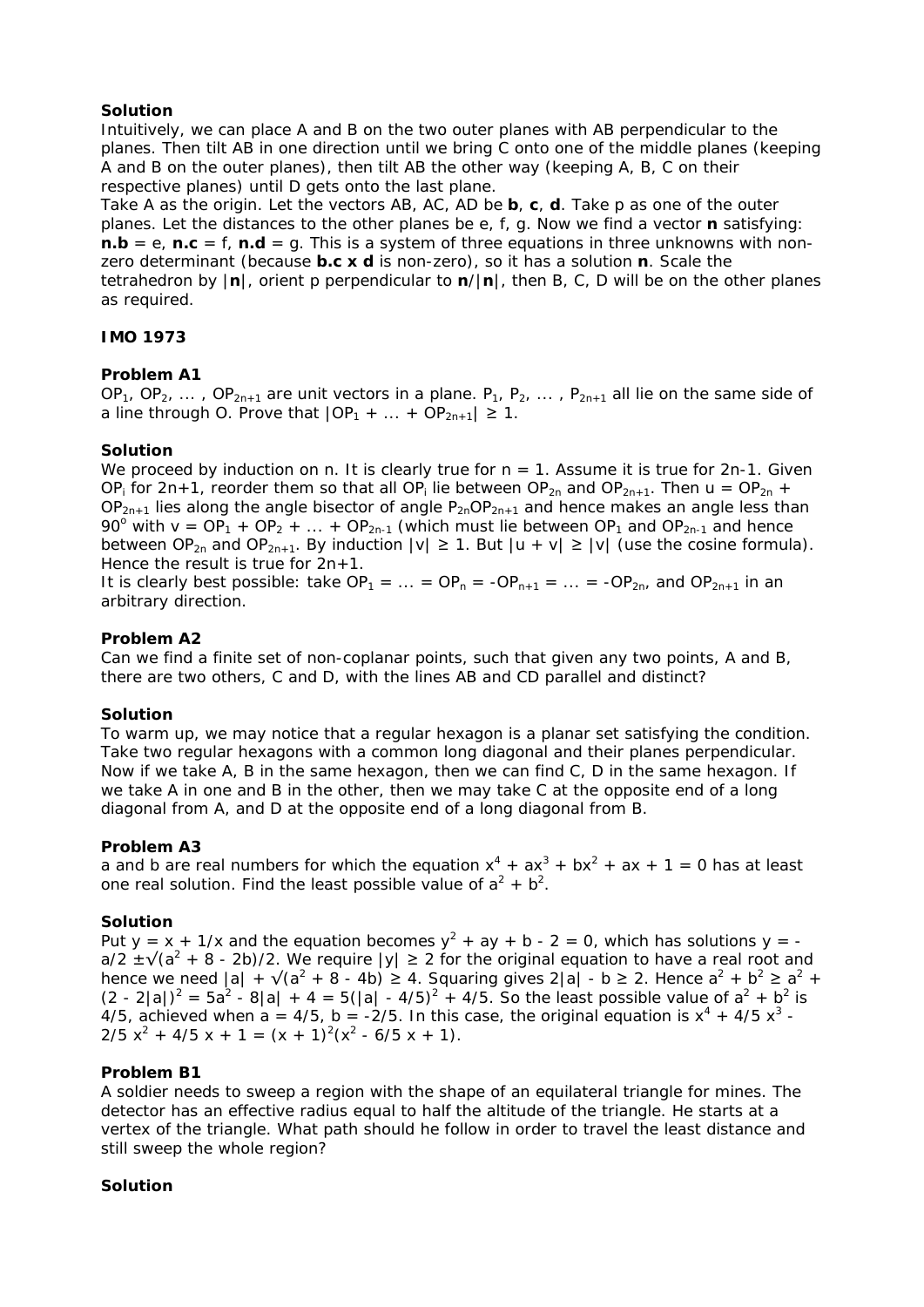In particular he must sweep the other two vertices. Let us take the triangle to be ABC, with side 1 and assume the soldier starts at A. So the path must intersect the circles radius  $\sqrt{3}/4$  centered on the other two vertices. Let us look for the shortest path of this type. Suppose it intersects the circle center B at X and the circle center C at Y, and goes first to X and then to Y. Clearly the path from A to X must be a straight line and the path from X to Y must be a straight line. Moreover the shortest path from X to the circle center C follows the line XC and has length  $AX + XC - \sqrt{3}/4$ . So we are looking for the point X which minimises  $AX + XC$ .

Consider the point P where the altitude intersects the circle. By the usual reflection argument the distance AP + PC is shorter than the distance  $AP' + P'C$  for any other point P' on the line perpendicular to the altitude through P. Moreover for any point X on the circle, take AX to cut the line at P'. Then  $AX + XC > AP' + PC \ge AP + PC$ .

It remains to check that the three circles center A, X, Y cover the triangle. In fact the circle center X covers the whole triangle except for a small portion near A and a small portion near C, which are covered by the triangles center A and Y.

## **Problem B2**

G is a set of non-constant functions f. Each f is defined on the real line and has the form  $f(x) = ax + b$  for some real a, b. If f and g are in G, then so is fg, where fg is defined by  $f(g(x)) = f(g(x))$ . If f is in G, then so is the inverse  $f^{-1}$ . If  $f(x) = ax + b$ , then  $f^{-1}(x) = x/a$ . b/a. Every f in G has a fixed point (in other words we can find  $x_f$  such that  $f(x_f) = x_f$ . Prove that all the functions in G have a common fixed point.

## **Solution**

 $f(x) = ax + b$  has fixed point b/(1-a). If  $a = 1$ , then b must be 0, and any point is a fixed point. So suppose  $f(x) = ax + b$  and  $g(x) = ax + b'$  are in G. Then h the inverse of f is given by  $h(x) = x/a - b/a$ , and  $hg(x) = x + b/a - b/a$ . This is in G, so we must have b' = b. Suppose  $f(x) = ax + b$ , and  $g(x) = cx + d$  are in G. Then  $f(g(x)) = acx + (ad + b)$ , and  $gf(x)$  $=$  acx + (bc + d). We must have ad + b = bc + d and hence b/(1-a) = c/(1-d), in other words f and g have the same fixed point.

# **Problem B3**

 $a_1, a_2, \ldots, a_n$  are positive reals, and q satisfies  $0 < q < 1$ . Find  $b_1, b_2, \ldots, b_n$  such that: (a)  $a_i < b_i$  for  $i = 1, 2, ..., n$ , (b)  $q < b_{i+1}/b_i < 1/q$  for  $i = 1, 2, \ldots, n-1$ , (c)  $b_1 + b_2 + ... + b_n < (a_1 + a_2 + ... + a_n)(1 + q)/(1 - q)$ .

# **Solution**

We notice that the constraints are linear, in the sense that if  $b_i$  is a solution for  $a_i$ , q, and  $b_i$ is a solution for  $a_i'$ , q, then for any k, k' > 0 a solution for  $ka_i + k'a_i'$ , q is  $kb_i + k'b_i'$ . Also a "near" solution for  $a_h = 1$ , other  $a_i = 0$  is  $b_1 = q^{h-1}$ ,  $b_2 = q^{h-2}$ , ...,  $b_{h-1} = q$ ,  $b_h = 1$ ,  $b_{h+1} = q$ , ...,  $b_n = q^{n-h}$ . "Near" because the inequalities in (a) and (b) are not strict.

However, we might reasonably hope that the inequalities would become strict in the linear combination, and indeed that is true. Define  $b_r = q^{r-1}a_1 + q^{r-2}a_2 + \ldots + qa_{r-1} + a_r + qa_{r+1}$  + ... +  $q^{n-r}a_n$ . Then we may easily verify that (a) - (c) hold.

# **IMO 1974**

### **Problem A1**

Three players play the following game. There are three cards each with a different positive integer. In each round the cards are randomly dealt to the players and each receives the number of counters on his card. After two or more rounds, one player has received 20, another 10 and the third 9 counters. In the last round the player with 10 received the largest number of counters. Who received the middle number on the first round?

### **Solution**

### The player with 9 counters.

The total of the scores, 39, must equal the number of rounds times the total of the cards. But 39 has no factors except 1, 3, 13 and 39, the total of the cards must be at least  $1 + 2$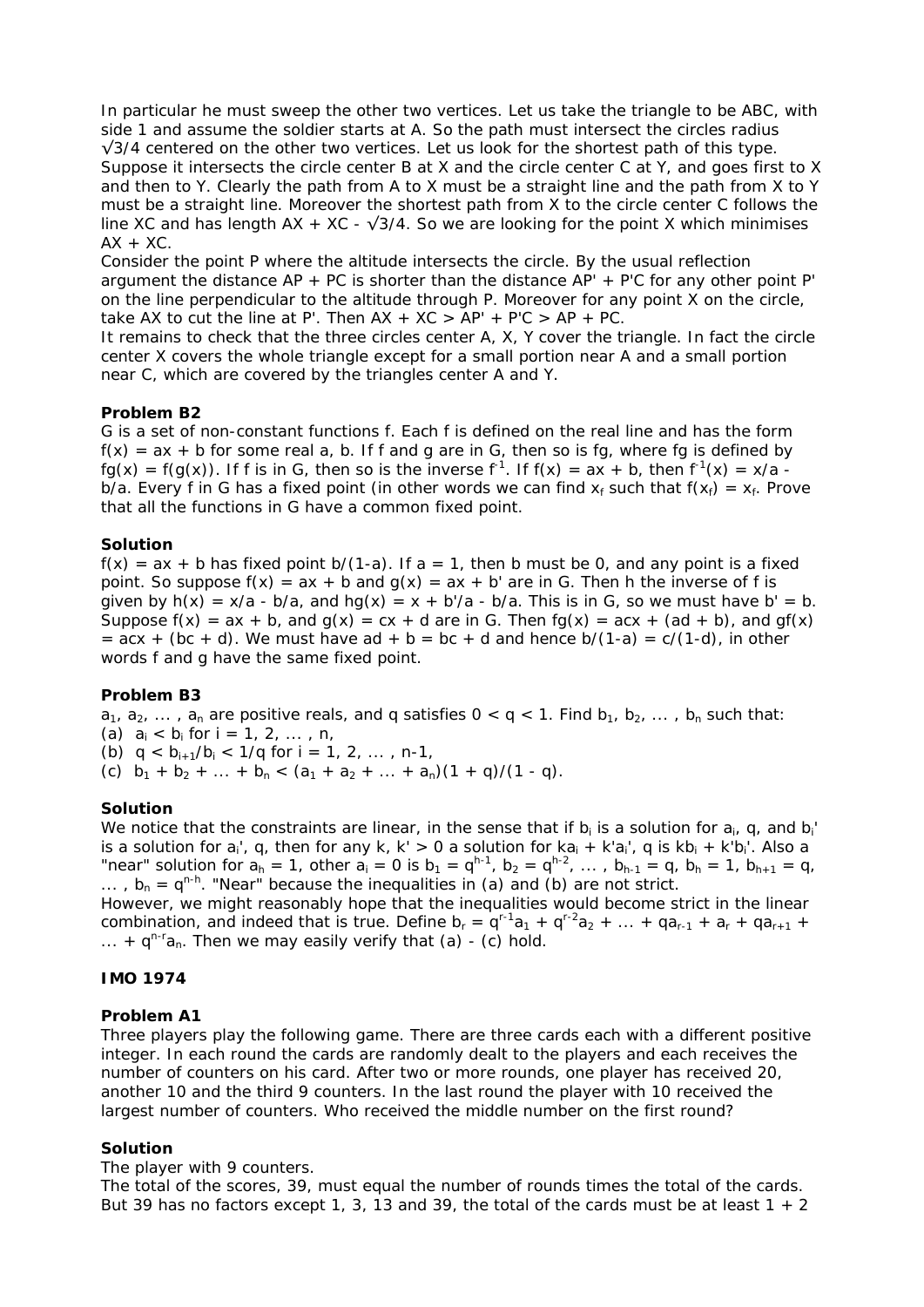$+ 3 = 6$ , and the number of rounds is at least 2. Hence there were 3 rounds and the cards total 13.

The highest score was 20, so the highest card is at least 7. The score of 10 included at least one highest card, so the highest card is at most 8. The lowest card is at most 2, because if it was higher then the highest card would be at most  $13 - 3 - 4 = 6$ , whereas we know it is at least 7. Thus the possibilities for the cards are: 2, 3, 8; 2, 4, 7; 1, 4, 8; 1, 5, 7. But the only one of these that allows a score of 20 is 1, 4, 8. Thus the scores were made up:  $8 + 8$  $+ 4 = 20, 8 + 1 + 1 = 10, 4 + 4 + 1 = 9$ . The last round must have been 4 to the player with 20, 8 to the player with 10 and 1 to the player with 9. Hence on each of the other two rounds the cards must have been 8 to the player with 20, 1 to the player with 10 and 4 to the player with 9.

# **Problem A2**

Prove that there is a point D on the side AB of the triangle ABC, such that CD is the geometric mean of AD and DB if and only if sin A sin B  $\leq$  sin<sup>2</sup>(C/2)

# **Solution**

Extend CD to meet the circumcircle of ABC at E. Then CD $\cdot$ DE = AD $\cdot$ DB, so CD is the geometric mean of AD and DB iff CD = DE. So we can find such a point iff the distance of C from AB is less than the distance of AB from the furthest point of the arc AB on the opposite side of AB to C. The furthest point F is evidently the midpoint of the arc AB. F lies on the angle bisector of C. So ∠FAB = ∠FAC = ∠C/2. Hence distance of F from AB is c/2 tan  $C/2$  (as usual we set  $c = AB$ ,  $b = CA$ ,  $a = BC$ ). The distance of C from AB is a sin B. So a necessary and sufficient condition is  $c/2$  tan  $C/2 \ge a$  sin B. But by the sine rule,  $a = c \sin$ A/sin C, so the condition becomes (sin C/2 sin C)/(2 cos C/2)  $\ge$  sin A sin B. But sin C = 2 sin C/2 cos C/2, so we obtain the condition quoted in the question.

# **Problem A3**

Prove that the sum from  $k = 0$  to n of  $(2n+1)C(2k+1) 2^{3k}$  is not divisible by 5 for any nonnegative integer n. [rCs denotes the binomial coefficient r!/(s!(r-s)!) .]

# **Solution**

Let k =  $\sqrt{8}$ . Then  $(1 + k)^{2n+1} = a + bk$ , where b is the sum given in the question. Similarly,  $(1 - k)^{2n+1} = a - bk$ . This looks like a dead end, because eliminating a gives an unhelpful expression for b. The trick is to multiply the two expressions to get  $7^{2n+1} = 8b^2 - a^2$ . This still looks unhelpful, but happens to work, because we soon find that  $7^{2n+1} \neq \pm 2$  (mod 5). So if b was a multiple of 5 then we would have a square congruent to  $\pm 2$  (mod 5) which is impossible.

# **Problem B1**

An 8 x 8 chessboard is divided into p disjoint rectangles (along the lines between squares), so that each rectangle has the same number of white squares as black squares, and each rectangle has a different number of squares. Find the maximum possible value of p and all possible sets of rectangle sizes.

# **Solution**

The requirement that the number of black and white squares be equal is equivalent to requiring that the each rectangle has an even number of squares.  $2 + 4 + 6 + 8 + 10 + 12$  $+ 14 + 16 = 72 > 64$ , so p < 8. There are 5 possible divisions of 64 into 7 unequal even numbers:  $2 + 4 + 6 + 8 + 10 + 12 + 22$ ;  $2 + 4 + 6 + 8 + 10 + 16 + 18$ ;  $2 + 4 + 6 + 8 +$  $12 + 14 + 18$ ;  $2 + 4 + 6 + 10 + 12 + 14 + 16$ . The first is ruled out because a rectangle with 22 squares would have more than 8 squares on its longest side. The others are all possible.

2 2 2 2 2 2 2 4 2 2 2 2 2 2 2 2

2 2 2 2 2 2 2 4 2 2 2 2 2 2 2 2

1 1 1 1 1 5 5 4 1 1 1 1 1 1 5 5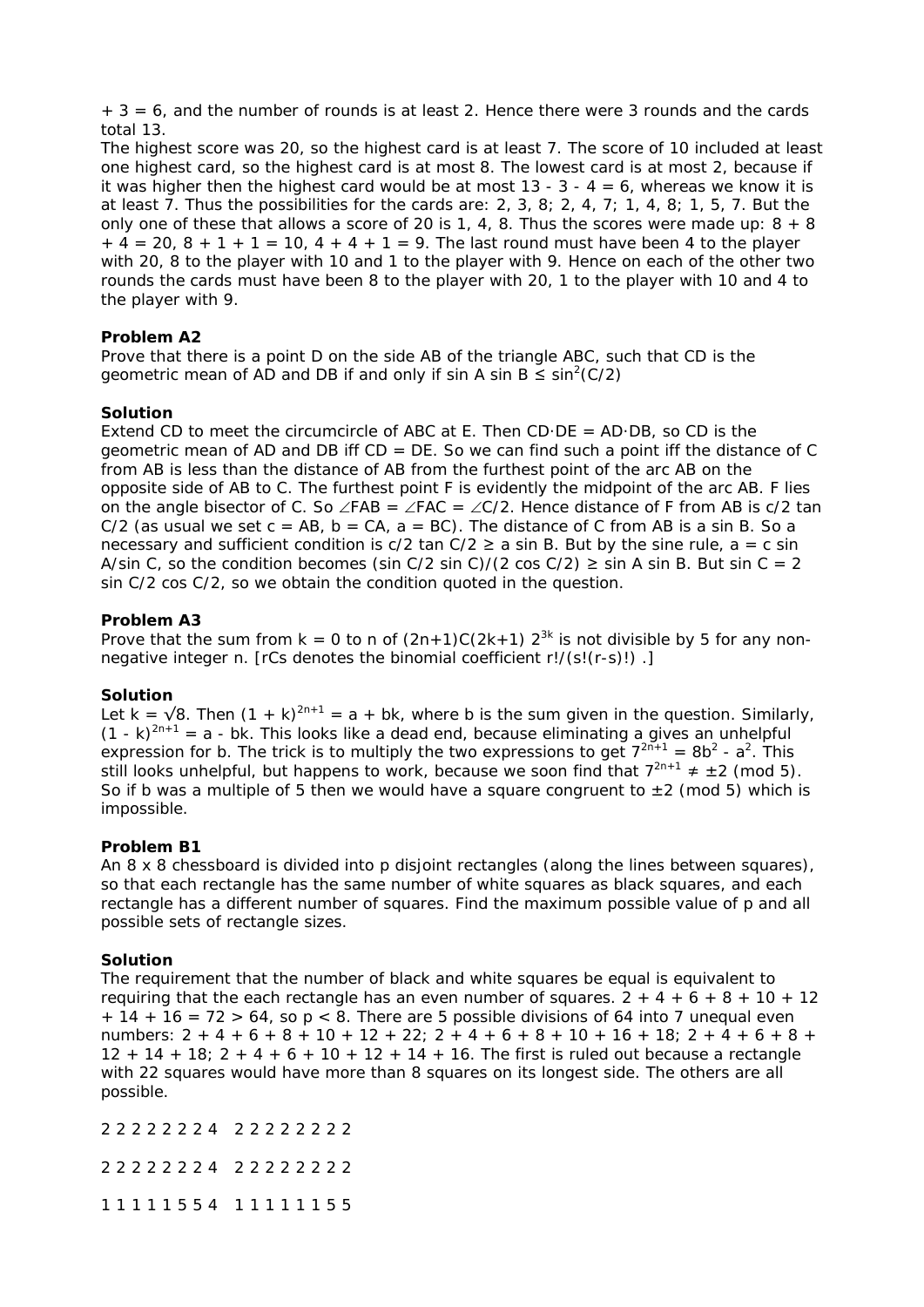### **Problem B2**

Determine all possible values of  $a/(a+b+d) + b/(a+b+c) + c/(b+c+d) + d/(a+c+d)$  for positive reals a, b, c, d.

### **Solution**

We show first that the sum must lie between 1 and 2. If we replace each denominator by  $a+b+c+d$  then we reduce each term and get 1. Hence the sum is more than 1. Suppose a is the largest of the four reals. Then the first term is less than 1. The second and fourth terms have denominators greater than  $b+c+d$ , so the terms are increased if we replace the denominators by b+c+d. But then the last three terms sum to 1. Thus the sum of the last three terms is less than 1. Hence the sum is less than 2.

If we set  $a = c = 1$  and make b and d small, then the first and third terms can be made arbitarily close to 1 and the other two terms arbitarily close to 0, so we can make the sum arbitarily close to 2. If we set  $a = 1$ ,  $c = d$  and make b and c/b arbitarily small, then the first term is arbitarily close to 1 and the last three terms are all arbitarily small, so we can make the sum arbitarily close to 1. Hence, by continuity, we can achieve any value in the open interval (1,2).

# **Problem B3**

Let  $P(x)$  be a polynomial with integer coefficients of degree  $d > 0$ . Let n be the number of distinct integer roots to  $P(x) = 1$  or -1. Prove that  $n \le d + 2$ .

### **Solution**

Suppose that  $A(x)$  and  $B(x)$  are two polynomials with integer coefficients which are identical except for their constant terms, which differ by 2. Suppose  $A(r) = 0$ , and  $B(s) = 0$  with r and s integers. Then subtracting we get 2 plus a sum of terms  $a(r<sup>i</sup> - s<sup>i</sup>)$ . Each of these terms is divisible by (r - s), so 2 must be divisible by (r - s). Hence r and s differ by 0, 1 or 2.

Now let r be the smallest root of  $P(x) = 1$  and  $P(x) = -1$ . The polynomial with r as a root can have at most d distinct roots and hence at most d distinct integer roots. If s is a root of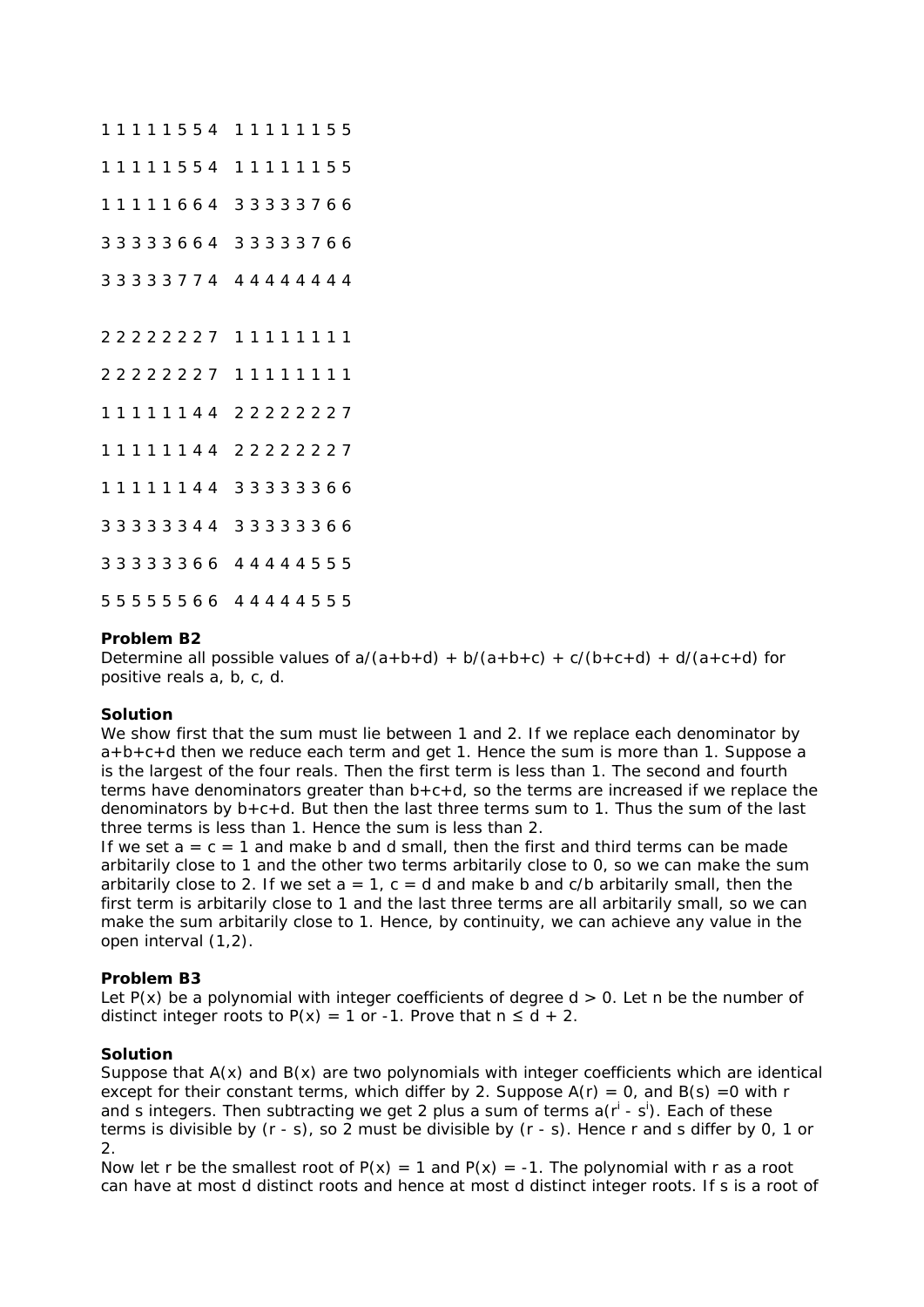the other equation then s must differ from r by 0, 1, or 2. But  $s \ge r$ , so  $s = r$ , r+1 or r+2. Hence the other equation adds at most 2 distinct integer roots.

# **IMO 1975**

# **Problem A1**

Let  $x_1 \ge x_2 \ge ... \ge x_n$ , and  $y_1 \ge y_2 \ge ... \ge y_n$  be real numbers. Prove that if  $z_i$  is any permutation of the yi, then:  $\sum_{1}^{n} (x_i - y_i)^2 \leq \sum_{1}^{n} (x_i - z_i)^2$ .

**Solution**

If  $x \ge x'$  and  $y \ge y'$ , then  $(x - y)^2 + (x' - y')^2 \le (x - y')^2 + (x' - y)^2$ . Hence if  $i < j$ , but  $z_i \le$  $z_i$ , then swapping  $z_i$  and  $z_i$  reduces the sum of the squares. But we can return the order of the  $z_i$  to  $y_i$  by a sequence of swaps of this type: first swap 1 to the 1st place, then 2 to the 2nd place and so on.

## **Problem A2**

Let  $a_1 < a_2 < a_3 < \dots$  be positive integers. Prove that for every  $i > = 1$ , there are infinitely many  $a_n$  that can be written in the form  $a_n = ra_i + sa_i$ , with r, s positive integers and  $i > i$ .

## **Solution**

We must be able to find a set S of infinitely many  $a_n$  in some residue class mod  $a_i$ . Take  $a_i$ to be a member of S. Then for any  $a_n$  in S satisfying  $a_n > a_j$ , we have  $a_n = a_j + a$  multiple of ai.

## **Problem A3**

Given any triangle ABC, construct external triangles ABR, BCP, CAQ on the sides, so that ∠PBC = 45<sup>o</sup>, ∠PCB = 30<sup>o</sup>, ∠QAC = 45<sup>o</sup>, ∠QCA = 30<sup>o</sup>, ∠RAB = 15<sup>o</sup>, ∠RBA = 15<sup>o</sup>. Prove that  $\angle$ QRP = 90<sup>o</sup> and QR = RP.

# **Solution**

Trigonometry provides a routine solution. Let  $BC = a$ ,  $CA = b$ ,  $AB = c$ . Then, by the sine rule applied to AQC, AQ = b/(2 sin 105°) = b/(2 cos 15°). Similarly, PB = a/(2 cos 15). Also AR = RB =  $c/(2 \cos 15^{\circ})$ . So by the cosine rule RP<sup>2</sup> =  $(a^2 + c^2 - 2ac \cos(B + 60^{\circ}))/(4$  $cos^2 15^{\circ}$ ), and RQ<sup>2</sup> = (b<sup>2</sup> + c<sup>2</sup> - 2bc cos(A+60<sup>o</sup>))/(4 cos<sup>2</sup>15<sup>o</sup>). So RP = RQ is equivalent to:  $a^2$  - 2ac cos(60<sup>o</sup>+B) =  $b^2$  - 2bc cos(60<sup>o</sup>+A) and hence to  $a^2$  - ac cos B +  $\sqrt{3}$  ac sin B =  $b^2$  bc cos A +  $\sqrt{3}$  bc sin A. By the sine rule, the sine terms cancel. Also b - b cos A = a cos C, and a - c cos  $B = b \cos C$ , so the last equality is true and hence RP = RQ. We get an exactly similar expression for PQ<sup>2</sup> and show that it equals 2 RP<sup>2</sup> in the same way.

A more elegant solution is to construct S on the outside of AB so that ABS is equilateral. Then we find that CAS and QAR are similar and that CBS and PBR are similar. So  $QR/CS =$ PR/CS. The ratio of the sides is the same in each case  $(CA/QA = CB/PB$  since  $CQA$  and  $CPB$ are similar), so  $QR = PR$ . Also there is a 45 $^{\circ}$  rotation between QAR and CAS and another 45° rotation between CBS and PBR, hence QR and PR are at 90°.

# **Problem B1**

Let A be the sum of the decimal digits of 4444<sup>4444</sup>, and B be the sum of the decimal digits of A. Find the sum of the decimal digits of B.

### **Solution**

Let X = 4444<sup>4444</sup>. Then X has less than 4.4444 = 17776 digits, so A is at most 9.17776 = 159984. Hence B is at most 6.9 = 54. But all these numbers are congruent mod 9. 4444 = -2 (mod 9), so X =  $(-2)^{4444}$  (mod 9). But  $(-2)^3 = 1$  (mod 9), and  $4444 = 1$  (mod 3), so X =  $-2 = 7$  (mod 9). But any number less than 55 and congruent to 7 has digit sum 7 (possibilities are 7, 16, 25, 34, 43, 52). Hence the answer is 7.

# **Problem B2**

Find 1975 points on the circumference of a unit circle such that the distance between each pair is rational, or prove it impossible.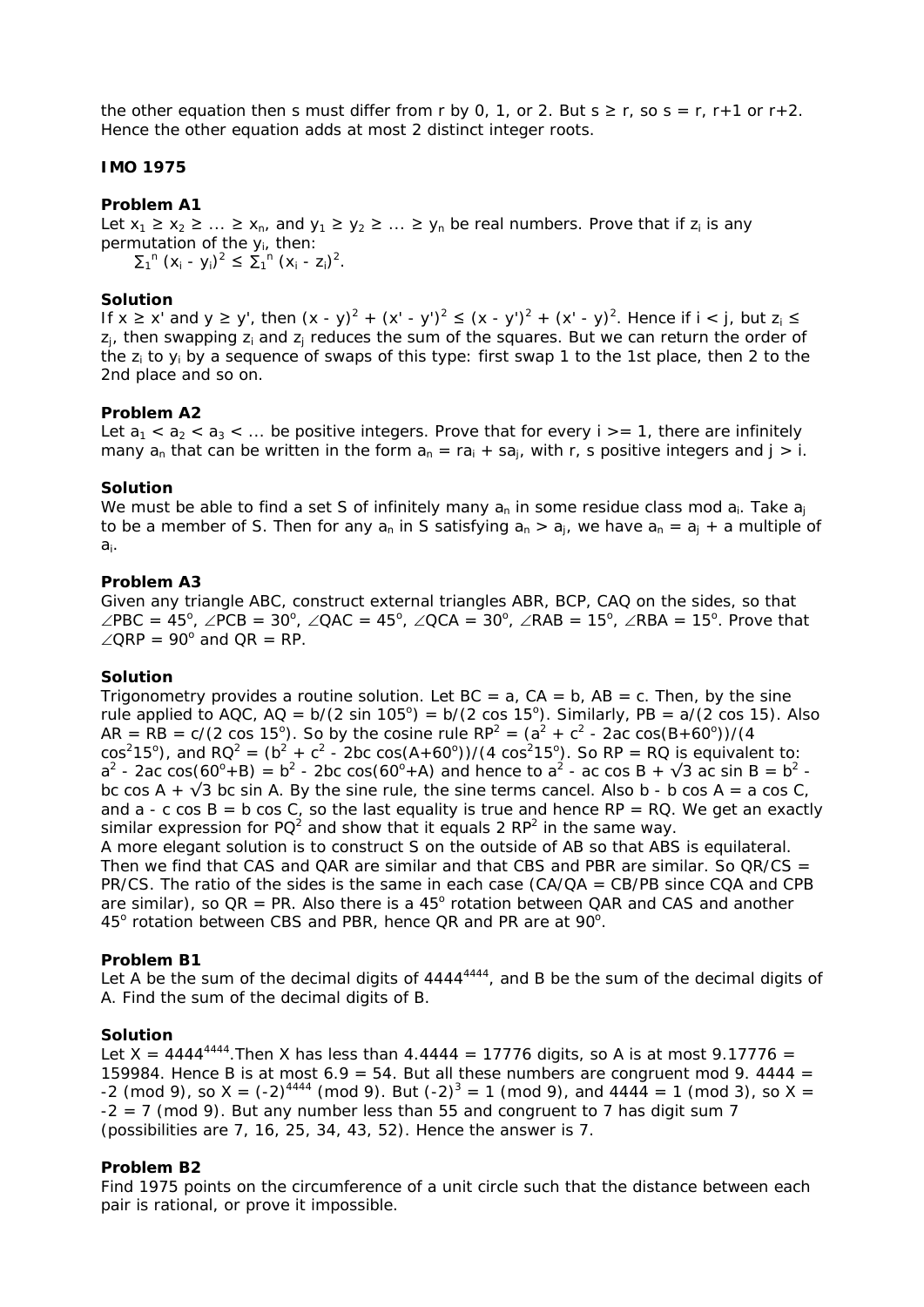# **Solution**

Let x be the angle cos<sup>-1</sup>4/5, so that cos  $x = 4/5$ , sin  $x = 3/5$ . Take points on the unit circle at angles 2nx for n integral. Then the distance between the points at angles 2nx and 2mx is 2 sin(n - m)x. The usual formula, giving sin(n - m)x in terms of sin x and cos x, shows that sin(n - m)x is rational. So it only remains to show that this process generates arbitarily many distinct points, in other words that x is not a rational multiple of π.

This is quite hard. There is an elegant argument in sections 5 and 8 of Hadwiger et al, Combinatorial geometry in the Plane. But we can avoid it by observing that there are only finitely many numbers with are nth roots of unity for  $n \leq 2 \times 1975$ , whereas there are infinitely many Pythagorean triples, so we simply pick a triple which is not such a root of unity.

# **Problem B3**

Find all polynomials  $P(x, y)$  in two variables such that: (1)  $P(tx, ty) = t^{n}P(x, y)$  for some positive integer n and all real t, x, y; (2) for all real x, y, z:  $P(y + z, x) + P(z + x, y) + P(x + y, z) = 0$ ;  $(3)$  P $(1, 0) = 1$ .

# **Solution**

(1) means that P is homogeneous of degree n for some n. Experimenting with low n, shows that the only solutions for  $n = 1, 2, 3$  are  $(x - 2y)$ ,  $(x + y)(x - 2y)$ ,  $(x + y)^2(x - 2y)$ . It then obvious by inspection that  $(x + y)^n(x - 2y)$  is a solution for any n. Taking  $x = y = z$  in (2) shows that  $P(2x,x) = 0$ , so  $(x - 2y)$  is always a factor. Taking  $x = y = 1$ ,  $z = -2$  gives  $P(1, -2y)$ 1)  $(2^{n} - 2) = 0$ , so  $(x + y)$  is a factor for  $n > 1$ . All this suggests (but does not prove) that the general solution is  $(x + y)^n(x - 2y)$ .

Take y = 1 - x, z = 0 in (2) and we get:  $P(x, 1-x) = -1 - P(1-x, x)$ . In particular,  $P(0, 1) = -1$ 2. Now take  $z = 1 - x - y$  and we get:  $P(1-x, x) + P(1-y, y) + P(x+y, 1-x-y) = 0$  and hence  $f(x+y) = f(x) + f(y)$ , where  $f(x) = P(1-x, x) - 1$ . By induction we conclude that, for any integer m and real x,  $f(mx) = mf(x)$ . Hence  $f(1/s) = 1/s f(1)$  and  $f(r/s) = r/s f(1)$  for any integers r, s. But P(0,1) = -2, so f(1) = -3. So f(x) = -3x for all rational x. But f is continuous, so  $f(x) = -3x$  for all x. So set  $x = b/(a+b)$ , where a and b are arbitrary reals (with a+b non-zero). Then  $P(a,b) = (a+b)^{n}P(1-x, x) = (a+b)^{n}(-3b/(a+b) + 1) = (a+b)^{n-1}(a+b)$ 2b), as claimed. [For  $a + b = 0$ , we appeal to continuity, or use the already derived fact that for  $n > 1$ ,  $P(a,b) = 0$ .]

# **IMO 1976**

# **Problem A1**

A plane convex quadrilateral has area 32, and the sum of two opposite sides and a diagonal is 16. Determine all possible lengths for the other diagonal.

# **Solution**

At first sight, the length of the other diagonal appears unlikely to be significantly constrained. However, a little experimentation shows that it is hard to get such a low value as 16. This suggests that 16 may be the smallest possible value.

If the diagonal which is part of the 16 has length x, then the area is the sum of the areas of two triangles base x, which is xy/2, where y is the sum of the altitudes of the two triangles. y must be at most (16 - x), with equality only if the two triangles are right-angled. But  $x(16 - x)/2 = (64 - (x - 8)^2)/2 \le 32$  with equality only iff  $x = 8$ . Thus the only way we can achieve the values given is with one diagonal length 8 and two sides perpendicular to this diagonal with lengths totalling 8. But in this case the other diagonal has length  $8\sqrt{2}$ .

# **Problem A2**

Let  $P_1(x) = x^2 - 2$ , and  $P_{i+1} = P_1(P_i(x))$  for  $i = 1, 2, 3, ...$  Show that the roots of  $P_n(x) = x$ are real and distinct for all n.

# **Solution**

We show that the graph of  $P_n$  can be divided into  $2^n$  lines each joining the top and bottom edges of the square side 4 centered on the origin (vertices  $(2,2)$ ,  $(-2,2)$ ,  $(-2,-2)$ ,  $(-2,2)$ ).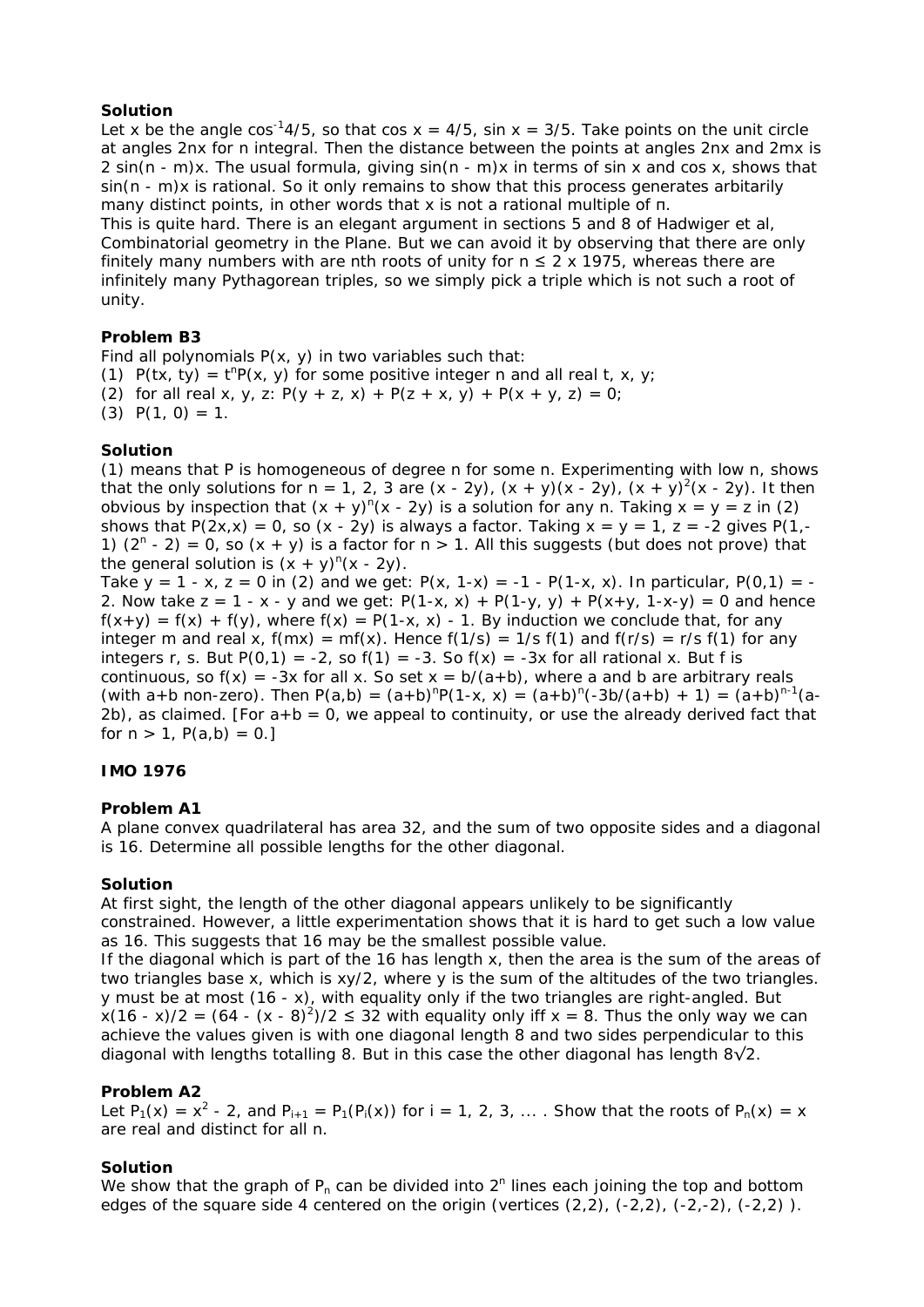We are then home because the upward sloping diagonal of the square, which represents the graph of  $y = x$ , must cut each of these lines and hence give  $2^n$  distinct real roots of  $P_n(x) = x$  in the range [-2,2]. But  $P_n$  is a polynomial of degree  $2^n$ , so it has exactly  $2^n$  roots. Hence all its roots are real and distinct.

We prove the result about the graph by induction. It is true for  $n = 1$ : the first line is the graph from  $x = -2$  to 0, and the second line is the graph from 0 to 2. So suppose it is true for n. Then  $P_1$  turns each of the  $2^n$  lines for  $P_n$  into two lines for  $P_{n+1}$ , so the result is true for  $n+1$ .

# **Problem A3**

A rectangular box can be completely filled with unit cubes. If one places as many cubes as possible, each with volume 2, in the box, with their edges parallel to the edges of the box, one can fill exactly 40% of the box. Determine the possible dimensions of the box.

## **Solution**

Answer: 2 x 3 x 5 or 2 x 5 x 6.

This is somewhat messy. The basic idea is that the sides cannot be too long, because then the ratio becomes too big. Let k denote the (real) cube root of 2. Given any integer n, let n' denote the least integer such that n'k  $\lt$  = n. Let the sides of the box be a  $\leq$  b  $\leq$  c. So we require  $5a'b'c' = abc (*)$ .

It is useful to derive n' for small n:  $1' = 0$ ,  $2' = 1$ ,  $3' = 2$ ,  $4' = 3$ ,  $5' = 3$ ,  $6' = 4$ ,  $7' = 5$ ,  $8' =$ 6,  $9' = 7$ ,  $10' = 7$ .

Clearly n'k ≥ n-2. But  $6^3 > 0.48^3$ , and hence  $(n'k)^3 \ge (n - 2)^3 > 0.4 n^3$  for all n ≥ 8. We can check directly that  $(n'k)^3 > 0.4 n^3$  for n = 3, 4, 5, 6, 7. So we must have a = 2 (we cannot have  $a = 1$ , because  $1' = 0$ ).

From  $(*)$  we require b or c to be divisible by 5. Suppose we take it to be 5. Then since 5' = 3, the third side n must satisfy:  $n' = 2/3$  n. We can easily check that  $2k/3 < 6/7$  and hence  $(2/3 \nk + 1)$  < n for  $n \ge 7$ , so  $n' > 2/3$  n for  $n \ge 7$ . This just leaves the values  $n = 3$  and n  $= 6$  to check (since  $n' = 2/3$  n is integral so n must be a multiple of 3). Referring to the values above, both these work. So this gives us two possible boxes:  $2 \times 3 \times 5$  and  $2 \times 5 \times$ 6.

The only remaining possibility is that the multiple of 5 is at least 10. But then it is easy to check that if it is m then m'/m  $\geq$  7/10. It follows from (\*) that the third side r must satisfy  $r/r \leq 4/7$ . But using the limit above and referring to the small values above, this implies that r must be 2. So  $a = b = 2$ . But now c must satisfy  $c' = 4/5$  c. However, that is impossible because  $4/5$  k  $> 1$ .

# **Problem B1**

Determine the largest number which is the product of positive integers with sum 1976.

# **Solution**

Answer: 2.3<sup>658</sup>.

There cannot be any integers larger than 4 in the maximal product, because for  $n > 4$ , we can replace n by 3 and n - 3 to get a larger product. There cannot be any 1s, because there must be an integer  $r > 1$  (otherwise the product would be 1) and  $r + 1 > 1$ .r. We can also replace any 4s by two 2s leaving the product unchanged. Finally, there cannot be more than two 2s, because we can replace three 2s by two 3s to get a larger product. Thus the product must consist of 3s, and either zero, one or two 2s. The number of 2s is determined by the remainder on dividing the number 1976 by 3.

1976 =  $3.658 + 2$ , so there must be just one 2, giving the product  $2.3^{658}$ .

# **Problem B2**

n is a positive integer and m = 2n.  $a_{ij}$  = 0, 1 or -1 for 1 ≤ i ≤ n, 1 ≤ j ≤ m. The m unknowns  $x_1, x_2, \ldots, x_m$  satisfy the n equations:

 $a_{i1}x_1 + a_{i2}x_2 + \ldots + a_{im}x_m = 0$ ,

for  $i = 1, 2, \ldots$ , n. Prove that the system has a solution in integers of absolute value at most m, not all zero.

# **Solution**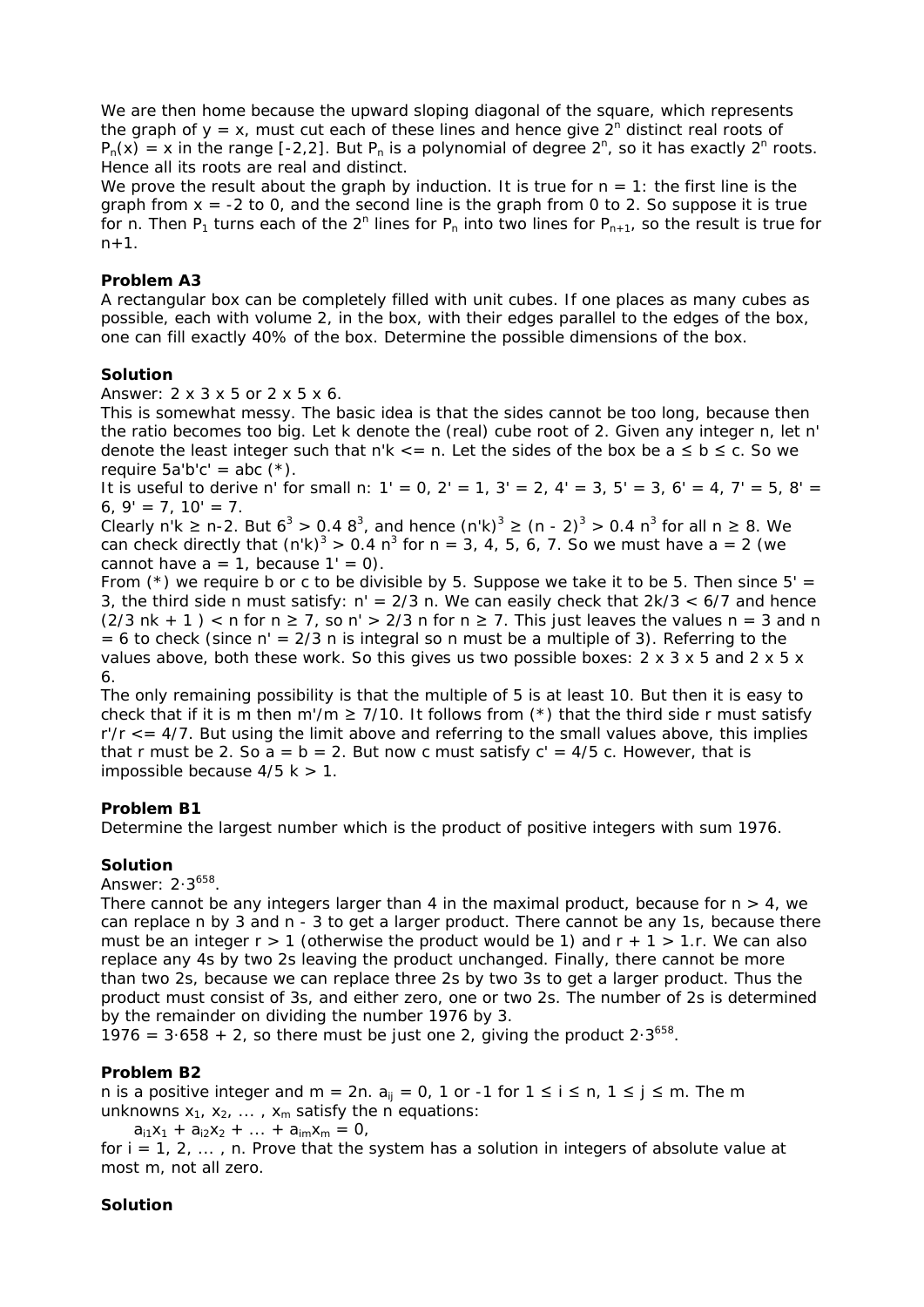We use a counting argument. If the modulus of each  $x_i$  is at most n, then each of the linear combinations has a value between -2n<sup>2</sup> and 2n<sup>2</sup>, so there are at most  $(4n^2 + 1)$  possible values for each linear combination and at most  $(2n^2 + 1)^n$  possible sets of values. But there are 2n+1 values for each  $x_i$  with modulus at most n, and hence  $(2n+1)^{2n} = (4n^2+4n+1)^n$ sets of values. So two distinct sets must give the same set of values for the linear combinations. But now if these sets are  $x_i$  and  $x_i'$ , then the values  $x_i - x_i'$  give zero for each linear combination, and have modulus at most 2n. Moreover they are not all zero, since the two sets of values were distinct.

# **Problem B3**

The sequence  $u_0$ ,  $u_1$ ,  $u_2$ , ... is defined by:  $u_0 = 2$ ,  $u_1 = 5/2$ ,  $u_{n+1} = u_n(u_{n-1}^2 - 2)$  -  $u_1$  for  $n = 1$ 1, 2, ... . Prove that  $[u_n] = 2^{(2n - (-1)n)/3}$ , where [x] denotes the greatest integer less than or equal to x.

# **Solution**

Experience with recurrence relations suggests that the solution is probably the value given for  $[u_n]$  plus its inverse. It is straightforward to verify this guess by induction.

Squaring  $u_{n-1}$  gives the sum of positive power of 2, its inverse and 2. So  $u_{n-1}$  - 2 = the sum of a positive power of 2 and its inverse. Multiplying this by  $u_n$  gives a positive power of 2 + its inverse  $+ 2 + 1/2$ , and we can check that the power of 2 is correct for  $u_{n+1}$ .

# **IMO 1977**

# **Problem A1**

Construct equilateral triangles ABK, BCL, CDM, DAN on the inside of the square ABCD. Show that the midpoints of KL, LM, MN, NK and the midpoints of AK, BK, BL, CL, CM, DM, DN, AN form a regular dodecahedron.

# **Solution**

The most straightforward approach is to use coordinates. Take A, B, C, D to be (1,1), (- 1,1),  $(-1,-1)$ ,  $(1,-1)$ . Then K, L, M, N are  $(0, -2k)$ ,  $(2k, 0)$ ,  $(0, 2k)$ ,  $(-2k, 0)$ , where  $k = (\sqrt{3})$ - 1)/2. The midpoints of KL, LM, MN, NK are (k, -k), (k, k), (-k, k), (-k, -k). These are all a distance k√2 from the origin, at angles 315, 45, 135, 225 respectively. The midpoints of AK, BK, BL, CL, CM, DM, DN, AN are (h, j), (-h, j), (-j, h), (-j, -h), (-h, -j), (h, -j), (j, -h), (j, h), where h = 1/2, j = (1 - 1/2  $\sqrt{3}$ ). These are also at a distance k $\sqrt{2}$  from the origin, at angles 15, 165, 105, 255, 195, 345, 285, 75 respectively. For this we need to consider the right-angled triangle sides k, h, j. The angle x between h and k has sin  $x = j/k$  and cos  $x =$ h/k. So sin  $2x = 2 \sin x \cos x = 2hj/k^2 = 1/2$ . Hence  $x = 15$ .

So the 12 points are all at the same distance from the origin and at angles  $15 + 30n$ , for n  $= 0, 1, 2, \ldots$ , 11. Hence they form a regular dodecagon.

# **Problem A2**

In a finite sequence of real numbers the sum of any seven successive terms is negative, and the sum of any eleven successive terms is positive. Determine the maximum number of terms in the sequence.

# **Solution**

Answer: 16.  $x_1 + ... + x_7 < 0$ ,  $x_8 + ... + x_{14} < 0$ , so  $x_1 + ... + x_{14} < 0$ . But  $x_4 + ... + x_{14} >$ 0, so  $x_1 + x_2 + x_3 < 0$ . Also  $x_5 + ... + x_{11} < 0$  and  $x_1 + ... + x_{11} > 0$ , so  $x_4 > 0$ . If there are 17 or more elements then the same argument shows that  $x_5$ ,  $x_6$ ,  $x_7$  > 0. But  $x_1$  + ... +  $x_7$  < 0, and  $x_5 + ... + x_{11} < 0$ , whereas  $x_1 + ... + x_{11} > 0$ , so  $x_5 + x_6 + x_7 < 0$ . Contradiction. If we assume that there is a solution for  $n = 16$  and that the sum of 7 consecutive terms is -1 and that the sum of 11 consecutive terms is 1, then we can easily solve the equations to get: 5, 5, -13, 5, 5, 5, -13, 5, 5, -13, 5, 5, 5, -13, 5, 5 and we can check that this works for 16.

# **Problem A3**

Given an integer  $n > 2$ , let  $V_n$  be the set of integers 1 + kn for k a positive integer. A number m in  $V_n$  is called indecomposable if it cannot be expressed as the product of two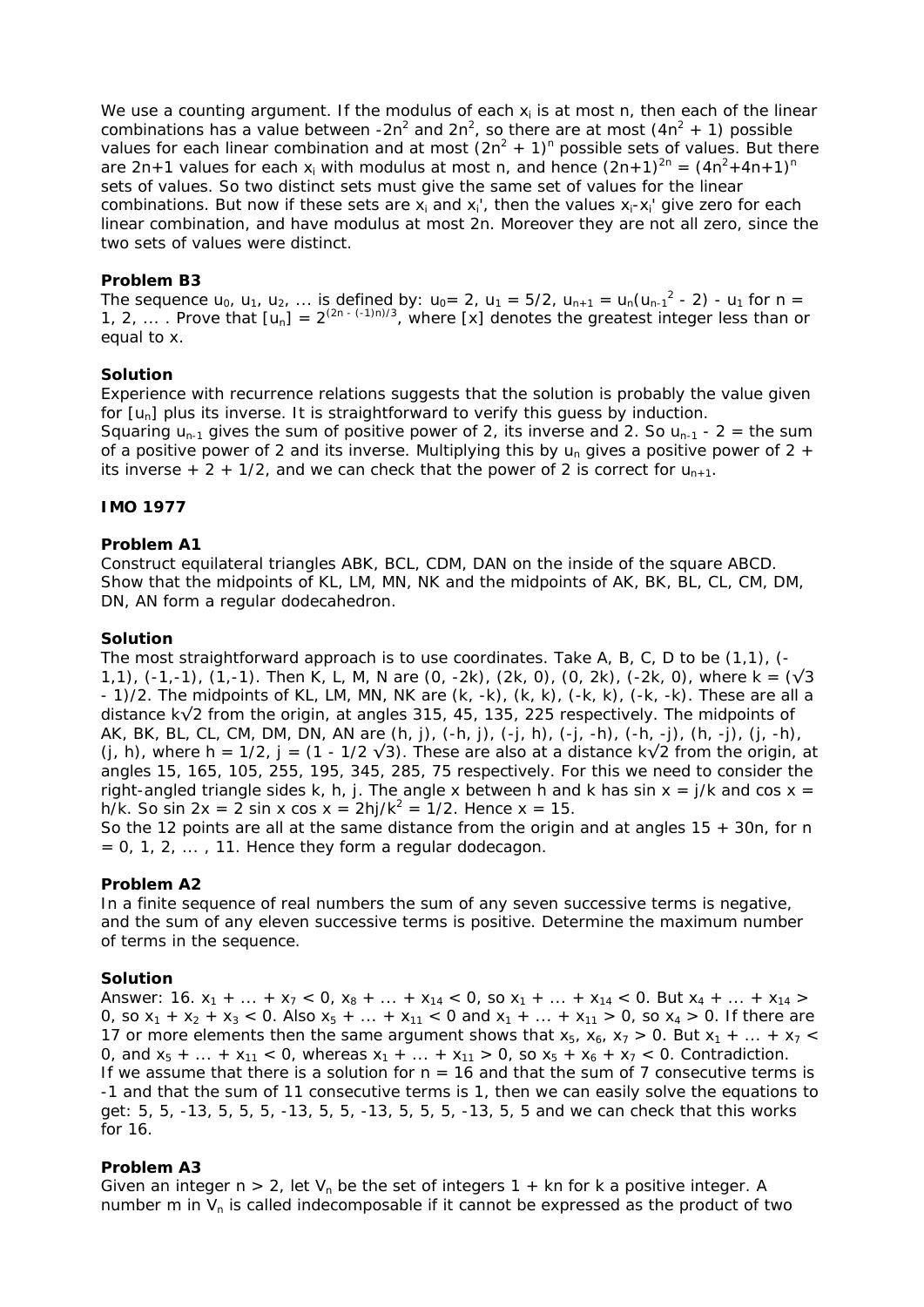members of  $V_n$ . Prove that there is a number in  $V_n$  which can be expressed as the product of indecomposable members of  $V_n$  in more than one way (decompositions which differ solely in the order of factors are not regarded as different).

### **Solution**

Take  $a, b, c, d = -1$  (mod n). The idea is to take abcd which factorizes as ab.cd or ac.bd. The hope is that ab, cd, ac, bd will not factorize in  $V_n$ . But a little care is needed, since this is not necessarily true.

Try taking  $a = b = n - 1$ ,  $c = d = 2n - 1$ .  $a<sup>2</sup>$  must be indecomposable because it is less than the square of the smallest element in  $V_n$ . If ac =  $2n^2 - 3n + 1$  is decomposable, then we have kk'n + k + k' = 2n - 3 for some k, k' > = 1. But neither of k or k' can be 2 or more, because then the lhs is too big, and  $k = k' = 1$  does not work unless  $n = 5$ . Similarly, if  $c^2$  is decomposable, then we have  $kk'n + k + k' = 4n - 4$ .  $k = k' = 1$  only works for  $n = 2$ , but we are told  $n > 2$ .  $k = 1$ ,  $k' = 2$  does not work (it would require  $n = 7/2$ ).  $k = 1$ ,  $k' = 3$  only works for  $n = 8$ . Other possibilities make the lhs too big.

So if n is not 5 or 8, then we can take the number to be  $(n - 1)^2(2n - 1)^2$ , which factors as  $(n - 1)^2$  x  $(2n - 1)^2$  or as  $(n - 1)(2n - 1)$  x  $(n - 1)(2n - 1)$ . This does not work for 5 or 8: 16·81 = 36·36, but 36 decomposes as 6·6; 49·225 = 105·105, but 225 decomposes as 9.25. For  $n = 5$ , we can use  $3136 = 16.196 = 56.56$ . For  $n = 8$ , we can use 25921 =  $49.529 = 161.161$ .

# **Problem B1**

Define  $f(x) = 1 - a \cos x - b \sin x - A \cos 2x - B \sin 2x$ , where a, b, A, B are real constants. Suppose that  $f(x) \ge 0$  for all real x. Prove that  $a^2 + b^2 \le 2$  and  $A^2 + B^2 \le 1$ .

### **Solution**

Take y so that cos y = a/ $\sqrt{(a^2 + b^2)}$ , sin y = b/ $\sqrt{(a^2 + b^2)}$ , and z so that cos 2z = A/ $\sqrt{(A^2 + b^2)}$ B<sup>2</sup>), sin 2z = B/ $\sqrt{(A^2 + B^2)}$ . Then f(x) = 1 - c cos(x - y) - C cos2(x - z), where c =  $\sqrt{(a^2 + B^2)}$  $b^2$ ), C =  $\sqrt{(A^2 + B^2)}$ .  $f(z) + f(n + z) \ge 0$  gives  $C \le 1$ .  $f(y + \pi/4) + f(y - \pi/4) \ge 0$  gives  $c \le \sqrt{2}$ .

### **Problem B2**

Let a and b be positive integers. When  $a^2 + b^2$  is divided by a + b, the quotient is q and the remainder is r. Find all pairs a, b such that  $q^2 + r = 1977$ .

### **Solution**

 $a^2 + b^2$  > =  $(a + b)^2/2$ , so q  $\ge$   $(a + b)/2$ . Hence r < 2q. The largest square less than 1977 is 1936 = 44<sup>2</sup>. 1977 = 44<sup>2</sup> + 41. The next largest gives 1977 = 43<sup>2</sup> + 128. But 128 > 2.43. So we must have q = 44, r = 41. Hence  $a^2 + b^2 = 44(a + b) + 41$ , so  $(a - 22)^2 + (b - 22)^2$  $=$  1009. By trial, we find that the only squares with sum 1009 are 28<sup>2</sup> and 15<sup>2</sup>. This gives two solutions 50, 37 or 50, 7.

### **Problem B3**

The function f is defined on the set of positive integers and its values are positive integers. Given that  $f(n+1) > f(f(n))$  for all n, prove that  $f(n) = n$  for all n.

### **Solution**

The first step is to show that  $f(1) < f(2) < f(3) < ...$ . We do this by induction on n. We take  $S_n$  to be the statement that f(n) is the unique smallest element of { f(n), f(n+1), f(n+2), ... }. For  $m > 1$ ,  $f(m) > f(s)$  where  $s = f(m-1)$ , so  $f(m)$  is not the smallest member of the set  $\{f(1), f(2), f(3), \ldots\}$ . But the set is bounded below by zero, so it must have a smallest member. Hence the unique smallest member is  $f(1)$ . So  $S<sub>1</sub>$  is true.

Suppose S<sub>n</sub> is true. Take m > n+1. Then m-1 > n, so by S<sub>n</sub>, f(m-1) > f(n). But S<sub>n</sub> also tells us that  $f(n) > f(n-1) > ... > f(1)$ , so  $f(n) ≥ n - 1 + f(1) ≥ n$ . Hence  $f(m-1) ≥ n+1$ . So  $f(m-1)$ 1) belongs to  $\{n+1, n+2, n+3, \ldots\}$ . But we are given that  $f(m) > f(f(m-1))$ , so  $f(m)$  is not the smallest element of  $\{f(n+1), f(n+2), f(n+3), \ldots\}$ . But there must be a smallest element, so f(n+1) must be the unique smallest member, which establishes  $S_{n+1}$ . So,  $S_n$  is true for all n.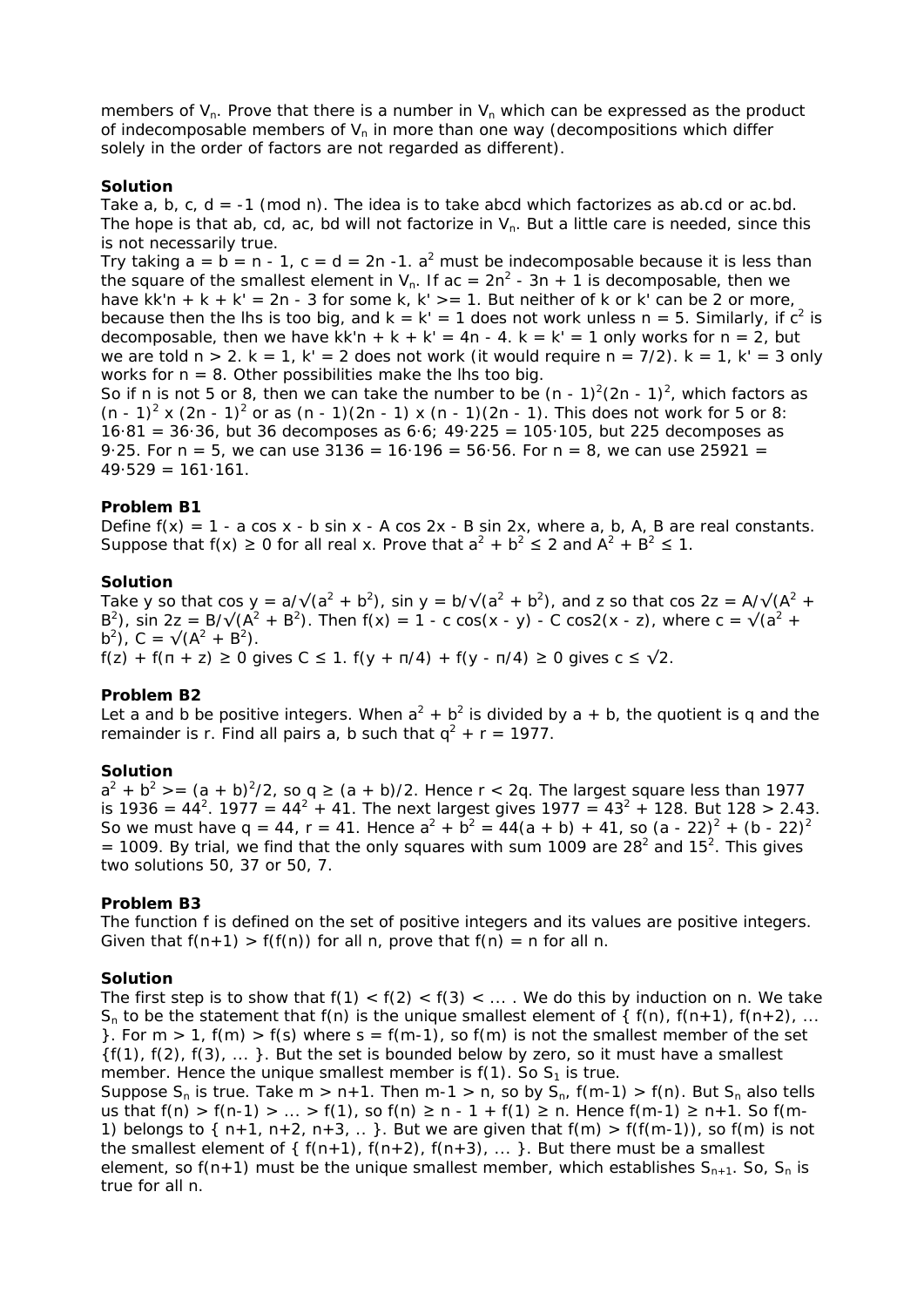So  $n \le m$  implies  $f(n) \le f(m)$ . Suppose for some m,  $f(m) \ge m+1$ , then  $f(f(m)) \ge f(m+1)$ . Contradiction. Hence  $f(m) \le m$  for all m. But since  $f(1) \ge 1$  and  $f(m) > f(m-1) > ... > f(1)$ . we also have  $f(m) \ge m$ . Hence  $f(m) = m$  for all m.

## **IMO 1978**

## **Problem A1**

m and n are positive integers with  $m < n$ . The last three decimal digits of 1978<sup>m</sup> are the same as the last three decimal digits of 1978<sup>n</sup>. Find m and n such that m  $+$  n has the least possible value.

### **Solution**

We require  $1978^{\text{m}}(1978^{\text{n-m}} - 1)$  to be a multiple of  $1000=8.125$ . So we must have 8 divides 1978<sup>m</sup>, and hence m  $\geq$  3, and 125 divides 1978<sup>n-m</sup> - 1.

By Euler's theorem,  $1978^{\varphi(125)} = 1 \pmod{125}$ .  $\varphi(125) = 125 - 25 = 100$ , so  $1978^{100} = 1$ (mod 125). Hence the smallest r such that  $1978^r = 1$  (mod 125) must be a divisor of 100 (because if it was not, then the remainder on dividing it into 100 would give a smaller r). That leaves 9 possibilities to check: 1, 2, 4, 5, 10, 20, 25, 50, 100. To reduce the work we quickly find that the smallest s such that  $1978<sup>s</sup> = 1$  (mod 5) is 4 and hence r must be a multiple of 4. That leaves 4, 20, 100 to examine.

We find 978<sup>2</sup> = 109 (mod 125), and hence 978<sup>4</sup> = 6 (mod 125). Hence 978<sup>20</sup> = 6<sup>5</sup> = 36·91  $= 26$  (mod 125). So the smallest r is 100 and hence the solution to the problem is 3, 103.

### **Problem A2**

P is a point inside a sphere. Three mutually perpendicular rays from P intersect the sphere at points U, V and W. Q denotes the vertex diagonally opposite P in the parallelepiped determined by PU, PV, PW. Find the locus of  $Q$  for all possible sets of such rays from P.

### **Solution**

Suppose ABCD is a rectangle and X any point inside, then  $XA^2 + XC^2 = XB^2 + XD^2$ . This is most easily proved using coordinates. Take the origin O as the center of the rectangle and take OA to be the vector  $\underline{a}$ , and OB to be  $\underline{b}$ . Since it is a rectangle,  $|\underline{a}| = |\underline{b}|$ . Then OC is - $\underline{a}$ and OD is -b. Let OX be c. Then  $XA^2 + XC^2 = (a - c)^2 + (a + c)^2 = 2a^2 + 2c^2 = 2b^2 + 2c^2 =$  $XB^2 + XB^2$ .

Let us fix U. Then the plane k perpendicular to PU through P cuts the sphere in a circle center C. V and W must lie on this circle. Take R so that PVRW is a rectangle. By the result just proved  $CR^2 = 2CV^2 - CP^2$ . OC is also perpendicular to the plane k. Extend it to X, so that CX = PU. Then extend XU to Y so that YR is perpendicular to k. Now  $OY^2 = OX^2 + XY^2$  $= OX^2 + CR^2 = OX^2 + 2CV^2 - CP^2 = OU^2 - UX^2 + 2CV^2 - CP^2 = OU^2 - CP^2 + 2(OV^2 - OC^2) CP^2 = 30U^2 - 2OP^2$ . Thus the locus of Y is a sphere.

### **Problem A3**

The set of all positive integers is the union of two disjoint subsets  $\{f(1), f(2), f(3), \ldots\}$ ,  ${g(1), g(2), g(3), \ldots}$ , where  $f(1) < f(2) < f(3) < \ldots$ , and  $g(1) < g(2) < g(3) < \ldots$ , and  $q(n) = f(f(n)) + 1$  for  $n = 1, 2, 3, ...$  Determine  $f(240)$ .

### **Solution**

Let  $F = \{f(1), f(2), f(3), \ldots\}$ ,  $G = \{g(1), g(2), g(3), \ldots\}$ ,  $N_n = \{1, 2, 3, \ldots, n\}$ .  $f(1) \ge 1$ , so f(f(1))  $\geq$  1 and hence g(1)  $\geq$  2. So 1 is not in G, and hence must be in F. It must be the smallest element of F and so  $f(1) = 1$ . Hence  $g(1) = 2$ . We can never have two successive integers n and n+1 in G, because if  $g(m) = n+1$ , then f(something) = n and so n is in F and G. Contradiction. In particular, 3 must be in F, and so  $f(2) = 3$ . Suppose  $f(n) = k$ . Then  $g(n) = f(k) + 1$ . So  $|N_{f(k)+1} G| = n$ . But  $|N_{f(k)+1} G| = k$ , so n +  $k = f(k) + 1$ , or  $f(k) = n + k - 1$ . Hence  $g(n) = n + k$ . So  $n + k + 1$  must be in F and hence  $f(k+1) = n + k + 1$ . This so given the value of f for n we can find it for k and  $k+1$ .

Using k+1 each time, we get, successively,  $f(2) = 3$ ,  $f(4) = 6$ ,  $f(7) = 11$ ,  $f(12) = 19$ ,  $f(20)$  $= 32$ ,  $f(33) = 53$ ,  $f(54) = 87$ ,  $f(88) = 142$ ,  $f(143) = 231$ ,  $f(232) = 375$ , which is not much help. Trying again with k, we get:  $f(3) = 4$ ,  $f(4) = 6$ ,  $f(6) = 9$ ,  $f(9) = 14$ ,  $f(14) = 22$ ,  $f(22)$  $= 35$ ,  $f(35) = 56$ ,  $f(56) = 90$ ,  $f(90) = 145$ ,  $f(145) = 234$ . Still not right, but we can try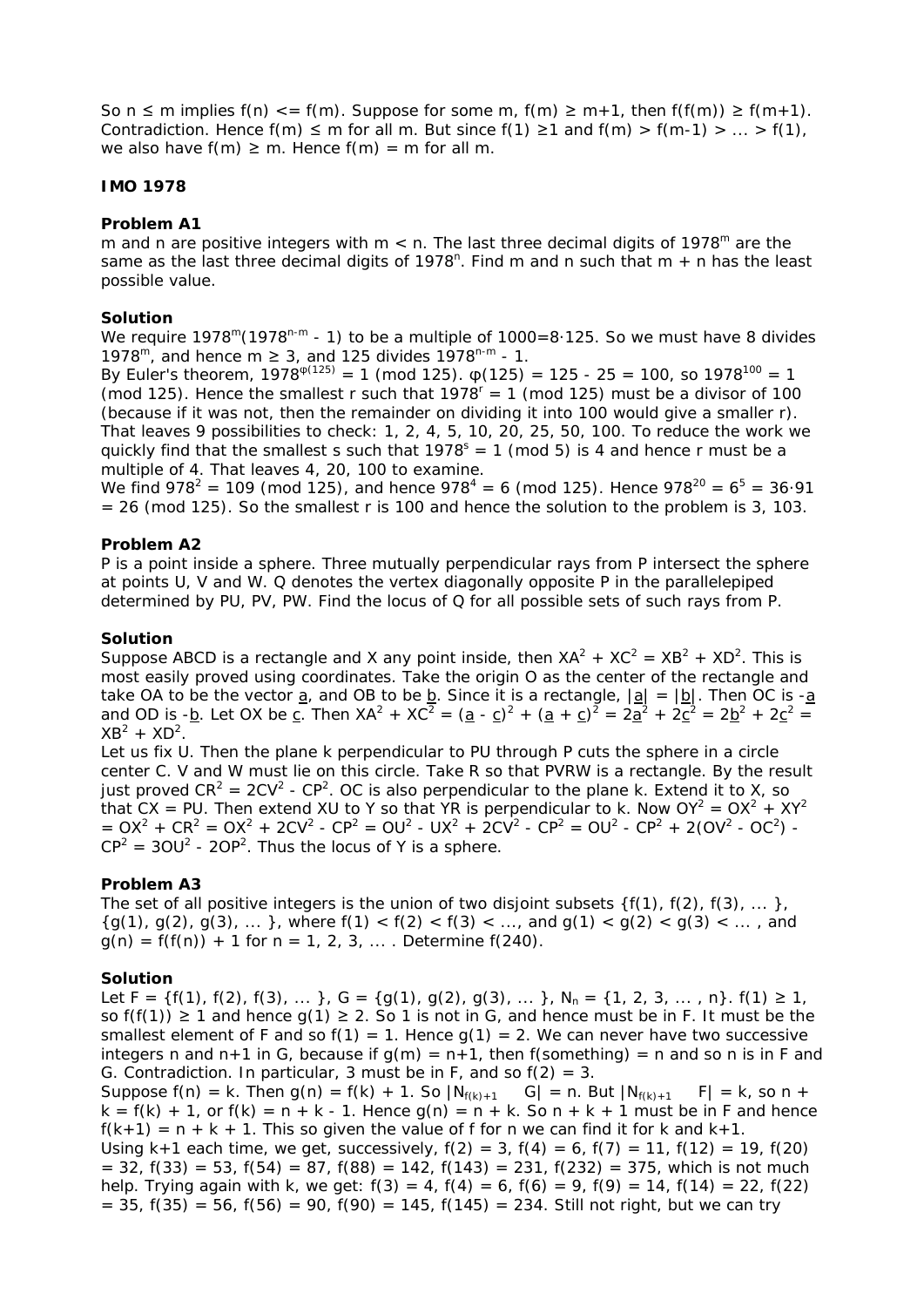backing up slightly and using  $k+1$ :  $f(146) = 236$ . Still not right, we need to back up further:  $f(91) = 147$ ,  $f(148) = 239$ ,  $f(240) = 388$ .

# **Problem B1**

In the triangle ABC,  $AB = AC$ . A circle is tangent internally to the circumcircle of the triangle and also to AB, AC at P, Q respectively. Prove that the midpoint of PQ is the center of the incircle of the triangle.

# **Solution**

It is not a good idea to get bogged down in complicated formulae for the various radii. The solution is actually simple.

By symmetry the midpoint, M, is already on the angle bisector of A, so it is sufficient to show it is on the angle bisector of B. Let the angle bisector of A meet the circumcircle again at R. AP is a tangent to the circle touching AB at P, so  $\angle$  PRQ =  $\angle$  APQ =  $\angle$  ABC. Now the quadrilateral PBRM is cyclic because the angles PBR, PMR are both 90°. Hence  $\angle$  PBM =  $\angle$ PRM =  $(\angle$  PRQ)/2, so BM does indeed bisect angle B as claimed.

# **Problem B2**

 ${a_k}$  is a sequence of distinct positive integers. Prove that for all positive integers n,  $\Sigma_1$ <sup>n</sup>  $a_k/k^2 \geq \sum_1^n 1/k$ .

# **Solution**

We use the general rearrangement result: given  $b_1 \ge b_2 \ge ... \ge b_n$ , and  $c_1 \le c_2 \le ... \le c_n$ , if  ${a_i}$  is a permutation of  ${c_i}$ , then  $\Sigma a_i b_i \ge \Sigma c_i b_i$ . To prove it, suppose that  $i < j$ , but  $a_i > a_j$ . Then interchanging  $a_i$  and  $a_j$  does not increase the sum, because  $(a_i - a_j)(b_i - b_i) \ge 0$ , and hence  $a_1b_1 + a_1b_1 \ge a_1b_1 + a_1b_1$ . By a series of such interchanges we transform  $\{a_i\}$  into  $\{c_i\}$ (for example, first swap  $c_1$  into first place, then  $c_2$  into second place and so on). Hence we do not increase the sum by permuting  $\{a_i\}$  so that it is in increasing order. But now we have  $a_i > i$ , so we do not increase the sum by replacing  $a_i$  by i and that gives the sum from 1 to n of 1/k.

# **Problem B3**

An international society has its members from six different countries. The list of members has 1978 names, numbered 1, 2, ..., 1978. Prove that there is at least one member whose number is the sum of the numbers of two members from his own country, or twice the number of a member from his own country.

# **Solution**

The trick is to use differences.

At least 6.329 = 1974, so at least 330 members come from the same country, call it C1. Let their numbers be  $a_1 < a_2 < \ldots < a_{330}$ . Now take the 329 differences  $a_2 - a_1, a_3 - a_1, \ldots$  $a_{330}$  -  $a_1$ . If any of them are in C1, then we are home, so suppose they are all in the other five countries.

At least 66 must come from the same country, call it C2. Write the 66 as  $b_1 < b_2 < ... <$  $b_{66}$ . Now form the 65 differences  $b_2 - b_1$ ,  $b_3 - b_1$ , ...,  $b_{66} - b_1$ . If any of them are in C2, then we are home. But each difference equals the difference of two of the original a<sub>i</sub>s, so if it is in C1 we are also home.

So suppose they are all in the other four countries. At least 17 must come from the same country, call it C3. Write the 17 as  $c_1 < c_2 < ... < c_{17}$ . Now form the 16 differences  $c_2 - c_1$ ,  $c_3 - c_1$ , ...,  $c_{17} - c_1$ . If any of them are in C3, we are home. Each difference equals the difference of two  $b_i s_i$ , so if any of them are in C2 we are home. [For example, consider  $c_i$   $c_1$ . Suppose  $c_i = b_n - b_1$  and  $c_1 = b_m - b_1$ , then  $c_i - c_1 = b_n - b_m$ , as claimed.]. Each difference also equals the difference of two  $a_i s_i$ , so if any of them are in C1, we are also home. [For example, consider  $c_i$  -  $c_1$ , as before. Suppose  $b_n = a_i - a_1$ ,  $b_m = a_k - a_1$ , then  $c_i$   $c_1 = b_n - b_m = a_i - a_k$ , as claimed.]

So suppose they are all in the other three countries. At least 6 must come from the same country, call it C4. We look at the 5 differences and conclude in the same way that at least 3 must come from C5. Now the 2 differences must both be in C6 and their difference must be in one of the C1, ... , C6 giving us the required sum.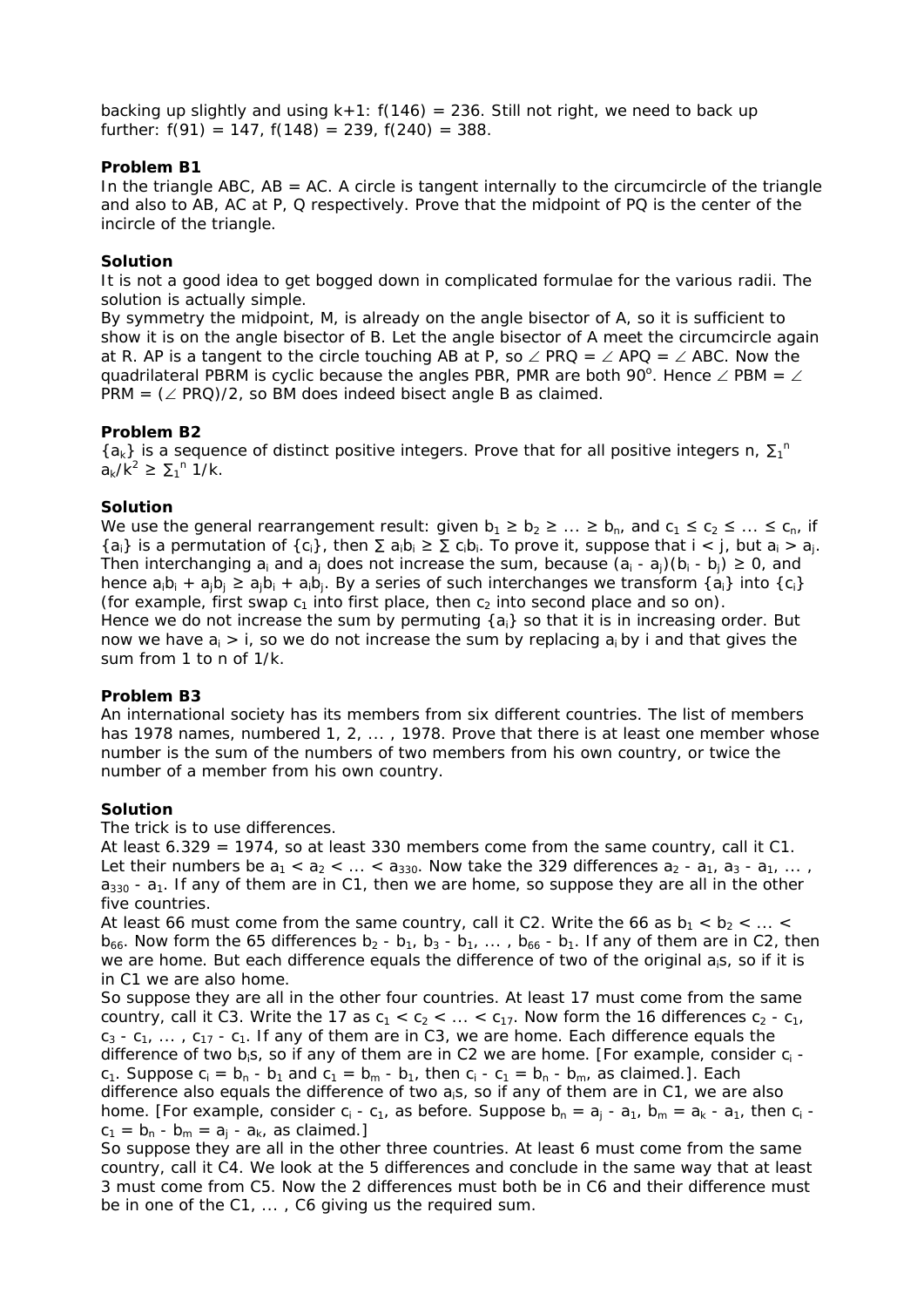# **Internationale Mathematikolympiade**

## **IMO 1979**

## **Problem A1**

Let m and n be positive integers such that:  $m/m = 1 - 1/2 + 1/3 - 1/4 + ... - 1/1318 + 1/1319$ . Prove that m is divisible by 1979.

## **Solution**

This is difficult.

The obvious step of combining adjacent terms to give  $1/(n(n+1))$  is unhelpful. The trick is to separate out the negative terms:

 $1 - 1/2 + 1/3 - 1/4 + \ldots - 1/1318 + 1/1319 = 1 + 1/2 + 1/3 + \ldots + 1/1319 - 2(1/2 +$  $1/4 + ... + 1/1318 = 1/660 + 1/661 + ... + 1/1319$ .

and to notice that  $660 + 1319 = 1979$ . Combine terms in pairs from the outside:

 $1/660 + 1/1319 = 1979/(660.1319)$ ;  $1/661 + 1/1318 = 1979/(661.1318)$  etc. There are an even number of terms, so this gives us a sum of terms 1979/m with m not divisible by 1979 (since 1979 is prime and so does not divide any product of smaller numbers). Hence the sum of the 1/m gives a rational number with denominator not divisible by 1979 and we are done.

## **Problem A2**

A prism with pentagons  $A_1A_2A_3A_4A_5$  and  $B_1B_2B_3B_4B_5$  as the top and bottom faces is given. Each side of the two pentagons and each of the 25 segments  $A_iB_i$  is colored red or green. Every triangle whose vertices are vertices of the prism and whose sides have all been colored has two sides of a different color. Prove that all 10 sides of the top and bottom faces have the same color.

#### **Solution**

We show first that the  $A_i$  are all the same color. If not then, there is a vertex, call it  $A_1$ , with edges  $A_1A_2$ ,  $A_1A_5$  of opposite color. Now consider the five edges  $A_1B_i$ . At least three of them must be the same color. Suppose it is green and that  $A_1A_2$  is also green. Take the three edges to be  $A_1B_i$ ,  $A_1B_i$ ,  $A_1B_k$ . Then considering the triangles  $A_1A_2B_i$ ,  $A_1A_2B_i$ ,  $A_1A_2B_k$ , the three edges  $A_2B_i$ ,  $A_2B_i$ ,  $A_2B_k$  must all be red. Two of  $B_i$ ,  $B_i$ ,  $B_k$  must be adjacent, but if the resulting edge is red then we have an all red triangle with  $A_2$ , whilst if it is green we have an all green triangle with  $A_1$ . Contradiction. So the  $A_i$  are all the same color. Similarly, the  $B_i$  are all the same color. It remains to show that they are the same color. Suppose otherwise, so that the Ai are green and the Bi are red.

Now we argue as before that 3 of the 5 edges  $A_1B_i$  must be the same color. If it is red, then as before 2 of the 3  $B_i$  must be adjacent and that gives an all red triangle with  $A_1$ . So 3 of the 5 edges  $A_1B_i$  must be green. Similarly, 3 of the 5 edges  $A_2B_i$  must be green. But there must be a  $B_i$  featuring in both sets and it forms an all green triangle with  $A_1$  and  $A_2$ . Contradiction. So the  $A_i$  and the  $B_i$  are all the same color.

#### **Problem A3**

Two circles in a plane intersect. A is one of the points of intersection. Starting simultaneously from A two points move with constant speed, each traveling along its own circle in the same sense. The two points return to A simultaneously after one revolution. Prove that there is a fixed point P in the plane such that the two points are always equidistant from P.



#### **Solution**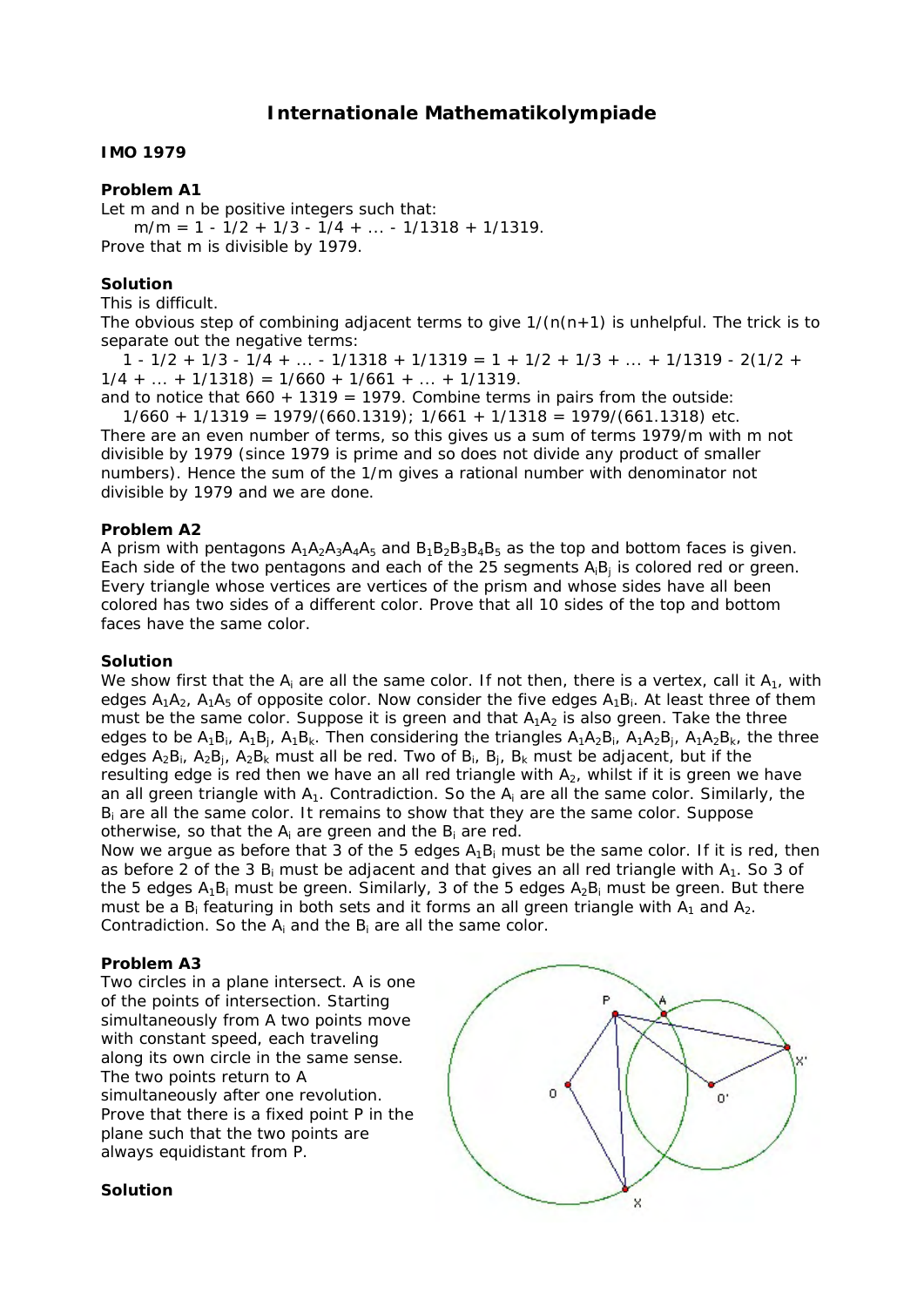Let the circles have centers O, O' and let the moving points by X, X. Let P be the reflection of A in the perpendicular bisector of OO'. We show that triangles POX, X'O'P are congruent. We have  $OX = OA$  (pts on circle) = O'P (reflection). Also  $OP = O'A$  (reflection) = O'X' (pts on circle). Also ∠ AOX = ∠ AO'X' (X and X' circle at same rate), and ∠ AOP = ∠ AO'P (reflection), so  $\angle$  POX =  $\angle$  PO'X'. So the triangles are congruent. Hence PX = PX'.

## **Problem B1**

Given a plane k, a point P in the plane and a point Q not in the plane, find all points R in  $k$ such that the ratio  $(QP + PR)/QR$  is a maximum.

#### **Solution**

Consider the points R on a circle center P. Let X be the foot of the perpendicular from  $Q$  to k. Assume P is distinct from X, then we minimise QR (and hence maximise  $(QP + PR)/QR$ ) for points R on the circle by taking R on the line PX. Moreover, R must lie on the same side of P as X. Hence if we allow R to vary over k, the points maximising  $(QP + PR)/QR$  must lie on the ray PX. Take S on the line PX on the opposite side of P from X so that PS = PQ. Then for points R on the ray PX we have  $(QP + PR)/QR = SR/QR = \sin ROS/\sin OSR$ . But sin QSR is fixed for points on the ray, so we maximise the ratio by taking  $∠$  RQS = 90 $^{\circ}$ . Thus there is a single point maximising the ratio.

If P = X, then we still require  $\angle$  RQS = 90°, but R is no longer restricted to a line, so it can be anywhere on a circle center P.

## **Problem B2**

Find all real numbers a for which there exist non-negative real numbers  $x_1$ ,  $x_2$ ,  $x_3$ ,  $x_4$ ,  $x_5$ satisfying:

 $x_1 + 2x_2 + 3x_3 + 4x_4 + 5x_5 = a$ ,  $x_1 + 2^3x_2 + 3^3x_3 + 4^3x_4 + 5^3x_5 = a^2$ ,  $x_1 + 2^5x_2 + 3^5x_3 + 4^5x_4 + 5^5x_5 = a^3$ .

### **Solution**

Take  $a^2$  x 1st equ - 2a x 2nd equ + 3rd equ. The rhs is 0. On the lhs the coefficient of  $x_n$  is  $a^2n - 2an^3 + n^5 = n(a - n^2)^2$ . So the lhs is a sum of non-negative terms. Hence each term must be zero separately, so for each n either  $x_n = 0$  or  $a = n^2$ . So there are just 5 solutions, corresponding to  $a = 1, 4, 9, 16, 25$ . We can check that each of these gives a solution. [For  $a = n^2$ ,  $x_n = n$  and the other  $x_i$  are zero.]

### **Problem B3**

Let A and E be opposite vertices of an octagon. A frog starts at vertex A. From any vertex except E it jumps to one of the two adjacent vertices. When it reaches E it stops. Let  $a_n$  be the number of distinct paths of exactly n jumps ending at E. Prove that:

$$
a_{2n-1} = 0
$$
  
\n
$$
a_{2n} = (2 + \sqrt{2})^{n-1}/\sqrt{2} - (2 - \sqrt{2})^{n-1}/\sqrt{2}.
$$

### **Solution**

Each jump changes the parity of the shortest distance to E. The parity is initially even, so an odd number of jumps cannot end at E. Hence  $a_{2n-1} = 0$ .

We derive a recurrence relation for  $a_{2n}$ . This is not easy to do directly, so we introduce  $b_n$ which is the number of paths length n from C to E. Then we have immediately:

 $a_{2n} = 2a_{2n-2} + 2b_{2n-2}$  for  $n > 1$ 

 $b_{2n} = 2b_{2n-2} + a_{2n-2}$  for  $n > 1$ 

Hence, using the first equation:  $a_{2n} - 2a_{2n-2} = 2a_{2n-2} - 4a_{2n-4} + 2b_{2n-2} - 4b_{2n-4}$  for  $n > 2$ . Using the second equation, this leads to:  $a_{2n} = 4a_{2n-2} - 2a_{2n-4}$  for  $n > 2$ . This is a linear recurrence relation with the general solution:  $a_{2n} = a(2 + \sqrt{2})^{n-1} + b(2 - \sqrt{2})^{n-1}$ . But we easily see directly that  $a_4 = 2$ ,  $a_6 = 8$  and we can now solve for the coefficients to get the solution given.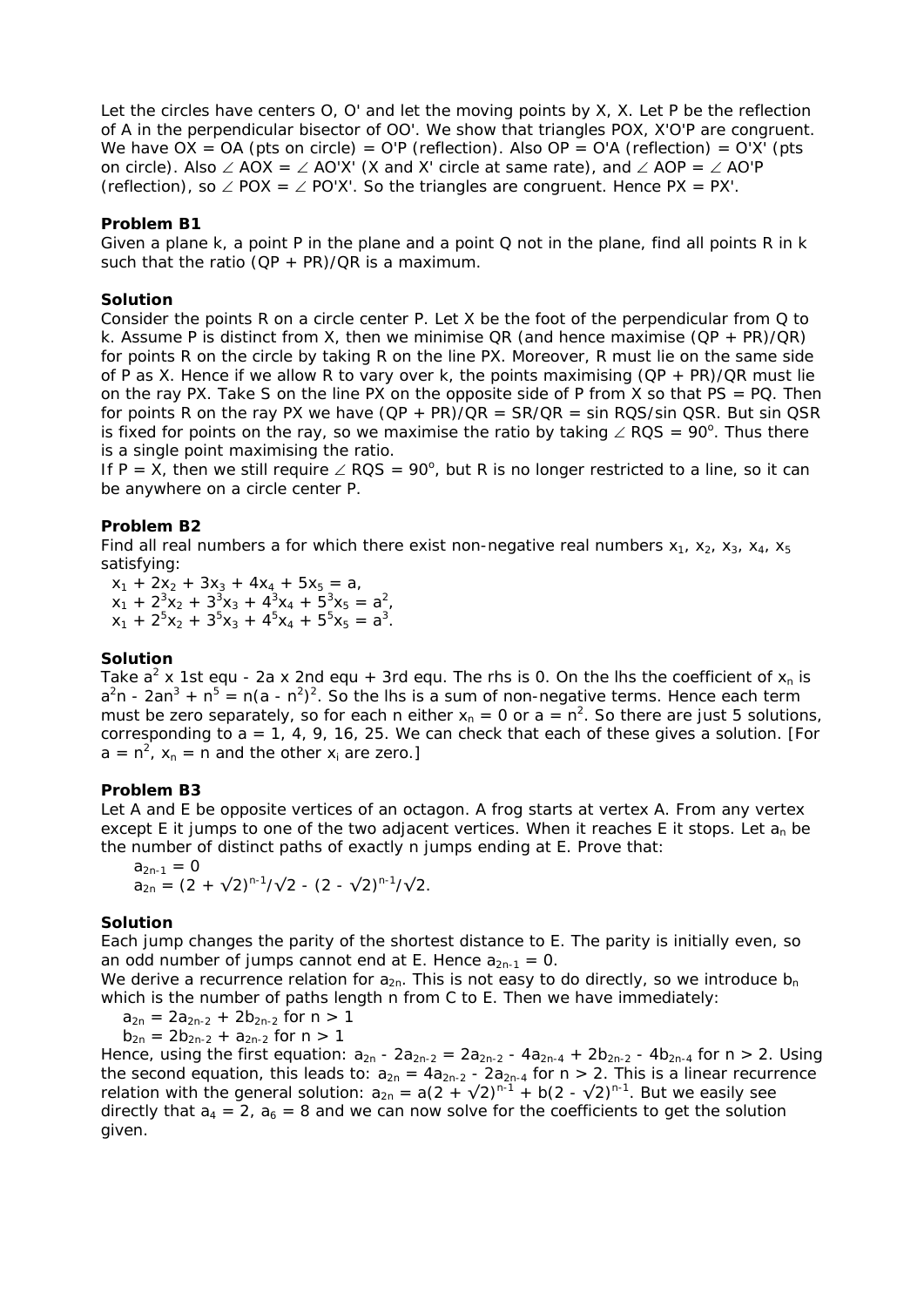# **IMO 1981**

# **Problem A1**

P is a point inside the triangle ABC. D, E, F are the feet of the perpendiculars from P to the lines BC, CA, AB respectively. Find all P which minimise:

 $BC/PD + CA/PE + AB/PF$ .

# **Solution**

We have PD.BC + PE.CA + PF.AB = 2 area of triangle. Now use Cauchy's inequality with  $x_1$ =  $\sqrt{(PD\cdot BC)}$ ,  $x_2 = \sqrt{(PE\cdot CA)}$ ,  $x_3 = \sqrt{(PF\cdot AB)}$ , and  $y_1 = \sqrt{(BC/PD)}$ ,  $y_2 = \sqrt{(CA/PE)}$ ,  $y_3 =$  $\sqrt{(AB/PF)}$ . We get that  $(BC + CA + AB)^2 < 2$  x area of triangle x  $(BC/PD + CA/PE + AB/PF)$ with equality only if  $x_i/y_i = \text{const.}$  ie PD = PE = PF. So the unique minimum position for P is the incenter.

# **Problem A2**

Take r such that  $1 \le r \le n$ , and consider all subsets of r elements of the set  $\{1, 2, ..., n\}$ . Each subset has a smallest element. Let  $F(n,r)$  be the arithmetic mean of these smallest elements. Prove that:

 $F(n,r) = (n+1)/(r+1)$ .

# **Solution**

Denote the binomial coefficient n!/(r!(n-r)!) by nCr.

Evidently nCr  $F(n,r) = 1$  (n-1)C(r-1) + 2 (n-2)C(r-1) + ... + (n-r+1) (r-1)C(r-1). [The first term denotes the contribution from subsets with smallest element 1, the second term smallest element 2 and so on.]

Let the rhs be  $q(n,r)$ . Then, using the relation  $(n-i)C(r-1)$  -  $(n-i-1)C(r-2) = (n-i-1)C(r-1)$ , we find that  $g(n,r)$  -  $g(n-1,r-1) = g(n-1,r)$ , and we can extend this relation to r=1 by taking  $g(n,0) = n+1 = (n+1)C1$ . But  $g(n,1) = 1 + 2 + ... + n = n(n+1)/2 = (n+1)C2$ . So it now follows by an easy induction that  $g(n,r) = (n+1)C(r+1) = nCr (n+1)/(r+1)$ . Hence  $F(n,r) =$  $(n+1)/(r+1)$ .

# **Problem A3**

Determine the maximum value of  $m^2 + n^2$ , where m and n are integers in the range 1, 2, ..., 1981 satisfying  $(n^2 - mn - m^2)^2 = 1$ .

# **Solution**

Experimenting with small values suggests that the solutions of  $n^2$  - mn -  $m^2 = 1$  or -1 are successive Fibonacci numbers. So suppose  $n > m$  is a solution. This suggests trying  $m+n$ , n:  $(m+n)^2$  -  $(m+n)n - n^2 = m^2 + mn - n^2 = -(n^2 - mn - m^2) = 1$  or -1. So if n > m is a solution, then  $m+n$ , n is another solution. Running this forward from 2,1 gives 3,2; 5,3; 8,5; 13,8; 21,13; 34,21; 55,34; 89,55; 144,89; 233,144; 377,233; 610,377; 987,610; 1597,987; 2584,1597.

But how do we know that there are no other solutions? The trick is to run the recurrence the other way. For suppose n > m is a solution, then try m, n-m: m<sup>2</sup> - m(n-m) - (n-m)<sup>2</sup> =  $m^2$  + mn -  $n^2$  = -(n<sup>2</sup> - mn - m<sup>2</sup>) = 1 or -1, so that also satisfies the equation. Also if m > 1, then m > n-m (for if not, then n > = 2m, so n(n - m) > = 2m<sup>2</sup>, so n<sup>2</sup> - nm - m<sup>2</sup> > = m<sup>2</sup> > 1). So given a solution  $n > m$  with  $m > 1$ , we have a smaller solution  $m > n-m$ . This process must eventually terminate, so it must finish at a solution n, 1 with  $n > 1$ . But the only such solution is 2, 1. Hence the starting solution must have been in the forward sequence from 2, 1.

Hence the solution to the problem stated is  $1597^2 + 987^2$ .

# **Problem B1**

(a) For which  $n > 2$  is there a set of n consecutive positive integers such that the largest number in the set is a divisor of the least common multiple of the remaining n - 1 numbers?

(b) For which  $n > 2$  is there exactly one set having this property?

# **Solution**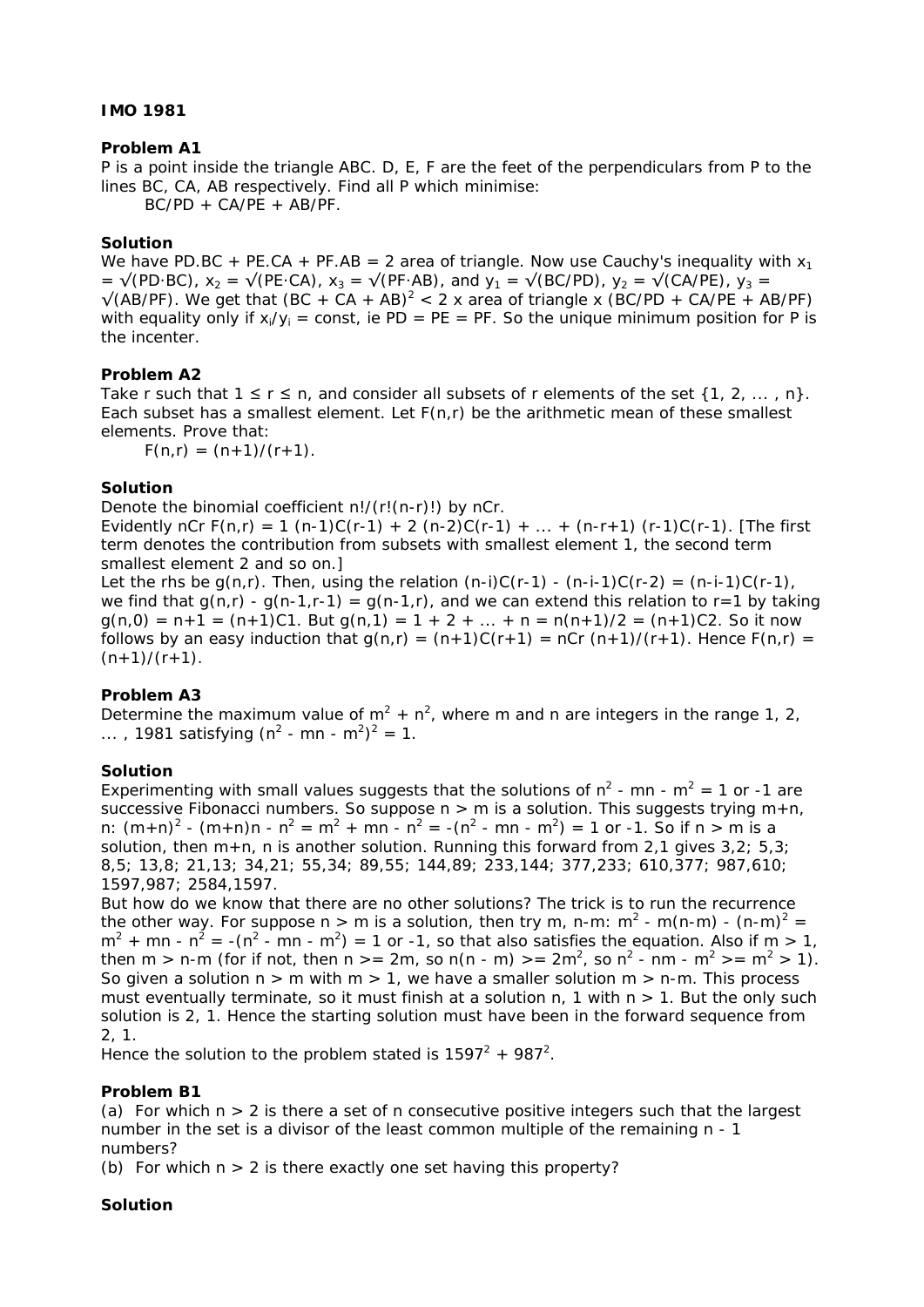(a)  $n = 3$  is not possible. For suppose x was the largest number in the set. Then x cannot be divisible by 3 or any larger prime, so it must be a power of 2. But it cannot be a power of 2, because  $2^m$  - 1 is odd and  $2^m$  - 2 is not a positive integer divisible by  $2^m$ . For  $k \ge 2$ , the set 2k-1, 2k, ..., 4k-2 gives  $n = 2k$ . For  $k \ge 3$ , so does the set 2k-5, 2k-4, ..., 4k-6. For k ≥ 2, the set 2k-2, 2k-3, ..., 4k-2 gives  $n = 2k+1$ . For k ≥ 4 so does the set 2k-6,2k-5, ..., 4k-6. So we have at least one set for every  $n \geq 4$ , which answers (a). (b) We also have at least two sets for every  $n \ge 4$  except possibly  $n = 4$ , 5, 7. For 5 we may take as a second set: 8, 9, 10, 11, 12, and for 7 we may take 6, 7, 8, 9 ,10, 11, 12. That leaves  $n = 4$ . Suppose x is the largest number in a set with  $n = 4$ . x cannot be divisible by 5 or any larger prime, because x-1, x-2, x-3 will not be. Moreover, x cannot be divisible by 4, because then x-1 and x-3 will be odd, and x-2 only divisible by 2 (not 4). Similarly, it cannot be divisible by 9. So the only possibilities are 1, 2, 3, 6. But we also require  $x \ge 4$ , which eliminates the first three. So the only solution for  $n = 4$  is the one we have already found: 3, 4, 5, 6.

# **Problem B2**

Three circles of equal radius have a common point O and lie inside a given triangle. Each circle touches a pair of sides of the triangle. Prove that the incenter and the circumcenter of the triangle are collinear with the point O.

## **Solution**

Let the triangle be ABC. Let the center of the circle touching AB and AC be D, the center of the circle touching AB and BC be E, and the center of the circle touching AC and BC be F. Because the circles center D and E have the same radius the perpendiculars from D and E to AB have the same length, so DE is parallel to AB. Similarly EF is parallel to BC and FD is parallel to CA. Hence DEF is similar and similarly oriented to ABC. Moreover D must lie on the angle bisector of A since the circle center D touches AB and AC. Similarly E lies on the angle bisector of B and F lies on the angle bisector of C. Hence the incenter I of ABC is also the incenter of DEF and acts as a center of symmetry so that corresponding points P of ABC and P' of DEF lie on a line through I with PI/P'I having a fixed ratio. But  $OD = OE = OF$ since the three circles have equal radii, so O is the circumcenter of DEF. Hence it lies on a line with I and the circumcenter of ABC.

#### **Problem B3**

The function  $f(x,y)$  satisfies:  $f(0,y) = y + 1$ ,  $f(x+1,0) = f(x,1)$ ,  $f(x+1,y+1) = f(x,f(x+1,y))$ for all non-negative integers x, y. Find f(4, 1981).

#### **Solution**

 $f(1,n) = f(0,f(1,n-1)) = 1 + f(1,n-1)$ . So  $f(1,n) = n + f(1,0) = n + f(0,1) = n + 2$ .  $f(2,n) = f(1,f(2,n-1)) = f(2,n-1) + 2.$  So  $f(2,n) = 2n + f(2,0) = 2n + f(1,1) = 2n + 3.$  $f(3,n) = f(2,f(3,n-1)) = 2f(3,n-1) + 3$ . Let  $u_n = f(3,n) + 3$ , then  $u_n = 2u_{n-1}$ . Also  $u_0 = f(3,0)$ + 3 = f(2,1) + 3 = 8. So  $u_n = 2^{n+3}$ , and f(3,n) =  $2^{n+3}$  - 3.  $f(4,n) = f(3,f(4,n-1)) = 2^{f(4,n-1)+3} - 3. f(4,0) = f(3,1) = 2<sup>4</sup> - 3 = 13.$  We calculate two more terms to see the pattern:  $f(4,1) = 2^{24} - 3$ ,  $f(4,2) = 2^{224} - 3$ . In fact it looks neater if we replace 4 by  $2^2$ , so that  $f(4,n)$  is a tower of  $n+3$  2s less 3.

# **IMO 1982**

#### **Problem A1**

The function f(n) is defined on the positive integers and takes non-negative integer values.  $f(2) = 0$ ,  $f(3) > 0$ ,  $f(9999) = 3333$  and for all m, n:  $f(m+n) - f(m) - f(n) = 0$  or 1. Determine f(1982).

#### **Solution**

We show that  $f(n) = \lfloor n/3 \rfloor$  for  $n \leq 9999$ , where  $\lfloor \rfloor$  denotes the integral part. We show first that  $f(3) = 1$ .  $f(1)$  must be 0, otherwise  $f(2)$  -  $f(1)$  -  $f(1)$  would be negative. Hence  $f(3) = f(2) + f(1) + 0$  or  $1 = 0$  or 1. But we are told  $f(3) > 0$ , so  $f(3) = 1$ . It follows by induction that  $f(3n) \ge n$ . For  $f(3n+3) = f(3) + f(3n) + 0$  or  $1 = f(3n) + 1$  or 2. Moreover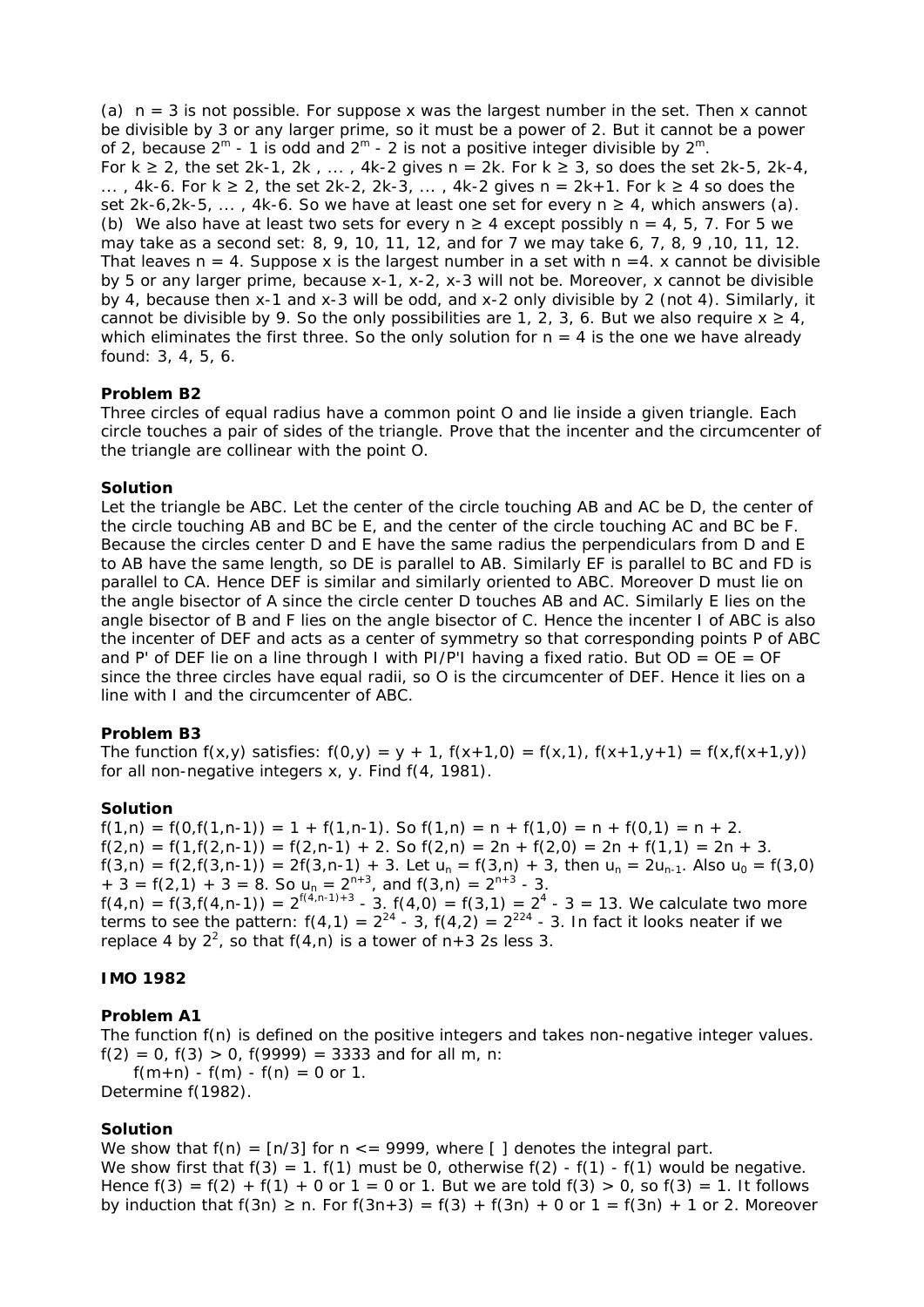if we ever get  $f(3n) > n$ , then the same argument shows that  $f(3m) > m$  for all  $m > n$ . But f(3.3333) = 3333, so  $f(3n) = n$  for all  $n \le 3333$ . Now  $f(3n+1) = f(3n) + f(1) + 0$  or  $1 = n$  or  $n + 1$ . But  $3n+1 = f(9n+3) \ge f(6n+2) +$  $f(3n+1)$  ≥ 3 $f(3n+1)$ , so  $f(3n+1)$  < n+1. Hence  $f(3n+1)$  = n. Similarly,  $f(3n+2)$  = n. In particular  $f(1982) = 660$ .

## **Problem A2**

A non-isosceles triangle  $A_1A_2A_3$  has sides  $a_1$ ,  $a_2$ ,  $a_3$  with  $a_i$  opposite  $A_i$ . M<sub>i</sub> is the midpoint of side  $a_i$  and  $T_i$  is the point where the incircle touches side  $a_i$ . Denote by  $S_i$  the reflection of  $T_i$ in the interior bisector of ∠  $A_i$ . Prove that the lines  $M_1S_1$ ,  $M_2S_2$  and  $M_3S_3$  are concurrent.

### **Solution**

Let  $B_i$  be the point of intersection of the interior angle bisector of the angle at  $A_i$  with the opposite side. The first step is to figure out which side of  $B_i$  T<sub>i</sub> lies. Let  $A_1$  be the largest angle, followed by  $A_2$ . Then  $T_2$  lies between  $A_1$  and  $B_2$ ,  $T_3$  lies between  $A_1$  and  $B_3$ , and  $T_1$  lies between A<sub>2</sub> and B<sub>1</sub>. For  $\angle$  OB<sub>2</sub>A<sub>1</sub> = 180<sup>o</sup> - A<sub>1</sub> - A<sub>2</sub>/2 = A<sub>3</sub> + A<sub>2</sub>/2. But A<sub>3</sub> + A<sub>2</sub>/2 < A<sub>1</sub> + A<sub>2</sub>/2 and their sum is 180<sup>°</sup>, so  $A_3 + A_2/2 < 90$ <sup>°</sup>. Hence T<sub>2</sub> lies between  $A_1$  and B<sub>2</sub>. Similarly for the others.

Let O be the center of the incircle. Then  $\angle T_1OS_2 = \angle T_1OT_2$  -  $2 \angle T_2OB_2 = 180^\circ$  - A<sub>3</sub> - 2(90 $^\circ$  $-$  ∠ OB<sub>2</sub>T<sub>2</sub>) = 2(A<sub>3</sub> + A<sub>2</sub>/2) - A<sub>3</sub> = A<sub>2</sub> + A<sub>3</sub>. A similar argument shows ∠ T<sub>1</sub>OS<sub>3</sub> = A<sub>2</sub> + A<sub>3</sub>. Hence  $S_2S_3$  is parallel to  $A_2A_3$ .

Now  $\angle$  T<sub>3</sub>OS<sub>2</sub> = 360<sup>o</sup> -  $\angle$  T<sub>3</sub>OT<sub>1</sub> -  $\angle$  T<sub>1</sub>OS<sub>2</sub> = 360<sup>o</sup> - (180<sup>o</sup> - A<sub>2</sub>) - (A<sub>2</sub> + A<sub>3</sub>) = 180<sup>o</sup> - A<sub>3</sub> = A<sub>1</sub> + A<sub>2</sub>.  $\angle$  T<sub>3</sub>OS<sub>1</sub> =  $\angle$  T<sub>3</sub>OT<sub>1</sub> + 2  $\angle$  T<sub>1</sub>OB<sub>1</sub> = (180<sup>o</sup> - A<sub>2</sub>) + 2(90<sup>o</sup> -  $\angle$  OB<sub>1</sub>T<sub>1</sub>) = 360<sup>o</sup> - A<sub>2</sub> - 2(A<sub>3</sub> + A<sub>1</sub>/2) = 2(A<sub>1</sub> + A<sub>2</sub> + A<sub>3</sub>) - A<sub>2</sub> - 2A<sub>3</sub> - A<sub>1</sub> = A<sub>1</sub> + A<sub>2</sub> =  $\angle$  T<sub>3</sub>OS<sub>2</sub>. So S<sub>1</sub>S<sub>2</sub> is parallel to A<sub>1</sub>A<sub>2</sub>. Similarly we can show that  $S_1S_3$  is parallel to  $A_1A_3$ .

So  $S_1S_2S_3$  is similar to  $A_1A_2A_3$  and turned through 180<sup>o</sup>. But  $M_1M_2M_3$  is also similar to  $A_1A_2A_3$ and turned through 180<sup>°</sup>. So  $S_1S_2S_3$  and  $M_1M_2M_3$  are similar and similarly oriented. Hence the lines through corresponding vertices are concurrent.

### **Problem A3**

Consider infinite sequences { $x_n$ } of positive reals such that  $x_0 = 1$  and  $x_0 \ge x_1 \ge x_2 \ge ...$ (a) Prove that for every such sequence there is an  $n \geq 1$  such that:

 $x_0^2/x_1 + x_1^2/x_2 + ... + x_{n-1}^2/x_n \ge 3.999$ . (b) Find such a sequence for which:  $x_0^2/x_1 + x_1^2/x_2 + ... + x_{n-1}^2/x_n < 4$  for all n.

#### **Solution**

(a) It is sufficient to show that the sum of the (infinite) sequence is at least 4. Let k be the greatest lower bound of the limits of all such sequences. Clearly  $k \ge 1$ . Given any  $\epsilon > 0$ , we can find a sequence  $\{x_n\}$  with sum less than  $k + \varepsilon$ . But we may write the sum as:  $x_0^2/x_1 + x_1((x_1/x_1)^2/(x_2/x_1) + (x_2/x_1)^2/(x_3/x_1) + ... + (x_n/x_1)^2/(x_{n+1}/x_1) + ...).$ 

The term in brackets is another sum of the same type, so it is at least k. Hence  $k + \varepsilon$  >  $1/x_1 + x_1k$ . This holds for all  $\varepsilon > 0$ , and so  $k \ge 1/x_1 + x_1k$ . But  $1/x_1 + x_1k \ge 2\sqrt{k}$ , so  $k \ge 4$ . (b) Let  $x_n = 1/2^n$ . Then  $x_0^2/x_1 + x_1^2/x_2 + ... + x_{n-1}^2/x_n = 2 + 1 + 1/2 + ... + 1/2^{n-2} = 4 1/2^{n-2} < 4$ .

# **Problem B1**

Prove that if n is a positive integer such that the equation

 $x^3 - 3xy^2 + y^3 = n$ 

has a solution in integers x, y, then it has at least three such solutions. Show that the equation has no solutions in integers for  $n = 2891$ .

#### **Solution**

If x, y is a solution then so is y-x, -x. Hence also -y, x-y. If the first two are the same, then  $y = -x$ , and  $x = y-x = -2x$ , so  $x = y = 0$ , which is impossible, since  $n > 0$ . Similarly, if any other pair are the same.

2891 = 2 (mod 9) and there is no solution to  $x^3 - 3xy^2 + y^3 = 2$  (mod 9). The two cubes are each -1, 0 or 1, and the other term is 0, 3 or 6, so the only solution is to have the cubes congruent to 1 and -1 and the other term congruent to 0. But the other term cannot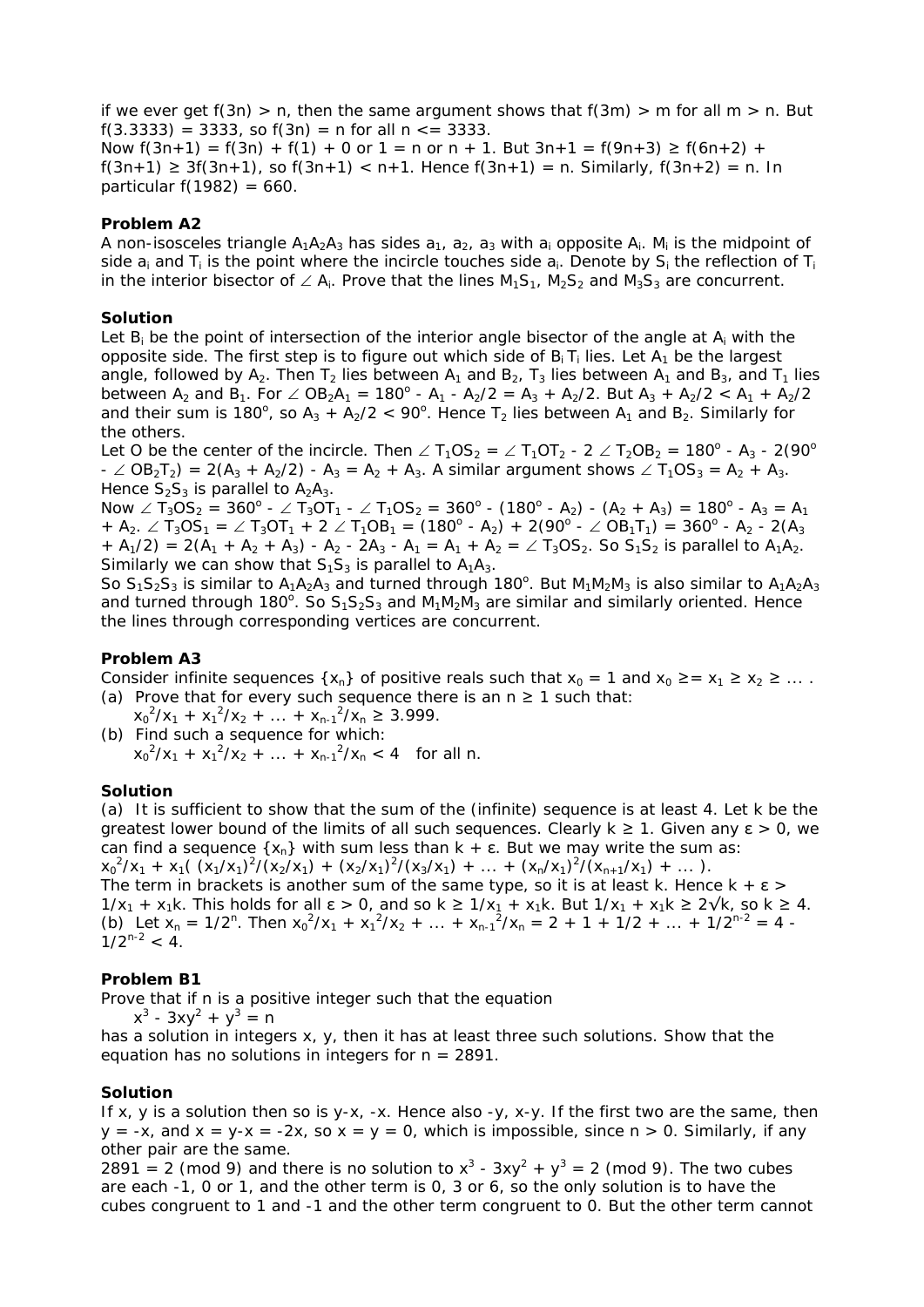be congruent to 0, unless one of x, y is a multiple of 3, in which case its cube is congruent to 0, not 1 or -1.

# **Problem B2**

The diagonals AC and CE of the regular hexagon ABCDEF are divided by inner points M and N respectively, so that:  $AM/AC = CN/CE = r$ . Determine r if B, M and N are collinear.

# **Solution**

For an inelegant solution one can use coordinates. The advantage of this type of approach is that it is quick and quaranteed to work! Take A as  $(0, \sqrt{3})$ , B as  $(1, \sqrt{3})$ , C as  $(3/2, \sqrt{3}/2)$ , D as (1,0). Take the point X, coordinates (x,0), on ED. We find where the line BX cuts AC and CE. The general point on BX is  $(k + (1-k)x, k\sqrt{3})$ . If this is also the point M with AM/AC = r then we have: k + (1-k)x = 3r/2, k $\sqrt{3}$  = (1-r) $\sqrt{3}$  + r $\sqrt{3}/2$ . Hence k = 1 - r/2, r = 2/(4x). Similarly, if it is the point N with CN/CE = r, then  $k + (1-k)x = 3(1-r)/2$ ,  $k\sqrt{3} = (1-k)x$ r) $\sqrt{3}/2$ . Hence k = (1-r)/2 and r = (2-x)/(2+x). Hence for the ratios to be equal we require  $2/(4-x) = (2-x)/(2+x)$ , so  $x^2 - 8x + 4 = 0$ . We also have  $x < 1$ , so  $x = 4 - \sqrt{12}$ . This gives r  $= 1/\sqrt{3}$ .

A more elegant solution uses the ratio theorem for the triangle EBC. We have CM/MX XB/BE EN/NC = -1. Hence  $(1-r)/(r - 1/2)$  (-1/4)  $(1-r)/r = -1$ . So  $r = 1/\sqrt{3}$ .

# **Problem B3**

Let S be a square with sides length 100. Let L be a path within S which does not meet itself and which is composed of line segments  $A_0A_1$ ,  $A_1A_2$ ,  $A_2A_3$ , ...,  $A_{n-1}A_n$  with  $A_0 = A_n$ . Suppose that for every point P on the boundary of S there is a point of L at a distance from P no greater than 1/2. Prove that there are two points X and Y of L such that the distance between X and Y is not greater than 1 and the length of the part of L which lies between X and Y is not smaller than 198.

# **Solution**

Let the square be A'B'C'D'. The idea is to find points of L close to a particular point of A'D' but either side of an excursion to B'.

We say L approaches a point P' on the boundary of the square if there is a point P on L with PP'  $\leq$  1/2. We say L approaches P' before Q' if there is a point P on L which is nearer to A<sub>0</sub> (the starting point of L) than any point  $Q$  with  $QQ' \leq 1/2$ .

Let A' be the first vertex of the square approached by L. L must subsequently approach both B' and D'. Suppose it approaches B' first. Let B be the first point on L with BB'  $\leq 1/2$ . We can now divide L into two parts  $L_1$ , the path from  $A_0$  to B, and  $L_2$ , the path from B to  $A_n$ . Take X' to be the point on A'D' closest to D' which is approached by  $L_1$ . Let X be the corresponding point on  $L_1$ . Now every point on X'D' must be approached by  $L_2$  (and X'D' is non-empty, because we know that D' is approached by L but not by  $L_1$ ). So by compactness X' itself must be approached by L<sub>2</sub>. Take Y to be the corresponding point on L<sub>2</sub>. XY  $\leq$  XX' + X'Y  $\leq$  1/2 + 1/2 = 1. Also BB'  $\leq$  1/2, so XB  $\geq$  X'B' - XX' - BB'  $\geq$  X'B' - 1  $\geq$  A'B' - 1 = 99. Similarly YB  $\geq$  99, so the path XY  $\geq$  198.

# **IMO 1983**

# **Problem A1**

Find all functions f defined on the set of positive reals which take positive real values and satisfy:

 $f(x(f(y)) = yf(x)$  for all x, y; and  $f(x) \rightarrow 0$  as  $x \rightarrow \infty$ .

# **Solution**

If  $f(k) = 1$ , then  $f(x) = f(xf(k)) = kf(x)$ , so k = 1. Let  $y = 1/f(x)$  and set  $k = xf(y)$ , then  $f(k)$  $= f(xf(y)) = yf(x) = 1$ . Hence  $f(1) = 1$  and  $f(1/f(x)) = 1/x$ . Also  $f(f(y)) = f(1f(y)) = y$ . Hence  $f(1/x) = 1/f(x)$ . Finally, let  $z = f(y)$ , so that  $f(z) = y$ . Then  $f(xy) = f(xf(z)) = zf(x) =$  $f(x)f(y)$ .

Now notice that  $f(xf(x)) = xf(x)$ . Let  $k = xf(x)$ . We show that  $k = 1$ .  $f(k^2) = f(k)f(k) = k^2$ and by a simple induction  $f(k^n) = k^n$ , so we cannot have  $k > 1$ , or  $f(x)$  would not tend to 0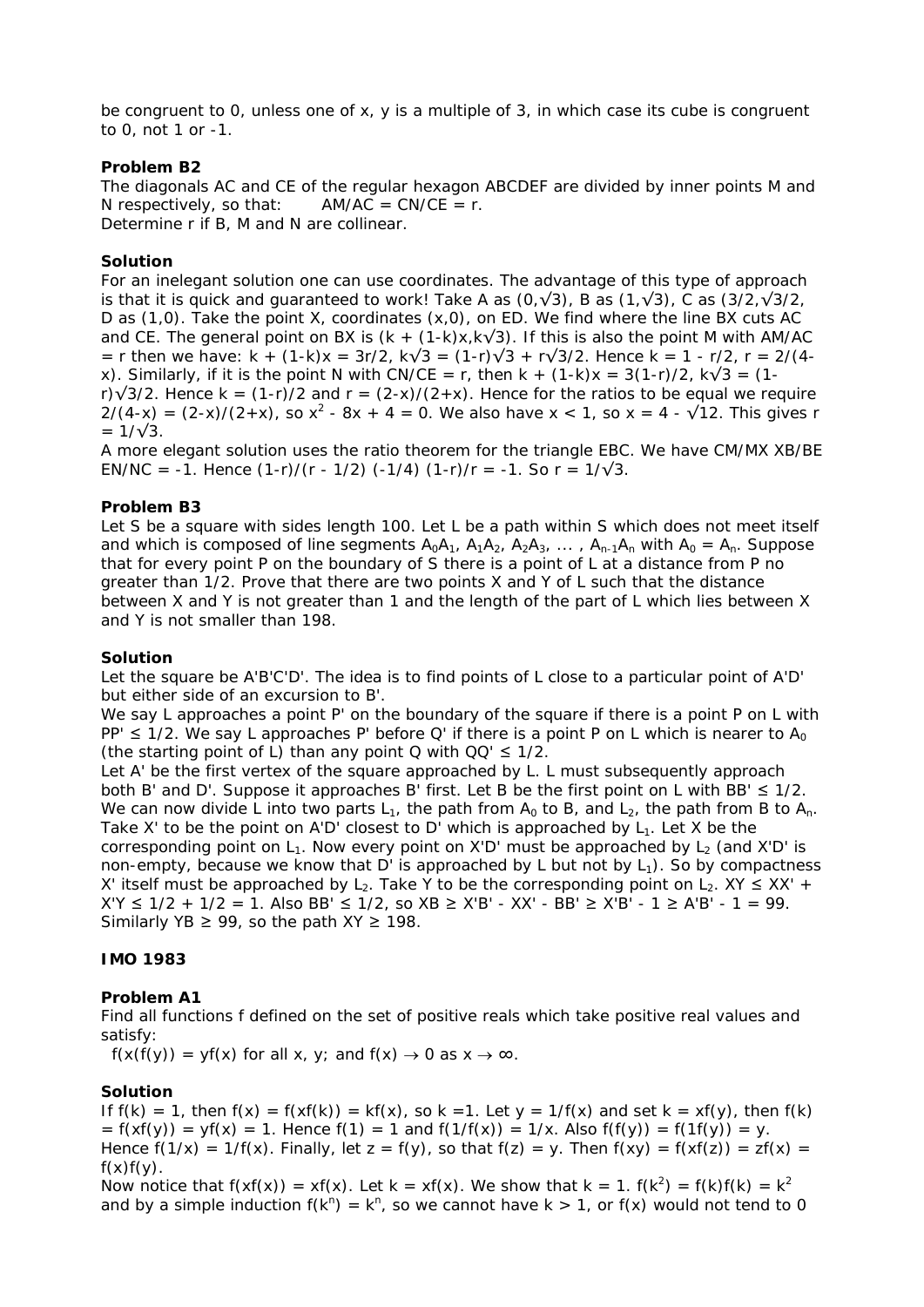as x tends to infinity. But  $f(1/k) = 1/k$  and the same argument shows that we cannot have  $1/k > 1$ . Hence  $k = 1$ .

So the only such function f is  $f(x) = 1/x$ .

# **Problem A2**

Let A be one of the two distinct points of intersection of two unequal coplanar circles  $C_1$  and  $C_2$  with centers  $O_1$  and  $O_2$  respectively. One of the common tangents to the circles touches  $C_1$  at P<sub>1</sub> and  $C_2$  at P<sub>2</sub>, while the other touches  $C_1$  at  $Q_1$  and  $C_2$  at  $Q_2$ . Let M<sub>1</sub> be the midpoint of P<sub>1</sub>Q<sub>1</sub> and M<sub>2</sub> the midpoint of P<sub>2</sub>Q<sub>2</sub>. Prove that ∠ O<sub>1</sub>AO<sub>2</sub> = ∠ M<sub>1</sub>AM<sub>2</sub>.

# **Solution**

Let  $P_1P_2$  and  $O_1O_2$  meet at O. Let OA meet  $C_2$  again at A<sub>2</sub>. O is the center of similitude for  $C_1$ and C<sub>2</sub> so ∠ M<sub>1</sub>AO<sub>1</sub> = ∠ M<sub>2</sub>A<sub>2</sub>O<sub>2</sub>. Hence if we can show that ∠ M<sub>2</sub>AO<sub>2</sub> = ∠ M<sub>2</sub>A<sub>2</sub>O<sub>2</sub>, then we are home.

Let X be the other point of intersection of the two circles. The key is to show that  $A_2$ ,  $M_2$ and X are collinear, for then  $\angle$  M<sub>2</sub>AO<sub>2</sub> =  $\angle$  M<sub>2</sub>XO<sub>2</sub> (by reflection) and O<sub>2</sub>A<sub>2</sub>X is isosceles. But since O is the center of similitude, M<sub>2</sub>A<sub>2</sub> is parallel to M<sub>1</sub>A, and by reflection ∠ XM<sub>2</sub>O = ∠ AM<sub>2</sub>O, so we need to show that triangle  $AM_1M_2$  is isosceles. Extend XA to meet P<sub>1</sub>P<sub>2</sub> at Y. Then YP<sub>1</sub><sup>2</sup> = YA.YX = YP<sub>2</sub><sup>2</sup>, so YX is the perpendicular bisector of M<sub>1</sub>M<sub>2</sub>, and hence AM<sub>1</sub> =  $AM<sub>2</sub>$  as required.

# **Problem A3**

Let a, b and c be positive integers, no two of which have a common divisor greater than 1. Show that 2abc - ab - bc - ca is the largest integer which cannot be expressed in the form xbc + yca + zab, where x, y, z are non-negative integers.

## **Solution**

We start with the lemma that  $bc - b - c$  is the largest number which cannot be written as mb + nc with m and n non-negative. [Proof: 0, c, 2c, ... , (b-1)c is a complete set of residues mod b. If  $r > (b-1)c - b$ , then  $r = nc \pmod{b}$  for some  $0 \le n \le b-1$ . But  $r > nc - b$ , so  $r = nc + mb$  for some  $m \ge 0$ . That proves that every number larger than bc - b - c can be written as mb  $+$  nc with m and n non-negative. Now consider bc - b - c. It is (b-1)c (mod b), and not congruent to any nc with  $0 \le n < b-1$ . So if bc - b - c = mb + nc, then n  $\ge$  b-1. Hence mb + nc  $\ge$  nc  $\ge$  (b-1)c  $>$  bc - b - c. Contradiction.] 0, bc, 2bc,  $\dots$ , (a-1)bc is a complete set of residues mod a. So given  $N > 2$ abc - ab - bc ca we may take xbc = N (mod a) with  $0 \le x \le a$ . But N - xbc > 2abc - ab - bc - ca - (a-1)bc = abc - ab - ca = a(bc - b - c). So N - xbc = ka, with  $k > bc - b$  - c. Hence we can find non-negative y, z so that  $k = zb + yc$ . Hence  $N = xbc + yca + zab$ . Finally, we show that for  $N = 2abc - ab - bc - ca$  we cannot find non-negative x, y, z so that  $N = xbc + yca + zab$ .  $N = -bc \pmod{a}$ , so we must have  $x = -1 \pmod{a}$  and hence  $x \ge a$ -1. Similarly,  $y \ge b-1$ , and  $z \ge c-1$ . Hence  $xbc + yca + zab \ge 3abc - ab - bc - ca > N$ . Contradiction.

# **Problem B1**

Let ABC be an equilateral triangle and E the set of all points contained in the three segments AB, BC and CA (including A, B and C). Determine whether, for every partition of E into two disjoint subsets, at least one of the two subsets contains the vertices of a rightangled triangle.

#### **Solution**

#### It does.

Suppose otherwise, that E is the disjoint union of e and e' with no right-angled triangles in either set. Take points X, Y, Z two-thirds of the way along BC, CA, AB respectively (so that  $BX/BC = 2/3$  etc). Then two of X, Y, Z must be in the same set. Suppose X and Y are in e. Now YX is perpendicular to BC, so all points of BC apart from X must be in e'. Take W to be the foot of the perpendicular from Z to BC. Then B and W are in e', so Z must be in e. ZY is perpendicular to AC, so all points of AC apart from Y must be in e'. e' is now far too big. For example let M be the midpoint of BC, then AMC is in e' and right-angled.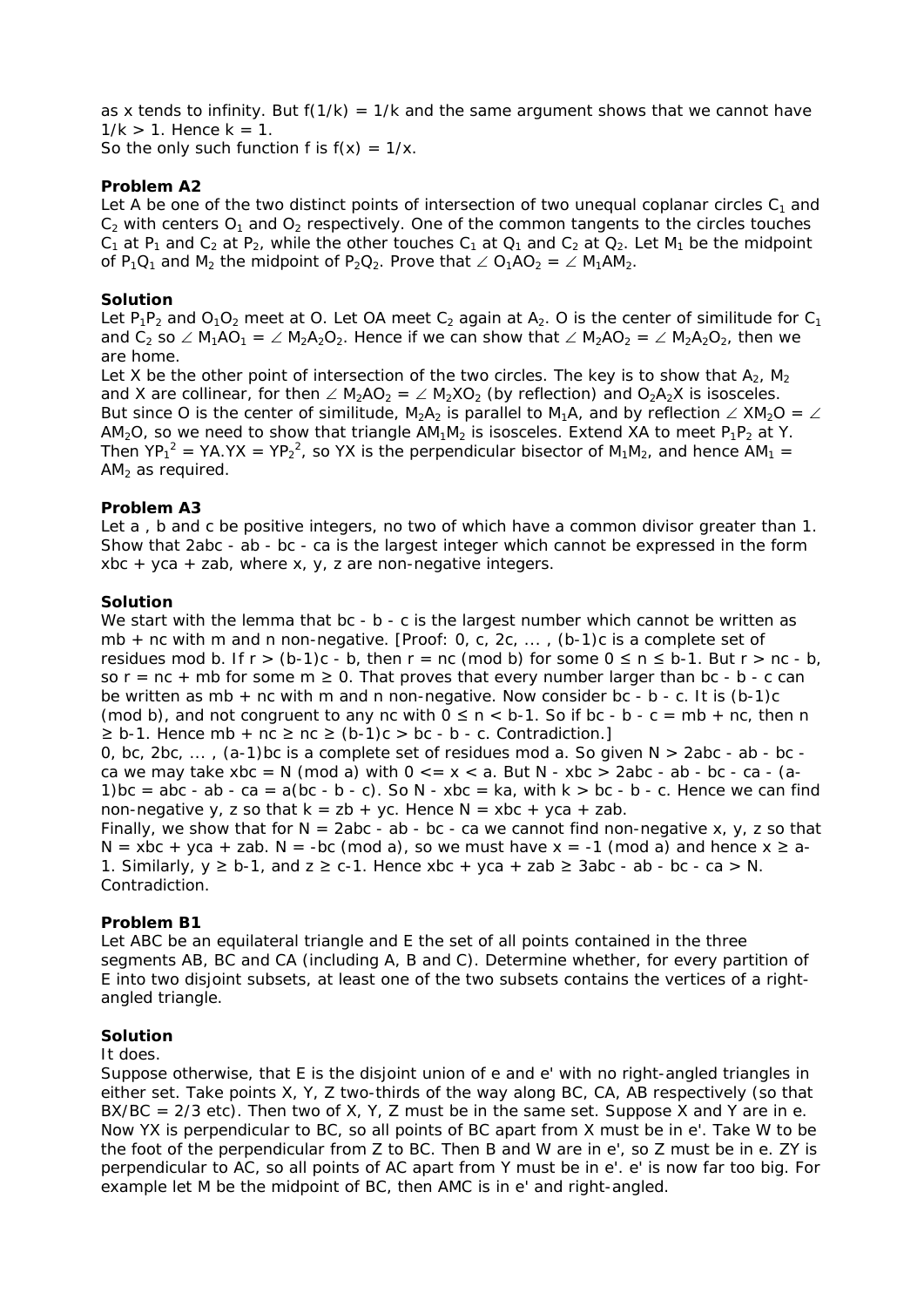### **Problem B2**

Is it possible to choose 1983 distinct positive integers, all less than or equal to  $10<sup>5</sup>$ , no three of which are consecutive terms of an arithmetic progression?

## **Solution**

We may notice that an efficient way to build up a set with no APs length 3 is as follows. Having found 2<sup>n</sup> numbers in {1, 2, ..., u<sub>n</sub>} we add the same pattern starting at 2u<sub>n</sub>, thus giving  $2^{n+1}$  numbers in {1, 2, ...,  $3u_n-1$ }. If x is in the first part and y, z in the second part, then 2y is at least  $4u_n$ , whereas  $x + z$  is less than  $4u_n$ , so x, y, z cannot be an AP length 3. If x and y are in the first part, and z in the second part, then 2y is at most  $2u_{n}$ , but x + z is more than  $2u_n$ , so x, y, z cannot be an AP length 3. To start the process off, we have the 4 numbers 1, 2, 4, 5 in {1, 2, 3, 4, 5}. So  $u_2 = 5$ . This gives  $u_{11} = 88574$ , in other words we can find 2048 numbers in the first 88574 with no AP length 3.

If we are lucky, we may notice that if we reduce each number in the set we have constructed by 1 we get the numbers which have no 2 when written base 3. This provides a neater approach. Take x, y, z with no 2 when written in base 3. Then 2y has only 0s and 2s when written base 3. But  $x + z$  only has no 1s if  $x = z$ . So  $x, y, z$  cannot form an AP length 3. Also there are  $2^{11}$  = 2048 numbers of this type with 11 digits or less and hence  $\leq$  $1111111111_3 = 88573$ .

## **Problem B3**

Let a, b and c be the lengths of the sides of a triangle. Prove that

 $a^2b(a - b) + b^2c(b - c) + c^2a(c - a) \ge 0.$ Determine when equality occurs.

## **Solution**

Put  $a = y + z$ ,  $b = z + x$ ,  $c = x + y$ . Then the triangle condition becomes simply x, y,  $z > 0$ . The inequality becomes (after some manipulation):

 $xy^{3} + yz^{3} + zx^{3} \geq xyz(x + y + z)$ . Applying Cauchy's inequality we get  $(xy^3 + yz^3 + zx^3)(z + x + y) \geq xyz(y + z + x)^2$  with equality iff  $xy^3/z = yz^3/x = zx^3/y$ . So the inequality holds with equality iff  $x = y = z$ . Thus the original inequality holds with equality iff the triangle is equilateral.

#### **IMO 1984**

#### **Problem A1**

Prove that  $0 \le yz + zx + xy - 2xyz \le 7/27$ , where x, y and z are non-negative real numbers satisfying  $x + y + z = 1$ .

#### **Solution**

 $(1 - 2x)(1 - 2y)(1 - 2z) = 1 - 2(x + y + z) + 4(yz + zx + xy) - 8xyz = 4(yz + zx + xy) -$ 8xyz - 1. Hence yz + zx + xy - 2xyz =  $1/4$  (1 - 2x)(1 - 2y)(1 - 2z) + 1/4. By the arithmetic/geometric mean theorem  $(1 - 2x)(1 - 2y)(1 - 2z) \le ((1 - 2x + 1 - 2y + 1 2z/3$ <sup>3</sup> = 1/27. So yz + zx + xy - 2xyz  $\leq$  1/4 28/27 = 7/27.

# **Problem A2**

Find one pair of positive integers a, b such that ab(a+b) is not divisible by 7, but  $(a+b)^7$   $a^7$  - b<sup>7</sup> is divisible by 7<sup>7</sup>.

#### **Solution**

We find that  $(a + b)^7 - a^7 - b^7 = 7ab(a + b)(a^2 + ab + b^2)^2$ . So we must find a, b such that  $a^2$  + ab + b<sup>2</sup> is divisible by  $7^3$ .

At this point I found  $a = 18$ ,  $b = 1$  by trial and error.

A more systematic argument turns on noticing that  $a^2 + ab + b^2 = (a^3 - b^3)/(a - b)$ , so we are looking for a, b with  $a^3 = b^3$  (mod 7<sup>3</sup>). We now remember that  $a^{\varphi(m)} = 1$  (mod m). But  $\varphi(7^3) = 2 \cdot 3 \cdot 49$ , so  $a^3 = 1$  (mod 343) if  $a = n^{98}$ . We find  $2^{98} = 18$  (343), which gives the solution 18, 1.

This approach does not give a flood of solutions.  $n^{98} = 0$ , 1, 18, or 324. So the only solutions we get are 1, 18; 18, 324; 1, 324.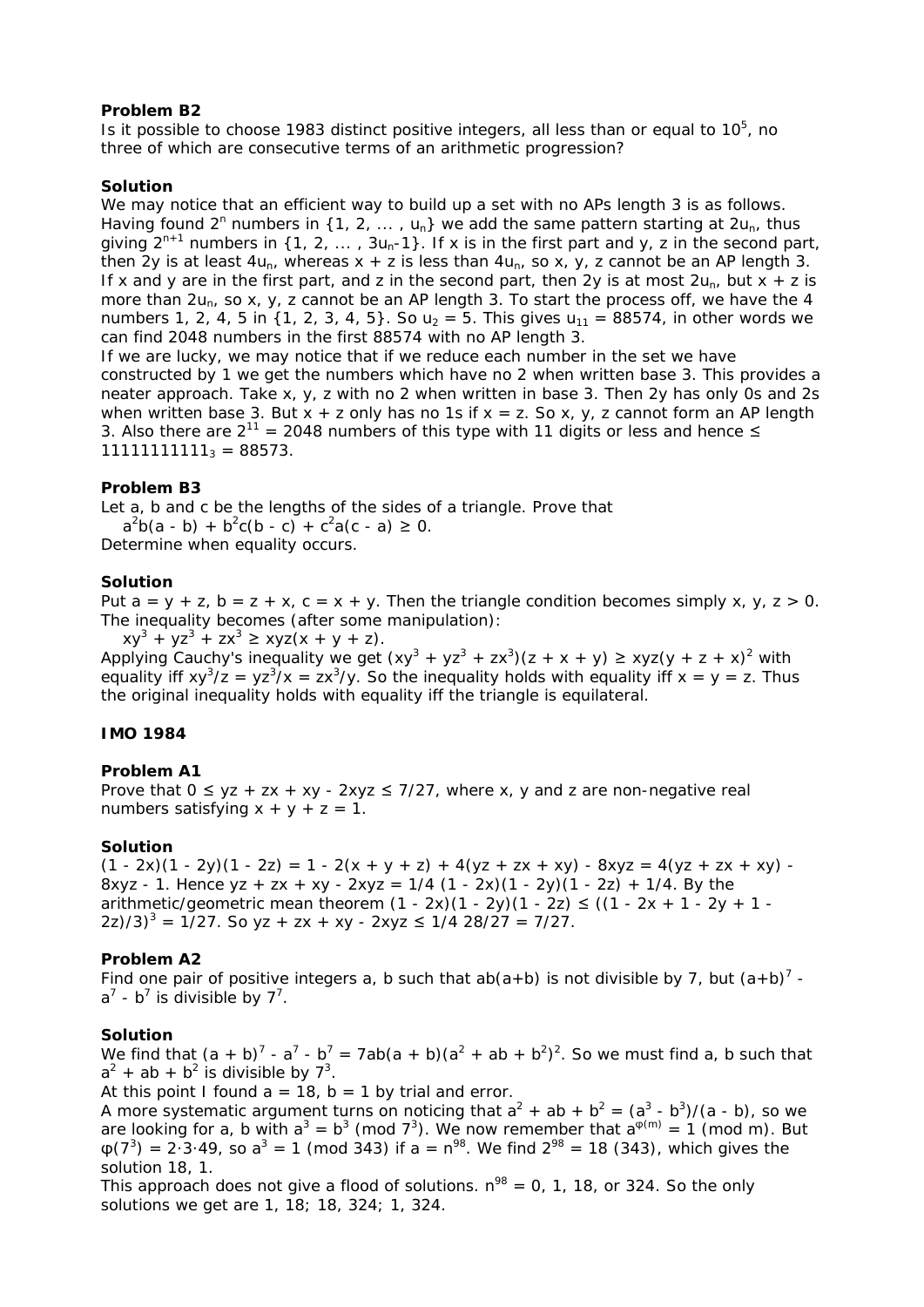# **Problem A3**

Given points O and A in the plane. Every point in the plane is colored with one of a finite number of colors. Given a point X in the plane, the circle C(X) has center O and radius OX + (∠ AOX)/OX, where ∠ AOX is measured in radians in the range [0, 2π). Prove that we can find a point X, not on OA, such that its color appears on the circumference of the circle  $C(X)$ .

# **Solution**

Suppose the result is false. Let  $C^1$  be any circle center O. Then the locus of points X such that  $C(X) = C_1$  is a spiral from O to the point of intersection of OA and  $C_1$ . Every point of this spiral must be a different color from all points of the circle  $C_1$ . Hence every circle center O with radius smaller than  $C_1$  must include a point of different color to those on  $C_1$ . Suppose there are n colors. Then by taking successively smaller circles  $C_2, C_3, \ldots, C_{n+1}$  we reach a contradiction, since each circle includes a point of different color to those on any of the larger circles.

# **Problem B1**

Let ABCD be a convex quadrilateral with the line CD tangent to the circle on diameter AB. Prove that the line AB is tangent to the circle on diameter CD if and only if BC and AD are parallel.

# **Solution**

If AB and CD are parallel, then AB is tangent to the circle on diameter CD if and only if AB = CD and hence if and only if ABCD is a parallelogram. So the result is true. Suppose then that AB and DC meet at O. Let M be the midpoint of AB and N the midpoint of CD. Let S be the foot of the perpendicular from N to AB, and T the foot of the perpendicular fromM to CD. We are given that  $MT = MA$ . OMT, ONS are similar, so OM/MT  $=$  ON/NS and hence OB/OA  $=$  (ON - NS)/(ON + NS). So AB is tangent to the circle on diameter CD if and only if  $OB/OA = OC/OD$  which is the condition for BC to be parallel to AD.

# **Problem B2**

Let d be the sum of the lengths of all the diagonals of a plane convex polygon with  $n > 3$ vertices. Let p be its perimeter. Prove that:

n -  $3 < 2d/p < \lceil n/2 \rceil (n+1)/2 \rceil$  - 2, where  $\lceil x \rceil$  denotes the greatest integer not exceeding x.

# **Solution**

Given any diagonal AX, let B be the next vertex counterclockwise from A, and Y the next vertex counterclockwise from X. Then the diagonals AX and BY intersect at K. AK  $+$  KB  $>$ AB and  $XK + KY > XY$ , so  $AX + BY > AB + XY$ . Keeping A fixed and summing over X gives n - 3 cases. So if we then sum over A we get every diagonal appearing four times on the lhs and every side appearing  $2(n-3)$  times on the rhs, giving  $4d > 2(n-3)p$ .

Denote the vertices as  $A_0$ , ...,  $A_{n-1}$  and take subscripts mod n. The ends of a diagonal AX are connected by r sides and n-r sides. The idea of the upper limit is that its length is less than the sum of the shorter number of sides. Evaluating it is slightly awkward.

We consider n odd and n even separately. Let n =  $2m+1$ . For the diagonal  $A_iA_{i+r}$  with r  $\leq$ m, we have  $A_iA_{i+r} \leq A_iA_{i+2} + ... + A_iA_{i+r}$ . Summing from  $r = 2$  to m gives for the rhs (m-1)A<sub>i</sub>A<sub>i+1</sub> + (m-1)A<sub>i+1</sub>A<sub>i+2</sub> + (m-2)A<sub>i+2</sub>A<sub>i+3</sub> + (m-3)A<sub>i+3</sub>A<sub>i+4</sub> + ... + 1.A<sub>i+m-1</sub>A<sub>i+m</sub>. Now summing over i gives d for the lhs and p( (m-1) + (1 + 2 + ... + m-1) ) = p( (m<sup>2</sup> + m - 2)/2) for the rhs. So we get  $2d/p \le m^2 + m - 2 = [n/2] [(n+1)/2] - 2$ .

Let n = 2m. As before we have  $A_iA_{i+r}$  < =  $A_iA_{i+2}$  + ... +  $A_iA_{i+r}$  for 2  $\leq$  r  $\leq$  m-1. We may also take A<sub>i</sub>A<sub>i+m</sub>  $\leq$  p/2. Summing as in the even case we get 2d/p = m<sup>2</sup> - 2 = [n/2] [(n+1)/2] -2.

# **Problem B3**

Let a, b, c, d be odd integers such that  $0 < a < b < c < d$  and ad = bc. Prove that if  $a + d$  $= 2<sup>k</sup>$  and b + c = 2<sup>m</sup> for some integers k and m, then a = 1.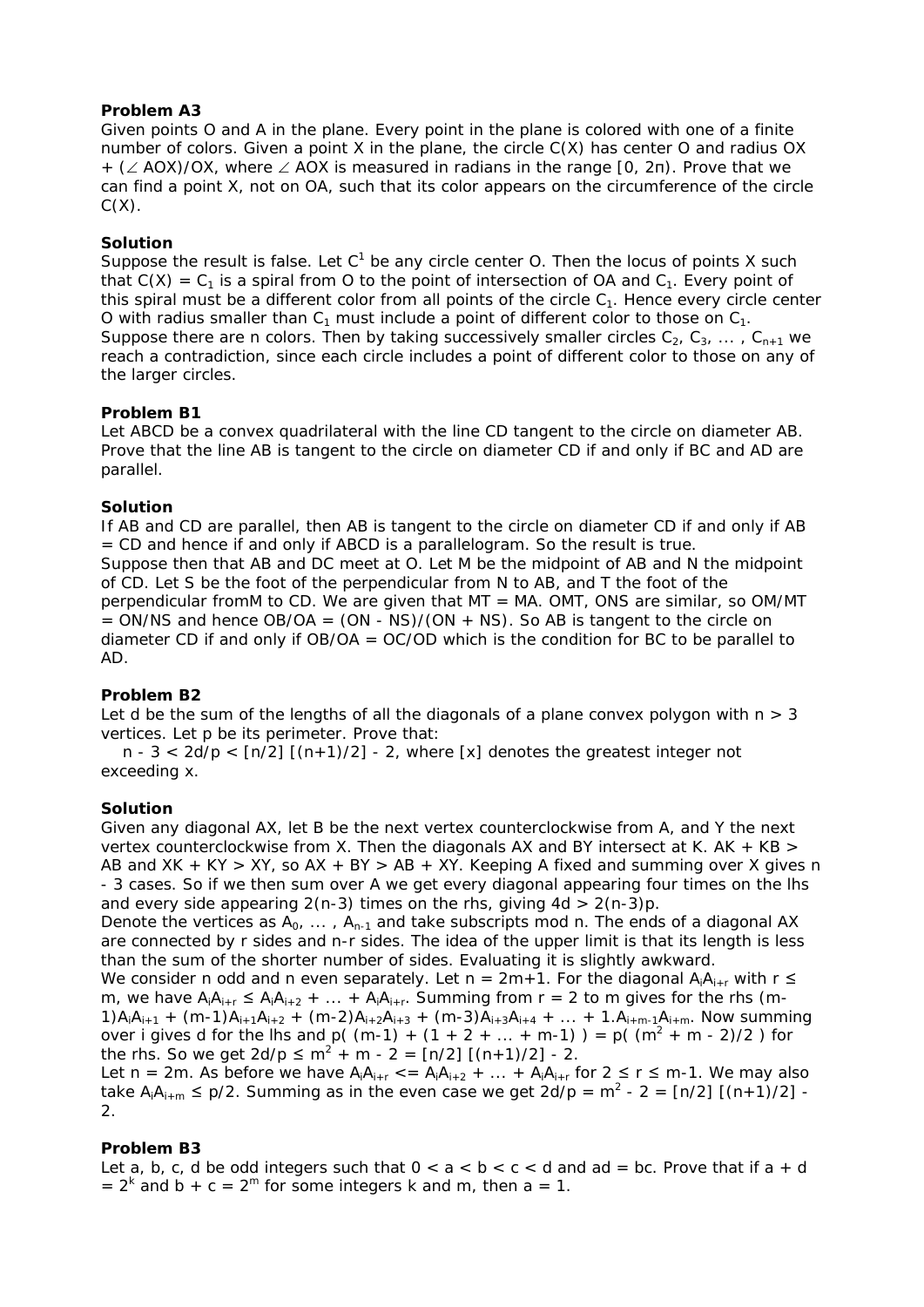## **Solution**

 $a < c$ , so  $a(d - c) < c$  (d - c) and hence bc -  $ac < c(d - c)$ . So b -  $a < d$  - c, or  $a + d > b + c$ c, so  $k > m$ . bc = ad, so b(2<sup>m</sup> - b) = a(2<sup>k</sup> - a). Hence b<sup>2</sup> - a<sup>2</sup> = 2<sup>m</sup>(b - 2<sup>k-m</sup>a). But b<sup>2</sup> - a<sup>2</sup> = (b + a)(b a), and  $(b + a)$  and  $(b - a)$  cannot both be divisible by 4 (since a and b are odd), so  $2^{m-1}$ must divide b + a or b - a. But if it divides b - a, then b - a  $\geq 2^{m-1}$ , so b and c  $> 2^{m-1}$  and b + c > 2<sup>m</sup>. Contradiction. Hence 2<sup>m-1</sup> divides b + a. If b + a  $\geq 2^m$  = b + c, then a  $\geq$  c. Contradiction. Hence  $b + a = 2^{m-1}$ . So we have  $b = 2^{m-1} - a$ ,  $c = 2^{m-1} + a$ ,  $d = 2^k - a$ . Now using  $bc = ad$  gives:  $2^k a = 2^{2m-2}$ . But

a is odd, so  $a = 1$ .

# **IMO 1985**

# **Problem A1**

A circle has center on the side AB of the cyclic quadrilateral ABCD. The other three sides are tangent to the circle. Prove that  $AD + BC = AB$ .

## **Solution**

Let the circle touch AD, CD, BC at L, M, N respectively. Take X on the line AD on the same side of A as D, so that  $AX = AO$ , where O is the center of the circle. Now the triangles OLX and OMC are congruent: OL = OM = radius of circle,  $\angle$  OLX =  $\angle$  OMC = 90°, and  $\angle$  OXL = 90<sup>o</sup> - A/2 =  $(180^\circ - A)/2 = C/2$  (since ABCD is cyclic) =  $\angle$  OCM. Hence LX = MC. So OA =  $AL + MC$ . Similarly,  $OB = BN + MD$ . But  $MC = CN$  and  $MD = DL$  (tangents have equal length), so  $AB = OA + OB = AL + LD + CN + NB = AD + BC$ .

## **Problem A2**

Let n and k be relatively prime positive integers with  $k < n$ . Each number in the set  $M = \{1,$ 2, 3, ... , n-1} is colored either blue or white. For each i in M, both i and n-i have the same color. For each i in M not equal to k, both i and  $|i-k|$  have the same color. Prove that all numbers in M must have the same color.

#### **Solution**

n and k are relatively prime, so 0, k, 2k, ... , (n-1)k form a complete set of residues mod n. So k,  $2k$ , ...,  $(n-1)k$  are congruent to the numbers 1,  $2$ , ..., n-1 in some order. Suppose ik is congruent to r and  $(i+1)k$  is congruent to s. Then either  $s = r + k$ , or  $s = r + k - n$ . If  $s =$  $r + k$ , then we have immediately that  $r = s - k$  and s have the same color. If  $s = r + k - n$ , then  $r = n - (k - s)$ , so r has the same color as  $k - s$ , and  $k - s$  has the same color as s. So in any case r and s have the same color. By giving i values from 1 to n-2 this establishes that all the numbers have the same color.

# **Problem A3**

For any polynomial  $P(x) = a_0 + a_1x + ... + a_kx^k$  with integer coefficients, the number of odd coefficients is denoted by  $o(P)$ . For i = 0, 1, 2, ... let  $Q_i(x) = (1 + x)^i$ . Prove that if  $i_1, i_2, ...,$  $i_n$  are integers satisfying  $0 \le i_1 < i_2 < \ldots < i_n$ , then:

 $o(Q_{i1} + Q_{i2} + ... + Q_{in}) \geq o(Q_{i1}).$ 

#### **Solution**

If i is a power of 2, then all coefficients of  $Q_i$  are even except the first and last. [There are various ways to prove this. Let iCr denote the rth coefficient, so  $iCr = i!/(r!(i-r)!)$ . Suppose  $0 < r < i$ . Then iCr = i-1Cr-1 i/r, but i-1Cr-1 is an integer and i is divisible by a higher power of 2 than r, hence iCr is even.]

Let  $Q = Q_{i1} + ... + Q_{in}$ . We use induction on  $i_n$ . If  $i_n = 1$ , then we must have  $n = 2$ ,  $i_1 = 0$ , and  $i_2 = 1$ , so Q = 2 + x, which has the same number of odd coefficients as  $Q_{i1} = 1$ . So suppose it is true for smaller values of i<sub>n</sub>. Take m a power of 2 so that m  $\leq i_n < 2m$ . We consider two cases  $i_1 \ge m$  and  $i_1 < m$ .

Consider first  $i_1 \ge m$ . Then  $Q_{i1} = (1 + x)^m A$ ,  $Q = (1 + x)^m B$ , where A and B have degree less than m. Moreover, A and B are of the same form as  $Q_{i1}$  and Q, (all the is are reduced by m, so we have  $o(A) \le o(B)$  by induction. Also  $o(Q_{i1}) = o((1 + x)^{m}A) = o(A + x^{m}A) =$  $2o(A) \leq 2o(B) = o(B + x^mB) = o((1 + x)^mB) = o(Q)$ , which establishes the result for i<sub>n</sub>.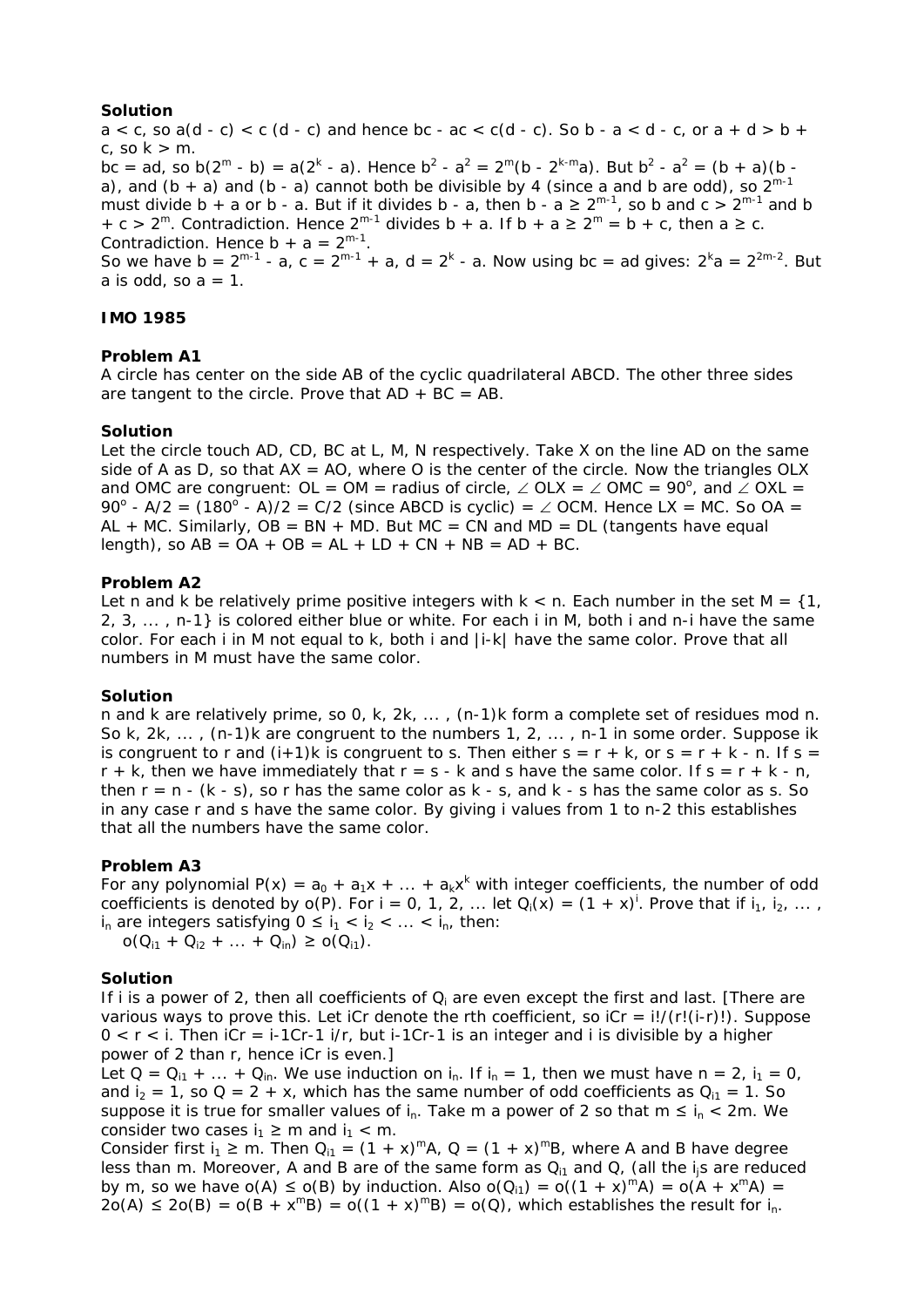It remains to consider the case  $i_1 < m$ . Take r so that  $i_r < m$ ,  $i_{r+1} > m$ . Set A =  $Q_{i_1} + ... +$  $Q_{ir}$ ,  $(1 + x)^{m}B = Q_{ir+1} + ... + Q_{in}$  so that A and B have degree  $\lt m$ . Then  $o(Q) = o(A + (1$  $+ x$ )<sup>m</sup>B) = o(A + B + x<sup>m</sup>B) = o(A + B) + o(B). Now o(A - B) + o(B) >= o(A - B + B) = o(A), because a coefficient of A is only odd if just one of the corresponding coefficients of A - B and B is odd. But  $o(A - B) = o(A + B)$ , because corresponding coefficients of A - B and A + B are either equal or of the same parity. Hence  $o(A + B) + o(B) \ge o(A)$ . But  $o(A) \ge o(Q_{ii})$ by induction. So we have established the result for  $i_n$ .

# **Problem B1**

Given a set M of 1985 distinct positive integers, none of which has a prime divisor greater than 23, prove that M contains a subset of 4 elements whose product is the 4th power of an integer.

# **Solution**

Suppose we have a set of at least  $3.2<sup>n</sup> + 1$  numbers whose prime divisors are all taken from a set of n. So each number can be written as  $p_1^r$ <sub>1</sub>... $p_n^r$  for some non-negative integers  $r_i$ , where  $p_i$  is the set of prime factors common to all the numbers. We classify each  $r_i$  as even or odd. That gives  $2^n$  possibilities. But there are more than  $2^n + 1$  numbers, so two numbers have the same classification and hence their product is a square. Remove those two and look at the remaining numbers. There are still more than  $2^n + 1$ , so we can find another pair. We may repeat to find  $2^{n}$  + 1 pairs with a square product. [After removing  $2^{n}$ pairs, there are still  $2^n + 1$  numbers left, which is just enough to find the final pair.] But we may now classify these pairs according to whether each exponent in the square root of their product is odd or even. We must find two pairs with the same classification. The product of these four numbers is now a fourth power.

Applying this to the case given, there are 9 primes less than or equal to 23 (2, 3, 5, 7, 11, 13, 17, 19, 23), so we need at least  $3.512 + 1 = 1537$  numbers for the argument to work (and we have 1985).

The key is to find the 4th power in two stages, by first finding lots of squares. If we try to go directly to a 4th power, this type of argument does not work (we certainly need more than 5 numbers to be sure of finding four which sum to 0 mod 4, and  $5^{\circ}$  is far too big).

# **Problem B2**

A circle center O passes through the vertices A and C of the triangle ABC and intersects the segments AB and BC again at distinct points K and N respectively. The circumcircles of ABC and KBN intersect at exactly two distinct points B and M. Prove that angle OMB is a right angle.

# **Solution**

The three radical axes of the three circles taken in pairs, BM, NK and AC are concurrent. Let X be the point of intersection. [They cannot all be parallel or B and M would coincide.] The first step is to show that XMNC is cyclic. The argument depends slightly on how the points are arranged. We may have:  $\angle$  XMN = 180<sup>o</sup> -  $\angle$  BMN =  $\angle$  BKN = 180<sup>o</sup> -  $\angle$  AKN =  $\angle$  ACN = 180<sup>o</sup> - ∠ XCN, or we may have ∠ XMN = 180<sup>o</sup> - ∠ BMN = 180<sup>o</sup> - ∠ BKN = ∠ AKN = 180<sup>o</sup> - ∠  $ACN = 180^{\circ} - \angle XCN$ .

Now XM.XB = XK.XN =  $XO^2$  -  $ON^2$ . BM·BX = BN·BC =  $BO^2$  -  $ON^2$ , so XM·XB - BM·BX =  $XO^2$  -BO<sup>2</sup>. But XM·XB - BM·BX = XB(XM - BM) = (XM + BM)(XM - BM) = XM<sup>2</sup> - BM<sup>2</sup>. So XO<sup>2</sup> - BO<sup>2</sup>  $=$  XM<sup>2</sup> - BM<sup>2</sup>. Hence OM is perpendicular to XB, or  $\angle$  OMB = 90<sup>o</sup>.

# **Problem B3**

For every real number  $x_1$ , construct the sequence  $x_1$ ,  $x_2$ , ... by setting:  $x_{n+1} = x_n(x_n + 1/n)$ . Prove that there exists exactly one value of  $x_1$  which gives  $0 < x_0 < x_{n+1} < 1$  for all n.

# **Solution**

Define  $S_0(x) = x$ ,  $S_n(x) = S_{n-1}(x) (S_{n-1}(x) + 1/n)$ . The motivation for this is that  $x_n = S_{n-1}(x)$  $1(X_1)$ .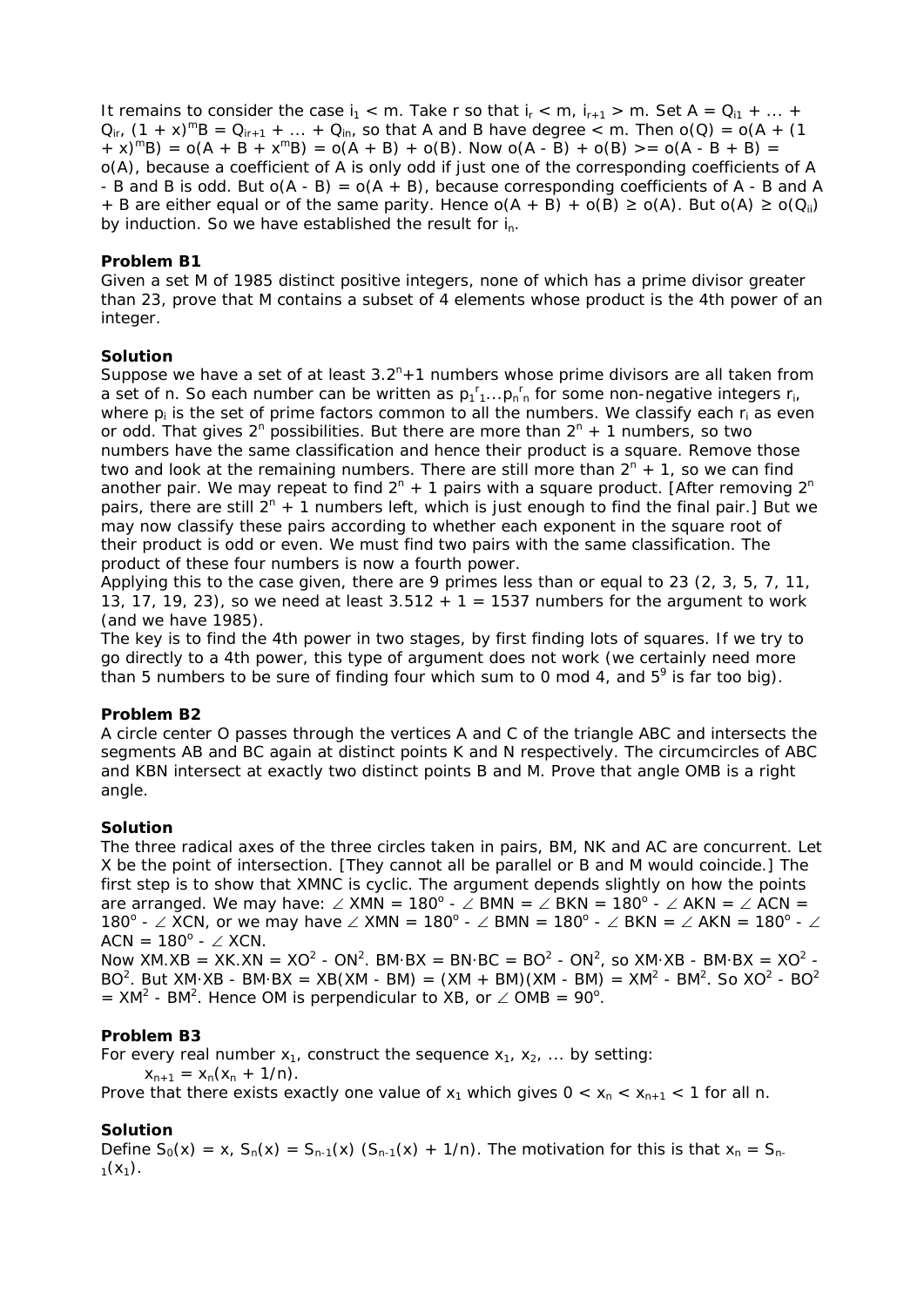$S_n(0) = 0$  and  $S_n(1) > 1$  for all  $n > 1$ . Also  $S_n(x)$  has non-negative coefficients, so it is strictly increasing in the range [0,1]. Hence we can find (unique) solutions  $a_n$ ,  $b_n$  to  $S_n(a_n)$  $= 1 - 1/n$ ,  $S_n(b_n) = 1$ .

 $S_{n+1}(a_n) = S_n(a_n) (S_n(a_n) + 1/n) = 1 - 1/n > 1 - 1/(n+1)$ , so  $a_n < a_{n+1}$ . Similarly,  $S_{n+1}(b_n) =$  $S_n(b_n)$   $(S_n(b_n) + 1/n) = 1 + 1/n > 1$ , so  $b_n > b_{n+1}$ . Thus  $a_n$  is an increasing sequence and  $b_n$ is a decreasing sequence with all  $a_n$  less than all  $b_n$ . So we can certainly find at least one point  $x_1$  which is greater than all the  $a_n$  and less than all the  $b_n$ . Hence 1 - 1/n <  $S_n(x_1)$  < 1 for all n. But  $S_n(x_1) = x_{n+1}$ . So  $x_{n+1}$  < 1 for all n. Also  $x_n > 1$  - 1/n implies that  $x_{n+1} = x_n(x_n)$ +  $1/n$ ) > x<sub>n</sub>. Finally, we obviously have x<sub>n</sub> > 0. So the resulting series x<sub>n</sub> satisfies all the required conditions.

It remains to consider uniqueness. Suppose that there is an  $x<sub>1</sub>$  satisfying the conditions given. Then we must have  $S_n(x_1)$  lying in the range 1 - 1/n, 1 for all n. [The lower limit follows from  $x_{n+1} = x_n(x_n + 1/n)$ .] Hence we must have  $a_n < x_1 < b_n$  for all n. We show uniqueness by showing that  $b_n - a_n$  tends to zero as n tends to infinity. Since all the coefficients of  $S_n(x)$  are non-negative, it is has increasing derivative.  $S_n(0) = 0$  and  $S_n(b_n)$ = 1, so for any x in the range 0, b<sub>n</sub> we have  $S_n(x) \le x/b_n$ . In particular, 1 - 1/n < a<sub>n</sub>/b<sub>n</sub>. Hence  $b_n - a_n \leq b_n - b_n(1 - 1/n) = b_n/n < 1/n$ , which tends to zero.

# **IMO 1986**

#### **Problem A1**

Let d be any positive integer not equal to 2, 5 or 13. Show that one can find distinct a, b in the set  $\{2, 5, 13, d\}$  such that ab - 1 is not a perfect square.

#### **Solution**

Consider residues mod 16. A perfect square must be 0, 1, 4 or 9 (mod 16). d must be 1, 5, 9, or 13 for 2d - 1 to have one of these values. However, if d is 1 or 13, then 13d - 1 is not one of these values. If d is 5 or 9, then 5d - 1 is not one of these values. So we cannot have all three of 2d - 1, 5d - 1, 13d - 1 perfect squares.

#### **Problem A2**

Given a point P<sub>0</sub> in the plane of the triangle  $A_1A_2A_3$ . Define  $A_s = A_{s-3}$  for all  $s \ge 4$ . Construct a set of points P<sub>1</sub>, P<sub>2</sub>, P<sub>3</sub>, ... such that P<sub>k+1</sub> is the image of P<sub>k</sub> under a rotation center A<sub>k+1</sub> through 120<sup>°</sup> clockwise for  $k = 0, 1, 2, ...$  Prove that if  $P_{1986} = P_0$ , then the triangle  $A_1A_2A_3$ is equilateral.

#### **Solution**

The product of three successive rotations about the three vertices of a triangle must be a translation (see below). But that means that  $P_{1986}$  (which is the result of 662 such operations, since 1986 = 3 x 662) can only be  $P_0$  if it is the identity, for a translation by a non-zero amount would keep moving the point further away. It is now easy to show that it can only be the identity if the triangle is equilateral. Take a circle center  $A_1$ , radius  $A_1A_2$  and take P on the circle so that a 120 $^{\circ}$  clockwise rotation about  $A_1$  brings P to  $A_2$ . Take a circle center A<sub>3</sub>, radius A<sub>3</sub>A<sub>2</sub> and take Q on the circle so that a 120<sup>°</sup> clockwise rotation about A<sub>3</sub> takes  $A_2$  to Q. Then successive 120° clockwise rotations about  $A_1$ ,  $A_2$ ,  $A_3$  take P to Q. So if these three are equivalent to the identity we must have P = Q. Hence  $A_1A_2A_3 = A_1A_2P +$ 

 $A_3A_2P = 30^{\circ} + 30^{\circ} = 60^{\circ}$ . Also  $A_2P = 2A_1A_2\cos 30^{\circ}$  and  $= 2A_2A_3\cos 30^{\circ}$ . Hence  $A_1A_2 =$  $A_2A_3$ . So  $A_1A_2A_2$  is equilateral. Note in passing that it is not sufficient for the triangle to be equilateral. We also have to take the rotations in the right order. If we move around the vertices the opposite way, then we get a net translation.

It remains to show that the three rotations give a translation. Define rectangular coordinates  $(x, y)$  by taking  $A_1$  to be the origin and  $A_2$  to be  $(a, b)$ . Let  $A_3$  be  $(c, d)$ . A clockwise rotation through 120 degrees about the origin takes  $(x, y)$  to  $(-x/2 + y\sqrt{3}/2)$ ,  $x\sqrt{3}/2$  - y/2). A clockwise rotation through 120 degrees about some other point (e, f) is obtained by subtracting (e, f) to get  $(x - e, y - f)$ , the coordinates relative to  $(e, f)$ , then rotating, then adding  $(e, f)$  to get the coordinates relative to  $(0, 0)$ . Thus after the three rotations we will end up with a linear combination of x's, y's, a's, b's, c's and d's for each coordinate. But the linear combination of x's and y's must be just x for the x-coordinate and y for the y-coordinate, since three successive 120 degree rotations about the same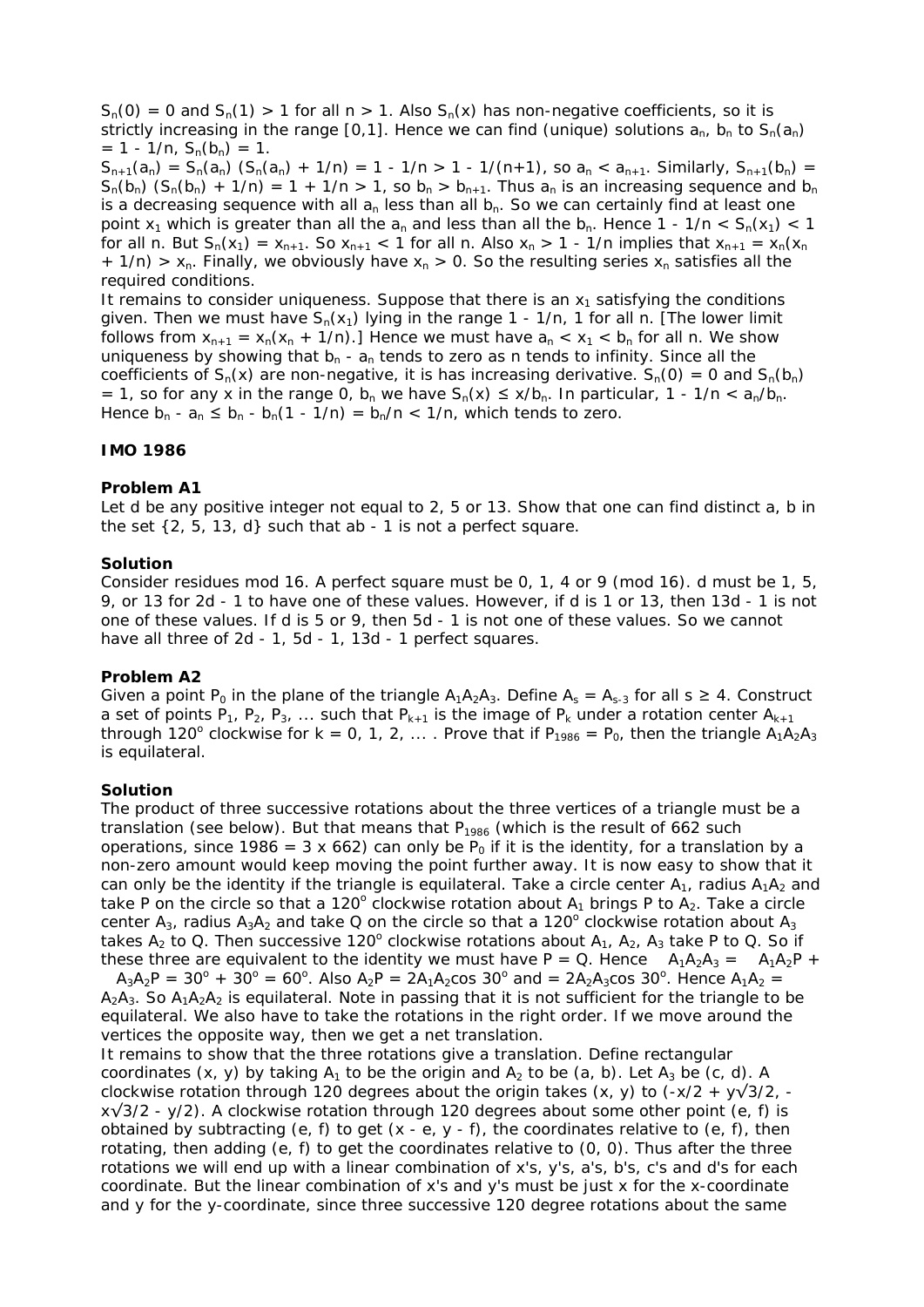point is the identity. Hence we end up with simply  $(x + constant, y + constant)$ , in other words, a translation.

[Of course, there is nothing to stop you actually carrying out the computation. It makes things slightly easier to take the triangle to be (0, 0), (1, 0), (a, b). The net result turns out to be (x, y) goes to  $(x + 3a/2 - b\sqrt{3}/2, y - \sqrt{3} + a\sqrt{3}/2 + 3b/2)$ . For this to be the identity requires a = 1/2, b =  $\sqrt{3}/2$ . So the third vertex must make the triangle equilateral (and it must be on the correct side of the line joining the other two). This approach avoids the need for the argument in the first paragraph above, but is rather harder work.]

#### **Problem A3**

To each vertex of a regular pentagon an integer is assigned, so that the sum of all five numbers is positive. If three consecutive vertices are assigned the numbers x, y, z respectively, and  $y < 0$ , then the following operation is allowed: x, y, z are replaced by x +  $y$ ,  $-y$ ,  $z + y$  respectively. Such an operation is performed repeatedly as long as at least one of the five numbers is negative. Determine whether this procedure necessarily comes to an end after a finite number of steps.

#### **Solution**

Let S be the sum of the absolute value of each set of adjacent vertices, so if the integers are a, b, c, d, e, then  $S = |a| + |b| + |c| + |d| + |e| + |a + b| + |b + c| + |c + d| + |d + c|$  $e$ | +  $|e + a|$  +  $|a + b + c|$  +  $|b + c + d|$  +  $|c + d + e|$  +  $|d + e + a|$  +  $|e + a + b|$  +  $|a + b|$  $b + c + d$  +  $|b + c + d + e|$  +  $|c + d + e + a|$  +  $|d + e + a + b|$  +  $|e + a + b + c|$  +  $|a + b|$  $b + c + d + e$ . Then the operation reduces S, but S is a greater than zero, so the process must terminate in a finite number of steps. So see that S is reduced, we can simply write out all the terms. Suppose the integers are  $a, b, c, d$ , e before the operation, and  $a + b$ ,  $-b$ , b+c, d, e after it. We find that we mostly get the same terms before and after (although not in the same order), so that the sum S' after the operation is S -  $|a + c + d + e| + |a +$  $2b + c + d + e$ . Certainly  $a + c + d + e > a + 2b + c + d + e$  since b is negative, and  $a +$  $c + d + e > -(a + 2b + c + d + e)$  because  $a + b + c + d + e > 0$ .

#### **Problem B1**

Let A, B be adjacent vertices of a regular n-gon ( $n \geq 5$ ) with center O. A triangle XYZ, which is congruent to and initially coincides with OAB, moves in the plane in such a way that Y and Z each trace out the whole boundary of the polygon, with X remaining inside the polygon. Find the locus of X.

#### **Solution**

Take AB = 2 and let M be the midpoint of AB. Take coordinates with origin at A, x-axis as AB and y-axis directed inside the n-gon. Let Z move along AB from B towards A. Let YZA be t. Let the coordinates of X be  $(x, y)$ . YZX =  $\pi/2$  -  $\pi/n$ , so XZ = 1/sin  $\pi/n$  and  $y = XZ$  $sin(t + \pi/2 - \pi/n) = sin t + cot \pi/n cos t$ .

BY sin  $2\pi/n = YZ \sin t = 2 \sin t$ . MX = cot  $\pi/n$ . So x = MY cos t - BY cos  $2\pi/n + MX \sin t =$ cos t + (cot  $\pi/n$  - 2 cot  $2\pi/n$ ) sin t = cos t + tan  $\pi/n$  sin t = y tan  $\pi/n$ . Thus the locus of X is a star formed of n lines segments emanating from O. X moves out from O to the tip of a line segement and then back to O, then out along the next segment and so on.  $x^2 + y^2 =$  $(1/\sin^2\pi/n + 1/\cos^2\pi/n) \cos^2(t + \pi/n)$ . Thus the length of each segment is  $(1 - \cos \pi/n)/(\sin \pi)$ π/n cos π/n).

# **Problem B2**

Find all functions f defined on the non-negative reals and taking non-negative real values such that:  $f(2) = 0$ ,  $f(x) \ne 0$  for  $0 \le x < 2$ , and  $f(xf(y)) f(y) = f(x + y)$  for all x, y.

# **Solution**

 $f(x+2) = f(xf(2)) f(2) = 0$ . So  $f(x) = 0$  for all  $x \ge 2$ . f(y)  $f((2-y)f(y)) = f(2) = 0$ . So if  $y < 2$ , then  $f((2-y) f(y)) = 0$  and hence  $(2 - y) f(y) \ge 2$ , or f(y)  $\geq$  2/(2 - y). Suppose that for some  $y_0$  we have  $f(y_0) > 2/(2 - y_0)$ , then we can find  $y_1 > y_0$  (and  $y_1 < 2$ ) so that  $f(y_0) = 2/(2 - y_1)$ . Now let  $x_1 = 2 - y_1$ . Then  $f(x_1f(y_0)) = f(2) = 0$ , so  $f(x_1 + y_0) = 0$ .

But  $x_1 + y_0 < 2$ . Contradiction. So we must have  $f(x) = 2/(2 - x)$  for all  $x < 2$ .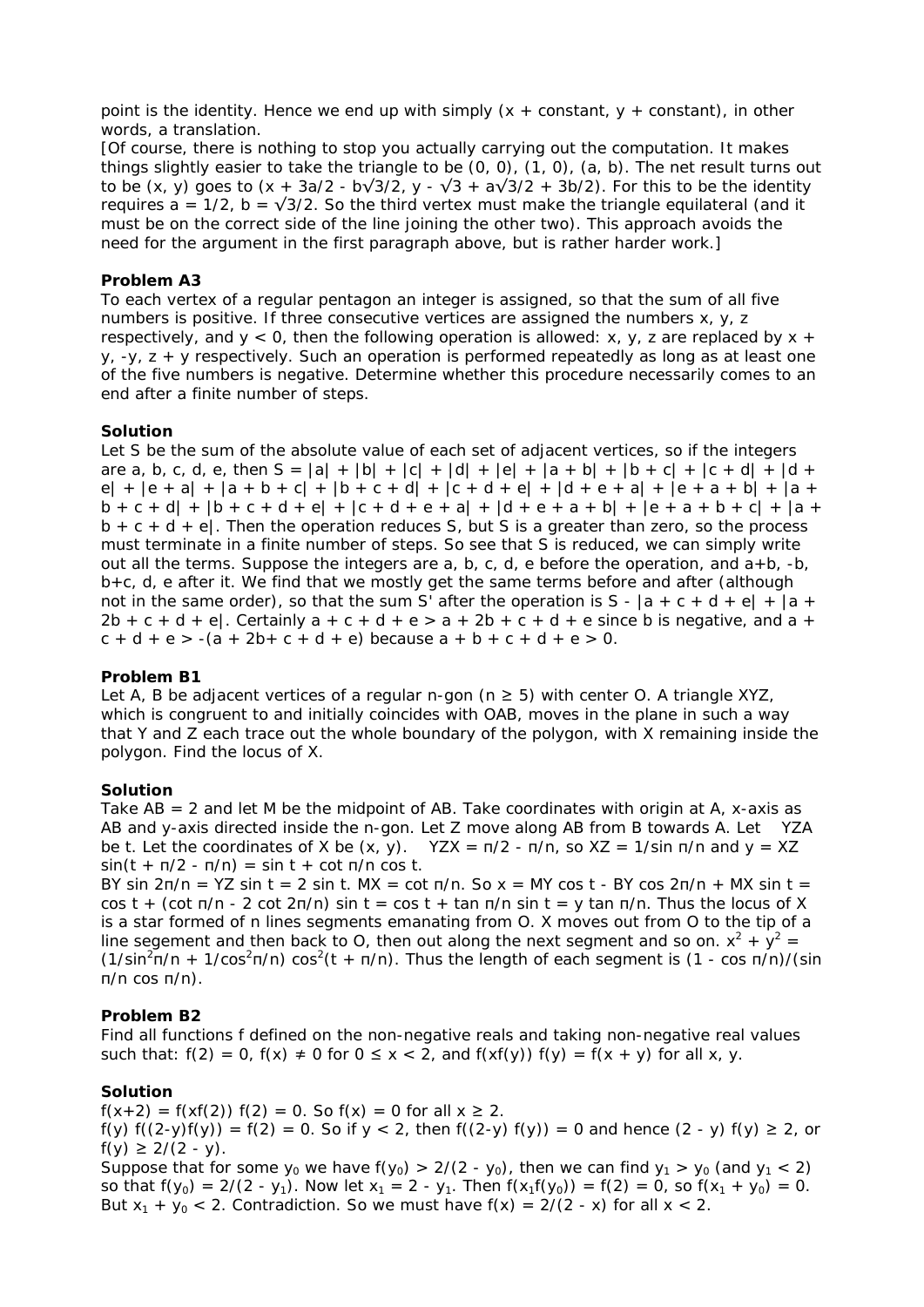We have thus established that if a function f meets the conditions then it must be defined as above. It remains to prove that with this definition f does meet the conditions. Clearly f(2) = 0 and f(x) is non-zero for 0 ≤ x < 2. f(xf(y)) = f(2x/(2 - y)). If 2x/(2 - y) ≥ 2, then  $f(xf(y)) = 0$ . But it also follows that  $x + y \ge 2$ , and so  $f(x + y) = 0$  and hence  $f(xf(y)) f(y)$  $= f(x + y)$  as required. If  $2x/(2 - y) < 2$ , then  $f(xf(y)) f(y) = 2/(2 - 2x/(2-y))$  2/(2 - y) =  $2/(2 - x - y) = f(x + y)$ . So the unique function satisfying the conditions is:  $f(x) = 0$  for  $x \ge 2$ , and  $2/(2 - x)$  for  $0 \le x < 2$ .

## **Problem B3**

Given a finite set of points in the plane, each with integer coordinates, is it always possible to color the points red or white so that for any straight line L parallel to one of the coordinate axes the difference (in absolute value) between the numbers of white and red points on L is not greater than 1?

## **Solution**

#### Answer: yes.

We prove the result by induction on the number n of points. It is clearly true for  $n = 1$ . Suppose it is true for all numbers less than n. Pick an arbitrary point P and color it red. Now take a point in the same row and color it white. Take a point in the same column as the new point and color it red. Continue until either you run out of eligible points or you pick a point in the same column as P. The process must terminate because there are only finitely many points. Suppose the last point picked is Q. Let S be the set of points picked. If Q is in the same column as P, then it is colored white (because the "same row" points are all white, and the "same column" points are all red). Now every row and column contains an equal number of red points of S and of white points of S. By induction we can color the points excluding those in S, then the difference between the numbers of red and white points in each row and column will be unaffected by adding the points in S and so we will have a coloring for the whole set. This completes the induction for the case where  $Q$  is in the same column as P.

If it is not, then continue the path backwards from P. In other words, pick a point in the same column as P and color it white. Then pick a point in the same row as the new point and color it red and so on. Continue until either you run out of eligible points or you pick a point to pair with Q. If Q was picked as being in the same row as its predecessor, this means a point in the same column as  $Q_i$  if Q was picked as being in the same column as its predecessor, this means a point in the same row as Q. Again the process must terminate. Suppose the last point picked is R. Let S be the set of all points picked.

If R pairs with Q, then we can complete the coloring by induction as before. Suppose S does not pair with Q. Then there is a line (meaning a row or column) containing Q and no uncolored points. There is also a line containing R and no uncolored points. These two lines have an excess of one red or one white. All other lines contain equal number of red and white points of S. Now color the points outside S by induction. This gives a coloring for the whole set, because no line with a color excess in S has any points outside S. So we have completed the induction.

# **IMO 1987**

# **Problem A1**

**1.** Let  $p_n(k)$  be the number of permutations of the set  $\{1, 2, 3, \ldots, n\}$  which have exactly k fixed points. Prove  $\Sigma_0^{n}$  (k  $p_n(k)$ ) = n!.

### **Solution**

We show first that the number of permutations of n objects with no fixed points is n!(1/0! - $1/1! + 1/2! - ... + (-1)^n/n!$ ). This follows immediately from the law of inclusion and exclusion: let  $N_i$  be the number which fix i,  $N_{ii}$  the number which fix i and j, and so on. Then N<sub>0</sub>, the number with no fixed points, is n! - all N<sub>i</sub> + all N<sub>ij</sub> - ... + (-1)<sup>n</sup>N<sub>1...n</sub>. But N<sub>i</sub> = (n-1)!,  $N_{ij} = (n-2)!$  and so on. So  $N_0 = n!$  ( 1 - 1/1! + ... + (-1)<sup>r</sup>(n-r)!/(r! (n-r)!) + ... + (-1)<sup>n</sup>/n!) =  $n!$  (1/0! - 1/1! + ... + (-1)<sup>n</sup>/n!).

Hence the number of permutations of n objects with exactly  $r$  fixed points  $=$  no. of ways of choosing the r fixed points x no. of perms of the remaining n - r points with no fixed points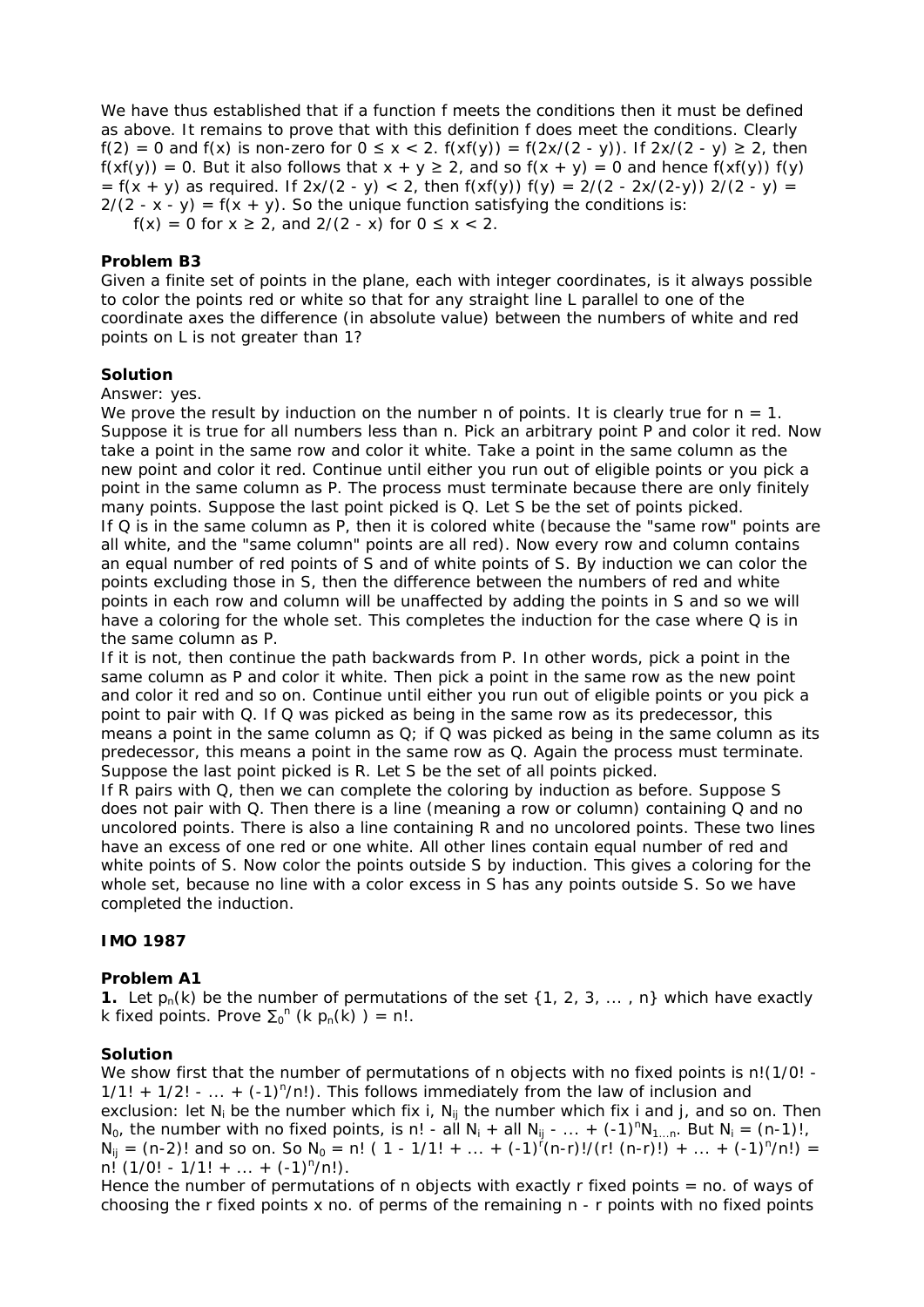$= n!/(r! (n-r)!) x (n-r)! (1/0! - 1/1! + ... + (-1)^{n-r}/(n-r)!)$ . Thus we wish to prove that the sum from  $r = 1$  to n of  $1/(r-1)!$  (1/0! -  $1/1! + ... + (-1)^{n-r}/(n-r)!$ ) is 1. We use induction on n. It is true for  $n = 1$ . Suppose it is true for n. Then the sum for  $n+1$  less the sum for n is: 1/0!  $(-1)^n/n! + 1/1!$   $(-1)^{n-1}/(n-1)! + ... + 1/n!$  1/0! = 1/n!  $(1 - 1)^n = 0$ . Hence it is true for n + 1, and hence for all n.

## **Problem A2**

In an acute-angled triangle ABC the interior bisector of angle A meets BC at L and meets the circumcircle of ABC again at N. From L perpendiculars are drawn to AB and AC, with feet K and M respectively. Prove that the quadrilateral AKNM and the triangle ABC have equal areas.

## **Solution**

AKL and AML are congruent, so KM is perpendicular to AN and area  $AKNM = KM.AN/2$ . AKLM is cyclic (2 opposite right angles), so angle AKM = angle ALM and hence KM/sin BAC  $=$  AM/sin AKM (sine rule)  $=$  AM/sin ALM  $=$  AL.

ABL and ANC are similar, so AB.AC = AN.AL. Hence area ABC =  $1/2$  AB.AC sin BAC =  $1/2$ AN.AL sin BAC =  $1/2$  AN.KM = area AKNM.

# **Problem A3**

Let  $x_1$ ,  $x_2$ , ...,  $x_n$  be real numbers satisfying  $x_1^2 + x_2^2 + ... + x_n^2 = 1$ . Prove that for every integer k ≥ 2 there are integers  $a_1, a_2, \ldots, a_n$ , not all zero, such that  $|a_i| \leq k - 1$  for all i, and  $|a_1x_1 + a_2x_2 + ... + a_nx_n| \leq (k - 1)\sqrt{n/(k^n - 1)}$ .

#### **Solution**

This is an application of the pigeon-hole principle.

Assume first that all  $x_i$  are non-negative. Observe that the sum of the  $x_i$  is at most  $\sqrt{n}$ . Consider the k<sup>n</sup> possible values of  $\Sigma_{1\leq i\leq n}$  b<sub>i</sub>x<sub>i</sub>, where each b<sub>i</sub> is an integer in the range [0,k-1]. Each value must lie in the interval [0, k-1  $\sqrt{n}$ ]. Divide this into k<sup>n-</sup>1 equal subintervals. Two values must lie in the same subinterval. Take their difference. Its coefficients are the required  $a_i$ . Finally, if any  $x_i$  are negative, solve for the absolute values and then flip signs in the  $a_i$ .

# **Problem B1**

Prove that there is no function f from the set of non-negative integers into itself such that  $f(f(n)) = n + 1987$  for all n.

#### **Solution**

We prove that if  $f(f(n)) = n + k$  for all n, where k is a fixed positive integer, then k must be even. If  $k = 2h$ , then we may take  $f(n) = n + h$ .

Suppose  $f(m) = n$  with  $m = n$  (mod k). Then by an easy induction on r we find  $f(m + kr) =$  $n + kr$ ,  $f(n + kr) = m + k(r+1)$ . We show this leads to a contradiction. Suppose  $m < n$ , so  $n = m + ks$  for some s > 0. Then  $f(n) = f(m + ks) = n + ks$ . But  $f(n) = m + k$ , so  $m = n +$ k(s - 1) ≥ n. Contradiction. So we must have m ≥ n, so m = n + ks for some s ≥ 0. But now  $f(m + k) = f(n + k(s+1)) = m + k(s + 2)$ . But  $f(m + k) = n + k$ , so  $n = m + k(s + 1)$ > n. Contradiction.

So if  $f(m) = n$ , then m and n have different residues mod k. Suppose they have  $r_1$  and  $r_2$ respectively. Then the same induction shows that all sufficiently large  $s = r_1$  (mod k) have  $f(s) = r_2 \pmod{k}$ , and that all sufficiently large  $s = r_2 \pmod{k}$  have  $f(s) = r_1 \pmod{k}$ . Hence if m has a different residue r mod k, then  $f(m)$  cannot have residue  $r_1$  or  $r_2$ . For if  $f(m)$  had residue  $r_1$ , then the same argument would show that all sufficiently large numbers with residue  $r_1$  had  $f(m) = r \pmod{k}$ . Thus the residues form pairs, so that if a number is congruent to a particular residue, then f of the number is congruent to the pair of the residue. But this is impossible for k odd.

#### **Problem B2**

Let n be an integer greater than or equal to 3. Prove that there is a set of n points in the plane such that the distance between any two points is irrational and each set of 3 points determines a non-degenerate triangle with rational area.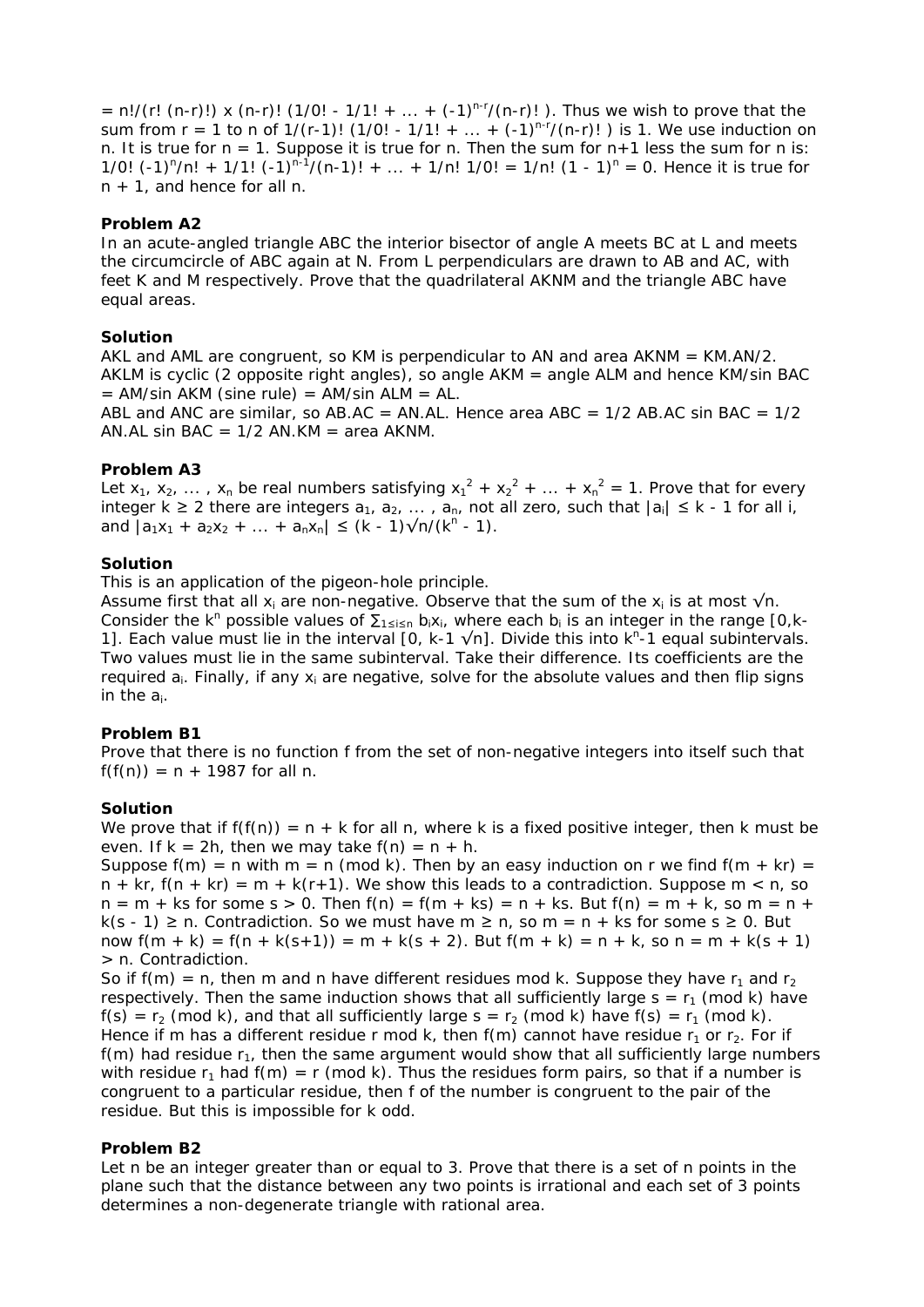# **Solution**

Let  $x_n$  be the point with coordinates (n, n<sup>2</sup>) for n = 1, 2, 3, ... . We show that the distance between any two points is irrational and that the triangle determined by any 3 points has non-zero rational area.

Take n > m.  $|x_n - x_m|$  is the hypoteneuse of a triangle with sides n - m and n<sup>2</sup> - m<sup>2</sup> = (n m)(n + m). So  $|x_n - x_m| = (n - m)\sqrt{(1 + (n + m)^2)}$ . Now  $(n + m)^2 < (n + m)^2 + 1 < (n + m)$ + 1)<sup>2</sup> =  $(n + m)^2 + 1 + 2(n + m)$ , so  $(n + m)^2 + 1$  is not a perfect square. Hence its square root is irrational. [For this we may use the classical argument. Let N' be a nonsquare and suppose √N' is rational. Since N' is a non-square we must be able to find a prime p such that  $p^{2a+1}$  divides N' but  $p^{2a+2}$  does not divide N' for some a  $\geq 0$ . Define N = N'/p<sup>2a</sup>. Then  $\sqrt{N} = (\sqrt{N})/p^a$ , which is also rational. So we have a prime p such that p divides N, but p<sup>2</sup> does not divide N. Take  $\sqrt{N} = r/s$  with r and s relatively prime. So s<sup>2</sup>N = r<sup>2</sup>. Now p must divide r, hence p<sup>2</sup> divides r<sup>2</sup> and so p divides s<sup>2</sup>. Hence p divides s. So r and s have a common factor. Contradiction. Hence non-squares have irrational square roots.] Now take  $a < b < c$ . Let B be the point (b,  $a^2$ ), C the point (c,  $a^2$ ), and D the point (c,  $b^2$ ). Area  $x_a x_b x_c =$  area  $x_a x_c C$  - area  $x_a x_b B$  - area  $x_b x_c D$  - area  $x_b DCB = (c - a)(c^2 - a^2)/2$  - (b a)( $b^2 - a^2$ )/2 - (c - b)( $c^2 - b^2$ )/2 - (c - b)( $b^2 - a^2$ ) which is rational.

# **Problem B3**

Let n be an integer greater than or equal to 2. Prove that if  $k^2 + k + n$  is prime for all integers k such that  $0 \le k \le \sqrt{(n/3)}$ , then  $k^2 + k + n$  is prime for all integers k such that 0 ≤ k ≤ n - 2.

# **Solution**

First observe that if m is relatively prime to  $b + 1$ ,  $b + 2$ , ..., 2b - 1, 2b, then it is not divisible by any number less than 2b. For if  $c \le b$ , then take the largest  $j \ge 0$  such that  $2^{j}$ c  $\leq$  b. Then  $2^{j+1}$ c lies in the range b + 1, ..., 2b, so it is relatively prime to m. Hence c is also. If we also have that  $(2b + 1)^2 > m$ , then we can conclude that m must be prime, since if it were composite it would have a factor  $\leq \sqrt{m}$ .

Let  $n = 3r^2 + h$ , where  $0 \leq h < 6r + 3$ , so that r is the greatest integer less than or equal to  $\sqrt{(n/3)}$ . We also take r  $\geq 1$ . That excludes the value n = 2, but for n = 2, the result is vacuous, so nothing is lost.

Assume that  $n + k(k+1)$  is prime for  $k = 0, 1, \ldots, r$ . We show by induction that  $N = n + (r + 1)$  $+$  s)(r + s + 1) is prime for s = 1, 2, ..., n - r - 2. By the observation above, it is sufficient to show that  $(2r + 2s + 1)^2 > N$ , and that N is relatively prime to all of  $r + s + 1$ ,  $r + s + 2$ , ..., 2r + 2s. We have  $(2r + 2s + 1)^2 = 4r^2 + 8rs + 4s^2 + 4r + 4s + 1$ . Since r, s  $\geq 1$ , we have 4s + 1 > s + 2, 4s<sup>2</sup> > s<sup>2</sup>, and 6rs > 3r. Hence  $(2r + 2s + 1)^2$  >  $4r^2 + 2rs + s^2 + 7r +$  $s + 2 = 3r^2 + 6r + 2 + (r + s)(r + s + 1) > = N$ .

Now if N has a factor which divides 2r - i with i in the range -2s to r - s - 1, then so does N  $- (i + 2s + 1)(2r - i) = n + (r - i - s - 1)(r - i - s)$  which has the form  $n + s'(s' + 1)$  with s' in the range 0 to  $r + s - 1$ . But  $n + s'(s' + 1)$  is prime by induction (or absolutely for  $s = 1$ ), so the only way it can have a factor in common with  $2r - i$  is if it divides  $2r - i$ . But  $2r - i \leq$  $2r + 2s \le 2n - 4 < 2n$  and  $n + s'(s' + 1) \ge n$ , so if  $n + s'(s' + 1)$  has a factor in common with 2r - i, then it equals 2r - i = s + r + 1 + s'. Hence  $s^2 = s$  - (n - r - 1) < 0, which is not possible. So we can conclude that N is relatively prime to all of  $r + s + 1$ , ...,  $2r + 2s$  and hence prime.

# **IMO 1988**

# **Problem A1**

Consider two coplanar circles of radii  $R > r$  with the same center. Let P be a fixed point on the smaller circle and B a variable point on the larger circle. The line BP meets the larger circle again at C. The perpendicular to BP at P meets the smaller circle again at A (if it is tangent to the circle at P, then  $A = P$ ).

(i) Find the set of values of  $AB^2 + BC^2 + CA^2$ .

(ii) Find the locus of the midpoint of BC.

# **Solution**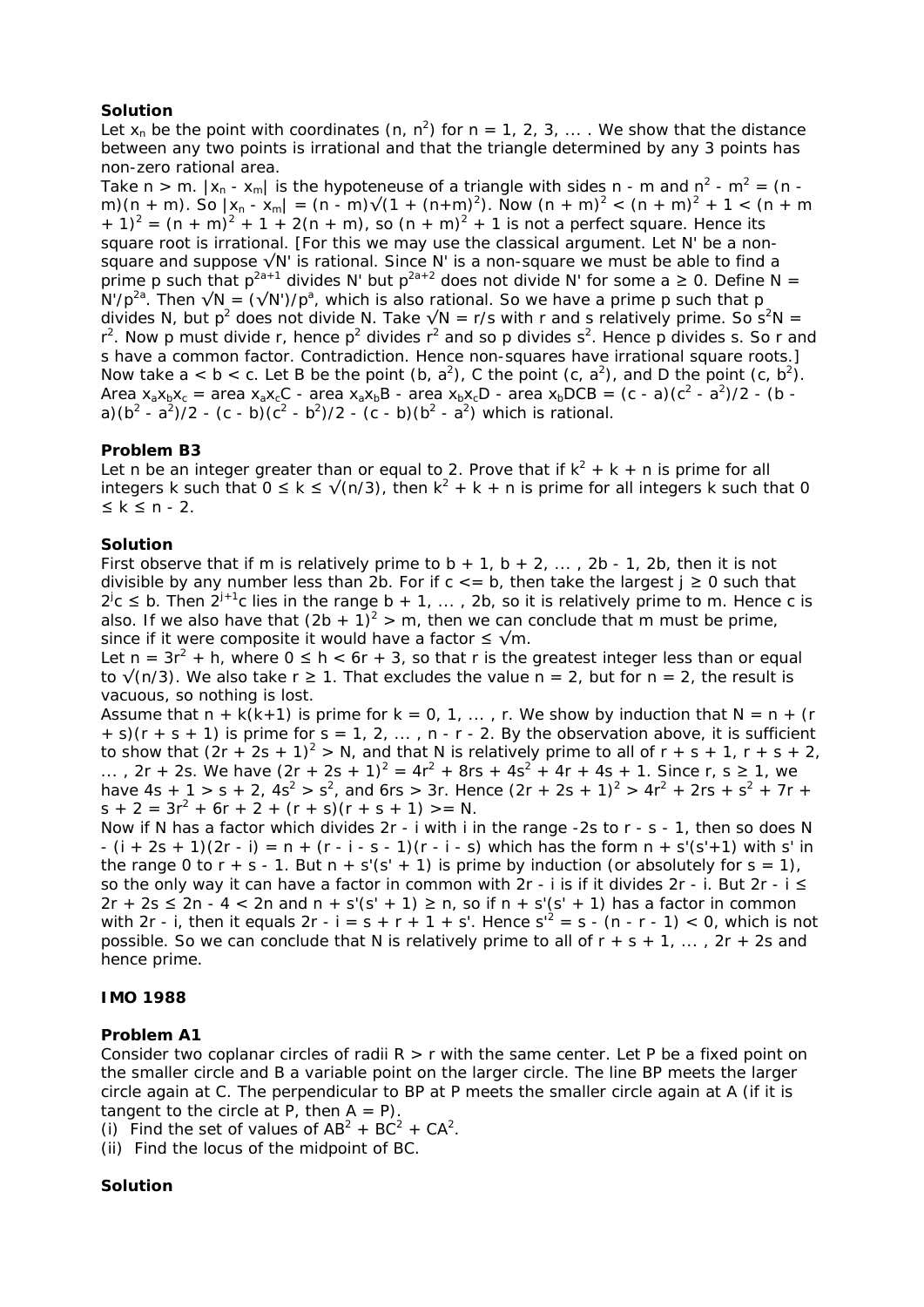(i) Let M be the midpoint of BC. Let PM = x. Let BC meet the small circle again at Q. Let O be the center of the circles. Since angle  $APQ = 90$  degrees. AQ is a diameter of the small circle, so its length is 2r. Hence  $AP^2 = 4r^2 - 4x^2$ . BM<sup>2</sup> =  $R^2 - OM^2 = R^2 - (r^2 - x^2)$ . That is essentially all we need, because we now have:  $AB^2 + AC^2 + BC^2 = (AP^2 + (BM - x)^2) + (AP^2 + P^2)$ +  $(BM + x)^2$  +  $4BM^2 = 2AP^2 + 6BM^2 + 2x^2 = 2(4r^2 - 4x^2) + 6(R^2 - r^2 + x^2) + 2x^2 = 6R^2 +$  $2r^2$ , which is independent of x.

(ii) M is the midpoint of BC and PQ since the circles have a common center. If we shrink the small circle by a factor 2 with P as center, then Q moves to M, and hence the locus of M is the circle diameter OP.

## **Problem A2**

Let n be a positive integer and let  $A_1$ ,  $A_2$ , ...,  $A_{2n+1}$  be subsets of a set B. Suppose that: (i) Each  $A_i$  has exactly 2n elements,

(ii) The intersection of every two distinct  $A_i$  contains exactly one element, and

(iii) Every element of B belongs to at least two of the Ai.

For which values of n can one assign to every element of B one of the numbers 0 and 1 in such a way that  $A_i$  has 0 assigned to exactly n of its elements?

## **Solution**

Answer: n even.

Each of the 2n elements of  $A_i$  belongs to at least one other  $A_i$  because of (iii). But given another  $A_i$  it cannot contain more than one element of  $A_i$  because of (ii). There are just 2n other  $A_i$  available, so each must contain exactly one element of  $A_i$ . Hence we can strengthen (iii) to every element of B belongs to exactly two of the As.

This shows that the arrangement is essentially unique. We may call the element of B which belongs to  $A_i$  and  $A_i$  (i,j). Then  $A_i$  contains the 2n elements (i, j) with j not i.

 $|B| = 1/2$  x no. of As x size of each A = n(2n+1). If the labeling with 0s and 1s is possible, then if we list all the elements in each A,  $n(2n+1)$  out of the  $2n(2n+1)$  elements have value 0. But each element appears twice in this list, so  $n(2n+1)$  must be even. Hence n must be even.

# **Problem A3**

A function f is defined on the positive integers by:  $f(1) = 1$ ;  $f(3) = 3$ ;  $f(2n) = f(n)$ ,  $f(4n +$ 1) =  $2f(2n + 1) - f(n)$ , and  $f(4n + 3) = 3f(2n + 1) - 2f(n)$  for all positive integers n. Determine the number of positive integers n less than or equal to 1988 for which  $f(n) = n$ .

# **Solution**

Answer: 92.

f(n) is always odd. If  $n = b_{r+1}b_r...b_2b_1b_0$  in binary and n is odd, so that  $b_{r+1} = b_0 = 1$ , then  $f(n) = b_{r+1}b_1b_2...b_rb_0$ . If n has r+2 binary digits with r > 0, then there are  $2^{[(r+1)/2]}$  numbers with the central r digits symmetrical, so that  $f(n) = n$  (because we can choose the central digit and those lying before it arbitarily, the rest are then determined). Also there is one number with 1 digit (1) and one number with two digits (3) satisfying  $f(n) = 1$ . So we find a total of  $1 + 1 + 2 + 2 + 4 + 4 + 8 + 8 + 16 + 16 = 62$  numbers in the range 1 to 1023 with  $f(n) = n$ . 1988 = 11111000011. So we also have all 32 numbers in the range 1023 to 2047 except for 11111111111 and 11111011111, giving another 30, or 92 in total. It remains to prove the assertions above. f(n) odd follows by an easy induction. Next we show that if  $2^m < 2n+1 < 2^{m+1}$ , then  $f(2n+1) = f(n) + 2^m$ . Again we use induction. It is true for m = 1 (f(3) = f(1) + 2). So suppose it is true for 1, 2, ..., m. Take 4n+1 so that  $2^{m+1}$  <  $4n+1 < 2^{m+2}$ , then  $f(4n+1) = 2f(2n+1) - f(n) = 2(f(n) + 2^m) - f(n) = f(n) + 2^{m+1} = f(2n) +$  $2^{m+1}$ , so it is true for 4n+1. Similarly, if 4n+3 satisfies,  $2^{m+1} < 4n+3 < 2^{m+2}$ , then f(4n+3)  $= 3f(2n+1) - 2f(n) = f(2n+1) + 2(f(n) + 2<sup>m</sup>) - 2f(n) = f(2n+1) + 2<sup>m+1</sup>$ , so it is true for 4n+3 and hence for m+1.

Finally, we prove the formula for f(2n+1). Let  $2n+1 = b_{r+1}b_r...b_2b_1b_0$  with  $b_0 = b_{r+1} = 1$ . We use induction on r. So assume it is true for smaller values. Say  $b_1 = ... = b_s = 0$  and  $b_{s+1} =$ 1 (we may have s = 0, so that we have simply  $b_1 = 1$ ). Then  $n = b_{r+1} \dots b_1$  and  $f(n) =$  $b_{r+1}b_{s+2}b_{s+3}...b_{r}b_{s+1}$  by induction. So f(n) +  $2^{r+1} = b_{r+1}0...0b_{r+1}b_{s+2}...b_{r}b_{s+1}$ , where there are s zeros. But we may write this as  $b_{r+1}b_1...b_sb_{s+1}...b_rb_{r+1}$ , since  $b_1 = ... = b_s = 0$ , and  $b_{s+1} =$  $b_{r+1} = 1$ . But that is the formula for  $f(2n+1)$ , so we have completed the induction.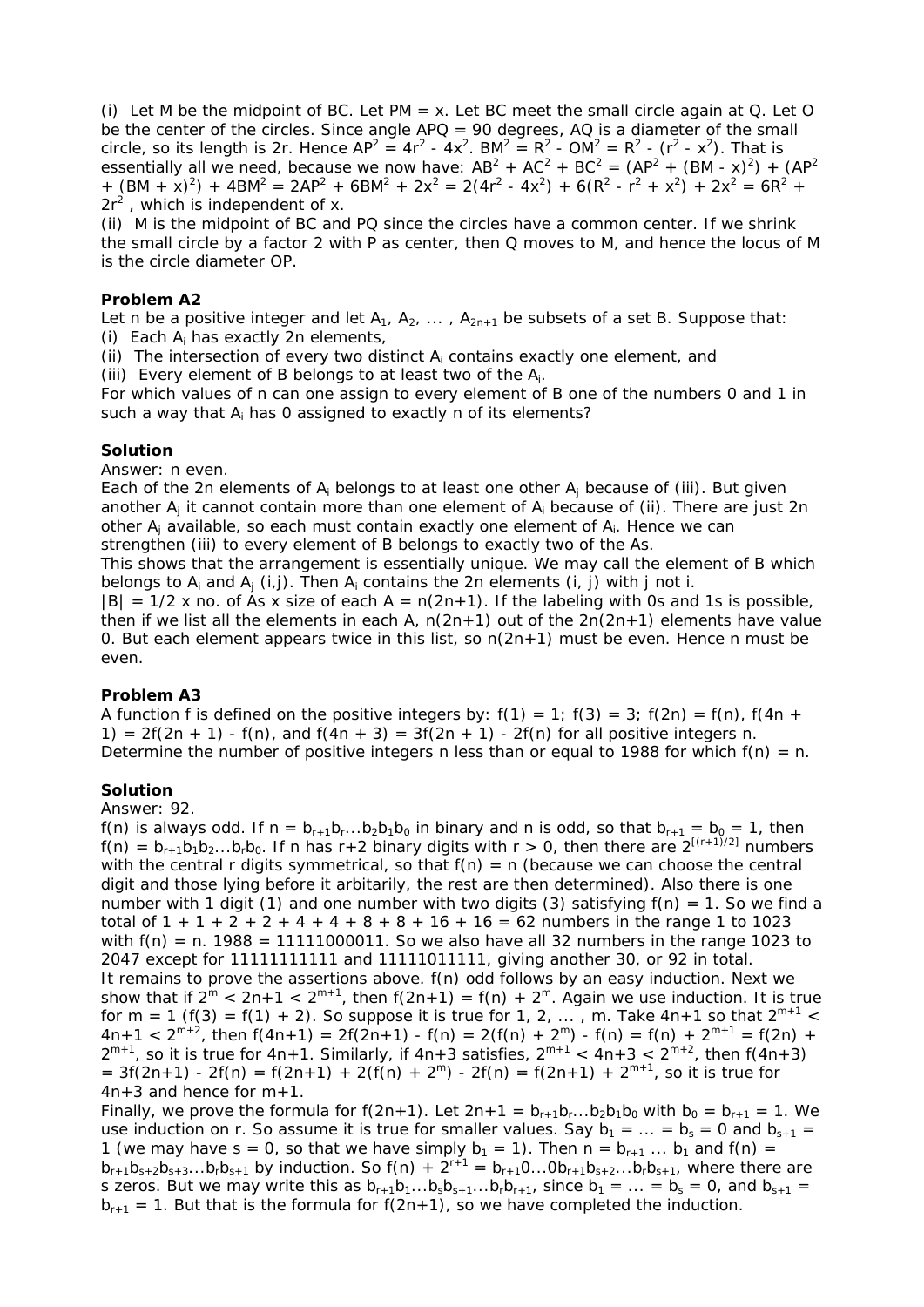# **Problem B1**

Show that the set of real numbers x which satisfy the inequality:  $1/(x - 1) + 2/(x - 2) + 3/(x - 3) + ... + 70/(x - 70) \ge 5/4$ 

is a union of disjoint intervals, the sum of whose lengths is 1988.

# **Solution**

Let  $f(x) = 1/(x - 1) + 2/(x - 2) + 3/(x - 3) + ... + 70/(x - 70)$ . For any integer n, n/(x - n) is strictly monotonically decreasing except at  $x = n$ , where it is discontinuous. Hence  $f(x)$  is strictly monotonically decreasing except at  $x = 1, 2, ..., 70$ . For  $n =$  any of 1, 2, ..., 70,  $n/(x - n)$  tends to plus infinity as x tends to n from above, whilst the other terms  $m/(x - m)$ remain bounded. Hence  $f(x)$  tends to plus infinity as x tends to n from above. Similarly,  $f(x)$ tends to minus infinity as x tends to n from below. Thus in each of the intervals  $(n, n+1)$ for  $n = 1, ..., 69$ ,  $f(x)$  decreases monotonically from plus infinity to minus infinity and hence  $f(x) = 5/4$  has a single foot  $x_n$ . Also  $f(x) \ge 5/4$  for x in  $(n, x_n]$  and  $f(x) < 5/4$  for x in  $(x_n, n+1)$ . If  $x < 0$ , then every term is negative and hence  $f(x) < 0 < 5/4$ . Finally, as x tends to infinity, every term tends to zero, so  $f(x)$  tends to zero. Hence  $f(x)$  decreases monotonically from plus infinity to zero over the range [70, infinity]. Hence  $f(x) = 5/4$  has a single root  $x_{70}$  in this range and  $f(x)$  > = 5/4 for x in (70,  $x_{70}$ ] and  $f(x)$  < 5/4 for  $x > x_{70}$ . Thus we have established that  $f(x) \ge 5/4$  for x in any of the disjoint intervals  $(1, x_1)$ ,  $(2, x_2)$  $x_2$ ], ..., (70,  $x_{70}$ ] and  $f(x)$  < 5/4 elsewhere.

The total length of these intervals is  $(x_1 - 1) + ... + (x_{70} - 70) = (x_1 + ... + x_{70}) - (1 + ... +$ 70). The  $x_i$  are the roots of the 70th order polynomial obtained from  $1/(x - 1) + 2/(x - 2)$  +  $3/(x - 3) + ... + 70/(x - 70) = 5/4$  by multiplying both sides by  $(x - 1) ... (x - 70)$ . The sum of the roots is minus the coefficient of  $x^{69}$  divided by the coefficient of  $x^{70}$ . The coefficient of  $x^{70}$  is simply k, and the coefficient of  $x^{69}$  is -  $(1 + 2 + ... + 70)k - (1 + ... + 70)$ . Hence the sum of the roots is  $(1 + ... + 70)(1 + k)$ /k and the total length of the intervals is  $(1 + ... +$  $70$ /k = 1/2 70 $\cdot$  71 4/5 = 28 $\cdot$  71 = 1988.

# **Problem B2**

ABC is a triangle, right-angled at A, and D is the foot of the altitude from A. The straight line joining the incenters of the triangles ABD and ACD intersects the sides AB, AC at K, L respectively. Show that the area of the triangle ABC is at least twice the area of the triangle AKL.

# **Solution**

The key is to show that  $AK = AL = AD$ . We do this indirectly. Take K' on AB and L' on AC so that  $AK' = AL' = AD$ . Let the perpendicular to AB at K' meet the line AD at X. Then the triangles AK'X and ADB are congruent. Let J be the incenter of ADB and let r be the inradius of ADB. Then J lies on the angle bisector of angle BAD a distance r from the line AD. Hence it is also the incenter of AK'X. Hence JK' bisects the right angle AK'X, so  $AK'J = 45^\circ$ and so J lies on K'L'. An exactly similar argument shows that I, the incenter of ADC, also lies on K'L'. Hence we can identify K and K', and L and L'.

The area of AKL is AK $\cdot$ AL/2 = AD $^{2}$ /2, and the area of ABC is BC $\cdot$ AD/2, so we wish to show that 2AD  $\leq$  BC. Let M be the midpoint of BC. Then AM is the hypoteneuse of AMD, so AM  $\geq$ AD with equality if and only if  $D = M$ . Hence 2AD  $\leq$  2AM = BC with equality if and only if AB  $= AC$ .

# **Problem B3**

Let a and b be positive integers such that ab + 1 divides  $a^2 + b^2$ . Show that  $(a^2 + b^2)/(ab + b^2)$ 1) is a perfect square.

# **Solution**

A little experimentation reveals the following solutions: a, a<sup>3</sup> giving a<sup>2</sup>; a<sup>3</sup>, a<sup>5</sup> - a giving a<sup>2</sup>; and the recursive  $a_1 = 2$ ,  $b_1 = 8$ ,  $a_{n+1} = b_n$ ,  $b_{n+1} = 4b_n - a_n$  giving 4. The latter may lead us to: if  $a^2 + b^2 = k(ab + 1)$ , then take A = b, B = kb - a, and then  $A^2 + B^2 = k(AB + 1)$ . Finally, we may notice that this can be used to go down as well as up. So starting again suppose that a, b, k is a solution in positive integers to  $a^2 + b^2 = k(ab + b^2 - b^2)$ 

1). If a = b, then  $2a^2 = k(a^2 + 1)$ . So a<sup>2</sup> must divide k. But that implies that a = b = k = 1. Let us assume we do not have this trivial solution, so we may take  $a < b$ . We also show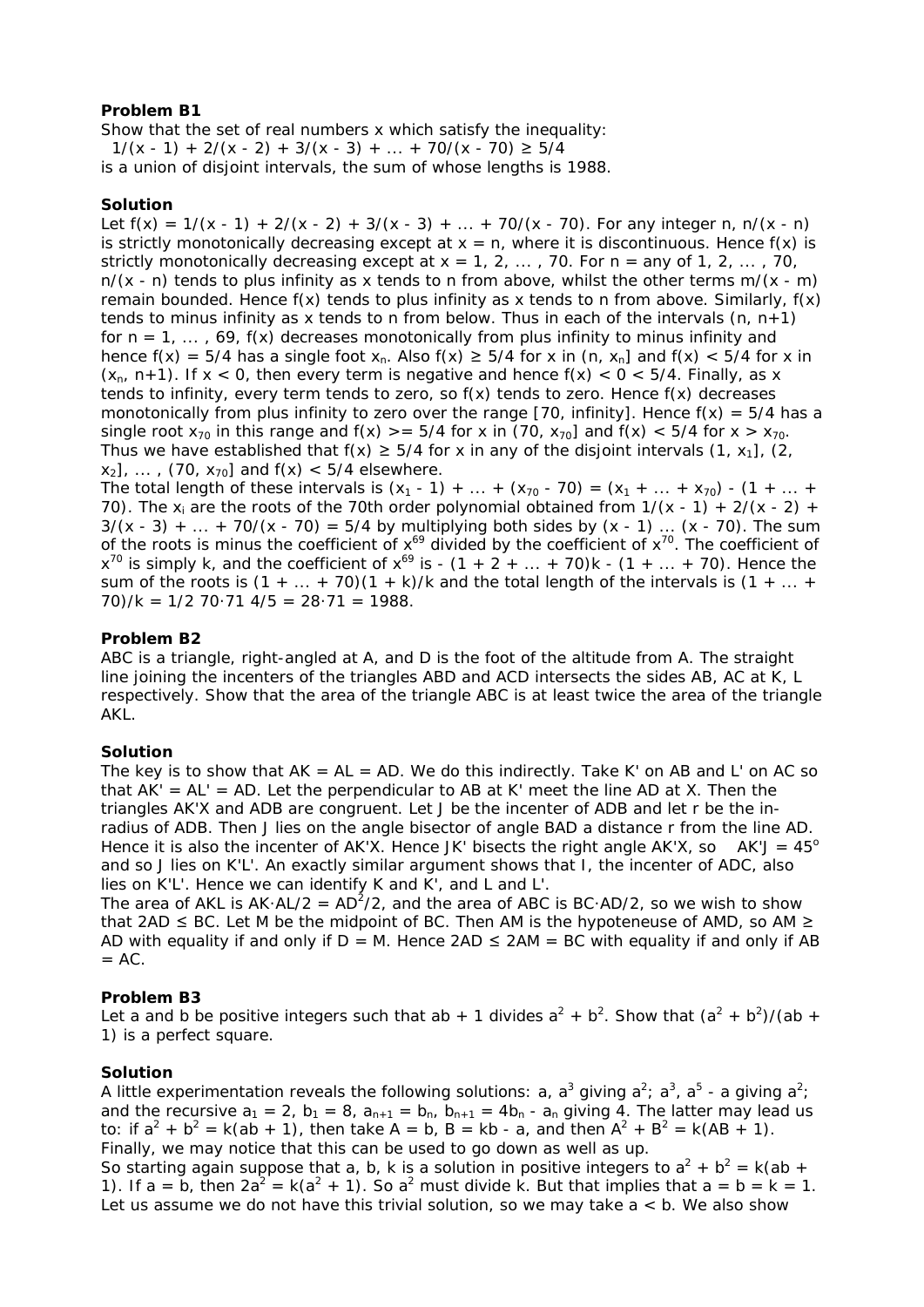that  $a^3 > b$ . For  $(b/a - 1/a)(ab + 1) = b^2 + b/a - b - 1/a < b^2 < a^2 + b^2$ . So k > b/a - 1/a. But if  $a^3$  < b, then b/a (ab + 1) >  $b^2 + a^2$ , so k < b/a. But now b > ak and < ak + 1, which is impossible. It follows that  $k \geq b/a$ .

Now define A = ka - b, B = a. Then we can easily verify that A, B, k also satisfies  $a^2 + b^2 =$ k(ab + 1), and B and k are positive integers. Also a < b implies  $a^2 + b^2 < ab + b^2 < ab +$  $b^2 + 1 + b/a = (ab + 1)(1 + b/a)$ , and hence k < 1 + b/a, so ka - b < a. Finally, since k >  $b/a$ , ka -  $b \ge 0$ . If ka -  $b > 0$ , then we have another smaller solution, in which case we can repeat the process. But we cannot have an infinite sequence of decreasing numbers all greater than zero, so we must eventually get A = ka - b = 0. But now  $A^2 + B^2 = k(AB + 1)$ , so  $k = B^2$ . k was unchanged during the descent, so k is a perfect square.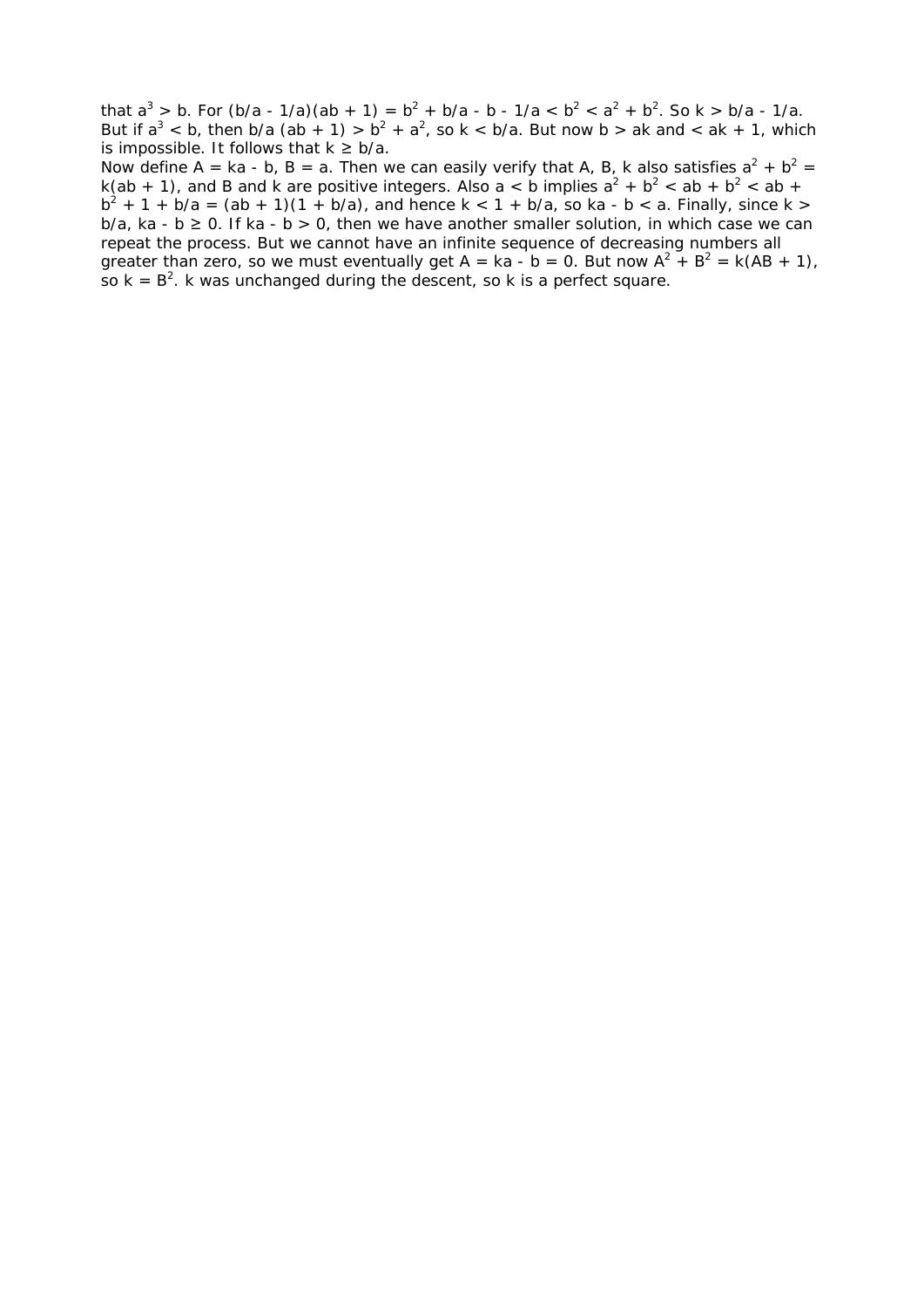# **Internationale Mathematikolympiade**

# **IMO 1989**

## **Problem A1**

Prove that the set  $\{1, 2, \ldots, 1989\}$  can be expressed as the disjoint union of subsets  $A_1$ ,  $A_2$ , ...,  $A_{117}$  in such a way that each  $A_i$  contains 17 elements and the sum of the elements in each  $A_i$  is the same.

## **Solution**

We construct 116 sets of three numbers. Each set sums to  $3 \times 995 = 2985$ . The 348 numbers involved form 174 pairs {r, 1990 - r}. At this point we are essentially done. We take a 117th set which has one  $\{r, 1990 - r\}$  pair and 995. The original 1989 numbers comprise 995 and 994 {r, 1990 - r} pairs. We have used up 995 and 175 pairs, leaving just 819 pairs. We now add 7 pairs to each of our 117 sets, bringing the total of each set up to  $2985 + 7.1990 = 1990 \times 17/2$ .

It remains to exhibit the 116 sets. There are many possibilities. We start with: 301, 801, 1883 and the "complementary" set 1990 - 301 = 1689, 1990 - 801 = 1189, 1990 - 1883 = 107. We then add one to each of the first two numbers to get: 302, 802, 1881 and 1688, 1188, 109, and so on: 303, 803, 1879 and 1687, 1187, 111, ...

358, 858, 1769 and 1632, 1132, 221. We can immediately see that these triples are all disjoint. So the construction is complete.

## **Problem A2**

In an acute-angled triangle ABC, the internal bisector of angle A meets the circumcircle again at  $A_1$ . Points  $B_1$  and  $C_1$  are defined similarly. Let  $A_0$  be the point of intersection of the line  $AA_1$  with the external bisectors of angles B and C. Points  $B_0$  and  $C_0$  are defined similarly. Prove that the area of the triangle  $A_0B_0C_0$  is twice the area of the hexagon  $AC<sub>1</sub>BA<sub>1</sub>CB<sub>1</sub>$  and at least four times the area of the triangle ABC.

# **Solution**

Let I be the point of intersection of  $AA_0$ ,  $BB_0$ ,  $CC_0$  (the in-center). BIC = 180 - 1/2 ABC - $1/2$  BCA = 180 - 1/2 (180 - CAB) = 90 + 1/2 CAB. Hence CA<sub>1</sub>B = 180 - CAB [BA<sub>1</sub>CA is cyclic] = 2(180 - BIC) = 2CA<sub>0</sub>B. But A<sub>1</sub>B = A<sub>1</sub>C, so A<sub>1</sub> is the center of the circumcircle of BCA<sub>0</sub>. But I lies on this circumcircle (IBA<sub>0</sub> = ICA<sub>0</sub> = 90), and hence  $A_1A_0 = A_1I$ . Hence area IBA<sub>1</sub> = area A<sub>0</sub>BA<sub>1</sub> and area ICA<sub>1</sub> = area A<sub>0</sub>CA<sub>1</sub>. Hence area IBA<sub>0</sub>C = 2 area  $IBA_1C$ . Similarly, area  $ICB_0A = 2$  area  $ICB_1A$  and area  $IAC_0B = 2$  area  $IAC_1B$ . Hence area  $A_0B_0C_0 = 2$  area hexagon  $AB_1CA_1BC_1$ .

Let H be the orthocentre of ABC. Let  $H_1$  be the reflection of H in BC, so  $H_1$  lies on the circumcircle. So area BCH = area  $BCH_1 \le$  = area BCA<sub>1</sub>. Adding to the two similar inequalities gives area ABC <= area hexagon - area ABC.

# **Problem A3**

Let n and k be positive integers, and let S be a set of n points in the plane such that no three points of S are collinear, and for any point P of S there are at least k points of S equidistant from P. Prove that  $k < 1/2 + \sqrt{2n}$ .

# **Solution**

Consider the pairs P, {A, B}, where P, A, B are points of S, and P lies on the perpendicular bisector of AB. There are at least  $n k(k - 1)/2$  such pairs, because for each point P, there are at least k points equidistant from P and hence at least k(k - 1)/2 pairs of points equidistant from P.

If k  $\geq$  1/2 +  $\sqrt{(2n)}$ , then k(k - 1)  $\geq$  2n - 1/4 > 2(n - 1), and so there are more than n(n -1) pairs P,  $\{A, B\}$ . But there are only  $n(n - 1)/2$  possible pairs  $\{A, B\}$ , so for some  $\{A_0, B_0\}$ we must be able to find at least 3 points P on the perpendicular bisector of  $A_0B_0$ . But these points are collinear, contradicting the assumption in the question.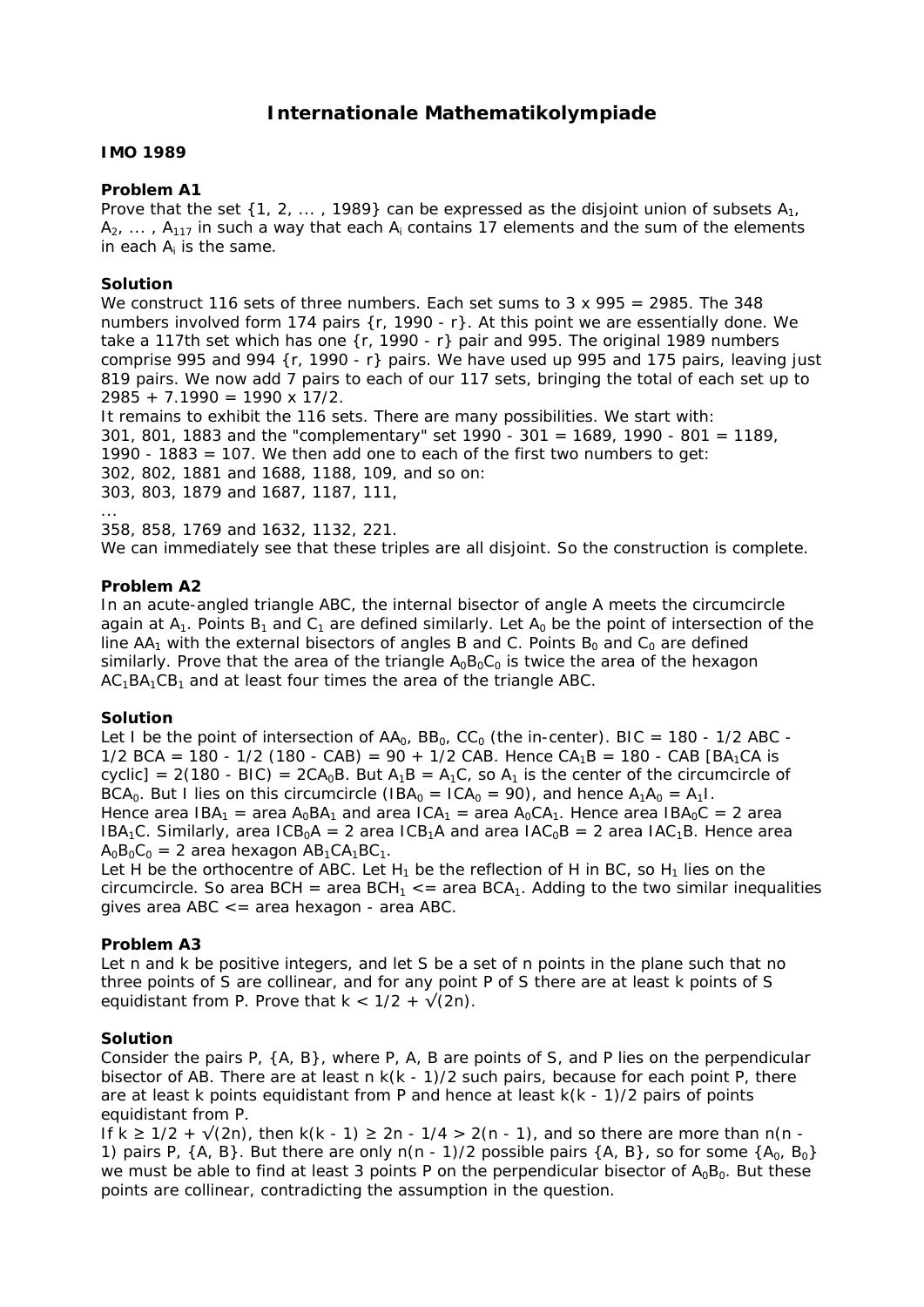# **Problem B1**

Let ABCD be a convex quadrilateral such that the sides AB, AD, BC satisfy AB =  $AD + BC$ . There exists a point P inside the quadrilateral at a distance h from the line CD such that AP  $= h + AD$  and  $BP = h + BC$ . Show that:

 $1/\sqrt{h}$  ≥  $1/\sqrt{AD}$  +  $1/\sqrt{BC}$ .

## **Solution**

Let  $C_A$  be the circle center A, radius AD, and  $C_B$  the circle center B, radius BC. The circles touch on AB. Let  $C_P$  the the circle center P, radius h.  $C_P$  touches  $C_A$  and  $C_B$  and CD. Let t be the common tangent to  $C_A$  and  $C_B$  whose two points of contact are on the same side of AB as C and D. Then  $C_P$  is confined inside the curvilinear triangle whose sides are segments of t,  $C_A$  and  $C_B$ . Evidently h attains its maximum value, for given lengths AB, AD, BC, when  $C_P$ touches t, in which case D must be the point at which t touches  $C_{A}$ , and C the point at which it touches  $C_B$ . Suppose E is the point at which t touches  $C_P$ .

Angles ADC and BCD are right angles, so  $CD^2 = AB^2$  - (AD - BC)<sup>2</sup> = 4 AD BC. Similarly, DE<sup>2</sup> = 4 h AD, and CE<sup>2</sup> = 4 h BC. But CD = DE + CE, so  $1/\sqrt{h} = 1/\sqrt{AD} + 1/\sqrt{BC}$ . This gives the maximum value of h, so in general we have the inequality stated.

## **Problem B2**

Prove that for each positive integer n there exist n consecutive positive integers none of which is a prime or a prime power.

## **Solution**

Consider (N!)<sup>2</sup>+2, (N!)<sup>2</sup>+3, ..., (N!)<sup>2</sup>+N. (N!)<sup>2</sup>+r is divisible by r, but  $((N!)^2+r)/r = N!$  $(N!/r)$  + 1, which is greater than one, but relatively prime to r since N!  $(N!/r)$  is divisible by r. For each r we may take a prime  $p_r$  dividing r, so  $(N!)^2 + r$  is divisible by  $p_r$ , but is not a power of  $p_r$ . Hence it is not a prime or a prime power. Taking  $N = n+1$  gives n consecutive numbers as required.

## **Problem B3**

A permutation  $\{x_1, x_2, ..., x_m\}$  of the set  $\{1, 2, ..., 2n\}$  where n is a positive integer is said to have property P if  $|x_i - x_{i+1}| = n$  for at least one i in {1, 2, ..., 2n-1}. Show that for each n there are more permutations with property P than without.

# **Solution**

Let  $A_k$  be the set of permutations with k and  $k+n$  in neighboring positions, and let A be the set of permutations with property P, so that A is the union of the  $A_k$ .

Then  $|A|$  = Sum<sub>k</sub>  $|A_k|$  - Sum<sub>ksl</sub>  $|A_k|$  A<sub>l</sub>| + Sum<sub>kslsm</sub>  $|A_k|$  A<sub>l</sub>| A<sub>m</sub>| - ... . But this is an alternating sequence of monotonically decreasing terms, hence  $|A| \ge \sum_{k} |A_k|$  - Sum $_{k \leq l}$  $|A_k \ A_l|$ .

But  $|A_k| = 2$  (2n - 1)! (two orders for k, k+n and then (2n - 1)! ways of arranging the 2n -1 items, treating k, k+n as a single item). Similarly,  $|A_k A_l| = 4 (2n - 2)!$  So  $|A| \ge (2n - 1)!$ 2)!  $[n.2(2n -1) - n(n - 1)/2 4] = 2n^2 (2n - 2)! > (2n)!/2$ .

# **IMO 1990**

#### **Problem A1**

Chords AB and CD of a circle intersect at a point E inside the circle. Let M be an interior point of the segment EB. The tangent at E to the circle through D, E and M intersects the lines BC and AC at F and G respectively. Find  $EF/EG$  in terms of  $t = AM/AB$ .

#### **Solution**

∠ECF = ∠DCB (same angle) = ∠DAB (ACBD is cyclic) = ∠MAD (same angle). Also ∠CEF = ∠EMD (GE tangent to circle EMD) = ∠AMD (same angle). So triangles CEF and AMD are similar.

∠CEG = 180<sup>°</sup> - ∠CEF = 180<sup>°</sup> - ∠EMD = ∠BMD. Also ∠ECG = ∠ACD (same angle) = ∠ABD (BCAD is cyclic) =  $\angle$ MBD (same angle). So triangles CEG and BMD are similar. Hence  $EF/CE = MD/AM$ ,  $EG/CE = MD/BM$ , and so dividing,  $EF/EG = BM/AM = (1-t)/t$ .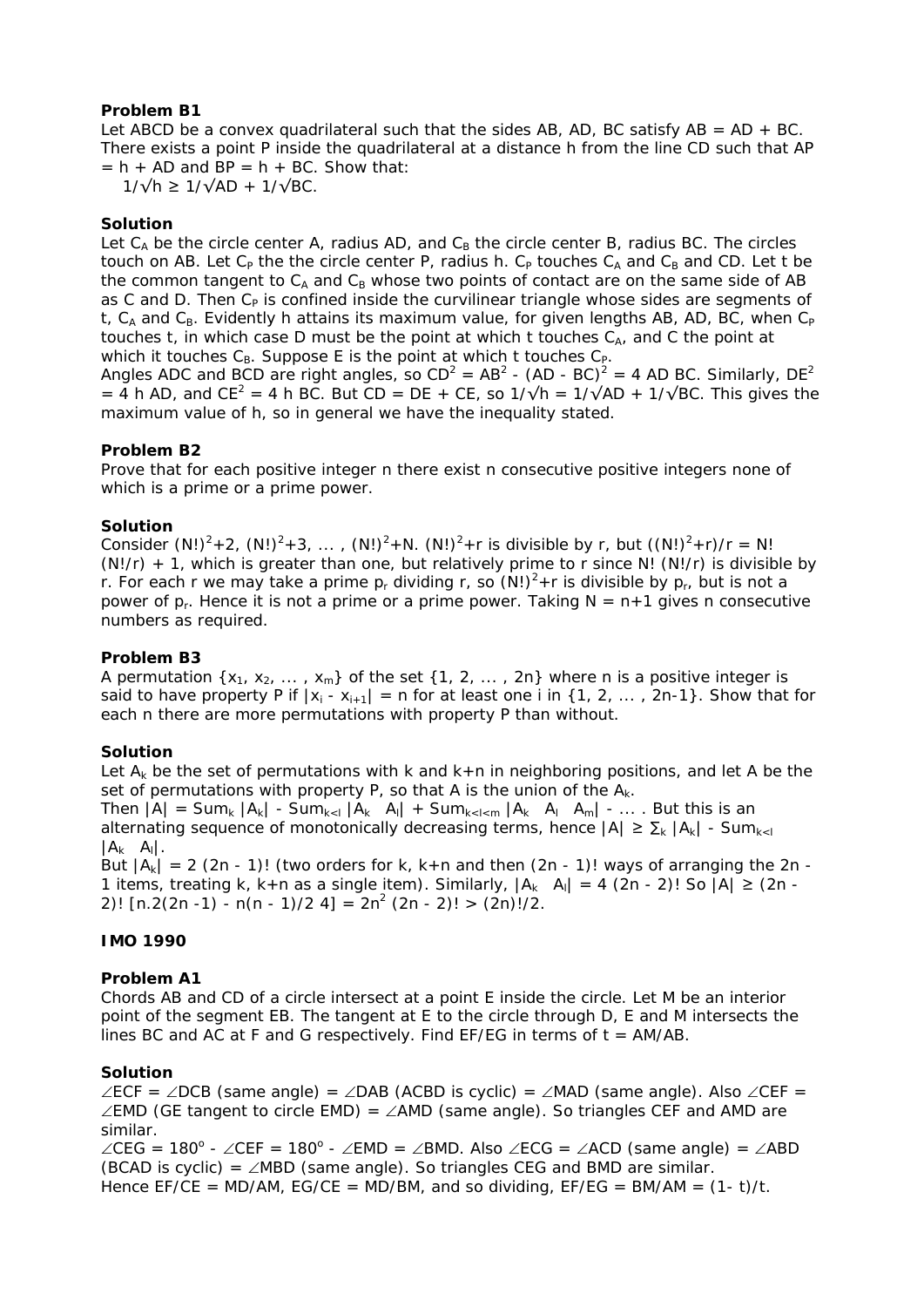# **Problem A2**

Take  $n \geq 3$  and consider a set E of 2n-1 distinct points on a circle. Suppose that exactly k of these points are to be colored black. Such a coloring is "good" if there is at least one pair of black points such that the interior of one of the arcs between them contains exactly n points from E. Find the smallest value of k so that every such coloring of k points of E is good.

# **Solution**

Answer:  $n \text{ for } n = 0 \text{ or } 1 \text{ (mod 3)}$ ,  $n - 1 \text{ for } n = 2 \text{ (mod 3)}$ .

Label the points 1 to 2n - 1. Two points have exactly n points between them if their difference (mod 2n - 1) is n - 2 or n + 1. We consider separately the three cases  $n = 3m$ ,  $3m + 1$  and  $3m + 2$ .

Let  $n = 3m$ . First, we exhibit a bad coloring with  $n - 1$  black points. Take the black points to be 1, 4, 7, ... , 6m - 2 (2m points) and 2, 5, 8, ... , 3m - 4 (m - 1 points). It is easy to check that this is bad. The two points which could pair with r to give n points between are r + 3m - 2 and r + 3m + 1. Considering the first of these, 1, 4, 7, ... , 6m - 2 would pair with 3m - 1, 3m + 2, 3m + 5, ..., 6m - 1, 3, 6, ..., 3m - 6, none of which are black. Considering the second, they would pair with  $3m + 2$ ,  $3m + 5$ , ..., 6m - 1, 3, ...,  $3m - 3$ , none of which are black. Similarly, 2, 5, 8,  $\dots$ , 3m - 4 would pair with 3m, 3m + 3,  $\dots$ , 6m - 3, none of which are black. So the set is bad.

Now if we start with 1 and keep adding 3m - 2, reducing by 6m - 1 when necessary to keep the result in the range  $1, \ldots, 6m - 1$ , we eventually get back to  $1: 1, 3m - 1, 6m - 3, 3m - 1$ 4, 6m - 6, ..., 2, 3m, 6m - 2, 3m - 3, 6m - 5, ..., 3, 3m + 1, 6m - 1, ..., 4, 3m + 2, 1. The sequence includes all 6m - 1 numbers. Moreover a bad coloring cannot have any two consecutive numbers colored black. But this means that at most n - 1 out of the 2n - 1 numbers in the sequence can be black. This establishes the result for  $n = 3m$ .

Take  $n = 3m + 1$ . A bad coloring with  $n - 1$  black points has the following black points: 1, 4, 7, ... , 3m - 2 (m points) and 2, 5, 8, ... , 6m - 1 (2m points). As before we add n - 2 repeatedly starting with 1 to get: 1, 3m, 6m - 1, 3m - 3, 6m - 4, ..., 3, 3m + 2, 6m + 1,  $3m - 1, \ldots, 2, 3m + 1, 6m, 3m - 2, \ldots, 1$ . No two consecutive numbers can be black in a bad set, so a bad set can have at most n - 1 points.

Finally, take  $n = 3m + 2$ . A bad coloring with  $n - 2$  points is 1, 2, ...,  $n - 2$ . This time when we add  $n - 2 = 3m$  repeatedly starting with 1, we get back to 1 after including only onethird of the numbers: 1, 3m + 1, 6m + 1, 3m - 2, ..., 4, 3m + 4, 1. The usual argument shows that at most m of these  $2m + 1$  numbers can be colored black in a bad set. Similarly, we may add 3m repeatedly starting with 2 to get another  $2m + 1$  numbers: 2,  $3m + 2$ ,  $6m + 2$ ,  $3m - 1$ , ...,  $3m + 5$ , 2. At most m of these can be black in a bad set. Similarly at most m of the  $2m + 1$  numbers: 3,  $3m + 3$ ,  $6m + 3$ ,  $3m$ , ...,  $3m + 6$ , 3 can be black. So in total at most  $3m = n - 2$  can be black in a bad set.

# **Problem A3**

Determine all integers greater than 1 such that  $(2^{n} + 1)/n^{2}$  is an integer.

# **Solution**

Answer:  $n = 3$ .

Since  $2^{n}$  + 1 is odd, n must also be odd. Let p be its smallest prime divisor. Let x be the smallest positive integer such that  $2^x = -1$  (mod p), and let y be the smallest positive integer such that  $2^y = 1$  (mod p). y certainly exists and indeed  $y < p$ , since  $2^{p-1} = 1$  (mod p). x exists since  $2^{n} = -1$  (mod p). Write n = ys + r, with  $0 \le r < y$ . Then - 1 =  $2^{n} = (2^{y})^{s} 2^{r}$  $= 2^{r} \pmod{p}$ , so  $x \le r < y$  (r cannot be 0, since - 1 is not 1 (mod p)). Now write  $n = hx + k$ , with  $0 \le k < x$ . Then  $-1 = 2^n = (-1)^n 2^k \pmod{p}$ . Suppose  $k > 0$ . Then if h is odd we contradict the minimality of y, and if h is even we contradict the minimality of x. So  $k = 0$  and x divides n. But  $x < p$  and p is the smallest prime dividing n,

so  $x = 1$ . Hence  $2 = -1$  (mod p) and so  $p = 3$ .

Now suppose that  $3<sup>m</sup>$  is the largest power of 3 dividing n. We show that m must be 1. Expand  $(3 - 1)^n + 1$  by the binomial theorem, to get (since n is odd):  $1 - 1 + n \cdot 3 - 1/2$  $n(n - 1)$   $3^2 + ... = 3n - (n - 1)/2 n$   $3^2 + ...$  Evidently 3n is divisible by  $3^{m+1}$ , but not  $3^{m+2}$ . We show that the remaining terms are all divisible by  $3^{m+2}$ . It follows that  $3^{m+1}$  is the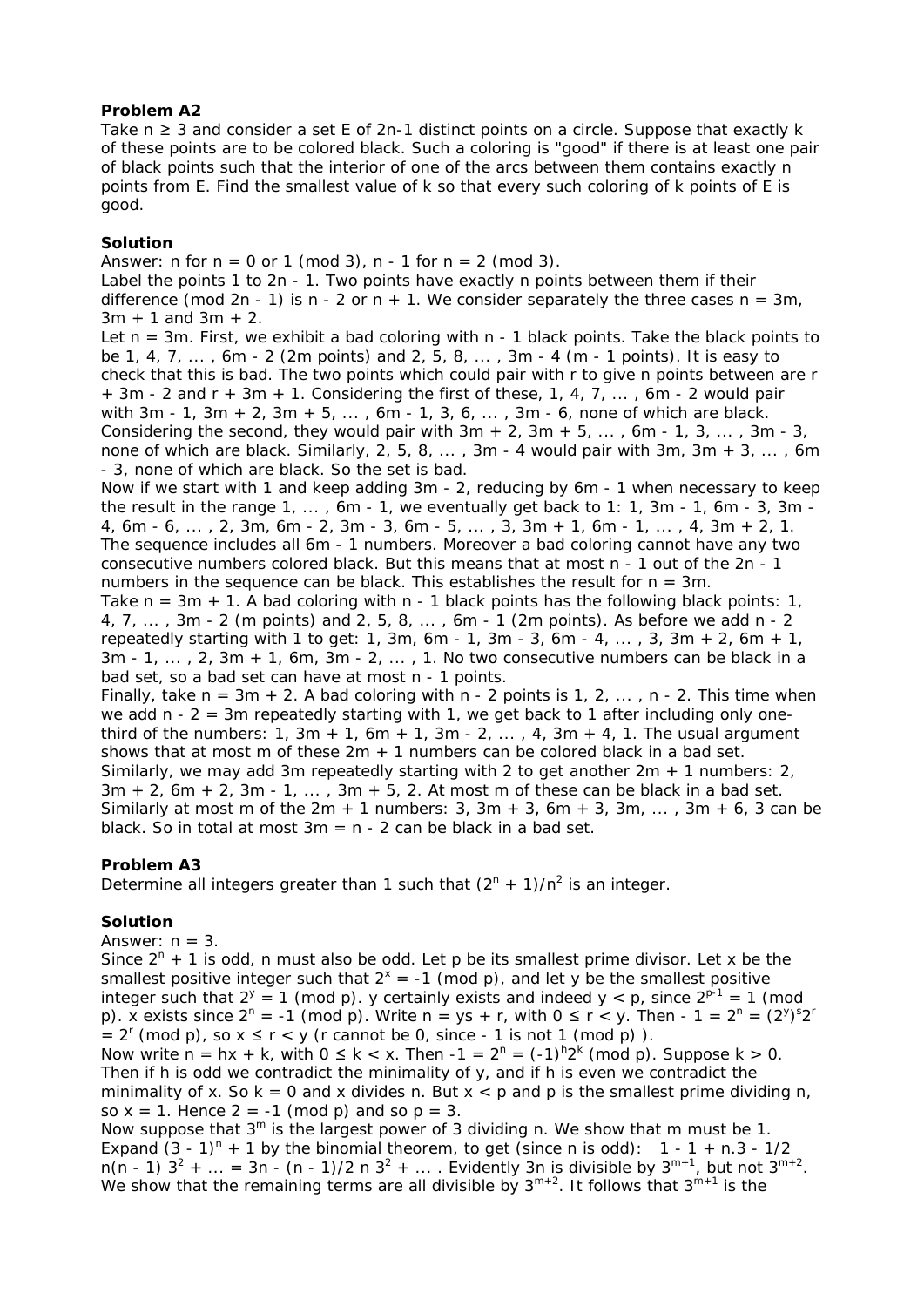highest power 3 dividing  $2^{n}$  + 1. But  $2^{n}$  + 1 is divisible by n<sup>2</sup> and hence by  $3^{2m}$ , so m must be 1.

The general term is  $(3<sup>m</sup>a)$ Cb  $3<sup>b</sup>$ , for b  $\geq$  3. The binomial coefficients are integral, so the term is certainly divisible by  $3^{m+2}$  for b  $\geq m+2$ . We may write the binomial coefficient as  $(3^{\text{m}}a/b)$   $(3^{\text{m}}-1)/1$   $(3^{\text{m}}-2)/2$   $(3^{\text{m}}-3)/3$  ...  $(3^{\text{m}}-(b-1))$  / (b - 1). For b not a multiple of 3, the first term has the form  $3<sup>m</sup>$  c/d, where 3 does not divide c or d, and the remaining terms have the form c/d, where 3 does not divide c or d. So if b is not a multiple of 3, then the binomial coefficient is divisible by  $3^m$ , since b > 3, this means that the whole term is divisible by at least  $3^{m+3}$ . Similarly, for b a multiple of 3, the whole term has the same maximum power of 3 dividing it as  $3^m 3^b$ /b. But b is at least 3, so  $3^b$ /b is divisible by at least 9, and hence the whole term is divisible by at least  $3^{m+2}$ . We may check that  $n = 3$  is a solution. If  $n > 3$ , let  $n = 3$  t and let q be the smallest prime divisor of t. Let w be the smallest positive integer for which  $2^w = -1$  (mod q), and v the smallest positive integer for which  $2^y = 1$  (mod q). v certainly exists and  $\lt q$  since  $2^{q-1} = 1$ (mod q).  $2^{n} = -1$  (mod q), so w exists and, as before, w < v. Also as before, we conclude

that w divides n. But  $w < q$ , the smallest prime divisor of n, except 3. So  $w = 1$  or 3. These do not work, because then 2 = -1 (mod q) and so  $q = 3$ , or  $2^3 = -1$  (mod q) and again q  $=$  3, whereas we know that q  $>$  3.

## **Problem B1**

Construct a function from the set of positive rational numbers into itself such that  $f(x f(y))$  $= f(x)/y$  for all x, y.

## **Solution**

We show first that  $f(1) = 1$ . Taking  $x = y = 1$ , we have  $f(f(1)) = f(1)$ . Hence  $f(1) = f(f(1))$  $= f(1 f(f(1))) = f(1)/f(1) = 1.$ 

Next we show that  $f(xy) = f(x)f(y)$ . For any y we have  $1 = f(1) = f(1/f(y) f(y)) =$  $f(1/f(y))/y$ , so if  $z = 1/f(y)$  then  $f(z) = y$ . Hence  $f(xy) = f(x)(z) = f(x)/z = f(x) f(y)$ . Finally,  $f(f(x)) = f(1 f(x)) = f(1)/x = 1/x$ .

We are not required to find *all* functions, just one. So divide the primes into two infinite sets S = { $p_1, p_2, ...$ } and T = { $q_1, q_2, ...$ }. Define  $f(p_n) = q_n$ , and  $f(q_n) = 1/p_n$ . We extend this definition to all rationals using  $f(xy) = f(x) f(y)$ :  $f(p_{i1}p_{i2}...q_{i1}q_{i2}.../(p_{k1}...q_{m1}...))$  =  $p_{m1}...q_{i1}.../(p_{j1}...q_{k1}...)$ . It is now trivial to verify that  $f(x f(y)) = f(x)/y$ .

# **Problem B2**

Given an initial integer  $n_0 > 1$ , two players A and B choose integers  $n_1$ ,  $n_2$ ,  $n_3$ , ... alternately according to the following rules:

Knowing  $n_{2k}$ , A chooses any integer  $n_{2k+1}$  such that  $n_{2k} \le n_{2k+1} \le n_{2k}^2$ .

Knowing  $n_{2k+1}$ , B chooses any integer  $n_{2k+2}$  such that  $n_{2k+1}/n_{2k+2} = p^r$  for some prime p and integer  $r ≥ 1$ .

Player A wins the game by choosing the number 1990; player B wins by choosing the number 1. For which  $n_0$  does

- (a) A have a winning strategy?
- (b) B have a winning strategy?
- (c) Neither player have a winning strategy?

# **Solution**

Answer: if  $n_0 = 2$ , 3, 4 or 5 then A loses; if  $n_0 \ge 8$ , then A wins; if  $n_0 = 6$  or 7, then it is a draw.

A's strategy given a number n is as follows:

(1) if  $n \in [8, 11]$ , pick 60

(2) if n ∈ [12, 16], pick 140

(3) if n ∈ [17, 22], pick 280

(4) if n ∈ [23, 44], pick 504

(5) if n ∈ [45, 1990], pick 1990

(6) if n = 1991 = 11.181 (181 is prime), pick 1991

(7) if  $n \in [11^{r}181 + 1, 11^{r+1}181]$  for some  $r > 0$ , pick  $11^{r+1}181$ .

Clearly (5) wins immediately for A. After (4) B has 7.8.9 so must pick 56, 63, 72 or 168, which gives A an immediate win by (5). After (3) B must pick 35, 40, 56, 70 or 140, so A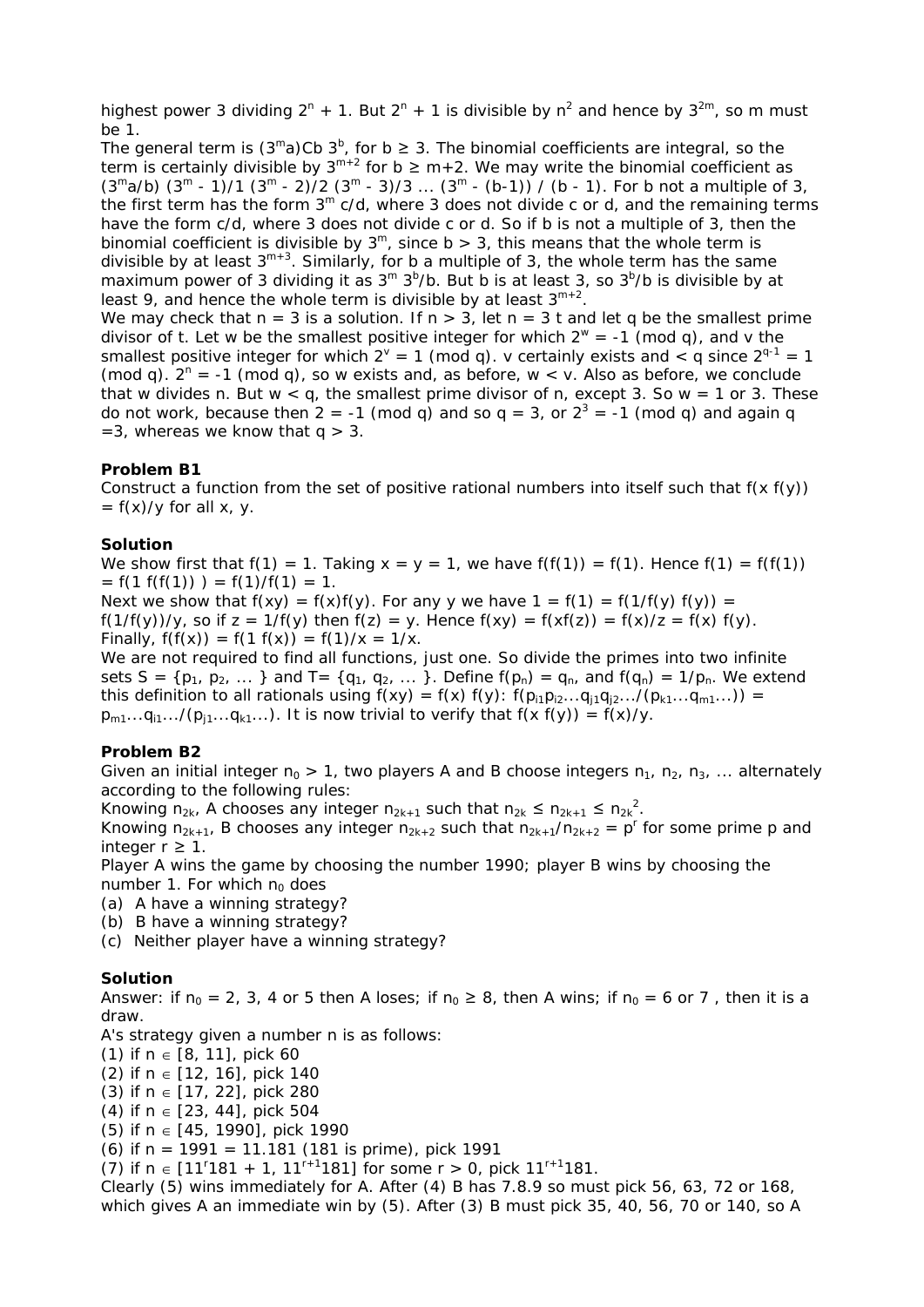wins by (4) and (5). After (2) B must pick 20, 28, 35 or 70, so A wins by (3) - (5). After (1) B must pick 12, 15, 20 or 30, so A wins by (2) - (5).

If B is given  $11^{r+1}$ 181, then B must pick 181, 11.181, ..., 11<sup>r</sup>.181 or  $11^{r+1}$ , all of which are ≤ 11'.181. So if A is given a number n in (6) or (7) then after a turn each A is given a number  $\langle$  n (and  $\rangle$  = 11), so after a finite number of turns A wins.

If B gets a number less than 6, then he can pick 1 and win. Hence if A is given 2, he loses, because he must pick a number less than 5. Now if B gets a number of 11 or less, he wins by picking 1 or 2. Hence if A is given 3, he loses, because he must pick a number less than 10. Now if B gets a number of 19 or less, he can win by picking 1, 2 or 3. So if A is given 4 he loses. Now if B is given 29 or less, he can pick 1, 2, 3 or 4 and win. So if A is given 5 he loses.

We now have to consider what happens if A gets 6 or 7. He must pick 30 or more, or B wins. If he picks 31, 32, 33, 34, 35 or 36, then B wins by picking (for example) 1, 1, 3, 2, 5, 4 respectively. So his only hope given 6 is to pick 30. B also wins given any of 37, 38, 39, 40, 41, 43, 44, 45, 46, 47, 48, 49 (winning moves, for example, 37, 1; 38, 2; 39, 3; 40, 5; 41, 1; 43, 1; 44, 4; 45, 5; 46, 3; 47, 1; 48, 3]. So A's only hope given 7 is to pick 30 or 42.

If B is faced with 30=2·3·5, then he has a choice of 6, 10, 15. We have already established that 10 and 15 will lose, so he must pick 6. Thus 6 is a draw: A must pick 30 or lose, and then B must pick 6 or lose.

If B is faced with  $42=2.3.7$ , then he has a choice of 6, 14 or 21. We have already established that 14 and 21 lose, so he must pick 6. Thus 7 is also a draw: A must pick 30 or 42, and then B must pick 6.

## **Problem B3**

Prove that there exists a convex 1990-gon such that all its angles are equal and the lengths of the sides are the numbers  $1^2$ ,  $2^2$ , ..., 1990<sup>2</sup> in some order.

## **Solution**

In the complex plane we can represent the sides as  $p_n^2 w^n$ , where  $p_n$  is a permutation of (1, 2, ... , 1990) and w is a primitive 1990th root of unity.

The critical point is that 1990 is a product of more than 2 distinct primes:  $1990 = 2.5.199$ . So we can write  $w = -1 \cdot a \cdot b$ , where  $-1$  is primitive 2nd root of unity, a is a primitive 5th root of unity, and b is a primitive 199th root of unity.

Now given one of the 1990th roots we may write it as  $(-1)^{i}a^{j}b^{k}$ , where  $0 < i < 2$ ,  $0 < j < 5$ ,  $0 < k < 199$  and hence associate it with the integer  $r(i,j,k) = 1 + 995i + 199j + k$ . This is a bijection onto (1, 2, ..., 1990). We have to show that the sum of  $r(i,j,k)^2$  (-1)<sup>i</sup>a<sup>j</sup>b<sup>k</sup> is zero. We sum first over i. This gives -995<sup>2</sup> x sum of a<sup>j</sup>b<sup>k</sup> which is zero, and - 1990 x sum s(j,k)  $a^jb^k$ , where s(j,k) = 1 + 199j + k. So it is sufficient to show that the sum of s(j,k)  $a^jb^k$  is zero. We now sum over j. The  $1 + k$  part of  $s(j,k)$  immediately gives zero. The 199j part gives a constant times  $b^k$ , which gives zero when summed over k.

#### **IMO 1991**

# **Problem A1**

Given a triangle ABC, let I be the incenter. The internal bisectors of angles A, B, C meet the opposite sides in A', B', C' respectively. Prove that:

 $1/4$  < AI·BI·CI/(AA'·BB'·CC')  $\leq$  8/27.

#### **Solution**

Consider the areas of the three triangles ABI, BCI, CAI. Taking base BC we conclude that (area ABI + area CAI)/area ABC = AI/AA'. On the other hand, if r is the radius of the incircle, then area ABI =  $AB.r/2$  and similarly for the other two triangles. Hence  $AI/AA' = (CA$  $+$  AB)/p, where p is the perimeter. Similarly BI/BB' = (AB  $+$  BC)/p and CI/CC' = (BC  $+$ CA)/p. But the arithmetic mean of  $(CA + AB)/p$ ,  $(AB + BC)/p$  and  $(BC + CA)/p$  is 2/3. Hence their product is at most  $(2/3)^3 = 8/27$ .

Let  $AB + BC - CA = 2z$ ,  $BC + CA - AB = 2x$ ,  $CA + AB - BC = 2y$ . Then x, y, z are all positive and we have AB = y + z, BC = z + x, CA = x + y. Hence  $(AI/AA')(BI/BB')(CI/CC') = (1/2 +$  $y/p((1/2 + z/p)(1/2 + x/p) > 1/8 + (x+y+z)/(4p) = 1/8 + 1/8 = 1/4$ .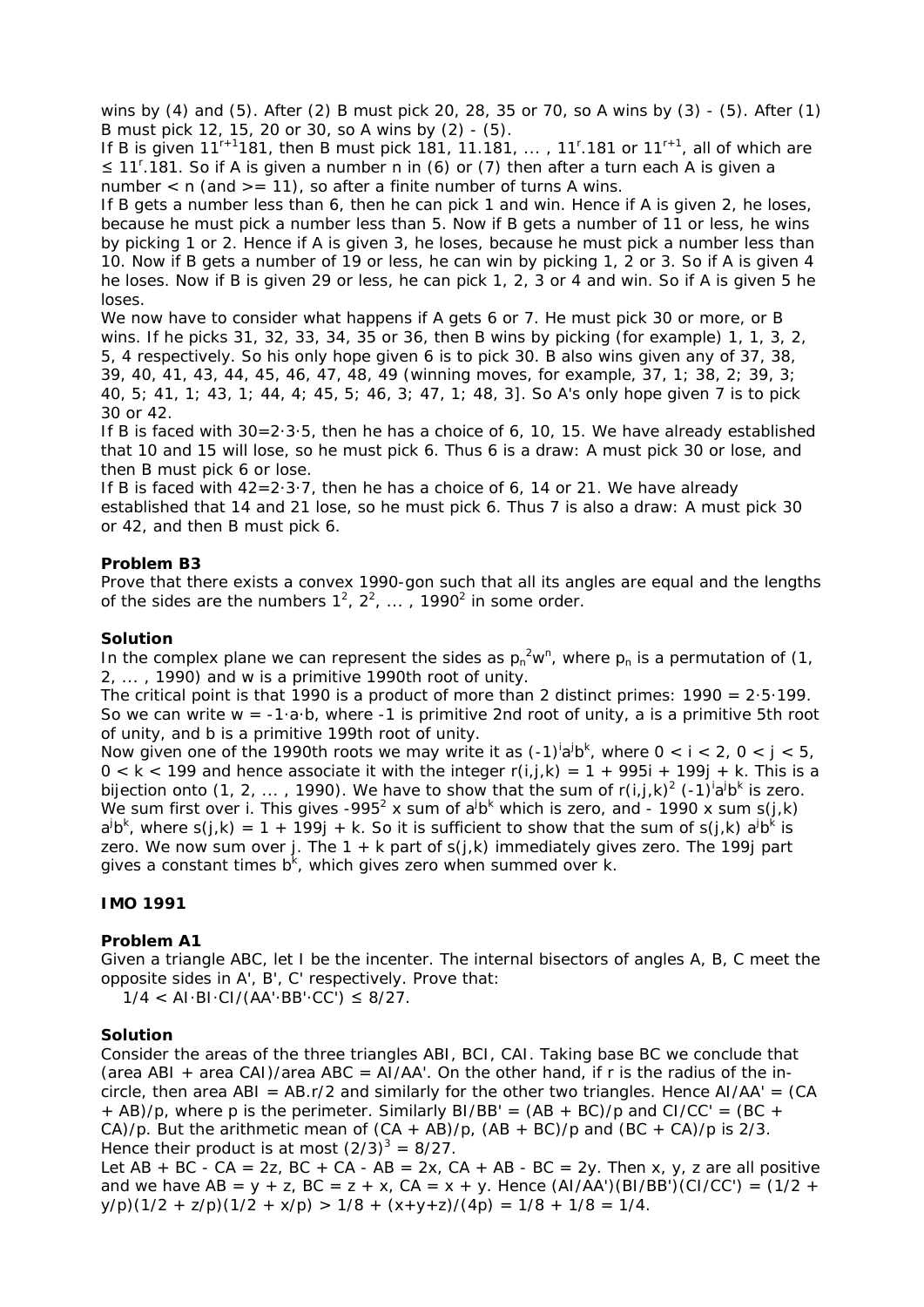# **Problem A2**

Let  $n > 6$  be an integer and let  $a_1, a_2, \ldots, a_k$  be all the positive integers less than n and relatively prime to n. If  $a_2 - a_1 = a_3 - a_2 = ... = a_k - a_{k-1} > 0$ , prove that n must be either a prime number or a power of 2.

# **Solution**

If n is odd, then 1 and 2 are prime to n, so all integers < n are prime to n, and hence is prime.

If  $n = 4k$ , then 2k-1 and  $2k+1$  are prime to n, so all odd integers  $\lt$  n are prime to n, and hence n must be a power of 2.

If  $n = 4k+2$ , then  $2k+1$  divides n, but  $2k+3$  and  $2k+5$  are prime to n. But if  $n > 6$ , then 2k+5 < n, so this cannot be a solution.

# **Problem A3**

Let  $S = \{1, 2, 3, \ldots 280\}$ . Find the smallest integer n such that each n-element subset of S contains five numbers which are pairwise relatively prime.

# **Solution**

Answer: 217.

Let A be the subset of all multiples of 2, 3, 5 or 7. Then A has 216 members and every 5 subset has 2 members with a common factor. [To show that  $|A| = 216$ , let  $a_n$  be the number of multiples of n in S. Then  $a_2 = 140$ ,  $a_3 = 93$ ,  $a_5 = 56$ ,  $a_6 = 46$ ,  $a_{10} = 28$ ,  $a_{15} = 18$ ,  $a_{30} = 9$ . Hence the number of multiples of 2, 3 or 5 =  $a_2 + a_3 + a_5 - a_6 - a_{10} - a_{15} + a_{30} =$ 206. There are ten additional multiples of 7: 7, 49, 77, 91, 119, 133, 161, 203, 217, 259.] Let P be the set consisting of 1 and all the primes < 280. Define:

 $A1 = \{2.41, 3.37, 5.31, 7.29, 11.23, 13.19\}$ 

A2 = {2·37, 3·31, 5·29, 7·23, 11·19, 13·17}

A3 =  $\{2 \cdot 31, 3 \cdot 29, 5 \cdot 23, 7 \cdot 19, 11 \cdot 17, 13 \cdot 13\}$ 

 $B1 = \{2.29, 3.23, 5.19, 7.17, 11.13\}$ 

 $B2 = \{2.23, 3.19, 5.17, 7.13, 11.11\}$ 

Note that these 6 sets are disjoint subsets of S and the members of any one set are relatively prime in pairs. But P has 60 members, the three As have 6 each, and the two Bs have 5 each, a total of 88. So any subset T of S with 217 elements must have at least 25 elements in common with their union. But  $6.4 = 24 < 25$ , so T must have at least 5 elements in common with one of them. Those 5 elements are the required subset of elements relatively prime in pairs.

# **Problem B1**

Suppose G is a connected graph with k edges. Prove that it is possible to label the edges 1, 2, ... , k in such a way that at each vertex which belongs to two or more edges, the greatest common divisor of the integers labeling those edges is 1.

[A graph is a set of points, called vertices, together with a set of edges joining certain pairs of distinct vertices. Each pair of edges belongs to at most one edge. The graph is connected if for each pair of distinct vertices x, y there is some sequence of vertices  $x = v_0, v_1, \ldots, v_m$ = y, such that each pair  $v_i$ ,  $v_{i+1}$  (0  $\leq$  i < m) is joined by an edge.]

# **Solution**

The basic idea is that consecutive numbers are relatively prime.

We construct a labeling as follows. Pick any vertex A and take a path from A along unlabeled edges. Label the edges consecutively 1, 2, 3, ... as the path is constructed. Continue the path until it reaches a vertex with no unlabeled edges. Let B be the endpoint of the path. A is now guaranteed to have the gcd  $($  = greatest common divisor) of its edges 1, because one of its edges is labeled 1. All the vertices between A and B are guaranteed to have gcd 1 because they have at least one pair of edges with consecutive numbers. Finally, either B has only one edge, in which case its gcd does not matter, or it is also one of the vertices between A and B, in which case its gcd is 1.

Now take any vertex C with an unlabeled edge and repeat the process. The same argument shows that all the new vertices on the new path have gcd 1. The endpoint is fine, because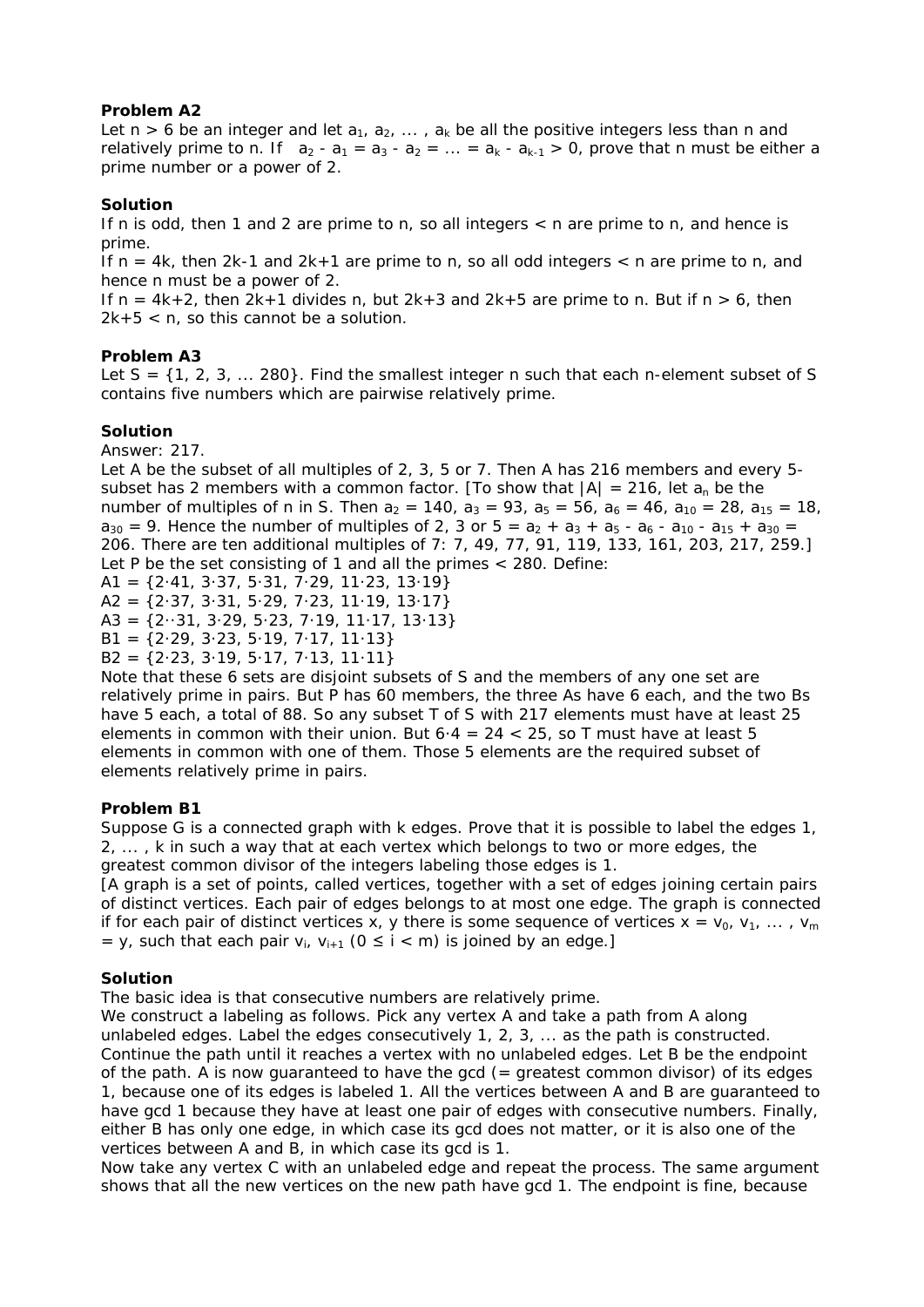either it has only one edge (in which case its gcd does not matter) or it has already got gcd 1. Repeat until all the edges are labeled.

### **Problem B2**

Let ABC be a triangle and X an interior point of ABC. Show that at least one of the angles XAB, XBC, XCA is less than or equal to  $30^\circ$ .

## **Solution**

Let P, Q, R be the feet of the perpendiculars from X to BC, CA, AB respectively. Use A, B, C to denote the interior angles of the triangle (BAC, CBA, ACB). We have  $PX = BX \sin XBC =$ CX  $sin(C - XCA)$ ,  $QX = CX sin XCA = AX sin(A - XAB)$ ,  $RX = AX sin XAB = BX sin(B - XBC)$ . Multiplying:  $sin(A - XAB) sin(B - XBC) sin(C - XCA) = sin A sin B sin C$ .

Now observe that  $sin(A - x)/sin x = sin A cot x - cos A$  is a strictly decreasing function of x (over the range 0 to π), so if XAB, XBC and XCA are all greater than 30, then sin(A - 30)  $sin(B - 30^{\circ}) sin(C - 30^{\circ}) > sin^{3}30^{\circ} = 1/8.$ 

But  $\sin(A - 30^{\circ}) \sin(B - 30^{\circ}) = (\cos(A - B) - \cos(A + B - 60^{\circ}))/2 \le (1 - \cos(A + B - 60^{\circ}))/2$  $= (1 - \sin(C - 30^{\circ}))/2$ , since  $(A - 30^{\circ}) + (B - 30^{\circ}) + (C - 30^{\circ}) = 90^{\circ}$ . Hence  $\sin(A - 30^{\circ})$  $\sin(B - 30^{\circ}) \sin(C - 30^{\circ}) \le 1/2 (1 - \sin(C - 30^{\circ})) \sin(C - 30^{\circ}) = 1/2 (1/4 - (\sin(C - 30^{\circ}) 1/2$ <sup>2</sup>)  $\leq$  1/8. So XAB, XBC, XCA cannot all be greater than 30<sup>o</sup>.

# **Problem B3**

Given any real number a > 1 construct a bounded infinite sequence  $x_0$ ,  $x_1$ ,  $x_2$ , ... such that  $|x_n - x_m|$  |n - m|<sup>a</sup>  $\geq 1$  for every pair of distinct n, m.

[An infinite sequence  $x_0$ ,  $x_1$ ,  $x_2$ , ... of real numbers is bounded if there is a constant C such that  $|x_n| < C$  for all n.]

#### **Solution**

Let  $t = 1/2^a$ . Define  $c = 1 - t/(1 - t)$ . Since  $a > 1$ ,  $c > 0$ . Now given any integer  $n > 0$ , take the binary expansion  $n = \sum_i b_i 2^i$ , and define  $x_n = 1/c \sum_{b \ge 0} t^i$ . For example, taking  $n = 21 =$  $2^4 + 2^2 + 2^0$ , we have  $x_{21} = (t^4 + t^2 + t^0)/c$ . We show that for any unequal n, m,  $|x_n - x_m|$ |n - m|<sup>a</sup> ≥ 1. This solves the problem, since the x<sub>n</sub> are all positive and bounded by  $(\Sigma t^n)$ /c  $= 1/(1 - 2t)$ .

Take k to be the highest power of 2 dividing both n and m. Then  $|n - m| \geq 2^k$ . Also, in the binary expansions for n and m, the coefficients of  $2^0$ ,  $2^1$ , ...,  $2^{k-1}$  agree, but the coefficients for 2<sup>k</sup> are different. Hence c  $|x_n - x_m| = t^k + \Sigma_{i > k}$   $y_i$ , where  $y_i = 0$ ,  $t^i$  or -  $t^i$ . Certainly  $\Sigma_{i > k}$   $y_i$  $>$  -  $\Sigma_{i>k}$  t<sup>i</sup> = t<sup>k+1</sup>/(1 - t), so c |x<sub>n</sub> - x<sub>m</sub>| > t<sup>k</sup>(1 - t/(1 - t)) = c t<sup>k</sup>. Hence |x<sub>n</sub> - x<sub>m</sub>| |n - m|<sup>a</sup> > t<sup>k</sup>  $2^{ak} = 1$ .

#### **IMO 1992**

# **Problem A1**

Find all integers a, b, c satisfying  $1 < a < b < c$  such that  $(a - 1)(b - 1)(c - 1)$  is a divisor of abc - 1.

#### **Solution**

Answer:  $a = 2$ ,  $b = 4$ ,  $c = 8$ ; or  $a = 3$ ,  $b = 5$ ,  $c = 15$ .

Let k = 2<sup>1/3</sup>. If a  $\geq 5$ , then k(a - 1) > a. [Check: (k(a - 1)<sup>3</sup> - a<sup>3</sup> = a<sup>3</sup> - 6a<sup>2</sup> + 6a - 2. For a  $\geq$ 6,  $a^3$  ≥ 6 $a^2$  and 6a > 2, so we only need to check a = 5: 125 - 150 + 30 - 2 = 3.] We know that  $c > b > a$ , so if  $a \ge 5$ , then  $2(a - 1)(b - 1)(c - 1) > abc > abc - 1$ . So we must have a  $= 2.3$  or 4.

Suppose abc - 1 =  $n(a - 1)(b - 1)(c - 1)$ . We consider separately the cases  $n = 1$ ,  $n = 2$ and  $n \ge 3$ . If  $n = 1$ , then  $a + b + c = ab + bc + ca$ . But that is impossible, because a, b, c are all greater than 1 and so  $a < ab$ ,  $b < bc$  and  $c < ca$ .

Suppose  $n = 2$ . Then abc - 1 is even, so all a, b, c are odd. In particular,  $a = 3$ . So we have  $4(b - 1)(c - 1) = 3bc - 1$ , and hence  $bc + 5 = 4b + 4c$ . If  $b > = 9$ , then  $bc > = 9c > 4c + 4b$ . So we must have  $b = 5$  or 7. If  $b = 5$ , then we find  $c = 15$ , which gives a solution. If  $b = 7$ , then we find  $c = 23/3$  which is not a solution.

The remaining case is n  $>= 3$ . If a = 2, we have n(bc - b - c + 1) = 2bc - 1, or (n - 2)bc +  $(n + 1)$  = nb + nc. But b  $\geq 3$ , so  $(n - 2)$ bc  $\geq (3n - 6)$ c  $\geq 2n$ c for n  $\geq 6$ , so we must have n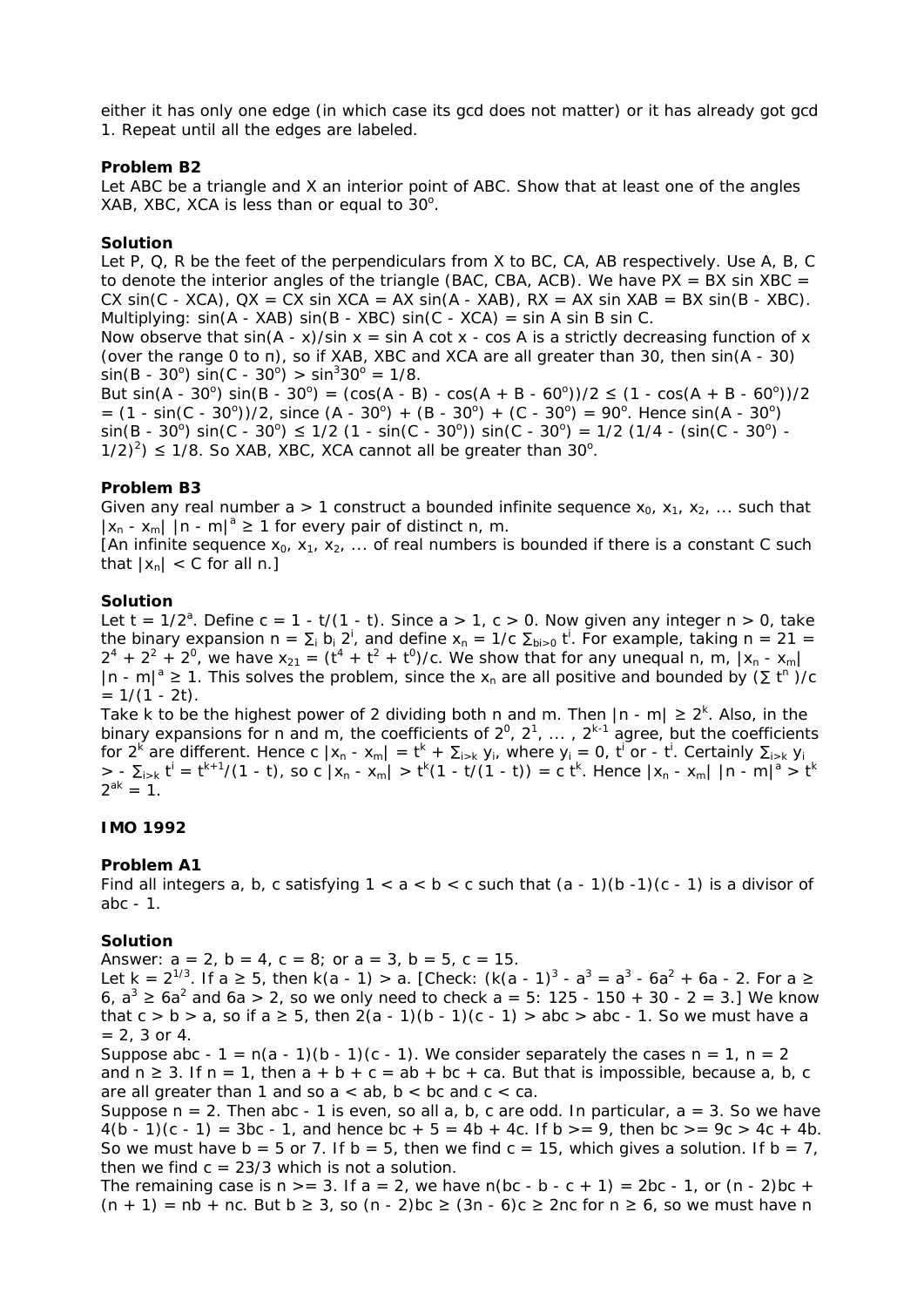$= 3$ , 4 or 5. If n = 3, then bc + 4 = 3b + 3c. If b > = 6, then bc  $\geq 6c$  > 3b + 3c, so b = 3, 4 or 5. Checking we find only b = 4 gives a solution:  $a = 2$ , b = 4, c = 8. If  $n = 4$ , then (n -2)bc, nb and nc are all even, but  $(n + 1)$  is odd, so there is no solution. If  $n = 5$ , then 3bc  $+ 6 = 5b + 5c$ .  $b = 3$  gives  $c = 9/4$ , which is not a solution.  $b > 4$  gives  $3bc > 10c > 5b +$ 5c, so there are no solutions.

If  $a = 3$ , we have  $2n(bc - b - c + 1) = 3bc - 1$ , or  $(2n - 3)bc + (2n + 1) = 2nb + 2nc$ . But b  $≥$  4, so (2n - 3)bc  $≥$  (8n - 12)c  $≥$  4nc > 2nc + 2nb. So there are no solutions. Similarly, if a = 4, we have  $(3n - 4)bc + (3n + 1) = 3nb + 3nc$ . But b ≥ 4, so  $(3n - 4)bc$  ≥  $(12n - 16)c$ > 6nc > 3nb + 3nc, so there are no solutions.

# **Problem A2**

Find all functions f defined on the set of all real numbers with real values, such that  $f(x^2 +$  $f(y)$ ) = y +  $f(x)^2$  for all x, y.

## **Solution**

The first step is to establish that  $f(0) = 0$ . Putting  $x = y = 0$ , and  $f(0) = t$ , we get  $f(t) = t^2$ . Also,  $f(x^2+t) = f(x)^2$ , and  $f(f(x)) = x + t^2$ . We now evaluate  $f(t^2+f(1)^2)$  two ways. First, it is  $f(f(1)^{2} + f(t)) = t + f(f(1))^{2} = t + (1 + t^{2})^{2} = 1 + t + 2t^{2} + t^{4}$ . Second, it is  $f(t^{2} + f(1 + t))$  $= 1 + t + f(t)^2 = 1 + t + t^4$ . So  $t = 0$ , as required.

It follows immediately that  $f(f(x)) = x$ , and  $f(x^2) = f(x)^2$ . Given any y, let  $z = f(y)$ . Then  $y =$ f(z), so f(x<sup>2</sup> + y) = z + f(x)<sup>2</sup> = f(y) + f(x)<sup>2</sup>. Now given any positive x, take z so that x = z<sup>2</sup>. Then  $f(x + y) = f(z^2 + y) = f(y) + f(z)^2 = f(y) + f(z^2) = f(x) + f(y)$ . Putting  $y = -x$ , we get 0  $= f(0) = f(x + -x) = f(x) + f(-x)$ . Hence  $f(-x) = - f(x)$ . It follows that  $f(x + y) = f(x) + f(y)$ and  $f(x - y) = f(x) - f(y)$  hold for all x, y.

Take any x. Let  $f(x) = y$ . If  $y > x$ , then let  $z = y - x$ .  $f(z) = f(y - x) = f(y) - f(x) = x - y =$ z. If  $y < x$ , then let  $z = x - y$  and  $f(z) = f(x - y) = f(x) - f(y) = y - x$ . In either case we get some z > 0 with  $f(z) = -z < 0$ . But now take w so that  $w^2 = z$ , then  $f(z) = f(w^2) = f(w)^2 > z$ 0. Contradiction. So we must have  $f(x) = x$ .

### **Problem A3**

Consider 9 points in space, no 4 coplanar. Each pair of points is joined by a line segment which is colored either blue or red or left uncolored. Find the smallest value of n such that whenever exactly n edges are colored, the set of colored edges necessarily contains a triangle all of whose edges have the same color.

#### **Solution**

We show that for  $n = 32$  we can find a coloring without a monochrome triangle. Take two squares  $R_1R_2R_3R_4$  and  $B_1B_2B_3B_4$ . Leave the diagonals of each square uncolored, color the remaining edges of R red and the remaining edges of B blue. Color blue all the edges from the ninth point X to the red square, and red all the edges from X to the blue square. Color  $R_iB_i$  red if i and j have the same parity and blue otherwise.

Clearly X is not the vertex of a monochrome square, because if XY and XZ are the same color then, YZ is either uncolored or the opposite color. There is no triangle within the red square or the blue square, and hence no monochrome triangle. It remains to consider triangles of the form  $R_iR_iB_k$  and  $B_iR_k$ . But if i and j have the same parity, then  $R_iR_i$  is uncolored (and similarly  $B_iB_j$ ), whereas if they have opposite parity, then  $R_iB_k$  and  $R_iB_k$  have opposite colors (and similarly  $B_iR_k$  and  $B_iR_k$ ).

It remains to show that for  $n = 33$  we can always find a monochrome triangle. There are three uncolored edges. Take a point on each of the uncolored edges. The edges between the remaining 6 points must all be colored. Take one of these, X. At least 3 of the 5 edges to X, say XA, XB, XC must be the same color (say red). If AB is also red, then XAB is monochrome. Similarly, for BC and CA. But if AB, BC and CA are all blue, then ABC is monochrome.

### **Problem B1**

L is a tangent to the circle C and M is a point on L. Find the locus of all points P such that there exist points Q and R on L equidistant from M with C the incircle of the triangle PQR.

#### **Solution**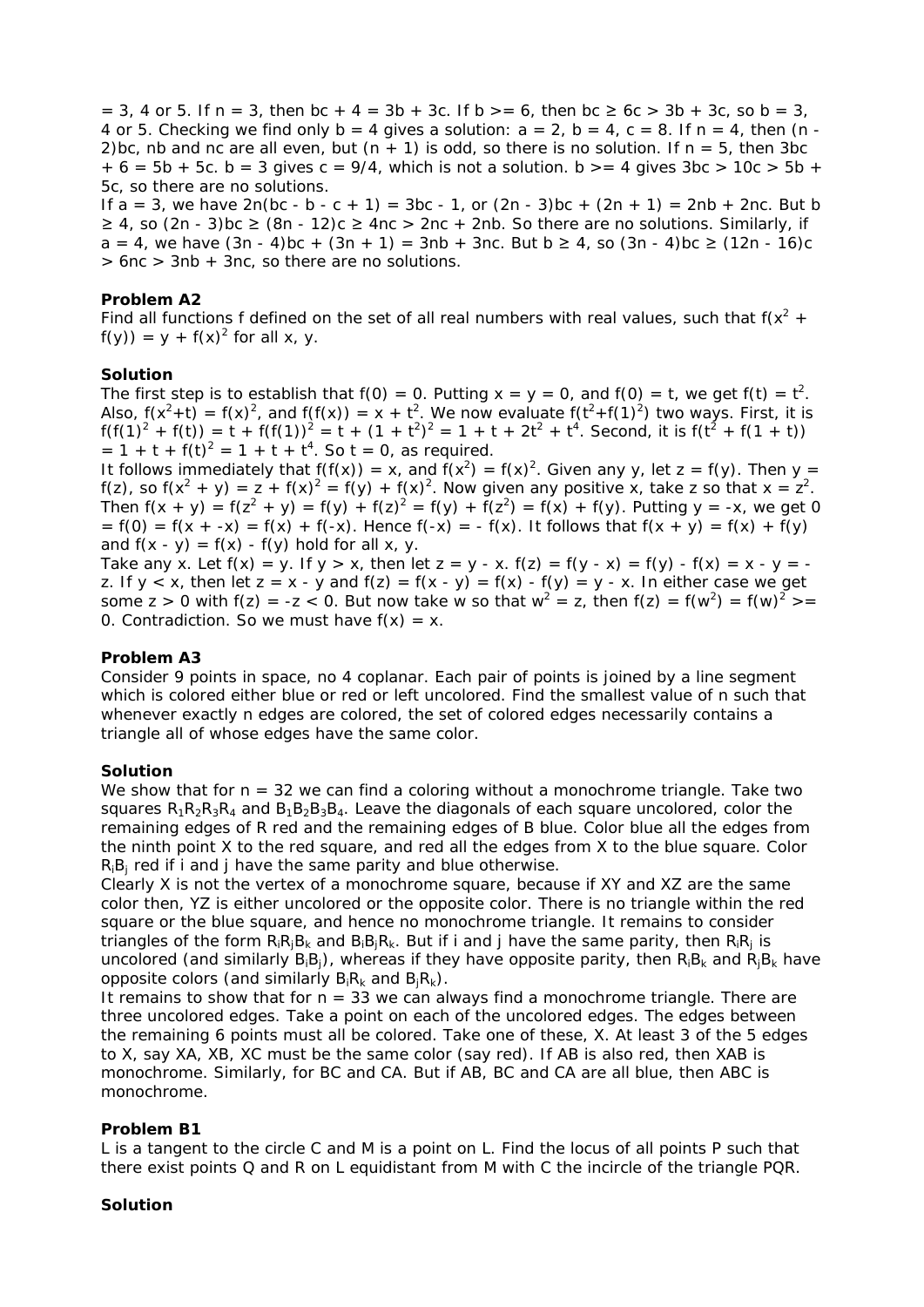Answer: Let X be the point where C meets L, let O be the center of C, let XO cut C gain at Z, and take Y on QR so that M be the midpoint of XY. Let L' be the line YZ. The locus is the open ray from Z along L' on the opposite side to Y.

Let C' be the circle on the other side of QR to C which also touches the segment QR and the lines PQ and QR. Let C' touch QR at Y'. If we take an expansion (technically, homothecy) center P, factor PY'/PZ, then C goes to C', the tangent to C at Z goes to the line QR, and hence Z goes to Y'. But it is easy to show that  $QX = RY'$ .

We focus on the QORO'. Evidently X, Y' are the feet of the perpendiculars from O, O' respectively to QR. Also,  $OQO' = ORO' = 90$ . So QY'O' and OXQ are similar, and hence  $QY/Y'Q' = OX/XQ$ . Also RXO and O'Y'R are similar, so RX/XO = O'Y'/Y'R. Hence  $QY'XQ =$ OX·O'Y' = RX·Y'R. Hence  $QX/RX = QX/(QR - QX) = RY'/(QR - RY') = RY'/QY'$ . Hence  $QX =$ RY'.

But  $QX = RY$  by construction (M is the midpoint of XY and  $QR$ ), so  $Y = Y'$ . Hence P lies on the open ray as claimed. Conversely, if we take P on this ray, then by the same argument  $QX = RY$ . But M is the midpoint of XY, so M must also be the midpoint of  $QR$ , so the locus is the entire (open) ray.

# **Problem B2**

Let S be a finite set of points in three-dimensional space. Let  $S_x$ ,  $S_y$ ,  $S_z$  be the sets consisting of the orthogonal projections of the points of S onto the yz-plane, zx-plane, xyplane respectively. Prove that:

 $|S|^2 \leq |S_x| |S_y| |S_z|$ , where |A| denotes the number of points in the set A.

# **Solution**

Induction on the number of different z-coordinates in S.

For 1, it is sufficient to note that  $S = S_z$  and  $|S| \leq |S_x| |S_y|$  (at most  $|S_x|$  points of S project onto each of the points of  $S_y$ ).

In the general case, take a horizontal (constant z) plane dividing S into two non-empty parts T and U. Clearly,  $|S| = |T| + |U|$ ,  $|S_x| = |T_x| + |U_x|$ , and  $|S_y| = |T_y| + |U_y|$ . By induction,  $|S| = |T| + |U| \leq (|T_x| |T_y| |T_z|)^{1/2} + (|U_x| |U_y| |U_z|)^{1/2}$ . But  $|T_z|$ ,  $|U_z| \leq |S_z|$ , and for any positive a, b, c, d we have  $(a b)^{1/2} + (c d)^{1/2} \leq ((a + c) (b + d))^{1/2}$  (square!). Hence  $|S| \le |S_z|^{1/2} ( (||T_x| + ||U_x||) (||T_y|| + ||U_y||) )^{1/2} = (||S_x|| ||S_y|| ||S_z||)^{1/2}$ .

# **Problem B3**

For each positive integer n, S(n) is defined as the greatest integer such that for every positive integer  $k \leq S(n)$ ,  $n^2$  can be written as the sum of k positive squares.

(a) Prove that  $S(n) \leq n^2 - 14$  for each  $n \geq 4$ .

(b) Find an integer n such that  $S(n) = n^2 - 14$ .

(c) Prove that there are infinitely many integers n such that  $S(n) = n^2 - 14$ .

# **Solution**

(a) Let  $N = n^2$ . Suppose we could express N as a sum of N - 13 squares. Let the number of 4s be a, the number of 9s be b and so on. Then we have  $13 = 3a + 8b + 15c + ...$ . Hence c, d, ... must all be zero. But neither 13 nor 8 is a multiple of 3, so there are no solutions. Hence  $S(n) \leq N - 14$ .

A little experimentation shows that the problem is getting started. Most squares cannot be expressed as a sum of two squares. For  $N = 13^2 = 169$ , we find:  $169 = 9 + 4 + 4 + 152$ 1s, a sum of  $155 = N - 14$  squares. By grouping four 1s into a 4 repeatedly, we obtain all multiples of 3 plus 2 down to 41 (169 =  $9 + 40$  4s). Then grouping four 4s into a 16 gives us 38, 35, ..., 11 (169 = 10 16s + 9). Grouping four 16s into a 64 gives us 8 and 5. We obtain the last number congruent to 2 mod 3 by the decomposition:  $169 = 12^2 + 5^2$ . For the numbers congruent to 1 mod 3, we start with N -  $15 = 154$  squares:  $169 = 5$  4s + 149 1s. Grouping as before gives us all  $3m + 1$  down to 7:  $169 = 64 + 64 + 16 + 16 + 4 +$ 4 + 1. We may use  $169 = 10^2 + 8^2 + 2^2 + 1^2$  for 4.

For multiples of 3, we start with N - 16 = 153 squares:  $169 = 9 + 9 + 151$  1s. Grouping as before gives us all multiples of 3 down to 9:  $169 = 64 + 64 + 16 + 9 + 9 + 4 + 1 + 1 + 1$ . Finally, we may take 169 =  $12^2 + 4^2 + 3^2$  for 3 and split the  $4^2$  to get 169 =  $12^2 + 3^2 + 2^2$ +  $2^2$  +  $2^2$  +  $2^2$  for 6. That completes the demonstration that we can write 13<sup>2</sup> as a sum of k positive squares for all  $k \leq S(13) = 13^2 - 14$ .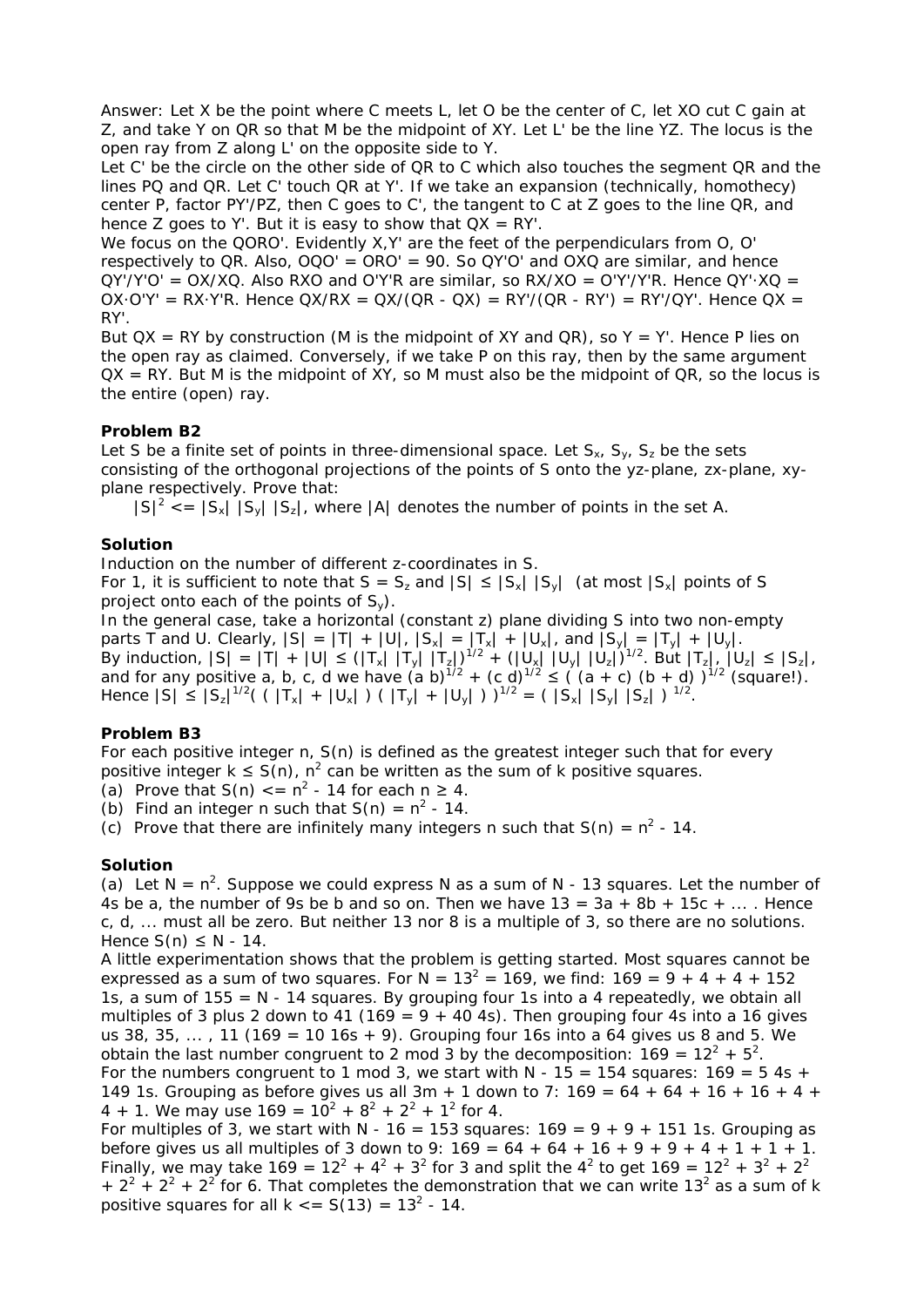We now show how to use the expressions for 13<sup>2</sup> to derive further N. For any N, the grouping technique gives us the high k. Simply grouping 1s into 4s takes us down: from 9  $+ 4 + 4 + (N-17)$  1s to  $(N-14)/4 + 6 < N/2$  or below; from  $4 + 4 + 4 + 4 + (N-20)$  1s to  $(N-23)/4 + 8 < N/2$  or below; from  $9 + 9 + (N-18)$  1s to  $(N-21)/4 + 5 < N/2$  or below. So we can certainly get all k in the range (N/2 to N-14) by this approach. Now suppose that we already have a complete set of expressions for  $N_1$  and for  $N_2$  (where we may have  $N_1 =$  $N_2$ ). Consider  $N_3 = N_1N_2$ . Writing  $N_3 = N_1$  (an expression for  $N_2$  as a sum of k squares) gives  $N_3$  as a sum of 1 thru k<sub>2</sub> squares, where k<sub>2</sub> = N<sub>2</sub> - 14 squares (since N<sub>1</sub> is a square). Now express N<sub>1</sub> as a sum of two squares:  $n_1^2 + n_2^2$ . We have N<sub>3</sub> =  $n_1^2$  (a sum of k<sub>2</sub> squares) +  $n_2^2$ (a sum of k squares). This gives N<sub>3</sub> as a sum of  $k_2 + 1$  thru 2 $k_2$  squares. Continuing in this way gives N<sub>3</sub> as a sum of 1 thru k<sub>1</sub>k<sub>2</sub> squares. But k<sub>i</sub> = N<sub>i</sub> - 14 > 2/3 N<sub>i</sub>, so k<sub>1</sub>k<sub>2</sub> > N<sub>3</sub>/2. So when combined with the top down grouping we get a complete set of expressions for  $N_3$ . This shows that there are infinitely many squares N with a complete set of expressions, for example we may take  $N =$  the squares of 13, 13<sup>2</sup>, 13<sup>3</sup>, ....

# **IMO 1993**

## **Problem A1**

Let  $f(x) = x^n + 5x^{n-1} + 3$ , where  $n > 1$  is an integer. Prove that  $f(x)$  cannot be expressed as the product of two non-constant polynomials with integer coefficients.

## **Solution**

Suppose  $f(x) = (x^r + a_{r-1}x^{r-1} + ... + a_1x \pm 3)(x^s + b_{s-1}x^{s-1} + ... + b_1x \pm 1)$ . We show that all the a's are divisible by 3 and use that to establish a contradiction. First, r and s must be greater than 1. For if  $r = 1$ , then  $\pm 3$  is a root, so if n is even, we would have  $0 = 3^{n} \pm 5 \cdot 3^{n-1} + 3 = 3^{n-1}(3 \pm 5) + 3$ , which is false since  $3 \pm 5 = 8$  or -2. Similarly if n is odd we would have  $0 = 3^{n-1}(\pm 3 + 5) + 3$ , which is false since  $\pm 3 + 5 = 8$  or 2. If s = 1, then  $\pm$ 1 is a root and we obtain a contradiction in the same way. So r  $\leq$  n - 2, and hence the coefficients of x,  $x^2$ , ...,  $x^r$  are all zero. Since the coefficient of x is zero, we have:  $a_1 \pm 3b_1 = 0$ , so  $a_1$  is divisible by 3. We can now proceed by induction. Assume  $a_1, \ldots, a_t$  are all divisible by 3. Then consider the coefficient of  $x^{t+1}$ . If s-1  $\geq t+1$ , then  $a_{t+1}$  = linear combination of  $a_1$ , ...,  $a_t \pm 3b_{t+1}$ . If s-1 < t+1, then  $a_{t+1}$  = linear combination of some or all of  $a_1$ , ...,  $a_t$ . Either way,  $a_{t+1}$  is divisible by 3. So considering the coefficients of x,  $x^2$ , ...,  $x^{r-1}$  gives us that all the a's are multiples of 3. Now consider the coefficient of  $x^r$ , which is also zero. It is a sum of terms which are multiples of 3 plus  $\pm 1$ , so it is not zero. Contradiction. Hence the factorization is not possible.

# **Problem A2**

Let D be a point inside the acute-angled triangle ABC such that  $ADB = ACB + 90^{\circ}$ , and  $AC \cdot BD = AD \cdot BC$ .

(a) Calculate the ratio AB·CD/(AC·BD).

(b) Prove that the tangents at C to the circumcircles of ACD and BCD are perpendicular.

#### **Solution**

Take B' so that  $CB = CB'$ ,  $\angle BCB' = 90^\circ$  and B' is on the opposite side of BC to A. It is easy to check that ADB, ACB' are similar and DAC, BAB' are similar. Hence  $AB/BD = AB'/B'C$  and  $CD/AC = BB'/AB'$ . It follows that the ratio given is BB'/B'C which is  $\sqrt{2}$ . Take XD the tangent to the circumcircle of ADC at D, so that XD is in the ∠ADB. Similarly, take YD the tangent to the circumcircle BDC at D. Then ∠ADX = ∠ACD, ∠BDY = ∠BCD, so ∠ADX + ∠BDY = ∠ACB and hence  $\angle$ XDY =  $\angle$ ADB - ( $\angle$ ADX +  $\angle$ BDY) =  $\angle$ ADB  $-$  ∠ACB = 90<sup>o</sup>. In other words the tangents to the circumcircles at D are perpendicular. Hence, by symmetry (reflecting in the line of centers) the

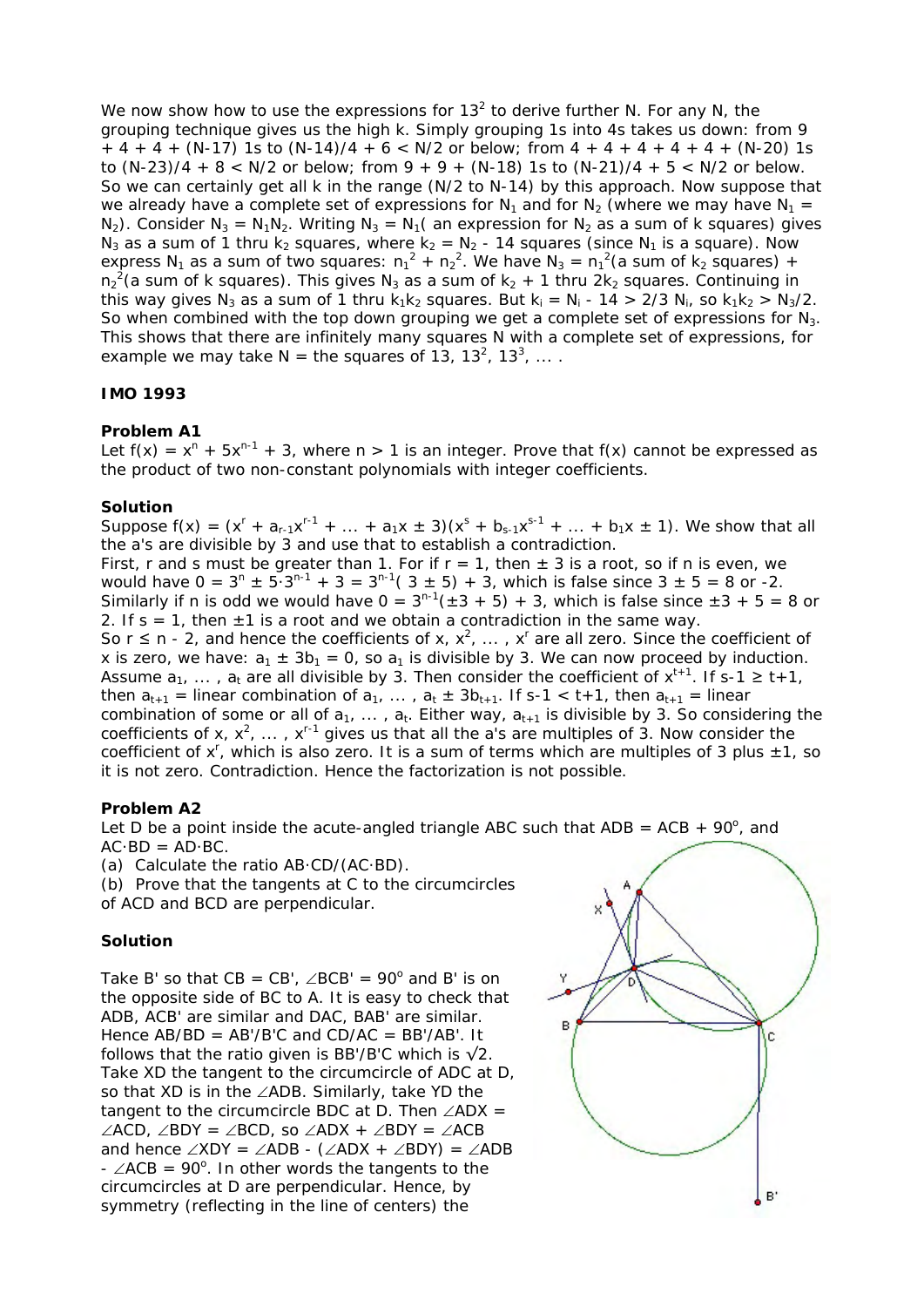#### tangents at C are perpendicular.

*Theo Koupelis, University of Wisconsin, Marathon* provided a similar solution (about 10 minutes later!) taking the point B' so that BDB' =  $90^{\circ}$ , BD = B'D and ∠B'DA = ∠ACB. DAC, B'AB are similar; and ABC, AB'D are similar.

*Marcin Mazur, University of Illinois at Urbana-Champaign* provided the first solution I received (about 10 minutes earlier!) using the generalized Ptolemy's equality (as opposed to the easier equality), but I do not know of a slick proof of this, so I prefer the proof above.

## **Problem A3**

On an infinite chessboard a game is played as follows. At the start  $n^2$  pieces are arranged in an n x n block of adjoining squares, one piece on each square. A move in the game is a jump in a horizontal or vertical direction over an adjacent occupied square to an unoccupied square immediately beyond. The piece which has been jumped over is removed. Find those values of n for which the game can end with only one piece remaining on the board.

## **Solution**

 $n=2$ 

We show first that the game can end with only one piece if n is not a multiple of 3. Note first that the result is true for  $n = 2$  or 4.

X X  $\ldots$  X  $\ldots$  X  $\ldots$  . X X X X . . X . . . **X**  $n = 4$  X X X X X X X X X X X . X X X . X . . X X . . X X . X . . X X X X X X . X . . X X . . X X X . X X X . X X X X X X X X X X X X X X X X X X . X X X . X X X X X X X X X X X X X X X X X X X . X X X . X X X X X X . X . . . X . . . X X . . X . . . X . . . . . . . X X . . . . X . . . . . . . X . . X X . . . X . . X X X . X X X . X . X . X . . . . X . X . X . X X X . X X X . X X X . X X X . . X X . . X X . . . . . . . . . . . . . . . . . . X X . . X . . . . . . . . . . . . . X . . . . X . . . . . . . . . . . . . . X . . . X . . X X . . . . X

The key technique is the following three moves which can be used to wipe out three adjacent pieces on the border provided there are pieces behind them:

 $XXX$  X X . X X . X X X X X X X X . . . X . . . X X

We can use this technique to reduce  $(r + 3)$  x s rectangle to an r x s rectangle. There is a slight wrinkle for the last two rows of three:

| XXXX XX.X XX XX X X |  |  |
|---------------------|--|--|
|                     |  |  |
|                     |  |  |

Thus we can reduce a square side  $3n+2$  to a 2 x  $(3n+2)$  rectangle. We now show how to wipe out the rectangle. First, we change the 2 x 2 rectangle at one end into a single piece alongside the (now) 2 x 3n rectangle: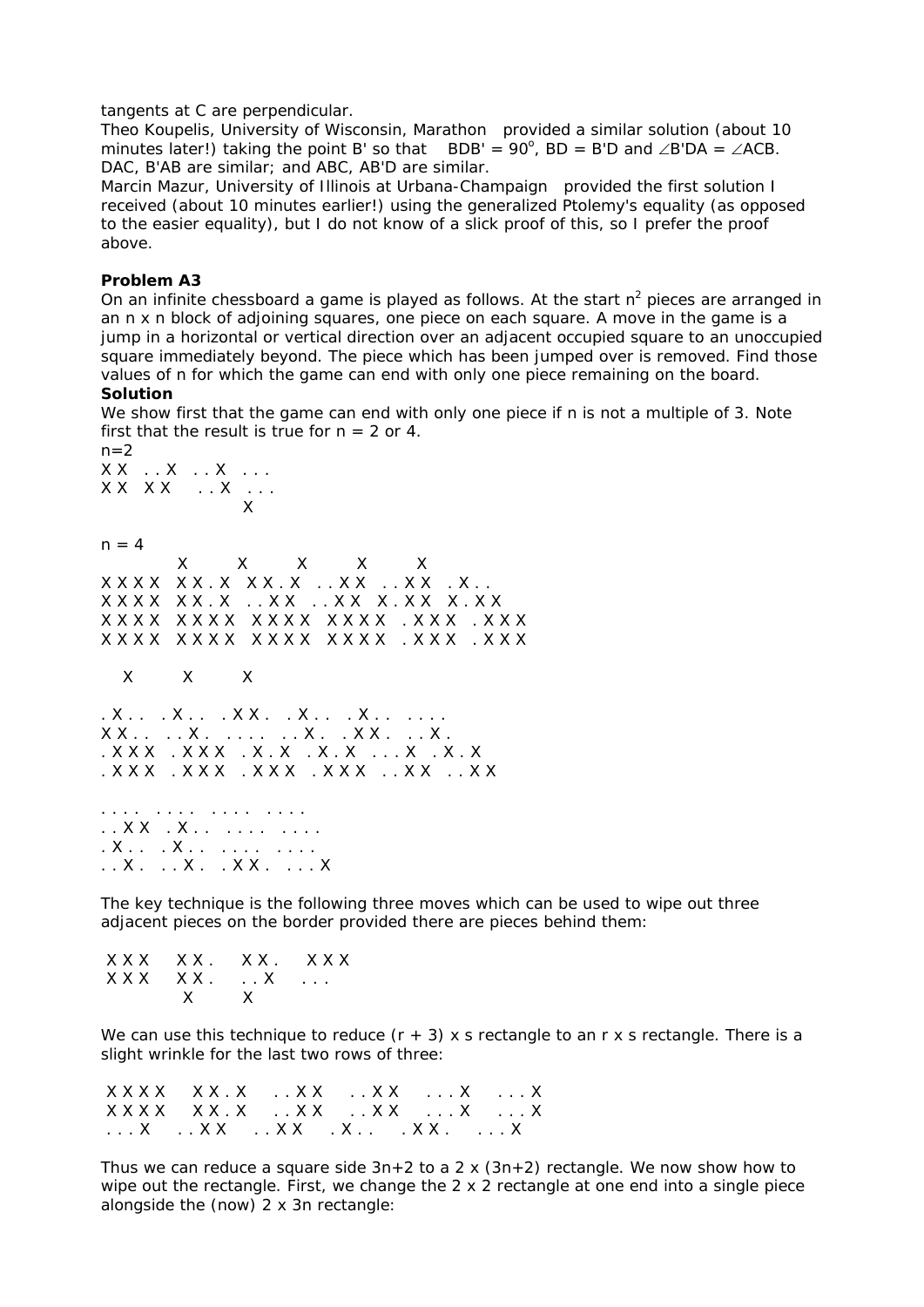X X . . . . . .  $XX \ldots$  $X$   $X$   $X$ 

Then we use the following technique to shorten the rectangle by 3:

|  | $\begin{array}{ccccccccc}\nXX & X & X & X & X & X & \dots & \dots\n\end{array}$ |  |
|--|---------------------------------------------------------------------------------|--|
|  | $\begin{array}{ccccccccc}\nXX & X & X & X & X & X & \dots & \dots\n\end{array}$ |  |
|  | X XXX. XXXX.                                                                    |  |

That completes the case of the square side  $3n+2$ . For the square side  $3n+1$  we can use the technique for removing 3 x r rectangles to reduce it to a 4 x 4 square and then use the technique above for the 4 x 4 rectangle.

Finally, we use a parity argument to show that if n is a multiple of 3, then the square side n cannot be reduced to a single piece. Color the board with 3 colors, red, white and blue:

 R W B R W B R W B ... W B R W B R W B R ...  $B R W B R W B R W ...$  R W B R W B R W B ... ...

Let suppose that the single piece is on a red square. Let A be the number of moves onto a red square, B the number of moves onto a white square and C the number of moves onto a blue square. A move onto a red square increases the number of pieces on red squares by 1, reduces the number of pieces on white squares by 1, and reduces the number of pieces on blue squares by 1. Let  $n = 3m$ . Then there are initially m pieces on red squares, m on white and m on blue. Thus we have:

 $-A + B + C = m-1$ ;  $A - B + C = m$ ;  $A + B - C = m$ . Solving, we get  $A = m$ ,  $B = m - 1/2$ ,  $C = m - 1/2$ . But the number of moves of each type must be integral, so it is not possible to reduce the number of pieces to one if n is a multiple of 3.

#### **Problem B1**

For three points P, Q, R in the plane define  $m(PQR)$  as the minimum length of the three altitudes of the triangle PQR (or zero if the points are collinear). Prove that for any points A, B, C, X:

 $m(ABC) \le m(ABX) + m(AXC) + m(XBC)$ .

#### **Solution**

The length of an altitude is twice the area divided by the length of the corresponding side. Suppose that BC is the longest side of the triangle ABC. Then  $m(ABC) = area ABC/BC$ . [If A  $= B = C$ , so that  $BC = 0$ , then the result is trivially true.]

Consider first the case of X inside ABC. Then area ABC = area ABX + area AXC + area XBC, so m(ABC)/2 = area ABX/BC + area AXC/BC + area XBC/BC. We now claim that the longest side of ABX is at most BC, and similarly for AXC and XBC. It then follows at once that area ABX/BC  $\leq$  area ABX/longest side of ABX = m(ABX)/2 and the result follows (for points X inside ABC).

The claim follows from the following lemma. If Y lies between D and E, then FY is less than the greater than FD and FE. Proof: let H be the foot of the perpendicular from F to DE. One of D and E must lie on the opposite side of Y to H. Suppose it is D. Then  $FD = FH/cos HFD$ > FH/cos HFY = FY. Returning to ABCX, let CX meet AB at Y. Consider the three sides of ABX. By definition AB  $\leq$  BC. By the lemma AX is smaller than the larger of AC and AY, both of which do not exceed BC. Hence  $AX \le BC$ . Similarly BX  $\le BC$ .

It remains to consider X outside ABC. Let AX meet AC at O. We show that the sum of the smallest altitudes of ABY and BCY is at least the sum of the smallest altitudes of ABO and ACO. The result then follows, since we already have the result for  $X = 0$ . The altitude from A in ABX is the same as the altitude from A in ABO. The altitude from X in ABX is clearly longer than the altitude from O in ABO (let the altitudes meet the line AB at Q and R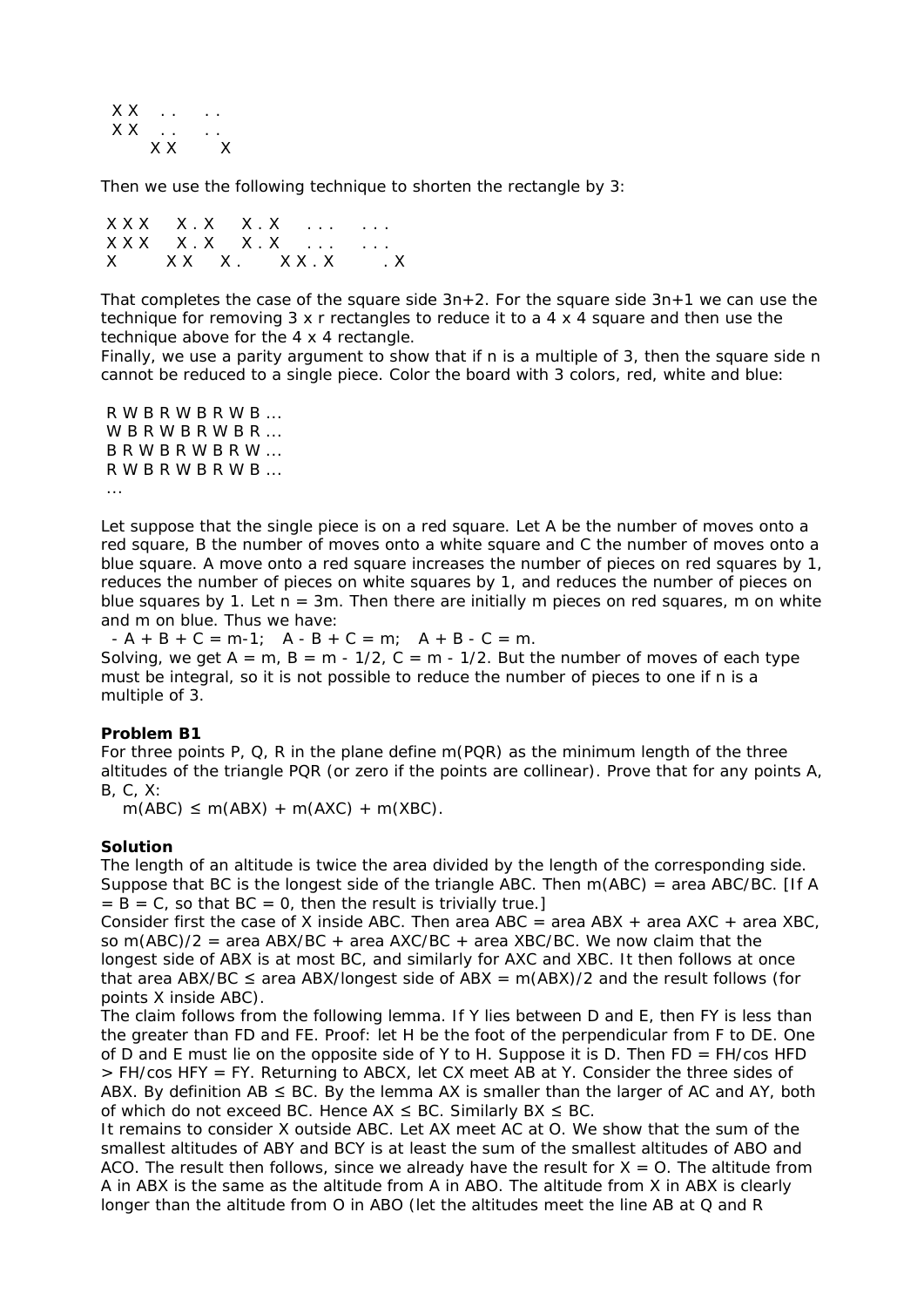respectively, then triangles BOR and BXQ are similar, so  $XQ = OR$ ·BX/BO > OR). Finally, let k be the line through A parallel to BX, then the altitude from B in ABX either crosses k before it meets AX, or crosses AC before it crosses AX. If the former, then it is longer than the perpendicular from B to k, which equals the altitude from A to BO. If the latter, then it is longer than the altitude from B to AO. Thus each of the altitudes in ABX is longer than an altitude in ABO, so  $m(ABX) > m(ABO)$ .

## **Problem B2**

Does there exist a function f from the positive integers to the positive integers such that  $f(1) = 2$ ,  $f(f(n)) = f(n) + n$  for all n, and  $f(n) < f(n+1)$  for all n?

### **Answer**

Yes:  $f(n) = [g*n + \frac{1}{2}]$ , where  $g = (1 + \sqrt{5})/2 = 1.618$  ....

## **Solution**

Let  $g(n) = [g*n + 1/2]$ . Obviously  $g(1) = 2$ . Also  $g(n+1) = g(n) + 1$  or  $g(n) + 2$ , so certainly  $g(n+1) > g(n)$ .

Consider  $d(n) = g^* [g^*n + \frac{1}{2}] + \frac{1}{2} - (g^*n + \frac{1}{2}] + n$ . We show that it is between 0 and 1. It follows immediately that  $g(g(n)) = g(n) + n$ , as required.

Certainly,  $[g^*n + \frac{1}{2}] > g^*n - \frac{1}{2}$ , so d(n)  $> 1 - g/2 > 0$  (the n term has coefficient  $g^2 - g - 1$ which is zero). Similarly,  $[g^*n + \frac{1}{2}] \leq g^*n + \frac{1}{2}$ , so  $d(n) \leq g/2 < 1$ , which completes the proof.

## **Problem B3**

There are  $n > 1$  lamps  $L_0, L_1, \ldots, L_{n-1}$  in a circle. We use  $L_{n+k}$  to mean  $L_k$ . A lamp is at all times either on or off. Initially they are all on. Perform steps  $s_0$ ,  $s_1$ , ... as follows: at step  $s_i$ , if  $L_{i-1}$  is lit, then switch  $L_i$  from on to off or vice versa, otherwise do nothing. Show that: (a) There is a positive integer  $M(n)$  such that after  $M(n)$  steps all the lamps are on again; (b) If  $n = 2^k$ , then we can take M(n) =  $n^2$  - 1. (c) If  $n = 2^k + 1$ , then we can take M(n) =  $n^2 - n + 1$ .

#### **Solution**

(a) The process cannot terminate, because before the last move a single lamp would have been on. But the last move could not have turned it off, because the adjacent lamp was off. There are only finitely many states (each lamp is on or off and the next move can be at one of finitely many lamps), hence the process must repeat. The outcome of each step is uniquely determined by the state, so either the process moves around a single large loop, or there is an initial sequence of steps as far as state k and then the process goes around a loop back to k. However, the latter is not possible because then state k would have had two different precursors. But a state has only one possible precursor which can be found by toggling the lamp at the current position if the previous lamp is on and then moving the position back one. Hence the process must move around a single large loop, and hence it must return to the initial state.

(b) Represent a lamp by X when on, by - when not. For 4 lamps the starting situation and the situation after 4, 8, 12, 16 steps is as follows:

X X X X

- X - X  $X - - X$  $- - X$ 

 $X$   $X$   $X$  -

On its first move lamp n-2 is switched off and then remains off until each lamp has had n-1 moves. Hence for each of its first n-1 moves lamp n-1 is not toggled and it retains its initial state. After each lamp has had n-1 moves, all of lamps 1 to n-2 are off. Finally over the next n-1 moves, lamps 1 to n-2 are turned on, so that all the lamps are on. We show by induction on k that these statements are all true for  $n = 2<sup>k</sup>$ . By inspection, they are true for  $k = 2$ . So suppose they are true for k and consider  $2n = 2^{k+1}$  lamps. For the first n-1 moves of each lamp the n left-hand and the n right-hand lamps are effectively insulated. Lamps n-1 and 2n-1 remain on. Lamp 2n-1 being on means that lamps 0 to n-2 are in just the same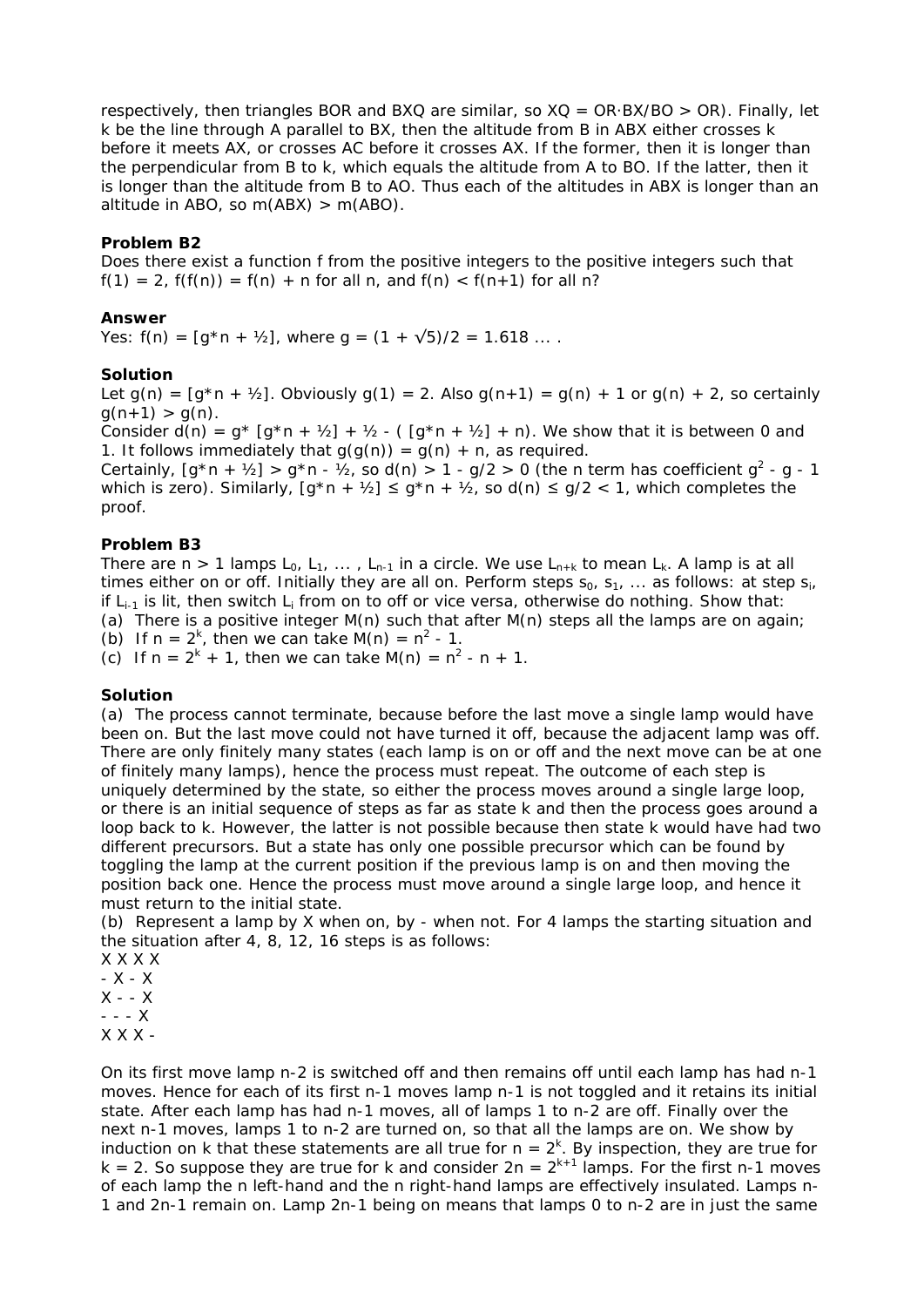situation that they would be with a set of only n lamps. Similarly, lamp n-1 being on means that lamps n to 2n-2 are in the same situation that they would be with a set of only n lamps. Hence after each lamp has had n-1 moves, all the lamps are off except for n-1 and 2n-1. In the next n moves lamps 1 to n-2 are turned on, lamp n-1 is turned off, lamps n to 2n-2 remain off, and lamp 2n-1 remains on. For the next n-1 moves for each lamp, lamp n-1 is not toggled, so it remains off. Hence all of n to 2n-2 also remain off and 2n-1 remains on. Lamps 0 to n-2 go through the same sequence as for a set of n lamps. Hence after these n-1 moves for each lamp, all the lamps are off, except for 2n-1. Finally, over the next 2n-1 moves, lamps 0 to 2n-2 are turned on. This completes the induction. Counting moves, we see that there are n-1 sets of n moves, followed by n-1 moves, a total of  $n^2$  - 1. (c) We show by induction on the number of moves that for  $n = 2<sup>k</sup> + 1$  lamps after each lamp has had m moves, for  $i = 0, 1, ..., 2<sup>k</sup> - 2$ , lamp  $i + 2$  is in the same state as lamp i is after each lamp has had m moves in a set of  $n - 1 = 2<sup>k</sup>$  lamps (we refer to this as lamp i in the *reduced* case). Lamp 0 is off and lamp 1 is on. It is easy to see that this is true for  $m =$ 1 (in both cases odd numbered lamps are on and even numbered lamps are off). Suppose it is true for m. Lamp 2 has the same state as lamp 0 in the reduced case and both toggle since their predecessor lamps are on. Hence lamps 3 to n - 1 behave the same as lamps 1 to n - 3 in the reduced case. That means that lamp n - 1 remains off. Hence lamp 0 does not toggle on its m+1th move and remains off. Hence lamp 1 does not toggle on its m+1th move and remains on. The induction stops working when lamp n - 2 toggles on its nth move in the reduced case, but it works up to and including  $m = n - 2$ . So after n - 2 moves for each lamp all lamps are off except lamp 1. In the next two moves nothing happens, then in the following n - 1 moves lamps 2 to n - 1 and lamp 0 are turned on. So all the lamps are on after a total of  $(n - 2)n + n + 1 = n^2 + n + 1$  moves.

## **IMO 1994**

## **Problem A1**

Let m and n be positive integers. Let  $a_1, a_2, \ldots, a_m$  be distinct elements of {1, 2, ..., n} such that whenever  $a_i + a_j \le n$  for some i, j (possibly the same) we have  $a_i + a_j = a_k$  for some k. Prove that:

 $(a_1 + ... + a_m)/m \ge (n + 1)/2$ .

#### **Solution**

Take  $a_1 < a_2 < ... < a_m$ . Take  $k \le (m+1)/2$ . We show that  $a_k + a_{m-k+1} \ge n + 1$ . If not, then the k distinct numbers  $a_1 + a_{m-k+1}$ ,  $a_2 + a_{m-k+1}$ , ...,  $a_k + a_{m-k+1}$  are all  $\leq n$  and hence equal to some  $a_i$ . But they are all greater than  $a_{m-k+1}$ , so each i satisfies m-k+2  $\leq i \leq m$ , which is impossible since there are only k-1 available numbers in the range.

## **Problem A2**

ABC is an isosceles triangle with  $AB = AC$ . M is the midpoint of BC and O is the point on the line AM such that OB is perpendicular to AB. Q is an arbitrary point on BC different from B and C. E lies on the line AB and F lies on the line AC such that E, Q, F are distinct and collinear. Prove that  $OQ$  is perpendicular to EF if and only if  $QE = QF$ .



#### **Solution**

Assume OQ is perpendicular to EF. Then  $\angle$ EBO =  $\angle$ EQO = 90°, so EBOQ is cyclic. Hence ∠OEQ = ∠OBQ. Also ∠OQF =  $\angle$ OCF = 90°, so OQCF is cyclic. Hence  $\angle$ OFQ =  $\angle$ OCQ. But ∠OCQ = ∠OBQ since ABC is isosceles. Hence ∠OEQ = ∠OFQ, so OE = OF, so triangles OEQ and OFQ are congruent and QE  $=$  QF.

Assume  $QE = QF$ . If  $OQ$  is not perpendicular to  $EF$ , then take E'F' through Q perpendicular to OQ with E' on AB and F' on AC. Then  $QE' = QF'$ , so triangles  $QEE'$  and  $QFF'$  are congruent. Hence ∠QEE' = ∠QFF'. So CA and AB make the same angles with EF and hence are parallel. Contradiction. So OQ is perpendicular to EF.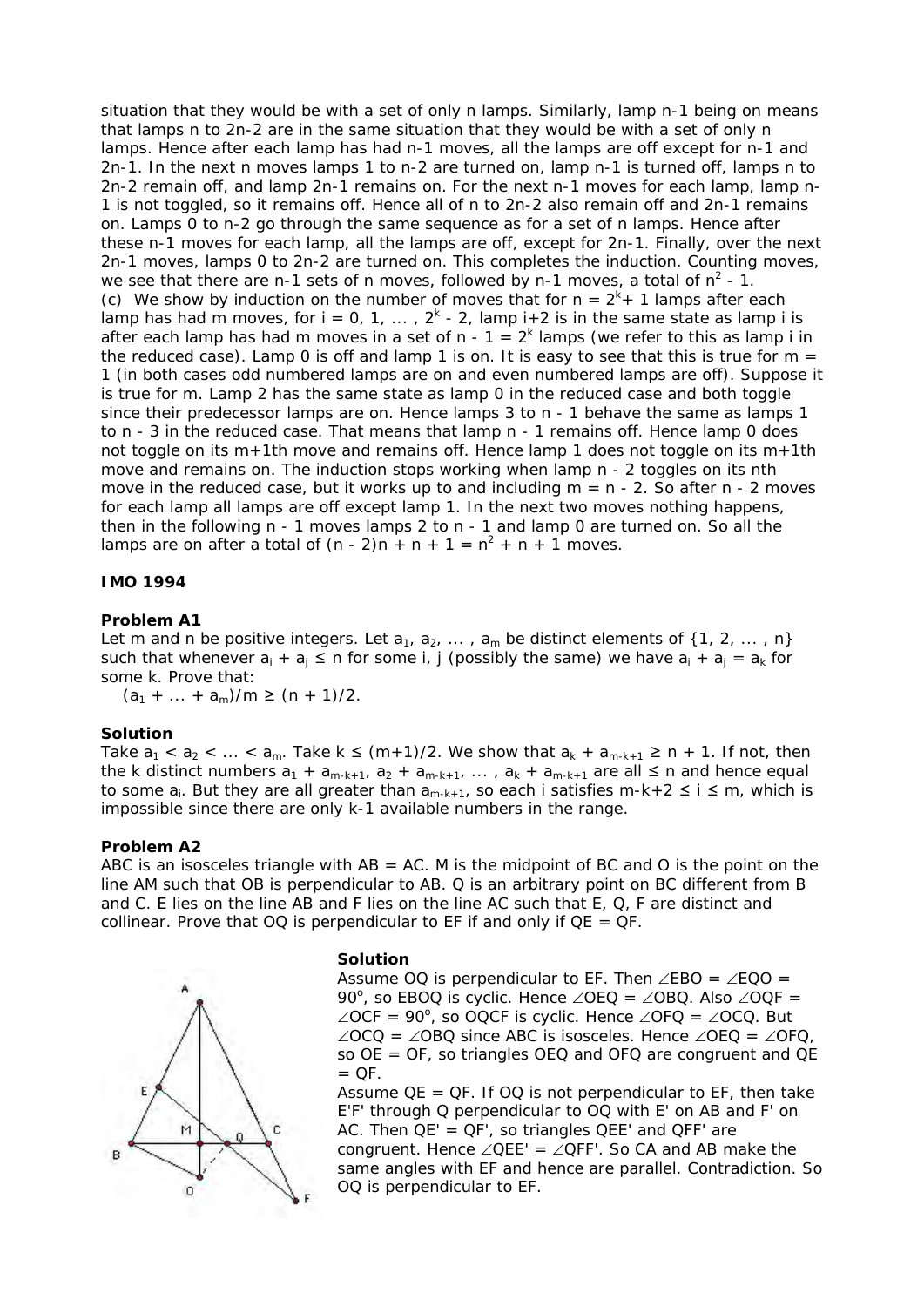## **Problem A3**

For any positive integer k, let  $f(k)$  be the number of elements in the set  $\{k+1, k+2, \ldots, k\}$ 2k} which have exactly three 1s when written in base 2. Prove that for each positive integer m, there is at least one k with  $f(k) = m$ , and determine all m for which there is exactly one k.

#### **Answer**

 $2, 4, \ldots, n(n-1)/2 + 1, \ldots$ 

# **Solution**

To get a feel, we calculate the first few values of f explicitly:  $f(2) = 0, f(3) = 0$  $f(4) = f(5) = 1$ ,  $[7 = 111]$  $f(6) = 2$ ,  $[7 = 111, 11 = 1011]$  $f(7) = f(8) = f(9) = 3 [11 = 1011, 13 = 1101, 14 = 1110]$  $f(10) = 4$  [11, 13, 14, 19 = 10011]  $f(11) = f(12) = 5$  [13, 14, 19, 21 = 10101, 22 = 10110]  $f(13) = 6$  [14, 19, 21, 22, 25 = 11001, 26 = 11010]

We show that  $f(k+1) = f(k)$  or  $f(k) + 1$ . The set for  $k+1$  has the additional elements  $2k+1$ and  $2k+2$  and it loses the element  $k+1$ . But the binary expression for  $2k+2$  is the same as that for  $k+1$  with the addition of a zero at the end, so  $2k+2$  and  $k+1$  have the same number of 1s. So if  $2k+1$  has three 1s, then  $f(k+1) = f(k) + 1$ , otherwise  $f(k+1) = f(k)$ . Now clearly an infinite number of numbers  $2k+1$  have three 1s, (all numbers  $2^r + 2^s + 1$  for  $r > s > 0$ ). So f(k) increases without limit, and since it only moves up in increments of 1, it never skips a number. In other words, given any positive integer m we can find k so that  $f(k) = m$ .

From the analysis in the last paragraph we can only have a single k with  $f(k) = m$  if both 2k-1 and 2k+1 have three 1s, or in other words if both k-1 and k have two 1s. Evidently this happens when k-1 has the form  $2^{n}$  + 1. This determines the k, namely  $2^{n}$  + 2, but we need to determine the corresponding  $m = f(k)$ . It is the number of elements of  $\{2^n + 3,$  $2^{n}+4$ , ...,  $2^{n+1}+4$ } which have three 1s. Elements with three 1s are either  $2^{n}+2^{r}+2^{s}$  with 0  $\leq r < s < n$ , or  $2^{n+1}+3$ . So there are m = n(n-1)/2 + 1 of them. As a check, for n = 2, we have  $k = 2^2 + 2 = 6$ , m = 2, and for n = 3, we have  $k = 2^3 + 2 = 10$ , m = 4, which agrees with the  $f(6) = 2$ ,  $f(10) = 4$  found earlier.

# **Problem B1**

Determine all ordered pairs (m, n) of positive integers for which  $(n^3 + 1)/(mn - 1)$  is an integer.

#### **Answer**

 $(1, 2), (1, 3), (2, 1), (2, 2), (2, 5), (3, 1), (3, 5), (5, 2), (5, 3).$ 

#### **Solution**

We start by checking small values of n. n = 1 gives  $n^3 + 1 = 2$ , so m = 2 or 3, giving the solutions (2, 1) and (3, 1). Similarly,  $n = 2$  gives  $n^3 + 1 = 9$ , so  $2m-1 = 1$ , 3 or 9, giving the solutions  $(1, 2)$ ,  $(2, 2)$ ,  $(5, 2)$ . Similarly, n = 3 gives  $n^3 + 1 = 28$ , so 3m - 1 = 2, 14, giving the solutions  $(1, 3)$ ,  $(5, 3)$ . So we assume hereafter that  $n > 3$ .

Let  $n^3 + 1 = (mn - 1)h$ . Then we must have h = -1 (mod n). Put h = kn - 1. Then  $n^3 + 1 =$ mkn<sup>2</sup> - (m + k)n + 1. Hence n<sup>2</sup> = mkn - (m + k). (\*) Hence n divides m + k. If m + k  $\ge$ 3n, then since n > 3 we have at least one of m,  $k \ge n + 2$ . But then (mn - 1)(kn - 1)  $\ge (n^2)$ + 2n - 1)(n - 1) =  $n^3 + n^2$  - 3n + 1 =  $(n^3 + 1) + n(n - 3) > n^3 + 1$ . So we must have m + k  $= n$  or 2n.

Consider first  $m + k = n$ . We may take  $m \ge k$  (provided that we remember that if m is a solution, then so is n - m). So (\*) gives  $n = m(n - m)$  - 1. Clearly  $m = n - 1$  is not a solution. If m = n - 2, then n =  $2(n - 2) - 1$ , so n = 5. This gives the two solutions (m, n) =  $(2, 5)$  and  $(3, 5)$ . If m < n - 2 then n - m ≥ 3 and so m(n - m) - 1 ≥ 3m - 1 ≥ 3n/2 - 1 > n for  $n > 3$ .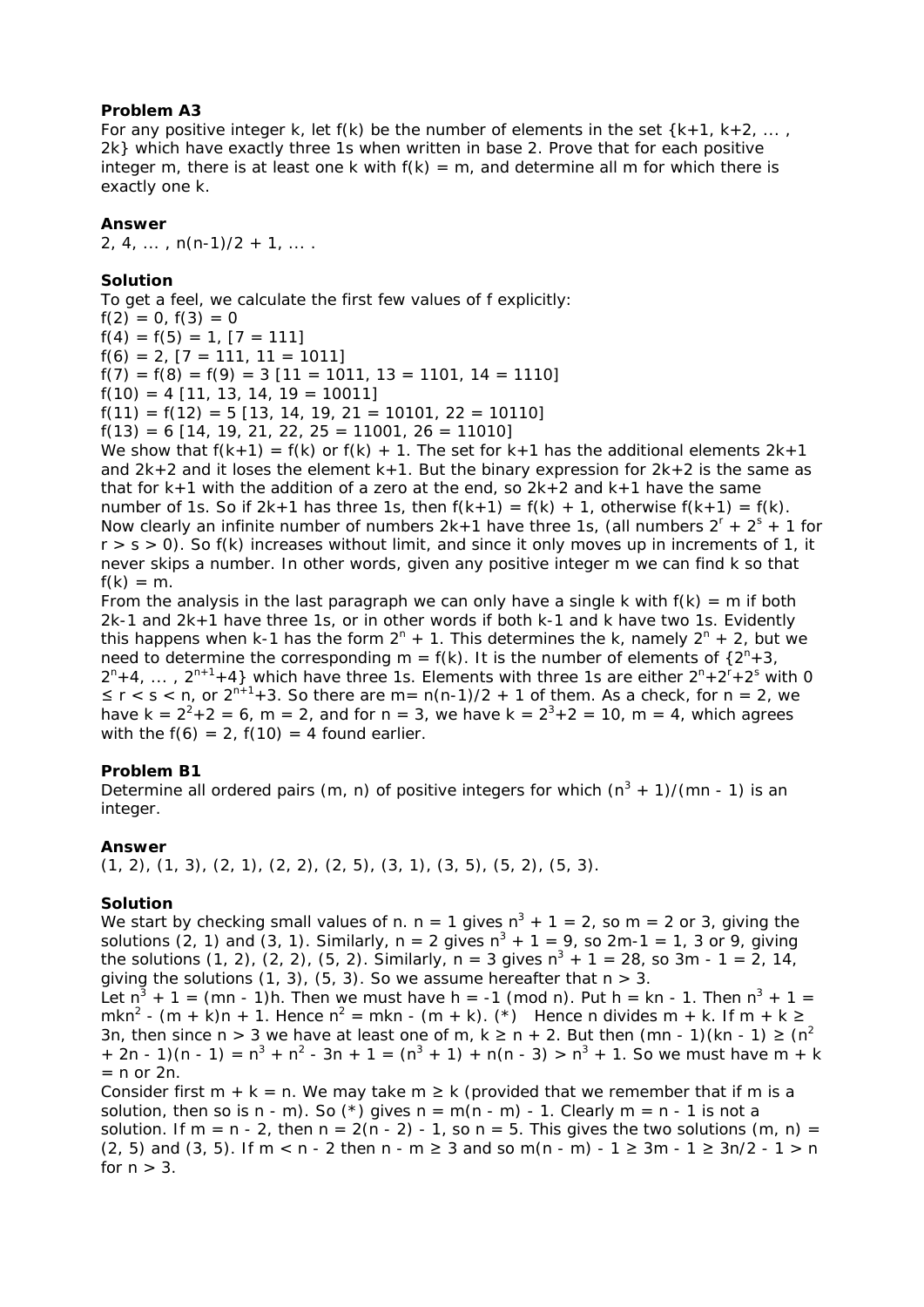Finally, take m + k = 2n. So (\*) gives n + 2 = m(2n - m). Again we may take m  $\geq$  k. m = 2n - 1 is not a solution (we are assuming  $n > 3$ ). So 2n - m  $\geq 2$ , and hence m(2n - m)  $\geq$  $2m \ge 2n > n + 2$ .

## **Problem B2**

Let S be the set of all real numbers greater than  $-1$ . Find all functions  $f : S$  S such that  $f(x)$  $+ f(y) + xf(y) = y + f(x) + yf(x)$  for all x and y, and  $f(x)/x$  is strictly increasing on each of the intervals  $-1 < x < 0$  and  $0 < x$ .

#### **Answer**

 $f(x) = -x/(x+1)$ .

## **Solution**

Suppose  $f(a) = a$ . Then putting  $x = y = a$  in the relation given, we get  $f(b) = b$ , where  $b = a$ 2a + a<sup>2</sup>. If -1 < a < 0, then -1 < b < a. But  $f(a)/a = f(b)/b$ . Contradiction. Similarly, if a > 0, then  $b > a$ , but  $f(a)/a = f(b)/b$ . Contradiction. So we must have  $a = 0$ . But putting  $x = y$  in the relation given we get  $f(k) = k$  for  $k = x + f(x) + xf(x)$ . Hence for any x we have  $x + f(x) + xf(x) = 0$  and hence  $f(x) = -x/(x+1)$ .

Finally, it is straightforward to check that  $f(x) = -x(x+1)$  satisfies the two conditions.

## **Problem B3**

Show that there exists a set A of positive integers with the following property: for any infinite set S of primes, there exist two positive integers m in A and n not in A, each of which is a product of k distinct elements of S for some  $k \geq 2$ .

## **Solution**

Let the primes be  $p_1 < p_2 < p_3 < ...$ . Let A consists of all products of n distinct primes such that the smallest is greater than  $p_n$ . For example: all primes except 2 are in A; 21 is not in A because it is a product of two distinct primes and the smallest is greater than 3. Now let  $S = \{p_{i1}, p_{i2}, \dots\}$  be any infinite set of primes. Assume that  $p_{i1} < p_{i2} < \dots$ . Let  $n = i_1$ . Then  $p_{i1}p_{i2} \ldots p_{in}$  is not in A because it is a product of n distinct primes, but the smallest is not greater than  $p_n$ . But  $p_{i2}p_{i3} \ldots p_{in+1}$  is in A, because it is a product of n distinct primes and the smallest is greater than  $p_n$ . But both numbers are products of n distinct elements of S.

#### **IMO 1995**

# **Problem A1**

Let A, B, C, D be four distinct points on a line, in that order. The circles with diameter AC and BD intersect at X and Y. The line XY meets BC at Z. Let P be a point on the line XY other than Z. The line CP intersects the circle with diameter AC at C and M, and the line BP intersects the circle with diameter BD at B and N. Prove that the lines AM, DN, XY are concurrent.

#### **Solution**

Let DN meet XY at Q. Angle  $QDZ = 90^\circ$  angle NBD = angle BPZ. So triangles QDZ and BPZ are similar. Hence  $QZ/DZ =$  $BZ/PZ$ , or  $OZ = BZ \cdot DZ/PZ$ . Let AM meet XY at Q'. Then the same argument shows that  $Q'Z = AZ \cdot CZ/PZ$ . But  $BZ \cdot DZ = XZ \cdot YZ$  $=$  AZ·CZ, so QZ = Q'Z. Hence Q and Q' coincide.

# **Problem A2**

Let a, b, c be positive real numbers with abc  $= 1$ . Prove that:

 $1/(a^3(b + c)) + 1/(b^3(c + a)) + 1/(c^3(a))$  $+$  b))  $\geq$  3/2.

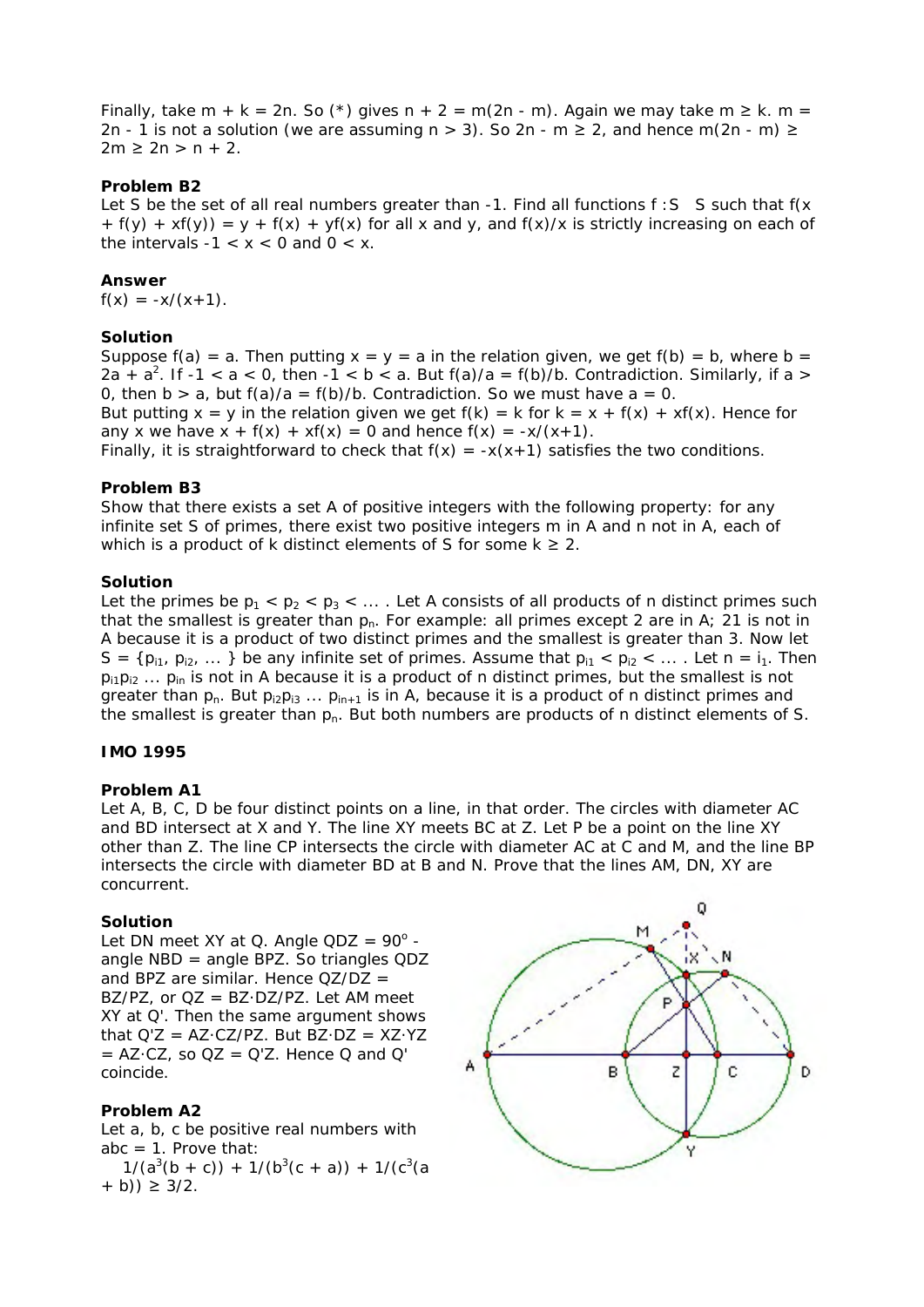# **Solution**

Put a =  $1/x$ , b =  $1/y$ , c =  $1/z$ . Then  $1/(a^3(b+c)) = x^3yz/(y+z) = x^2/(y+z)$ . Let the expression given be E. Then by Cauchy's inequality we have  $(y+z + z+x + x+y)E \ge (x + y)$ + z)<sup>2</sup>, so E  $\geq$  (x + y + z)/2. But applying the arithmetic/geometric mean result to x, y, z gives  $(x + y + z) \ge 3$ . Hence result.

# **Problem A3**

Determine all integers  $n > 3$  for which there exist n points  $A_1, \ldots, A_n$  in the plane, no three collinear, and real numbers  $r_1$ , ...,  $r_n$  such that for any distinct i, j, k, the area of the triangle  $A_iA_jA_k$  is  $r_i + r_j + r_k$ .

#### **Answer**

 $n = 4$ .

#### **Solution**

The first point to notice is that if no arrangement is possible for n, then no arrangement is possible for any higher integer. Clearly the four points of a square work for  $n = 4$ , so we focus on  $n = 5$ .

If the 5 points form a convex pentagon, then considering the quadrilateral  $A_1A_2A_3A_4$  as made up of two triangles in two ways, we have that  $r_1 + r_3 = r_2 + r_4$ . Similarly,  $A_5A_1A_2A_3$ gives  $r_1 + r_3 = r_2 + r_5$ , so  $r_4 = r_5$ .

We show that we cannot have two r's equal (whether or not the 4 points form a convex pentagon). For suppose  $r_4 = r_5$ . Then  $A_1A_2A_4$  and  $A_1A_2A_5$  have equal area. If  $A_4$  and  $A_5$  are on the same side of the line  $A_1A_2$ , then since they must be equal distances from it,  $A_4A_5$  is parallel to  $A_1A_2$ . If they are on opposite sides, then the midpoint of  $A_4A_5$  must lie on  $A_1A_2$ . The same argument can be applied to  $A_1$  and  $A_3$ , and to  $A_2$  and  $A_3$ . But we cannot have two of  $A_1A_2$ ,  $A_1A_3$  and  $A_2A_3$  parallel to  $A_4A_5$ , because then  $A_1$ ,  $A_2$  and  $A_3$  would be collinear. We also cannot have the midpoint of  $A_4A_5$  lying on two of  $A_1A_2$ ,  $A_1A_3$  and  $A_2A_3$  for the same reason. So we have established a contradiction. hence no two of the r's can be equal. In particular, this shows that the 5 points cannot form a convex pentagon.

Suppose the convex hull is a quadrilateral. Without loss of generality, we may take it to be  $A_1A_2A_3A_4$ .  $A_5$  must lie inside one of  $A_1A_2A_4$  and  $A_2A_3A_4$ . Again without loss of generality we may take it to be the latter, so that  $A_1A_2A_5A_4$  is also a convex quadrilateral. Then  $r_2 + r_4 =$  $r_1$  +  $r_3$  and also =  $r_1$  +  $r_5$ . So  $r_3$  =  $r_5$ , giving a contradiction as before.

The final case is the convex hull a triangle, which we may suppose to be  $A_1A_2A_3$ . Each of the other two points divides its area into three triangles, so we have:  $(r_1 + r_2 + r_4) + (r_2 + r_3 + r_4)$  $r_4$ ) +  $(r_3 + r_1 + r_4) = (r_1 + r_2 + r_5) + (r_2 + r_3 + r_5) + (r_3 + r_1 + r_5)$  and hence  $r_4 = r_5$ , giving a contradiction.

So the arrangement is not possible for 5 and hence not for any  $n > 5$ .

# **Problem B1**

Find the maximum value of  $x_0$  for which there exists a sequence  $x_0$ ,  $x_1$ , ...,  $x_{1995}$  of positive reals with  $x_0 = x_{1995}$  such that for  $i = 1, ..., 1995$ :

 $x_{i-1} + 2/x_{i-1} = 2x_i + 1/x_i$ .

#### **Answer**

 $2^{997}$ .

### **Solution**

The relation given is a quadratic in  $x_i$ , so it has two solutions, and by inspection these are  $x_i$ =  $1/x_{i-1}$  and  $x_{i-1}/2$ . For an even number of moves we can start with an arbitrary  $x_0$  and get back to it. Use n-1 halvings, then take the inverse, that gets to  $2^{n-1}/x_0$  after n moves. Repeating brings you back to  $x_0$  after 2n moves. However, 1995 is odd! The sequence given above brings us back to  $x_0$  after n moves, provided that  $x_0 = 2^{(n-1)/2}$ . We show that this is the largest possible  $x_0$ . Suppose we have a halvings followed by an inverse followed by b halvings followed by an inverse. Then if the number of inverses is odd we end up with  $2^{a-b+c-\cdots}/x_0$ , and if it is even we end up with  $x_0/2^{a-b+c-\cdots}$ . In the first case, since the final number is  $x_0$  we must have  $x_0 = 2^{(a-b+...)/2}$ . All the a, b, ... are non-negative and sum to the number of moves less the number of inverses, so we clearly maximise  $x_0$  by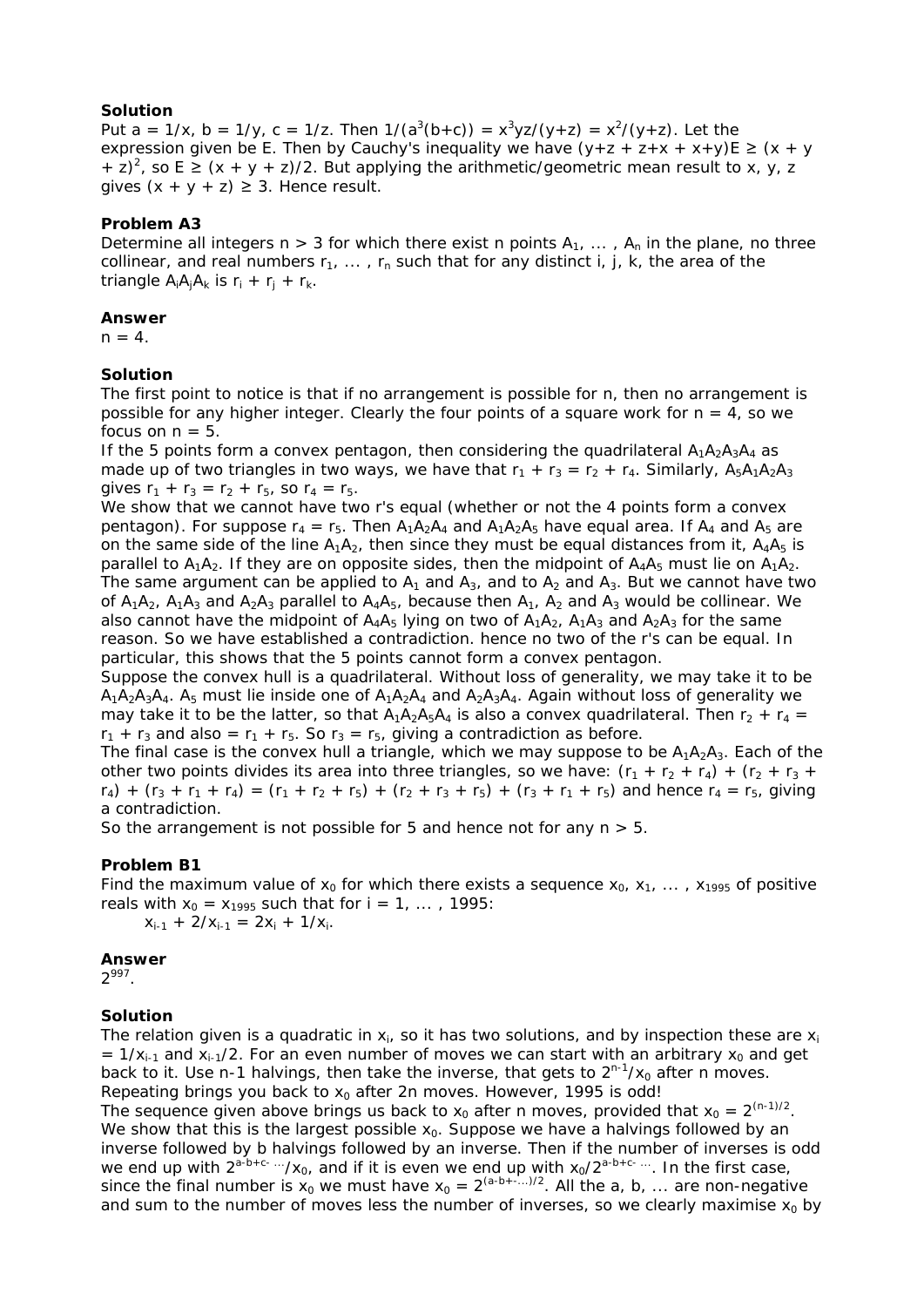taking a single inverse and  $a = n-1$ . In the second case, we must have  $2^{a-b+c-m} = 1$  and hence  $a - b + c - ... = 0$ . But that implies that  $a + b + c + ...$  is even and hence the total number of moves is even, which it is not. So we must have an odd number of inverses and the maximum value of  $x_0$  is  $2^{(n-1)/2}$ .

# **Problem B2**

Let ABCDEF be convex hexagon with AB = BC = CD and DE = EF = FA, such that  $\angle$ BCD =  $\angle$ EFA = 60°. Suppose that G and H are points in the interior of the hexagon such that  $\angle$ AGB  $= \angle$ DHE = 120°. Prove that AG + GB + GH + DH + HE  $\geq$  CF.

# **Solution**

BCD is an equilateral triangle and AEF is an equilateral triangle. The presence of equilateral triangles and quadrilaterals suggests using Ptolemy's inequality. From CBGD, we get CG·BD ≤ BG·CD + GD·CB, so CG ≤ BG + GD. Similarly from HAFE we get HF ≤ HA + HE. Also CF is shorter than the indirect path C to G to H to F, so  $CF \leq CG + GH + HF$ . But we do not get quite what we want.

However, a slight modification of the argument does work. BAED is symmetrical about BE (because  $BA = BD$  and  $EA = ED$ ). So we may take C' the reflection of C in the line BE and F' the reflection of F. Now C'AB and F'ED are still equilateral, so the same argument gives C'G  $\geq$  AG + GB and HF'  $\leq$  DH + HE. So CF = C'F'  $\leq$  C'G + GH + HF'  $\leq$  AG + GB + GH + DH + HE.

# **Problem B3**

Let p be an odd prime number. How many p-element subsets A of  $\{1, 2, \ldots, 2p\}$  are there, the sum of whose elements is divisible by p?

# **Answer**

 $2 + (2pCp - 2)/p$ , where 2pCp is the binomial coefficient  $(2p)!/(p!p!)$ .

# **Solution**

Let A be a subset other than  $\{1, 2, ..., p\}$  and  $\{p+1, p+2, ..., 2p\}$ . Consider the elements of A in  $\{1, 2, \ldots, p\}$ . The number r satisfies  $0 < r < p$ . We can change these elements to another set of r elements of  $\{1, 2, \ldots, p\}$  by adding 1 to each element (and reducing mod p if necessary). We can repeat this process and get p sets in all. For example, if  $p = 7$  and the original subset of  $\{1, 2, \ldots, 7\}$  was  $\{3, 5\}$ , we get:

{3 , 5}, {4, 6}, {5, 7}, {6, 1}, {7, 2}, {1, 3}, {2, 4}.

The sum of the elements in the set is increased by r each time. So, since p is prime, the sums must form a complete set of residues mod p. In particular, they must all be distinct and hence all the subsets must be different.

Now consider the sets A which have a given intersection with  $\{p+1, \ldots, n\}$ . Suppose the elements in this intersection sum to k mod p. The sets can be partitioned into groups of p by the process described above, so that exactly one member of each group will have the sum -k mod p for its elements in  $\{1, 2, \ldots, p\}$ . In other words, exactly one member of each group will have the sum of all its elements divisible by p.

There are 2pCp subsets of  $\{1, 2, \ldots, 2p\}$  of size p. Excluding  $\{1, 2, \ldots, p\}$  and  $\{p+1, \ldots, p\}$ 2p} leaves (2pCp - 2). We have just shown that (2pCp - 2)/p of these have sum divisible by p. The two excluded subsets also have sum divisible by p, so there are  $2 + (2pCp - 2)/p$ subsets in all having sum divisible by p.

# **IMO 1996**

# **Problem A1**

We are given a positive integer r and a rectangular board divided into 20 x 12 unit squares. The following moves are permitted on the board: one can move from one square to another only if the distance between the centers of the two squares is  $\sqrt{r}$ . The task is to find a sequence of moves leading between two adjacent corners of the board which lie on the long side.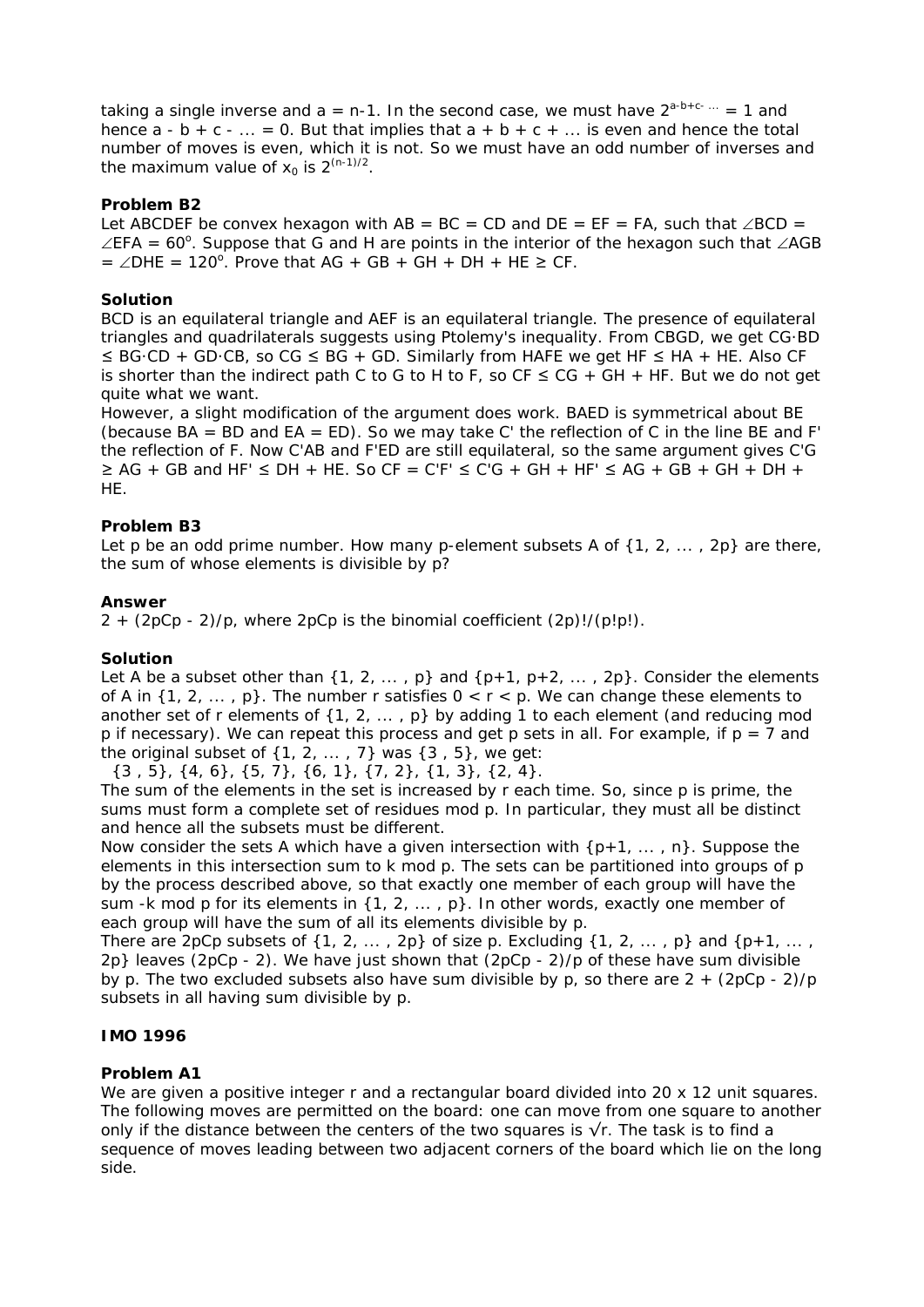(a) Show that the task cannot be done if r is divisible by 2 or 3.

(b) Prove that the task is possible for  $r = 73$ .

(c) Can the task be done for  $r = 97$ ?

#### **Answer**

No.

# **Solution**

(a) Suppose the move is a units in one direction and b in the orthogonal direction. So  $a^2$  +  $b^2$  = r. If r is divisible by 2, then a and b are both even or both odd. But that means that we can only access the black squares or the white squares (assuming the rectangle is colored like a chessboard). The two corners are of opposite color, so the task cannot be done. All squares are congruent to 0 or 1 mod 3, so if r is divisible by 3, then a and b must both be multiples of 3. That means that if the starting square has coordinates (0,0), we can only move to squares of the form (3m,3n). The required destination is (19,0) which is not of this form, so the task cannot be done.

(b) If  $r = 73$ , then we must have  $a = 8$ ,  $b = 3$  (or vice versa). There are 4 types of move: A:  $(x,y)$  to  $(x+8,y+3)$ 

- B:  $(x,y)$  to  $(x+3,y+8)$
- C:  $(x,y)$  to  $(x+8,y-3)$
- D:  $(x,y)$  to  $(x+3,y-8)$

We regard  $(x,y)$  to  $(x-8,y-3)$  as a negative move of type A, and so on. Then if we have a moves of type A, b of type B and so on, then we require:

 $8(a + c) + 3(b + d) = 19$ ;  $3(a - c) + 8(b - d) = 0$ . A simple solution is  $a = 5$ ,  $b = -1$ ,  $c = -3$ ,  $d = 2$ , so we start by looking for solutions of this

type. After some fiddling we find: (0,0) to (8,3) to (16,6) to (8,9) to (11,1) to (19,4) to (11,7) to (19,10) to (16,2) to (8,5) to (16,8) to (19,0).

(c) If  $r = 97$ , then we must have  $a = 9$ ,  $b = 4$ . As before, assume we start at  $(0,0)$ . A good deal of fiddling around fails to find a solution, so we look for reasons why one is impossible. Call moves which change y by 4 "toggle" moves. Consider the central strip  $y = 4$ , 5, 6 or 7. Toggle moves must toggle us in and out of the strip. Non-toggle moves cannot be made if we are in the strip and keep us out of it if we are out of it. Toggle moves also change the parity of the x-coordinate, whereas non-toggle moves do not. Now we start and finish out of the strip, so we need an even number of toggle moves. On the other hand, we start with even x and end with odd x, so we need an odd number of toggle moves. Hence the task is impossible.

# **Problem A2**

Let P be a point inside the triangle ABC such that ∠APB - ∠ACB = ∠APC - ∠ABC. Let D, E be the incenters of triangles APB, APC respectively. Show that AP, BD, CE meet at a point.

# **Solution**

We need two general results: the angle bisector theorem; and the result about the feet of the perpendiculars from a general point inside a triangle. The second is not so well-known. Let P be a general point in the triangle ABC

with X, Y, Z the feet of the perpendiculars to BC, CA, AB. Then PA = YZ/sin A and ∠APB - ∠C = ∠XZY. To prove the first part: AP = AY/sin APY = AY/sin AZY (since AYPZ is  $cyclic$ ) = YZ/sin A (sine rule). To prove the second part: ∠XZY = ∠XZP + ∠YZP = ∠XBP + ∠YAP = 90<sup>°</sup> - ∠XPB + 90<sup>°</sup> - ∠YPA = 180<sup>°</sup> - $(360^{\circ} - \angle APB - \angle XPY) = -180^{\circ} + \angle APB +$  $(180^{\circ} \cdot \angle C) = \angle APB \cdot \angle C$ .



So, returning to the problem,  $\angle$ APB -  $\angle$ C =

∠XZY and ∠APC - ∠B = ∠XYZ. Hence XYZ is isosceles: XY = XZ. Hence PC sin C = PB sin B. But AC sin  $C = AB \sin B$ , so AB/PB = AC/PC. Let the angle bisector BD meet AP at W. Then,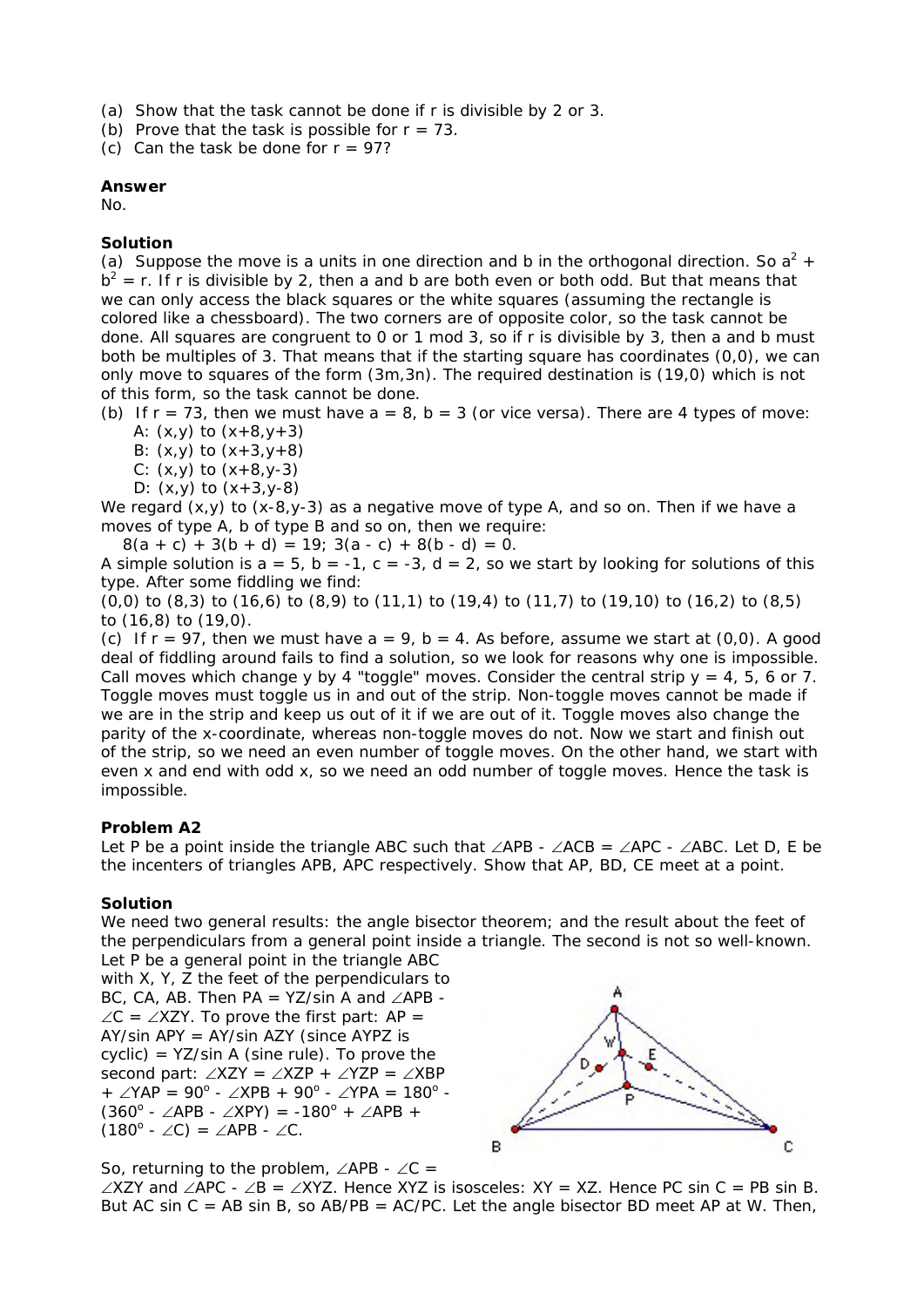by the angle bisector theorem,  $AB/PB = AW/WP$ . Hence  $AW/WP = AC/PC$ , so, by the angle bisector theorem, CW is the bisector of angle ACP, as required.

#### **Problem A3**

Let S be the set of non-negative integers. Find all functions f: S $\rightarrow$ S such that f(m + f(n)) =  $f(f(m)) + f(n)$  for all m, n.

#### **Solution**

Setting  $m = n = 0$ , the given relation becomes:  $f(f(0)) = f(f(0)) + f(0)$ . Hence  $f(0) = 0$ . Hence also  $f(f(0)) = 0$ . Setting  $m = 0$ , now gives  $f(f(n)) = f(n)$ , so we may write the original relation as  $f(m + f(n)) = f(m) + f(n)$ .

So f(n) is a fixed point. Let k be the smallest non-zero fixed point. If k does not exist, then f(n) is zero for all n, which is a possible solution. If k does exist, then an easy induction shows that  $f(qk) = qk$  for all non-negative integers q. Now if n is another fixed point, write  $n = kq + r$ , with  $0 \le r < k$ . Then  $f(n) = f(r + f(kq)) = f(r) + f(kq) = kq + f(r)$ . Hence  $f(r) =$ r, so r must be zero. Hence the fixed points are precisely the multiples of k.

But f(n) is a fixed point for any n, so f(n) is a multiple of k for any n. Let us take  $n_1, n_2, ...,$  $n_{k-1}$  to be arbitrary non-negative integers and set  $n_0 = 0$ . Then the most general function satisfying the conditions we have established so far is:

 $f(qk + r) = qk + n_rk$  for  $0 \le r < k$ .

We can check that this satisfies the functional equation. Let  $m = ak + r$ ,  $n = bk + s$ , with 0  $\leq$  r, s < k. Then f(f(m)) = f(m) = ak + n<sub>r</sub>k, and f(n) = bk + n<sub>s</sub>k, so f(m + f(n)) = ak + bk  $+ n_r k + n_s k$ , and f(f(m))  $+ f(n) = ak + bk + n_r k + n_s k$ . So this is a solution and hence the most general solution.

#### **Problem B1**

The positive integers a, b are such that 15a + 16b and 16a - 15b are both squares of positive integers. What is the least possible value that can be taken on by the smaller of these two squares?

#### **Answer**

 $481^2$ .

# **Solution**

Put 15a  $\pm$  16b = m<sup>2</sup>, 16a - 15b = n<sup>2</sup>. Then 15m<sup>2</sup> + 16n<sup>2</sup> = 481a = 13·37a. The quadratic residues mod 13 are 0,  $\pm 1$ ,  $\pm 3$ ,  $\pm 4$ , so the residues of 15m<sup>2</sup> are 0,  $\pm 2$ ,  $\pm 5$ ,  $\pm 6$ , and the residues of 16n<sup>2</sup> are 0,  $\pm$ 1,  $\pm$ 3,  $\pm$ 4. Hence m and n must both be divisible by 13. Similarly, the quadratic residues of 37 are 0,  $\pm 1$ ,  $\pm 3$ ,  $\pm 4$ ,  $\pm 7$ ,  $\pm 9$ ,  $\pm 10$ ,  $\pm 11$ ,  $\pm 12$ ,  $\pm 16$ , so the residues of 15m<sup>2</sup> are 0,  $\pm 2$ ,  $\pm 5$ ,  $\pm 6$ ,  $\pm 8$ ,  $\pm 13$ ,  $\pm 14$ ,  $\pm 15$ ,  $\pm 17$ ,  $\pm 18$ , and the residues of 16n<sup>2</sup> are 0,  $\pm$ 1,  $\pm$ 3,  $\pm$ 4,  $\pm$ 7,  $\pm$ 9,  $\pm$ 10,  $\pm$ 11,  $\pm$ 12,  $\pm$ 16. Hence m and n must both be divisible by 37. Put m = 481m', n = 481n' and we get:  $a = 481(15m^2 + 16n^2)$ . We also have  $481b = 16m^2 - 15n^2$  and hence  $b = 481(16m^2 - 15n^2)$ . The smallest possible solution would come from putting  $m' = n' = 1$  and indeed that gives a solution.

This solution is straightforward, but something of a slog - all the residues have to be calculated. A more elegant variant is to notice that  $m^4 + n^4 = 481(a^2 + b^2)$ . Now if m and n are not divisible by 13 we have  $m^4 + n^4 = 0$  (mod 13). Take k so that km = 1 (mod 13), then  $(nk)^4$  =  $-(mk)^4$  = -1 (mod 13). But that is impossible because then  $(nk)^{12}$  = -1 (mod 13), but  $x^{12} = 1$  (mod 13) for all non-zero residues. Hence m and n are both divisible by 13. The same argument shows that m and n are both divisible by 37.

# **Problem B2**

Let ABCDEF be a convex hexagon such that AB is parallel to DE, BC is parallel to EF, and CD is parallel to FA. Let  $R_{A}$ ,  $R_{C}$ ,  $R_{F}$  denote the circumradii of triangles FAB, BCD, DEF respectively, and let p denote the perimeter of the hexagon. Prove that:

 $R_A + R_C + R_F \geq p/2$ .

# **Solution**

The starting point is the formula for the circumradius R of a triangle ABC:  $2R = a/sin A$ b/sin  $B = c/s$  in C. [Proof: the side a subtends an angle 2A at the center, so  $a = 2R \sin A$ .]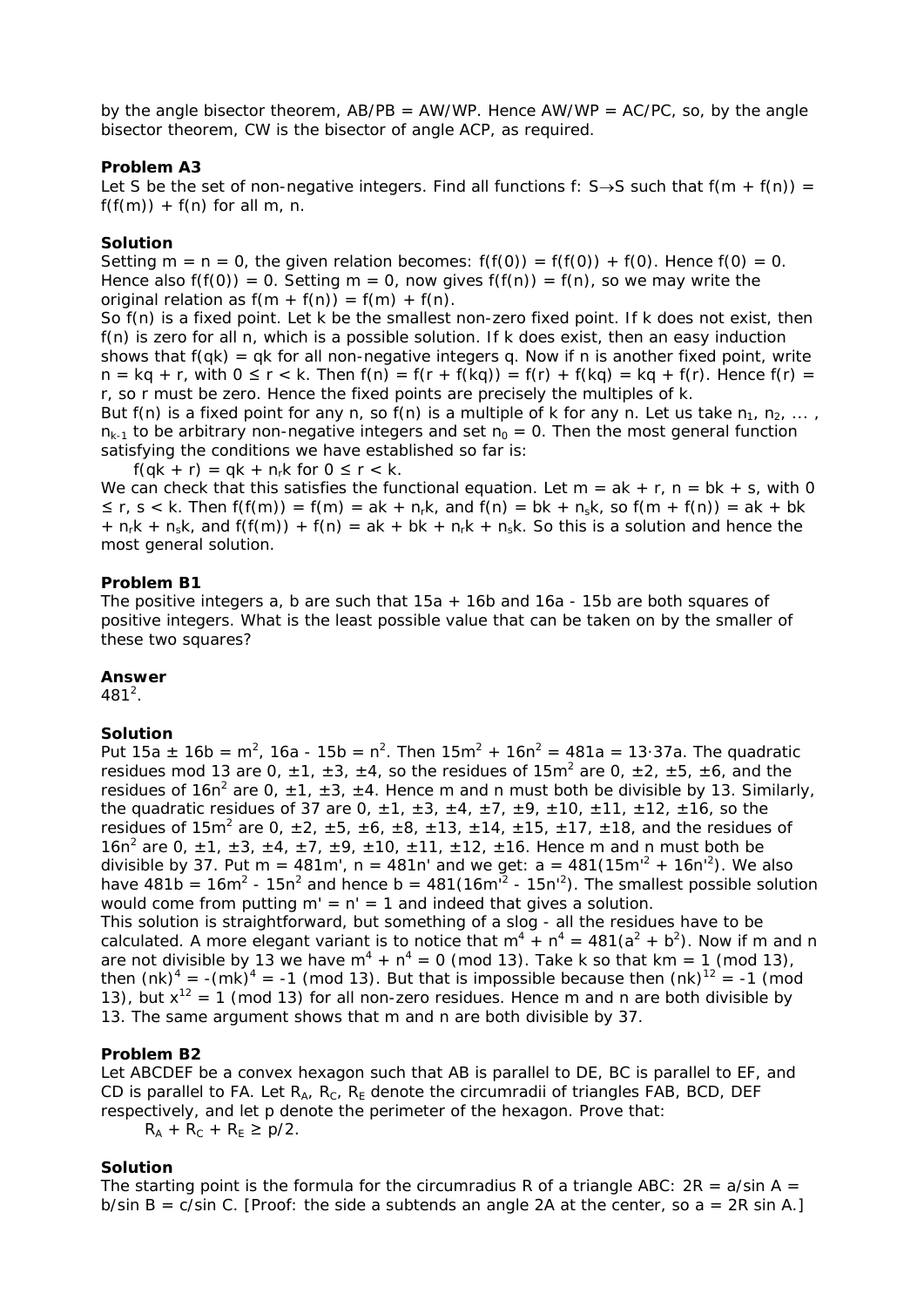This gives that  $2R_A = BF/sin A$ ,  $2R_C = BD/sin C$ ,  $2R_E = FD/sin E$ . It is clearly not true in general that BF/sin A > BA + AF, although it is true if angle FAB  $\geq 120^{\circ}$ , so we need some argument that involves the hexagon as a whole.



Extend sides BC and FE and take lines perpendicular to them through A and D, thus forming a rectangle. Then BF is greater than or equal to the side through A and the side through D. We may find the length of the side through A by taking the projections of BA and AF giving AB  $sin B + AF sin F$ . Similarly the side through D is CD sin C + DE sin E. Hence:

 $2BF \geq AB \sin B + AF \sin F + CD \sin C + DE \sin$ E. Similarly:

 $2BD \ge BC \sin B + CD \sin D + AF \sin A + EF \sin A$ E, and

 $2FD \ge AB \sin A + BC \sin C + DE \sin D + EF \sin F$ .

Hence 2BF/sin A + 2BD/sin C + 2FD/sin E  $\geq$  AB(sin A/sin E + sin B/sin A) + BC(sin B/sin C  $+$  sin C/sin E) + CD(sin C/sin A + sin D/sin C) + DE(sin E/sin A + sin D/sin E) + EF(sin E/sin C + sin F/sin E) + AF(sin F/sin A + sin A/sin C).

We now use the fact that opposite sides are parallel, which implies that opposite angles are equal:  $A = D$ ,  $B = E$ ,  $C = F$ . Each of the factors multiplying the sides in the last expression now has the form  $x + 1/x$  which has minimum value 2 when  $x = 1$ . Hence 2(BF/sin A + BD/sin C + FD/sin E)  $\geq$  2p and the result is proved.

#### **Problem B3**

Let p, q, n be three positive integers with  $p + q < n$ . Let  $x_0, x_1, \ldots, x_n$  be integers such that  $x_0 = x_n = 0$ , and for each  $1 \le i \le n$ ,  $x_i - x_{i-1} = p$  or -q. Show that there exist indices  $i < j$ with (i, j) not (0, n) such that  $x_i = x_i$ .

#### **Solution**

Let  $x_i - x_{i-1} = p$  occur r times and  $x_i - x_{i-1} = -q$  occur s times. Then  $r + s = n$  and  $pr = qs$ . If p and q have a common factor d, the  $y_i = x_i/d$  form a similar set with p/d and q/d. If the result is true for the  $y_i$  then it must also be true for the  $x_i$ . So we can assume that p and q are relatively prime. Hence p divides s. Let  $s = kp$ . If  $k = 1$ , then  $p = s$  and  $q = r$ , so  $p + q$  $= r + s = n$ . But we are given  $p + q < n$ . Hence  $k > 1$ . Let  $p + q = n/k = h$ . Up to this point everything is fairly obvious and the result looks as though it should be easy, but I did not find it so. Some fiddling around with examples suggested that we seem to get  $x_i = x_i$  for  $j = i + h$ . We observe first that  $x_{i+h}$  -  $x_i$  must be a multiple of h. For suppose e differences are p, and hence h-e are -q. Then  $x_{i+h}$  -  $x_i = ep - (h - e)q = (e - q)h$ . The next step is not obvious. Let  $d_i = x_{i+h} - x_i$ . We know that all  $d_i s$  are multiples of h. We wish to show that at least one is zero. Now  $d_{i+1} - d_i = (x_{i+h+1} - x_{i+h}) - (x_{i+1} - x_i) = (p \text{ or } -q)$  -(p or -q) = 0, h or -h. So if neither of  $d_i$  nor  $d_{i+1}$  are zero, then either both are positive or both are negative (a jump from positive to negative would require a difference of at least 2h). Hence if none of the d<sub>i</sub>s are zero, then all of them are positive, or all of them are negative. But  $d_0 + d_h + ... + d_{kh}$  is a concertina sum with value  $x_n - x_0 = 0$ . So this subset of the d<sub>i</sub>s cannot all be positive or all negative. Hence at least one d<sub>i</sub> is zero.

# **IMO 1997**

# **Problem A1**

In the plane the points with integer coordinates are the vertices of unit squares. The squares are colored alternately black and white as on a chessboard. For any pair of positive integers m and n, consider a right-angled triangle whose vertices have integer coordinates and whose legs, of lengths m and n, lie along the edges of the squares. Let  $S_1$  be the total area of the black part of the triangle, and  $S_2$  be the total area of the white part. Let f(m, n)  $= |S_1 - S_2|$ .

(a) Calculate f(m, n) for all positive integers m and n which are either both even or both odd.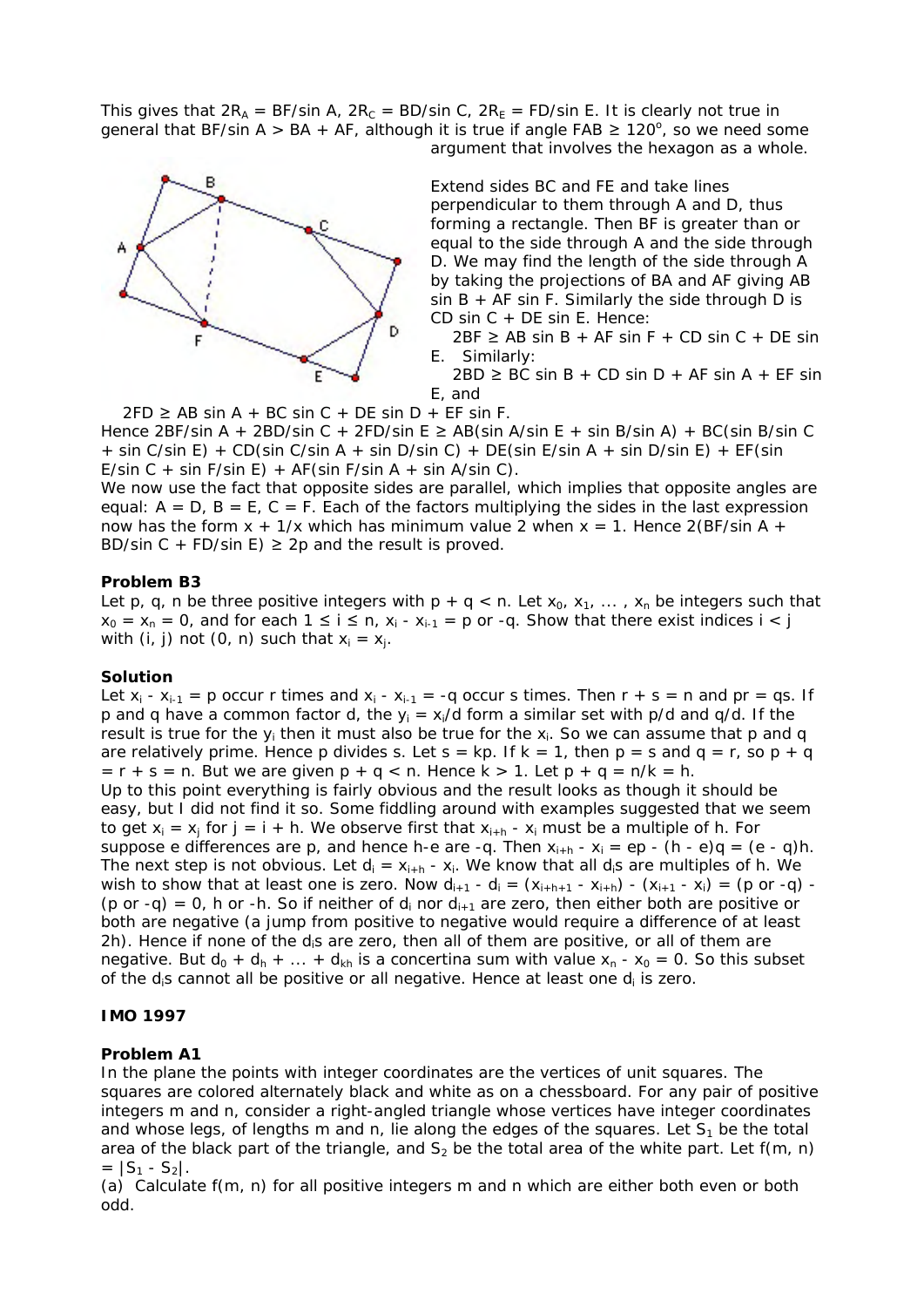- (b) Prove that  $f(m, n) \leq max(m, n)/2$  for all m, n.
- (c) Show that there is no constant C such that  $f(m, n) < C$  for all m, n.

#### **Solution**

(a) If m and n are both even, then  $f(m,n) = 0$ . Let M be the midpoint of the hypoteneuse. The critical point is that M is a lattice point. If we rotate the triangle through 180 to give the other half of the rectangle, we find that its coloring is the same. Hence  $S_1$  and  $S_2$  for the triangle are each half their values for the rectangle. But the values for the rectangle are equal, so they must also be equal for the triangle and hence  $f(m,n) = 0$ .

If m and n are both odd, then the midpoint of the hypoteneuse is the center of a square and we may still find that the coloring of the two halves of the rectangle is the same. This time  $S_1$  and  $S_2$  differ by one for the rectangle, so  $f(m,n) = 1/2$ .

(b) The result is immediate from (a) for m and n of the same parity. The argument in (a) fails for m and n with opposite parity, because the two halves of the rectangle are oppositely colored. Let m be the odd side. Then if we extend the side length m by 1 we form a new triangle which contains the original triangle. But it has both sides even and hence  $S_1 = S_2$ . The area added is a triangle base 1 and height n, so area n/2. The worst case would be that all this area was the same color, in which case we would get  $f(m,n) =$  $n/2$ . But  $n \leq m$  max $(m, n)$ , so this establishes the result.

(c) Intuitively, it is clear that if the hypoteneuse runs along the diagonal of a series of black squares, and we then extend one side, the extra area taken in will be mainly black. We need to make this rigorous. For the diagonal to run along the diagonal of black squares we must have  $n = m$ . It is easier to work out the white area added by extending a side. The white area takes the form of a series of triangles each similar to the new  $n+1 \times n$  triangle. The biggest has sides 1 and  $n/(n+1)$ . The next biggest has sides  $(n-1)/n$  and  $(n-1)/(n+1)$ , the next biggest  $(n-2)/n$  and  $(n-2)/(n+1)$  and so on, down to the smallest which is 1/n by 1/(n+1). Hence the additional white area is 1/2 (n/(n+1) + (n-1)<sup>2</sup>/(n(n+1)) + (n- $2)^{2}/(n(n+1)) + ... + 1/(n(n+1)) = 1/(2n(n+1)) (n^{2} + ... + 1^{2}) = (2n+1)/12$ . Hence the additional black area is  $n/2 - (2n+1)/12 = n/3 - 1/12$  and the black excess in the additional area is  $n/6$  - 1/6. If n is even, then  $f(n,n) = 0$  for the original area, so for the new triangle  $f(n+1,n) = (n-1)/6$  which is unbounded.

#### **Problem A2**

The angle at A is the smallest angle in the triangle ABC. The points B and C divide the circumcircle of the triangle into two arcs. Let U be an interior point of the arc between B and C which does not contain A. The perpendicular bisectors of AB and AC meet the line AU at V and W, respectively. The lines BV and CW meet at T. Show that  $AU = TB + TC$ .

#### **Solution**

Extend BV to meet the circle again at X, and extend CW to meet the circle again at Y. Then by symmetry (since the perpendicular bisectors pass through the center of the circle)  $AU =$ BX and AU = CY. Also arc  $AX = arc$  BU, and arc  $AY = arc$  UC. Hence arc  $XY = arc$  BC and so angle BYC = angle XBY and hence  $TY = TB$ . So  $AU = CY = CT + TY = CT + TB$ .

# **Problem A3**

Let  $x_1, x_2, \ldots, x_n$  be real numbers satisfying  $|x_1 + x_2 + \ldots + x_n| = 1$  and  $|x_i| \leq (n+1)/2$  for all i. Show that there exists a permutation  $y_i$  of  $x_i$  such that  $|y_1 + 2y_2 + ... + ny_n| \le$  $(n+1)/2$ .

# **Solution**

Without loss of generality we may assume  $x_1 + ... + x_n = +1$ . [If not just reverse the sign of every  $x_i$ .] For any given arrangement  $x_i$  we use *sum* to mean  $x_1 + 2x_2 + 3x_3 + ... + nx_n$ . Now if we add together the sums for  $x_1, x_2, \ldots, x_n$  and the *reverse*  $x_n, x_{n-1}, \ldots, x_1$ , we get  $(n+1)(x_1 + ... + x_n) = n+1$ . So either we are home with the original arrangement or its reverse, or they have sums of opposite sign, one greater than  $(n+1)/2$  and one less than - $(n+1)/2$ .

A transposition changes the sum from ka +  $(k+1)b$  + other terms to kb +  $(k+1)a$  + other terms. Hence it changes the sum by  $|a - b|$  (where a, b are two of the x<sub>i</sub>) which does not exceed n+1. Now we can get from the original arrangement to its reverse by a sequence of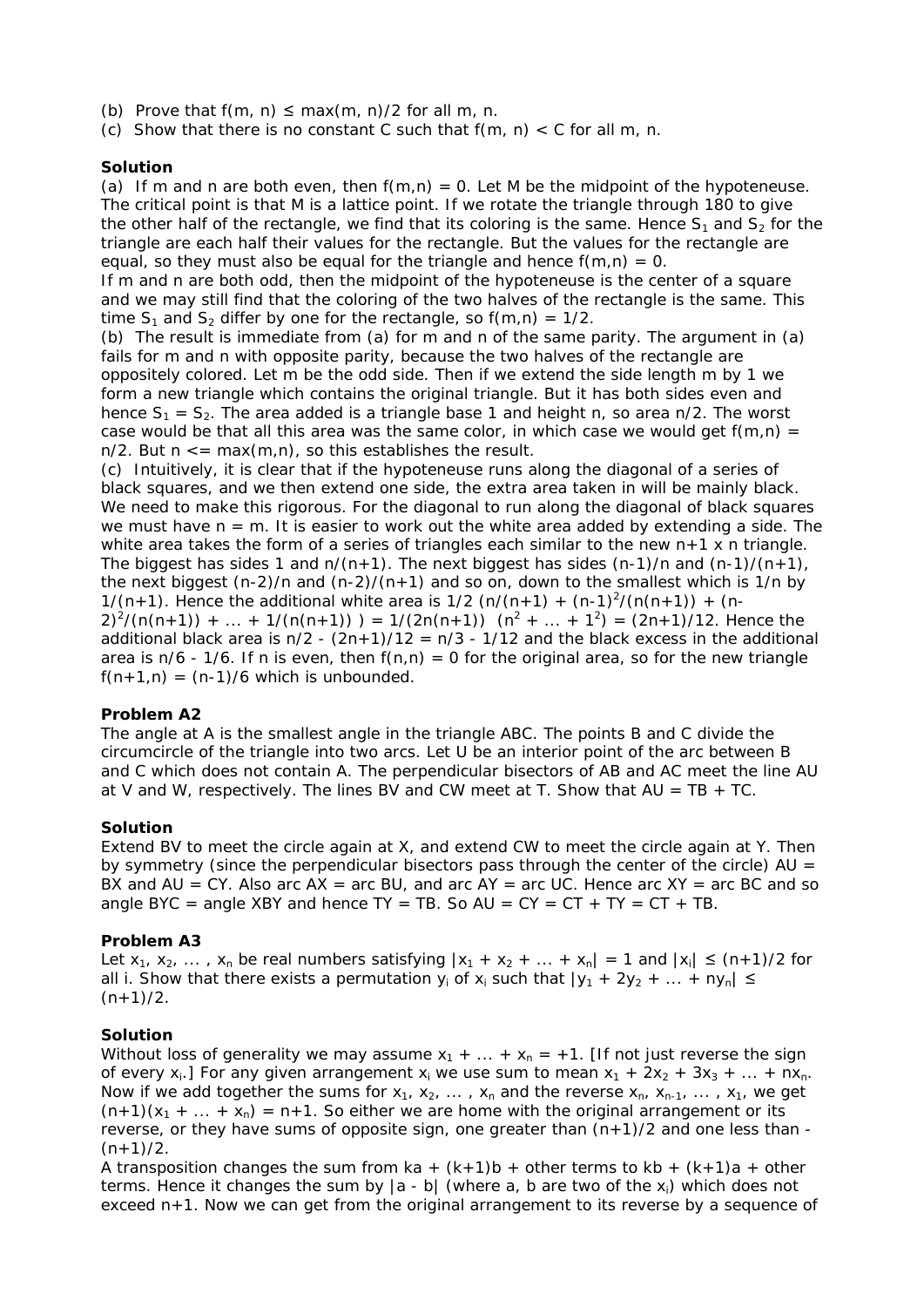transpositions. Hence at some point in this sequence the sum must fall in the interval [-  $(n+1)/2$ ,  $(n+1)/2$ ] (because to get from a point below it to a point above it in a single step requires a jump of more than  $n+1$ ). That point gives us the required permutation.

# **Problem B1**

An n x n matrix whose entries come from the set  $S = \{1, 2, \ldots, 2n-1\}$  is called silver matrix if, for each  $i = 1, 2, \ldots$ , n, the ith row and the ith column together contain all elements of S. Show that:

(a) there is no silver matrix for  $n = 1997$ ;

(b) silver matrices exist for infinitely many values of n.

# **Solution**

(a) If we list all the elements in the rows followed by all the elements in the columns, then we have listed every element in the array twice, so each number in S must appear an even number of times. But considering the ith row with the ith column, we have also given n complete copies of S together with an additional copy of the numbers on the diagonal. If n is odd, then each of the 2n-1 numbers appears an odd number of times in the n complete copies, and at most n numbers can have this converted to an even number by an appearance on the diagonal. So there are no silver matrices for n odd. In particular, there is no silver matrix for  $n = 1997$ .

(b) Let  $A_{i,j}$  be an n x n silver matrix with 1s down the main diagonal. Define the 2n x 2n matrix  $B_{i,j}$  with 1s down the main diagonal as follows:  $B_{i,j} = A_{i,j}$ ;  $B_{i+n,j+n} = A_{i,j}$ ;  $B_{i,j+n} = 2n +$  $A_{i,j}$ ;  $B_{i+n,j} = 2n + A_{i,j}$  for i not equal j and  $B_{i+n,i} = 2n$ . We show that  $B_{i,j}$  is silver. Suppose i  $\leq$ n. Then the first half of the ith row is the ith row of  $A_{i,j}$ , and the top half of the ith column is the ith column of  $A_{i,j}$ , so between them those two parts comprise the numbers from 1 to 2n - 1. The second half of the ith row is the ith row of  $A_{i,j}$  with each element increased by 2n, and the bottom half of the ith column is the ith column of  $A_{i,j}$  with each element increased by 2n, so between them they give the numbers from  $2n + 1$  to  $4n - 1$ . The only exception is that  $A_{i+n,i} = 2n$  instead of  $2n + A_{i,i}$ . We still get  $2n + A_{i,i}$  because it was in the second half of the ith row (these two parts do not have an element in common). The 2n fills the gap so that in all we get all the numbers from 1 to 4n - 1.

An exactly similar argument works for  $i > n$ . This time the second half of the row and the second half of the column (which overlap by one element) give us the numbers from 1 to 2n - 1, and the first halves (which do not overlap) give us 2n to 4n - 1. So  $B_{i,j}$  is silver. Hence there are an infinite number of silver matrices.

# **Problem B2**

Find all pairs (a, b) of positive integers that satisfy  $a^{b2} = b^a$ .

# **Answer**

 $(1,1)$ ,  $(16,2)$ ,  $(27,3)$ .

# **Solution**

Notice first that if we have  $a^m = b^n$ , then we must have  $a = c^e$ ,  $b = c^f$ , for some c, where m=fd, n=ed and d is the greatest common divisor of m and n. [Proof: express a and b as products of primes in the usual way.]

In this case let d be the greatest common divisor of a and  $b^2$ , and put a = de,  $b^2$  = df. Then for some c,  $a = c^e$ ,  $b = c^f$ . Hence f  $c^e = e^{2f}$ . We cannot have  $e = 2f$ , for then the c's cancel to give e = f. Contradiction. Suppose 2f > e, then  $f = e^{2f-e}$ . Hence e = 1 and  $f = c^{2f-1}$ . If c = 1, then f = 1 and we have the solution  $a = b = 1$ . If  $c \ge 2$ , then  $c^{2f-1} \ge 2^f > f$ , so there are no solutions.

Finally, suppose 2f < e. Then e = f c<sup>e-2f</sup>. Hence f = 1 and e = c<sup>e-2</sup>.  $c^{e-2} \ge 2^{e-2} \ge e$  for e  $\ge 5$ , so we must have  $e = 3$  or 4 ( $e > 2f = 2$ ).  $e = 3$  gives the solution  $a = 27$ ,  $b = 3$ .  $e = 4$ gives the solution  $a = 16$ ,  $b = 2$ .

# **Problem 6**

For each positive integer n, let f(n) denote the number of ways of representing n as a sum of powers of 2 with non-negative integer exponents. Representations which differ only in the ordering of their summands are considered to be the same. For example,  $f(4) = 4$ ,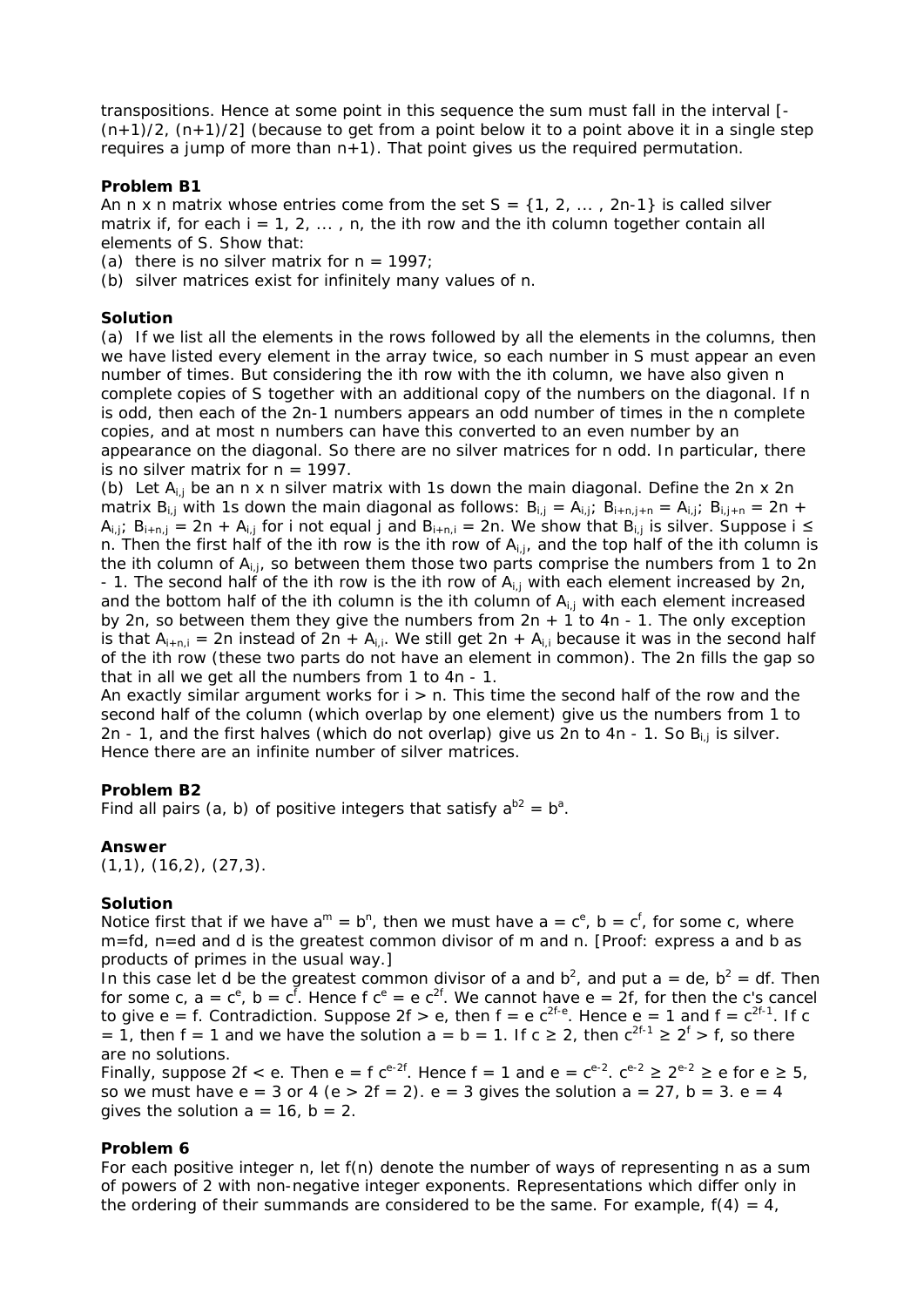because 4 can be represented as 4,  $2 + 2$ ,  $2 + 1 + 1$  or  $1 + 1 + 1 + 1$ . Prove that for any integer n ≥ 3,  $2^{n2/4}$  < f( $2^n$ ) <  $2^{n2/2}$ .

#### **Solution**

The key is to derive a recurrence relation for  $f(n)$  [not for  $f(2^n)$ ]. If n is odd, then the sum must have a 1. In fact, there is a one-to-one correspondence between sums for n and sums for n-1. So:

 $f(2n+1) = f(2n)$ 

Now consider n even. The same argument shows that there is a one-to-one correspondence between sums for n-1 and sums for n which have a 1. Sums which do not have a 1 are in one-to-one correspondence with sums for n/2 (just halve each term). So:

 $f(2n) = f(2n - 1) + f(n) = f(2n - 2) + f(n)$ .

The upper limit is now almost immediate. First, the recurrence relations show that f is monotonic increasing. Now apply the second relation repeatedly to  $f(2^{n+1})$  to get:

 $f(2^{n+1}) = f(2^{n+1} - 2^{n}) + f(2^{n} - 2^{n+1} + 1) + \dots + f(2^{n} - 1) + f(2^{n}) = f(2^{n}) + f(2^{n} - 1) + \dots +$  $f(2^{n-1} + 1) + f(2^n)$  (\*)

and hence  $f(2^{n+1}) \geq (2^{n-1} + 1)f(2^n)$ 

We can now establish the upper limit by induction. It is false for  $n = 1$  and 2, but almost true for n = 2, in that:  $f(2^2) = 2^{22/2}$ . Now if  $f(2^n) \le 2^{n2/2}$ , then the inequality just established shows that  $f(2^{n+1}) < 2^{n}2^{n^{2/2}} < 2^{(n^2+2n+1)/2} = 2^{(n+1)^{2/2}}$ , so it is true for n + 1. Hence it is true for all  $n > 2$ .

Applying the same idea to the lower limit does not work. We need something stronger. We may continue (\*) inductively to obtain  $f(2^{n+1}) = f(2^n) + f(2^n - 1) + ... + f(3) + f(2) + f(1) +$ 1. (\*\*) We now use the following lemma:

f(1) + f(2) + ... + f(2r)  $\ge$  2r f(r)

We group the terms on the lhs into pairs and claim that  $f(1) + f(2r) \ge f(2) + f(2r-1) \ge f(3)$ +  $f(2r-2) \ge ... \ge f(r) + f(r+1)$ . If k is even, then  $f(k) = f(k+1)$  and  $f(2r-k) = f(2r+1-k)$ , so  $f(k) + f(2r+1-k) = f(k+1) + f(2r-k)$ . If k is odd, then  $f(k+1) = f(k) + f((k+1)/2)$  and  $f(2r+1-k) = f(2r-k) + f((2r-k+1)/2)$ , but f is monotone so  $f((k+1)/2) \le f((2r+1-k)/2)$  and hence  $f(k) + f(2r+1-k) \ge f(k+1) + f(2r-k)$ , as required.

Applying the lemma to  $(**)$  gives  $f(2^{n+1}) > 2^{n+1}f(2^{n-1})$ . This is sufficient to prove the lower limit by induction. It is true for  $n = 1$ . Suppose it is true for n. Then  $f(2^{n+1}) > 2^{n+1}2^{(n-1)2/4}$  $2^{(n2-2n+1+4n+4)/4}$  >  $2^{(n+1)/2/4}$ , so it is true for  $n+1$ .

# **IMO 1998**

#### **Problem A1**

In the convex quadrilateral ABCD, the diagonals AC and BD are perpendicular and the opposite sides AB and DC are not parallel. The point P, where the perpendicular bisectors of AB and DC meet, is inside ABCD. Prove that ABCD is cyclic if and only if the triangles ABP and CDP have equal areas.

#### **Solution**

Let AC and BD meet at X. Let H, K be the feet of the perpendiculars from P to AC, BD respectively. We wish to express the areas of ABP and CDP in terms of more tractable triangles. There are essentially two different configurations possible. In the first, we have area PAB = area ABX + area PAX + area PBX, and area PCD = area CDX - area PCX - area PDX. So if the areas being equal is equivalent to: area ABX - area CDX + area PAX + area  $PCX + area PBX + area PDX = 0$ . ABX and CDX are right-angled, so we may write their areas as AX·BX/2 and CX·DX/2. We may also put  $AX = AH - HX = AH - PK$ ,  $BX = BK - PH$ ,  $CX = CH + PK$ ,  $DX = DK + PH$ . The other



triangles combine in pairs to give area  $ACP + area BDP = (AC-PH + BD-PK)/2$ . This leads,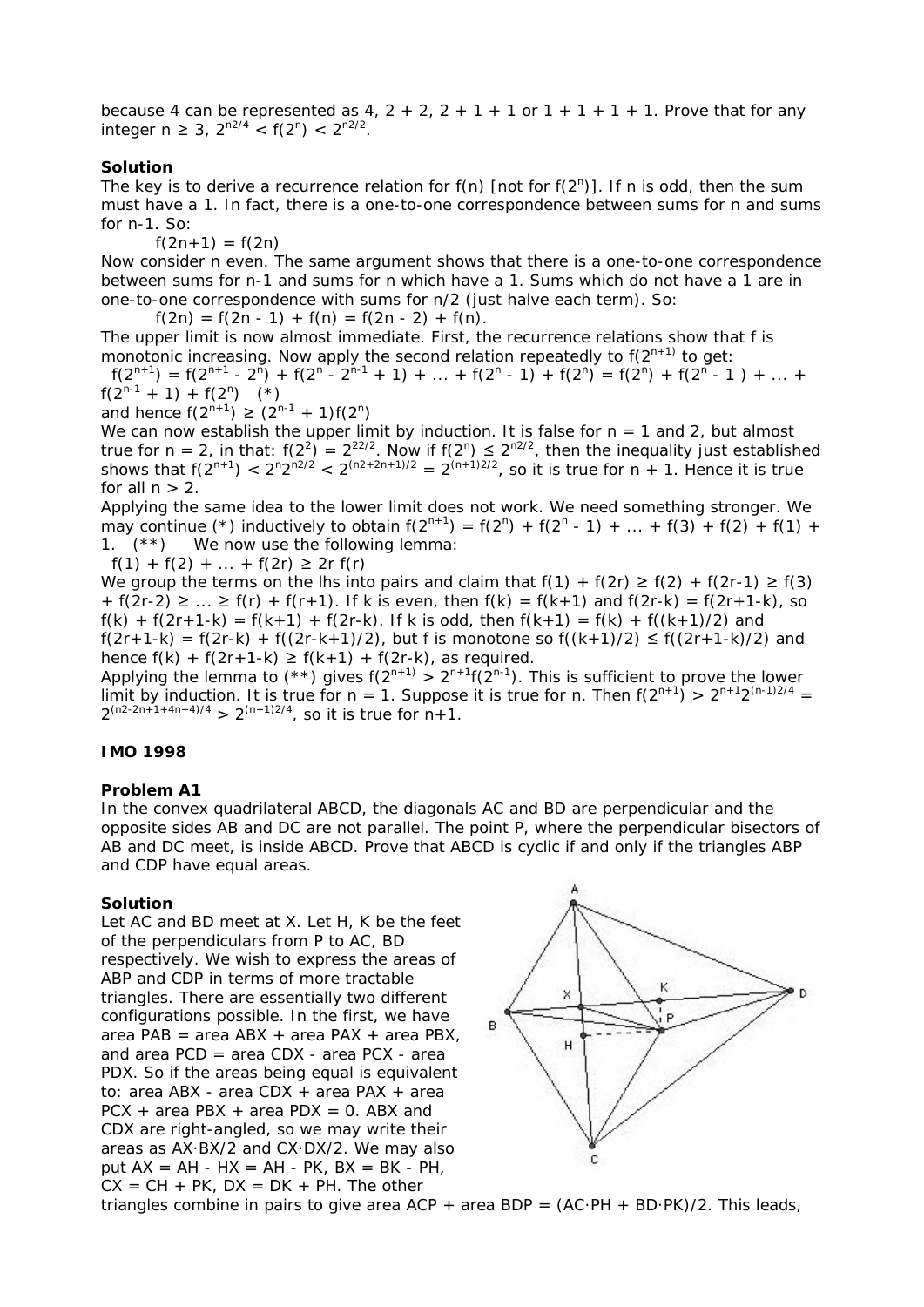after some cancellation to  $AH-BK = CH-DK$ . There is a similar configuration with the roles of AB and CD reversed.

The second configuration is area  $PAB = area ABX + area PAX - PBX$ , area  $PCD = area CDX$  $+$  area PDX - area PCX. In this case  $AX = AH + PK$ ,  $BX = BK - PH$ ,  $CX = CH - PK$ ,  $DX = DK$  $+$  PH. But we end up with the same result: AH $\cdot$ BK = CH $\cdot$ DK.

Now if ABCD is cyclic, then it follows immediately that P is the center of the circumcircle and  $AH = CH$ ,  $BK = DK$ . Hence the areas of PAB and PCD are equal.

Conversely, suppose the areas are equal. If  $PA > PC$ , then  $AH > CH$ . But since  $PA = PB$  and PC = PD (by construction), PB > PD, so BK > DK. So AH·BK > CH·DK. Contradiction. So PA is not greater than PC. Similarly it cannot be less. Hence  $PA = PC$ . But that implies  $PA = PB$  $= PC = PD$ , so ABCD is cyclic.

#### **Problem A2**

In a competition there are a contestants and b judges, where  $b \geq 3$  is an odd integer. Each judge rates each contestant as either "pass" or "fail". Suppose k is a number such that for any two judges their ratings coincide for at most k contestants. Prove  $k/a \ge (b-1)/2b$ .

#### **Solution**

Let us count the number N of triples (judge, judge, contestant) for which the two judges are distinct and rate the contestant the same. There are b(b-1)/2 pairs of judges in total and each pair rates at most k contestants the same, so  $N \leq k b(b-1)/2$ .

Now consider a fixed contestant X and count the number of pairs of judges rating X the same. Suppose x judges pass X, then there are  $x(x-1)/2$  pairs who pass X and  $(b-x)(b-x-1)/2$ 1)/2 who fail X, so a total of  $(x(x-1) + (b-x)(b-x-1))/2$  pairs rate X the same. But  $(x(x-1) +$  $(b-x)(b-x-1)/2 = (2x^2 - 2bx + b^2 - b)/2 = (x - b/2)^2 + b^2/4 - b/2 \ge b^2/4 - b/2 = (b - 1)^2/4$ - 1/4. But (b - 1)<sup>2</sup>/4 is an integer (since b is odd), so the number of pairs rating X the same is at least (b - 1)<sup>2</sup>/4. Hence N  $\ge a$  (b - 1)<sup>2</sup>/4. Putting the two inequalities together gives k/a ≥ (b - 1)/2b.

#### **Problem A3**

For any positive integer n, let  $d(n)$  denote the number of positive divisors of n (including 1 and n). Determine all positive integers k such that  $d(n^2) = k d(n)$  for some n.

#### **Solution**

Let  $n = p_1^a_1...p_r^a_r$ . Then  $d(n) = (a_1 + 1)(a_2 + 1)...(a_r + 1)$ , and  $d(n^2) = (2a_1 + 1)(2a_2 + 1)$ ... (2a<sub>r</sub> + 1). So the a<sub>i</sub> must be chosen so that  $(2a_1 + 1)(2a_2 + 1)$  ...  $(2a_r + 1) = k(a_1 +$ 1)( $a_2$  + 1) ... ( $a_r$  + 1). Since all ( $2a_i$  + 1) are odd, this clearly implies that k must be odd. We show that conversely, given any odd  $k$ , we can find  $a_i$ .

We use a form of induction on k. First, it is true for  $k = 1$  (take  $n = 1$ ). Second, we show that if it is true for k, then it is true for  $2^m k - 1$ . That is sufficient, since any odd number has the form  $2^m$ k - 1 for some smaller odd number k. Take  $a_i = 2^i((2^m - 1)k - 1)$  for  $i = 0, 1, ...$ , m-1. Then  $2a_i + 1 = 2^{i+1}(2^m - 1)k - (2^{i+1} - 1)$  and  $a_i + 1 = 2^i(2^m - 1)k - (2^i - 1)$ . So the product of the  $(2a_i + 1)$ 's divided by the product of the  $(a_i + 1)$ 's is  $2^m(2^m - 1)k - (2^m - 1)$ divided by  $(2^m - 1)k$ , or  $(2^m k - 1)/k$ . Thus if we take these a<sub>i</sub>s together with those giving k, we get  $2^{m}k - 1$ , which completes the induction.

#### **Problem B1**

Determine all pairs (a, b) of positive integers such that  $ab^2 + b + 7$  divides  $a^2b + a + b$ .

**Answer** (a, b) = (11, 1), (49, 1) or (7 $k^2$ , 7 $k$ ).

#### **Solution**

If  $a < b$ , then  $b \ge a + 1$ , so  $ab^2 + b + 7 > ab^2 + b \ge (a + 1)(ab + 1) = a^2b + a + ab \ge a^2b$ + a + b. So there can be no solutions with a < b. Assume then that  $a \ge b$ . Let k = the integer  $(a^2b + a + b)/(ab^2 + b + 7)$ . We have  $(a/b + 1/b)(ab^2 + b + 7) = ab^2 +$  $a + ab + 7a/b + 7/b + 1 > ab^2 + a + b$ . So k < a/b + 1/b. Now if b  $\geq 3$ , then (b - 7/b) > 0 and hence  $(a/b - 1/b)(ab^2 + b + 7) = ab^2 + a - a(b - 7/b) - 1 - 7/b < ab^2 + a < ab^2 + a + b$ b. Hence either  $b = 1$  or 2 or  $k > a/b - 1/b$ .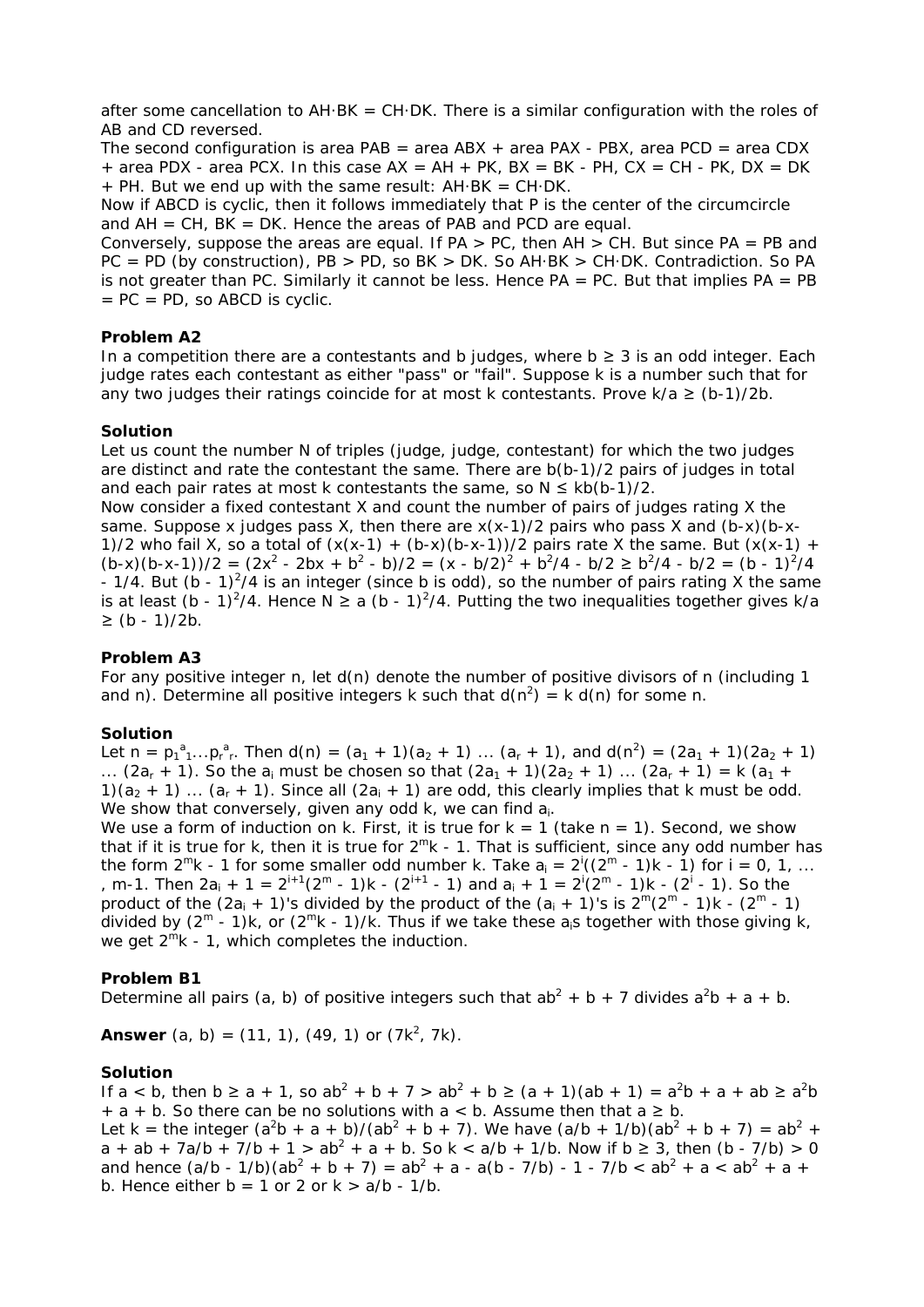If  $a/b - 1/b < k < a/b + 1/b$ , then  $a - 1 < kb < a + 1$ . Hence  $a = kb$ . This gives the solution  $(a, b) = (7k^2, 7k).$ 

It remains to consider b = 1 and 2. If b = 1, then a + 8 divides  $a^2 + a + 1$  and hence also  $a(a + 8) - (a<sup>2</sup> + a + 1) = 7a - 1$ , and hence also 7(a + 8) - (7a - 1) = 57. The only factors bigger than 8 are 19 and 57, so  $a = 11$  or 49. It is easy to check that  $(a, b) = (11, 1)$  and (49, 1) are indeed solutions.

If  $b = 2$ , then  $4a + 9$  divides  $2a^2 + a + 2$ , and hence also  $a(4a + 9) - 2(2a^2 + a + 2) = 7a - 16$ 4, and hence also 7(4a + 9) -  $4(7a - 4) = 79$ . The only factor greater than 9 is 79, but that gives  $a = 35/2$  which is not integral. Hence there are no solutions for  $b = 2$ .

#### **Problem B2**

Let I be the incenter of the triangle ABC. Let the incircle of ABC touch the sides BC, CA, AB at K, L, M respectively. The line through B parallel to MK meets the lines LM and LK at R and S respectively. Prove that the angle RIS is acute.

#### **Solution**

We show that  $RI^2 + SI^2 - RS^2 > 0$ . The result then follows from the cosine rule. BI is perpendicular to MK and hence also to RS. So  $IR^2 = BR^2 + BI^2$  and  $IS^2 = Bl^2 + BS^2$ . Obviously RS = RB + BS, so  $RS^2 = BR^2 + BS^2 + 2 BR \cdot BS$ . Hence  $RI^2 + SI^2 - RS^2 = 2 BI^2 - 2$ BR·BS. Consider the triangle BRS. The angles at B and M are 90 - B/2 and 90 - A/2, so the angle at R is 90 -  $C/2$ . Hence BR/BM = cos A/2/cos  $C/2$  (using the sine rule). Similarly. considering the triangle BKS, BS/BK = cos C/2/cos A/2. So BR·BS = BM·BK = BK<sup>2</sup>. Hence  $RI^{2} + SI^{2} - RS^{2} = 2(BI^{2} - BK^{2}) = 2IK^{2} > 0.$ 

#### **Problem B3**

Consider all functions f from the set of all positive integers into itself satisfying  $f(t^2f(s)) = s$  $f(t)^2$  for all s and t. Determine the least possible value of  $f(1998)$ .

#### **Answer**

120

# **Solution**

Let f(1) = k. Then f(kt<sup>2</sup>) = f(t)<sup>2</sup> and f(f(t)) = k<sup>2</sup>t. Also f(kt)<sup>2</sup> = 1·f(kt)<sup>2</sup> = f(k<sup>3</sup>t<sup>2</sup>) =  $f(1^2f(f(kt^2))) = k^2f(kt^2) = k^2f(t)^2$ . Hence  $f(kt) = k f(t)$ .

By an easy induction  $k^n f(t^{n+1}) = f(t)^{n+1}$ . But this implies that k divides  $f(t)$ . For suppose the highest power of a prime p dividing k is  $a > b$ , the highest power of p dividing  $f(t)$ . Then a  $> b(1 + 1/n)$  for some integer n. But then na  $> (n + 1)b$ , so k<sup>n</sup> does not divide f(t)<sup>n+1</sup>. Contradiction.

Let g(t) = f(t)/k. Then f(t<sup>2</sup>f(s)) = f(t<sup>2</sup>kg(s)) = k f(t<sup>2</sup>g(s) = k<sup>2</sup>g(t<sup>2</sup>g(s)), whilst s f(t)<sup>2</sup> = k<sup>2</sup>s f(t)<sup>2</sup>. So g(t<sup>2</sup>g(s)) = s g(t)<sup>2</sup>. Hence g is also a function satisfying the conditions which evidently has smaller values than f (for  $k > 1$ ). It also satisfies  $q(1) = 1$ . Since we want the smallest possible value of  $f(1998)$  we may restrict attention to functions f satisfying  $f(1) =$ 1. Thus we have  $f(f(t)) = t$  and  $f(t^2) = f(t)^2$ . Hence  $f(st)^2 = f(s^2t^2) = f(s^2f(f(t^2))) = f(s)^2f(t^2) =$  $f(s)^{2}f(t)^{2}$ . So  $f(st) = f(s) f(t)$ .

Suppose p is a prime and  $f(p) = m \cdot n$ . Then  $f(m)f(n) = f(mn) = f(f(p)) = p$ , so one of  $f(m)$ ,  $f(n) = 1$ . But if  $f(m) = 1$ , then  $m = f(f(m)) = f(1) = 1$ . So  $f(p)$  is prime. If  $f(p) = q$ , then  $f(q) = p$ .

Now we may define f arbitarily on the primes subject only to the conditions that each f(prime) is prime and that if  $f(p) = q$ , then  $f(q) = p$ . For suppose that  $s = p_1^a_1...p_r^a_r$  and that  $f(p_i) = q_i$ . If t has any additional prime factors not included in the  $q_i$ , then we may add additional p's to the expression for s so that they are included (taking the additional a's to be zero). So suppose  $t = q_1^b{}_1...q_r^b{}_r$ . Then  $t^2f(s) = q_1^{2b_1 + a_1}...q_r^{2b_r + a_r}$  and hence  $f(t^2f(s) =$  $p_1^{2b}p_1^{a}$  ...  $p_r^{2b}p_r^{a}$  = s f(t)<sup>2</sup>.

We want the minimum possible value of  $f(1998)$ . Now  $1998 = 2.3<sup>3</sup>$ .37, so we achieve the minimum value by taking  $f(2) = 3$ ,  $f(3) = 2$ ,  $f(37) = 5$  (and  $f(37) = 5$ ). This gives  $f(1998)$  $= 3.2^{3}5 = 120.$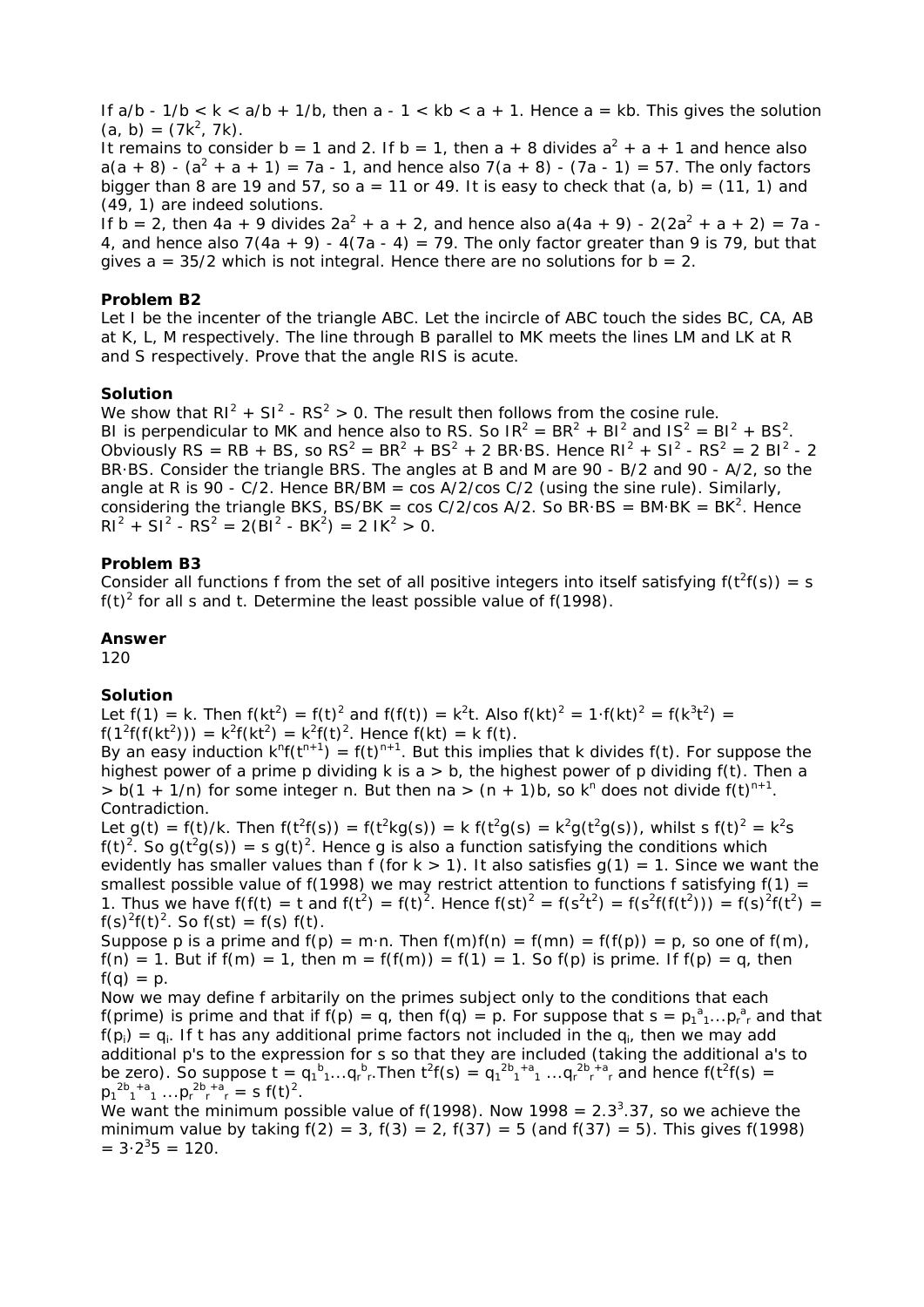# **Internationale Mathematikolympiade**

### **IMO 1999**

### **Problem A1**

Find all finite sets S of at least three points in the plane such that for all distinct points A, B in S, the perpendicular bisector of AB is an axis of symmetry for S.

### **Solution**

The possible sets are just the regular n-gons  $(n > 2)$ .

Let  $A_1, A_2, \ldots, A_k$  denote the vertices of the convex hull of S (and take indices mod k as necessary). We show first that these form a regular  $k$ -gon.  $A_{i+1}$  must lie on the perpendicular bisector of  $A_i$  and  $A_{i+2}$  (otherwise its reflection would lie outside the hull). Hence the sides are all equal. Similarly,  $A_{i+1}$  and  $A_{i+2}$  must be reflections in the perpendicular bisector of  $A_i$  and  $A_{i+3}$  (otherwise one of the reflections would lie outside the hull). Hence all the angles are equal.

Any axis of symmetry for S must also be an axis of symmetry for the A<sub>i</sub>, and hence must pass through the center C of the regular k-gon. Suppose X is a point of S in the interior of k-gon. Then it must lie inside or on some triangle  $A_iA_{i+1}C_i$ . C must be the circumcenter of  $A_1A_{i+1}X$  (since it lies on the three perpendicular bisectors, which must all be axes of symmetry of S), so X must lie on the circle center C, through  $A_i$  and  $A_{i+1}$ . But all points of the triangle  $A_iA_{i+1}X$  lie strictly inside this circle, except  $A_i$  and  $A_{i+1}$ , so X cannot be in the interior of the k-gon.

# **Problem A2**

Let  $n \geq 2$  by a fixed integer. Find the smallest constant C such that for all non-negative reals  $x_1, \ldots, x_n$ :

 $\sum_{i < j} x_i x_j (x_i^2 + x_j^2) \leq C (\sum x_i)^4$ . Determine when equality occurs.

**Answer**  $C = 1/8$ . Equality iff two  $x_i$  are equal and the rest zero.

# **Solution**

 $(\sum x_i)^4 = (\sum x_i^2 + 2 \sum_{i \le j} x_i x_j)^2 \ge 4 (\sum x_i^2) (2 \sum_{i \le j} x_i x_j) = 8 \sum_{i \le j} (x_i x_j \sum x_k^2) \ge 8 \sum_{i \le j} x_i x_j (x_i^2 + x_j^2).$ The second inequality is an equality only if n - 2 of the  $x_i$  are zero. So assume that  $x_3 = x_4$ = ... =  $x_n$  = 0. Then for the first inequality to be an equality we require that  $(x_1^2 + x_2^2) = 2$  $x_1x_2$  and hence that  $x_1 = x_2$ . However, that is clearly also sufficient for equality.

# **Problem A3**

Given an n x n square board, with n even. Two distinct squares of the board are said to be adjacent if they share a common side, but a square is not adjacent to itself. Find the minimum number of squares that can be marked so that every square (marked or not) is adjacent to at least one marked square.

**Answer**  $n/2$  ( $n/2 + 1$ ) =  $n(n + 2)/4$ .

#### **Solution**

Let n = 2m. Color alternate squares black and white (like a chess board). It is sufficient to show that  $m(m+1)/2$  white squares are necessary and sufficient to deal with all the black squares.

This is almost obvious if we look at the diagonals.

Look first at the odd-length white diagonals. In every other such diagonal, mark alternate squares (starting from the border each time, so that r+1 squares are marked in a diagonal length 2r+1). Now each black diagonal is adjacent to a picked white diagonal and hence each black square on it is adjacent to a marked white square. In all  $1 + 3 + 5 + ... + m-1$  $+m + m-2 + ... + 4 + 2 = 1 + 2 + 3 + ... + m = m(m+1)/2$  white squares are marked. This proves sufficiency.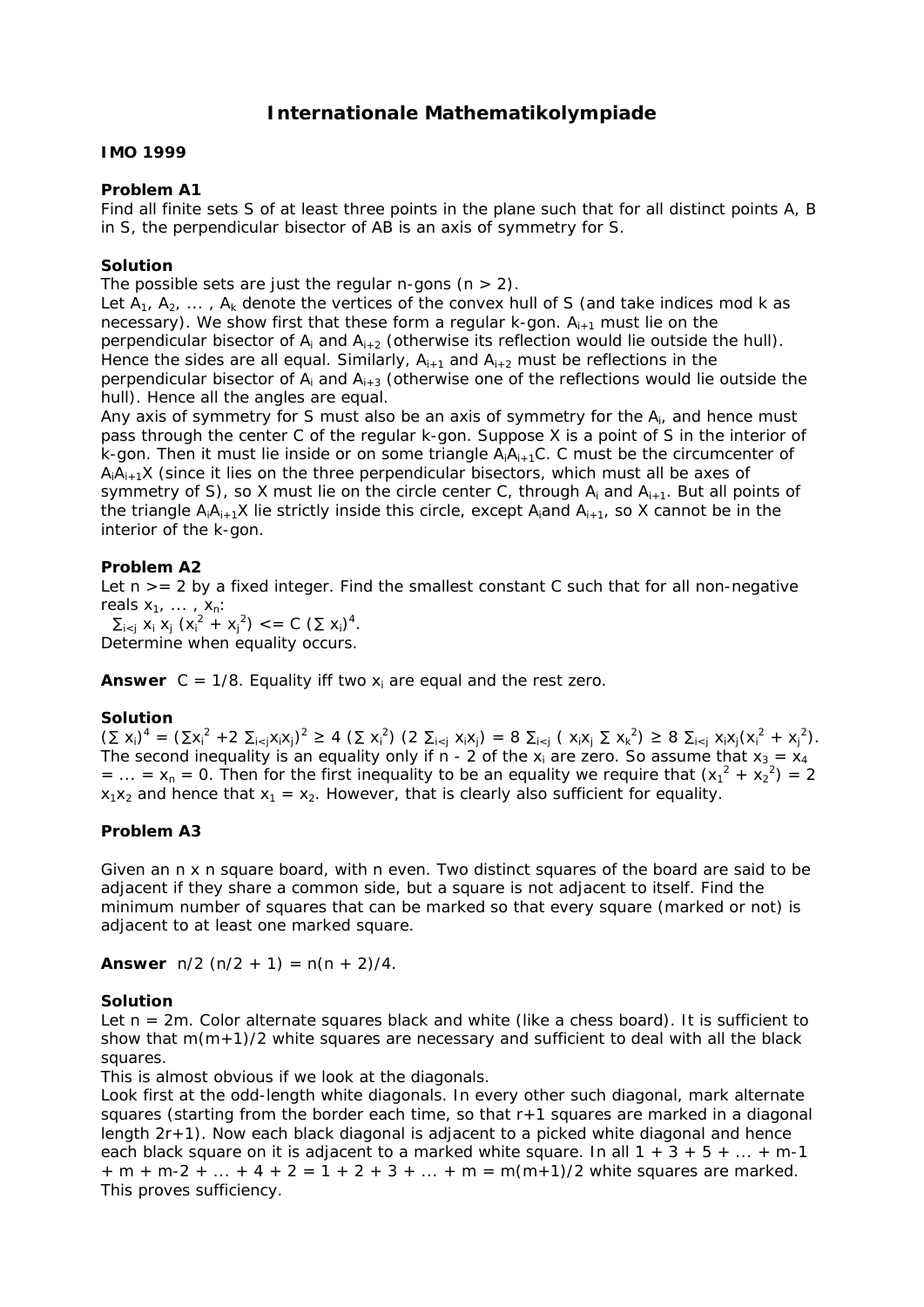For necessity consider the alternate odd-length black diagonals. Rearranging, these have lengths 1, 3, 5,  $\dots$ , 2m-1. A white square is only adjacent to squares in one of these alternate diagonals and is adjacent to at most 2 squares in it. So we need at least  $1 + 2 +$  $3 + ... + m = m(m+1)/2$  white squares.

# **Problem B1**

Find all pairs (n, p) of positive integers, such that: p is prime;  $n \leq 2p$ ; and (p - 1)<sup>n</sup> + 1 is divisible by  $n^{p-1}$ .

### **Answer**

(1, p) for any prime  $p$ ; (2, 2); (3, 3).

#### **Solution**

Answer:  $(1, p)$  for any prime  $p$ ;  $(2, 2)$ ;  $(3, 3)$ .

Evidently  $(1, p)$  is a solution for every prime p. Assume  $n > 1$  and take q to be the smallest prime divisor of n. We show first that  $q = p$ .

Let x be the smallest positive integer for which  $(p - 1)^x = -1$  (mod q), and y the smallest positive integer for which (p - 1)<sup>y</sup> = 1 (mod q). Certainly y exists and indeed y < q, since (p - 1)<sup>q-1</sup> = 1 (mod q). We know that  $(p - 1)^n = -1$  (mod q), so x exists also. Writing n = sy + r, with  $0 \le r < y$ , we conclude that  $(p - 1)^r = -1$  (mod q), and hence  $x \le r < y$  (r cannot be zero, since  $1$  is not  $-1$  (mod q)  $)$ .

Now write  $n = hx + k$  with  $0 \le k < x$ . Then  $-1 = (p - 1)^n = (-1)^k (p - 1)^k$  (mod q). h cannot be even, because then  $(p - 1)^k = -1$  (mod q), contradicting the minimality of x. So h is odd and hence  $(p - 1)^k = 1 \pmod{q}$  with  $0 \le k < x < y$ . This contradicts the minimality of y unless  $k = 0$ , so  $n = hx$ . But  $x < q$ , so  $x = 1$ . So  $(p - 1) = -1$  (mod q). p and q are primes, so  $q = p$ , as claimed.

So p is the smallest prime divisor of n. We are also given that  $n \leq 2p$ . So either  $p = n$ , or p = 2, n = 4. The latter does not work, so we have shown that  $n = p$ . Evidently  $n = p = 2$ and  $n = p = 3$  work. Assume now that  $p > 3$ . We show that there are no solutions of this type.

Expand (p - 1)<sup>p</sup> + 1 by the binomial theorem, to get (since  $(-1)^p = -1$ ): 1 + -1 + p<sup>2</sup> - 1/2  $p(p-1)p^{2} + p(p-1)(p-2)/6 p^{3} - ...$ 

The terms of the form (bin coeff)  $p^{i}$  with i > = 3 are obviously divisible by  $p^{3}$ , since the binomial coefficients are all integral. Hence the sum is  $p^2 + a$  multiple of  $p^3$ . So the sum is not divisible by  $p^3$ . But for  $p > 3$ ,  $p^{p-1}$  is divisible by  $p^3$ , so it cannot divide  $(p - 1)^p + 1$ , and there are no more solutions.

# **Problem B2**

The circles  $C_1$  and  $C_2$  lie inside the circle C, and are tangent to it at M and N, respectively.  $C_1$  passes through the center of  $C_2$ . The common chord of  $C_1$  and  $C_2$ , when extended, meets C at A and B. The lines MA and MB meet  $C_1$  again at E and F. Prove that the line EF is tangent to  $C_2$ .

#### **Solution**

Let O, O<sub>1</sub>, O<sub>2</sub> and r,  $r_1$ ,  $r_2$  be the centers and radii of C, C<sub>1</sub>, C<sub>2</sub> respectively. Let EF meet the line  $O_1O_2$  at W, and let  $O_2W = x$ . We need to prove that  $x = r_2$ .

Take rectangular coordinates with origin  $O_{21}$ , x-axis  $O_{2}O_{11}$ , and let O have coordinates (a, b). Notice that O and M do not, in general, lie on  $O_1O_2$ . Let AB meet the line  $O_1O_2$  at V.

We observe first that  $O_2V = r_2^2/(2 r_1)$ . [For example, let X be a point of intersection of  $C_1$ and  $C_2$  and let Y be the midpoint of O<sub>2</sub>X. Then O<sub>1</sub>YO<sub>2</sub> and XVO<sub>2</sub> are similar. Hence, O<sub>2</sub>V/O<sub>2</sub>X  $= O_2Y/O_2O_1.$ 

An expansion (or, to be technical, a *homothecy*) center M, factor  $r/r_1$  takes  $O_1$  to O and EF to AB. Hence EF is perpendicular to  $O_1O_2$ . Also the distance of  $O_1$  from EF is r<sub>1</sub>/r times the distance of O from AB, so  $(r_1 - x) = r_1/r$  (a -  $r_2^2/(2 r_1)$ ) (\*).

We now need to find a. We can get two equations for a and b by looking at the distances of O from  $O_1$  and  $O_2$ . We have:

 $(r - r_1)^2 = (r_1 - a)^2 + b^2$ , and  $(r - r_2)^2 = a^2 + b^2$ .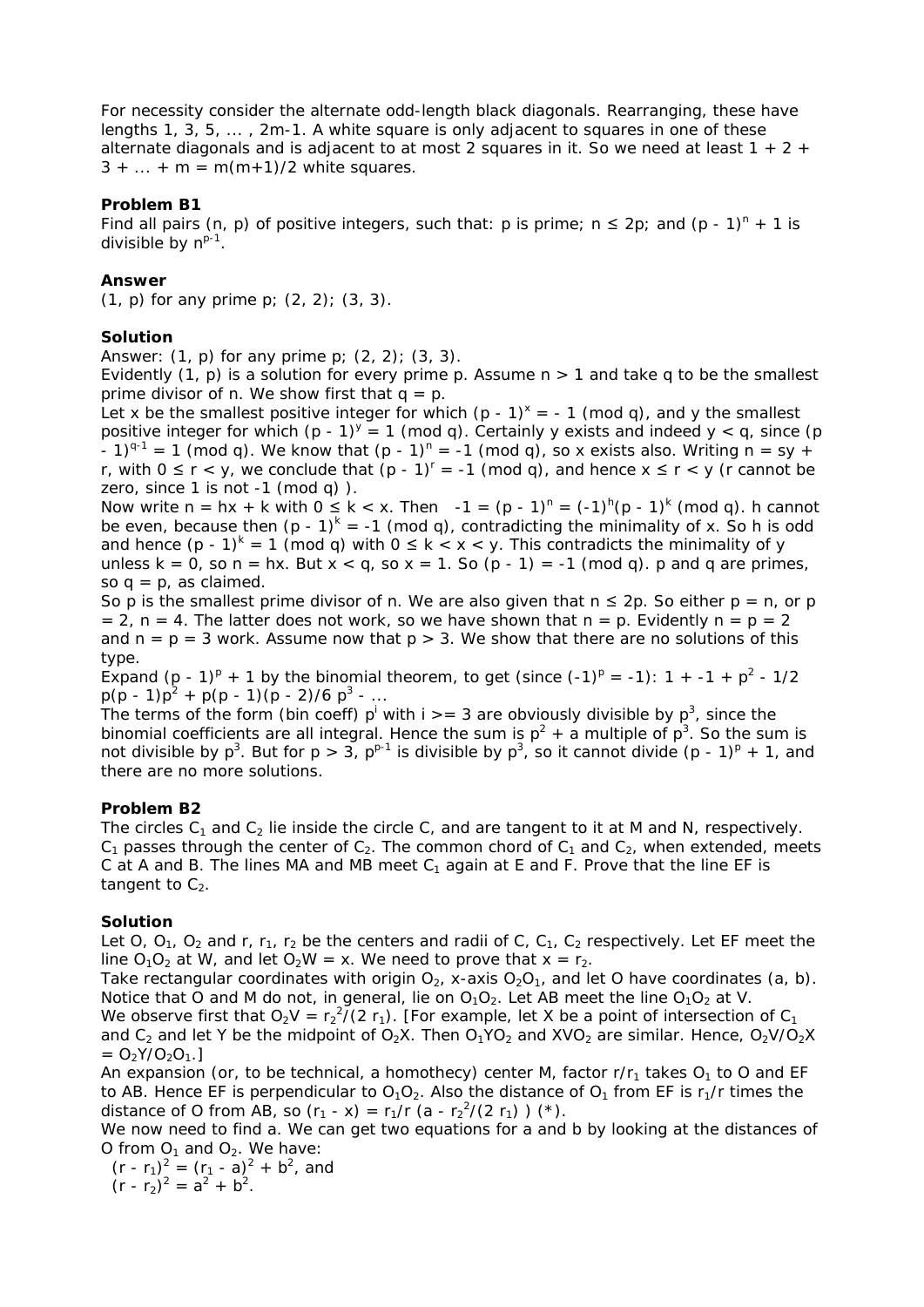Subtracting to eliminate b, we get  $a = r_2^2/(2 r_1) + r - r_2/r_1$ . Substituting back in (\*), we get  $x = r_2$ , as required.

### **Problem 6**

Determine all functions f: R -> R such that  $f(x - f(y)) = f(f(y)) + x f(y) + f(x) - 1$  for all x, y in R. [R is the reals.]

#### **Solution**

Let  $c = f(0)$  and A be the image  $f(R)$ . If a is in A, then it is straightforward to find  $f(a)$ : putting a = f(y) and x = a, we get f(a - a) = f(a) +  $a^2 + f(a) - 1$ , so f(a) =  $(1 + c)/2 - a^2/2$  $(*)$ .

The next step is to show that  $A - A = R$ . Note first that c cannot be zero, for if it were, then putting  $y = 0$ , we get:  $f(x - c) = f(c) + xc + f(x) - 1$  (\*\*) and hence  $f(0) = f(c) = 1$ . Contradiction. But (\*\*) also shows that  $f(x - c) - f(x) = xc + (f(c) - 1)$ . Here x is free to vary over R, so  $xc + (f(c) - 1)$  can take any value in R.

Thus given any x in R, we may find a, b in A such that  $x = a - b$ . Hence  $f(x) = f(a - b) = f(a - b)$  $f(b) + ab + f(a) - 1$ . So, using (\*):  $f(x) = c - b^2/2 + ab - a^2/2 = c - x^2/2$ .

In particular, this is true for x in A. Comparing with  $(*)$  we deduce that  $c = 1$ . So for all x in R we must have  $f(x) = 1 - x^2/2$ . Finally, it is easy to check that this satisfies the original relation and hence is the unique solution.

# **IMO 2000**

#### **Problem A1**

AB is tangent to the circles CAMN and NMBD. M lies between C and D on the line CD, and CD is parallel to AB. The chords NA and CM meet at P; the chords NB and MD meet at Q. The rays CA and DB meet at E. Prove that  $PE = QE$ .

# **Solution**

Angle EBA = angle BDM (because CD is parallel to AB) = angle ABM (because AB is tangent at B). So AB bisects EBM. Similarly, BA bisects angle EAM. Hence E is the reflection of M in AB. So EM is perpendicular to AB and hence to CD. So it suffices to show that  $MP = MO$ .

Let the ray NM meet AB at X. XA is a tangent so  $XA<sup>2</sup>$ = XM·XN. Similarly, XB is a tangent, so  $XB^2 =$  $XM.$  XN. Hence  $XA = XB.$  But AB and PQ are parallel, so  $MP = MO$ .



A, B, C are positive reals with product 1. Prove that  $(A - 1 + 1/B)(B - 1 + 1/C)(C - 1 + 1/A)$ ≤ 1.

#### **Solution**

 $(B - 1 + 1/C) = B(1 - 1/B + 1/(BC)) = B(1 + A - 1/B)$ . Hence,  $(A - 1 + 1/B)(B - 1 + 1/C)$ = B( $A^2$  - (1 - 1/B)<sup>2</sup>)  $\leq$  B  $A^2$ . So the square of the product of all three  $\leq$  B  $A^2$  C B<sup>2</sup> A C<sup>2</sup> = 1. Actually, that is not quite true. The last sentence would not follow if we had some negative left hand sides, because then we could not multiply the inequalities. But it is easy to deal separately with the case where  $(A - 1 + 1/B)$ ,  $(B - 1 + 1/C)$ ,  $(C - 1 + 1/A)$  are not all positive. If one of the three terms is negative, then the other two must be positive. For example, if A - 1 + 1/B < 0, then A < 1, so C - 1 +  $1/A > 0$ , and B > 1, so B - 1 +  $1/C > 0$ . But if one term is negative and two are positive, then their product is negative and hence less than 1.

#### **Problem A3**

k is a positive real. N is an integer greater than 1. N points are placed on a line, not all coincident. A *move* is carried out as follows. Pick any two points A and B which are not coincident. Suppose that A lies to the right of B. Replace B by another point B' to the right

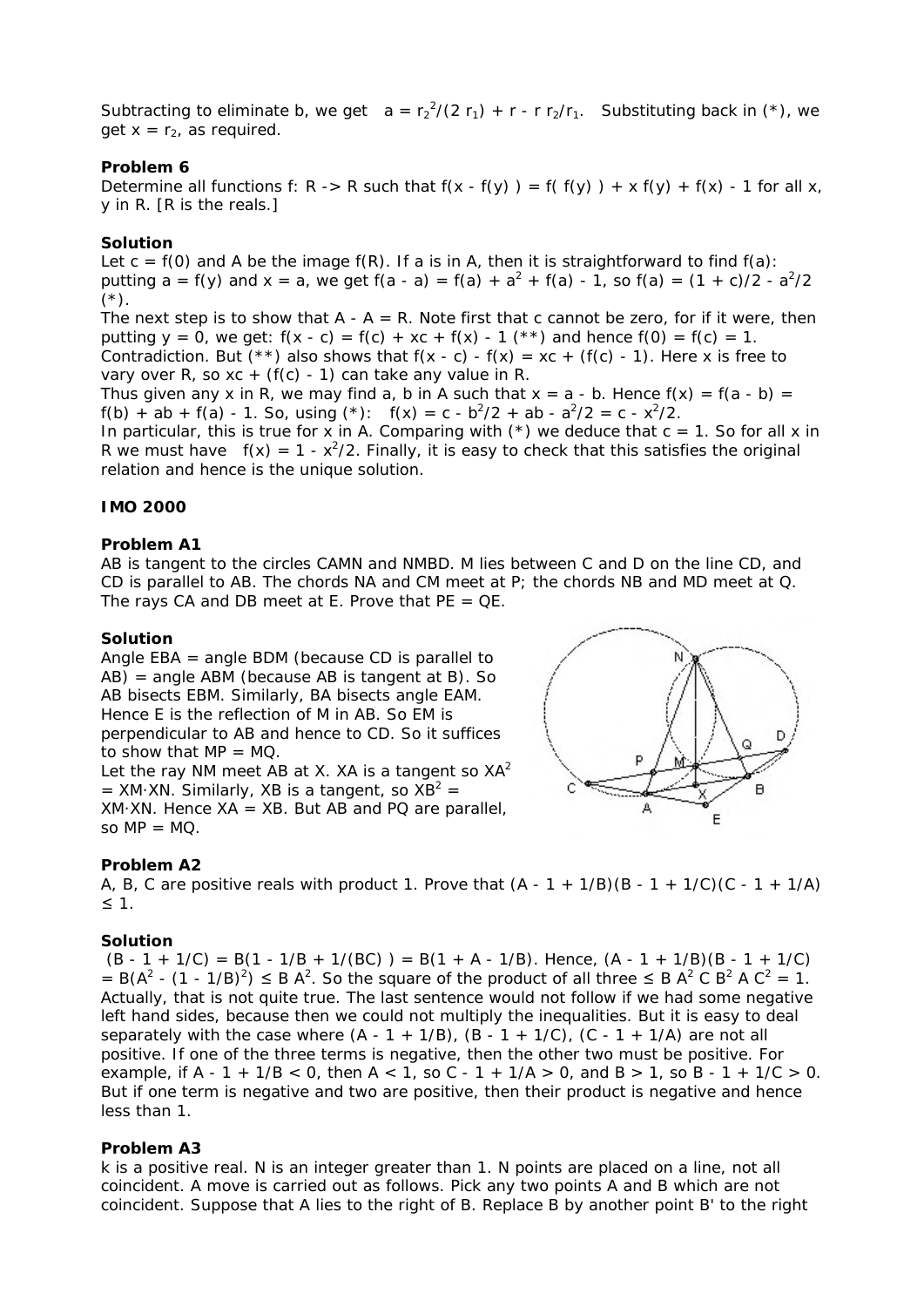of A such that  $AB' = k BA$ . For what values of k can we move the points arbitrarily far to the right by repeated moves?

# **Answer**  $k \ge 1/(N-1)$ .

### **Solution**

Suppose k <  $1/(N-1)$ , so that  $k_0 = 1/k - (N-1) > 0$ . Let X be the sum of the distances of the points from the rightmost point. If a move does not change the rightmost point, then it reduces X. If it moves the rightmost point a distance z to the right, then it reduces X by at least  $z/k - (N-1)z = k_0 z$ . X cannot be reduced below nil. So the total distance moved by the rightmost point is at most  $X_0/K_0$ , where  $X_0$  is the initial value of X. Conversely, suppose  $k \ge 1/(N-1)$ , so that  $k_1 = (N-1) - 1/k \ge 0$ . We always move the leftmost point. This has the effect of moving the rightmost point  $z > 0$  and increasing X by

 $(N-1)z - z/k = k_1z \ge 0$ . So X is never decreased. But  $z \ge k$  X/(N-1)  $\ge k$  X<sub>0</sub>/(N-1)  $> 0$ . So we can move the rightmost point arbitrarily far to the right (and hence all the points, since another N-1 moves will move the other points to the right of the rightmost point).

#### **Problem B1**

100 cards are numbered 1 to 100 (each card different) and placed in 3 boxes (at least one card in each box). How many ways can this be done so that if two boxes are selected and a card is taken from each, then the knowledge of their sum alone is always sufficient to identify the third box?

#### **Answer**

12. Place 1, 2, 3 in different boxes (6 possibilities) and then place n in the same box as its residue mod 3. Or place 1 and 100 in different boxes and 2 - 99 in the third box (6 possibilities).

#### **Solution**

Let  $H<sub>n</sub>$  be the corresponding result that for cards numbered 1 to n the only solutions are by residue mod 3, or 1 and n in separate boxes and 2 to n - 1 in the third box. It is easy to check that they *are* solutions. H<sub>n</sub> is the assertion that there are no others. H<sub>3</sub> is obviously true (although the two cases coincide). We now use induction on n. So suppose that the result is true for n and consider the case  $n + 1$ .

Suppose  $n + 1$  is alone in its box. If 1 is not also alone, then let N be the sum of the largest cards in each of the boxes not containing  $n + 1$ . Since  $n + 2 \le N \le n + (n - 1) = 2n - 1$ , we can achieve the same sum N as from a different pair of boxes as  $(n + 1) + (N - n - 1)$ . Contradiction. So 1 must be alone and we have one of the solutions envisaged in  $H_{n+1}$ . If  $n + 1$  is not alone, then if we remove it, we must have a solution for n. But that solution cannot be the n, 1, 2 to n - 1 solution. For we can easily check that none of the three boxes will then accomodate  $n + 1$ . So it must be the mod 3 solution. We can easily check that in this case  $n + 1$  must go in the box with matching residue, which makes the  $(n + 1)$  solution the other solution envisaged by  $H_{n+1}$ . That completes the induction.

# **Problem B2**

Can we find N divisible by just 2000 different primes, so that N divides  $2^N + 1$ ? [N may be divisible by a prime power.]

#### **Answer** Yes

#### **Solution**

Note that for b odd we have  $2^{ab} + 1 = (2^a + 1)(2^{a(b-1)} - 2^{a(b-2)} + ... + 1)$ , and so  $2^a + 1$  is a factor of  $2^{ab}$  + 1. It is sufficient therefore to find m such that (1) m has only a few distinct prime factors, (2)  $2^m$  + 1 has a large number of distinct prime factors, (3) m divides  $2^m$  + 1. For then we can take k, a product of enough distinct primes dividing  $2^m + 1$  (but not m), so that km has exactly 2000 factors. Then km still divides  $2^m + 1$  and hence  $2^{km} + 1$ . The simplest case is where m has only one distinct prime factor p, in other words it is a power of p. But if p is a prime, then p divides  $2^p$  - 2, so the only p for which p divides  $2^p$  +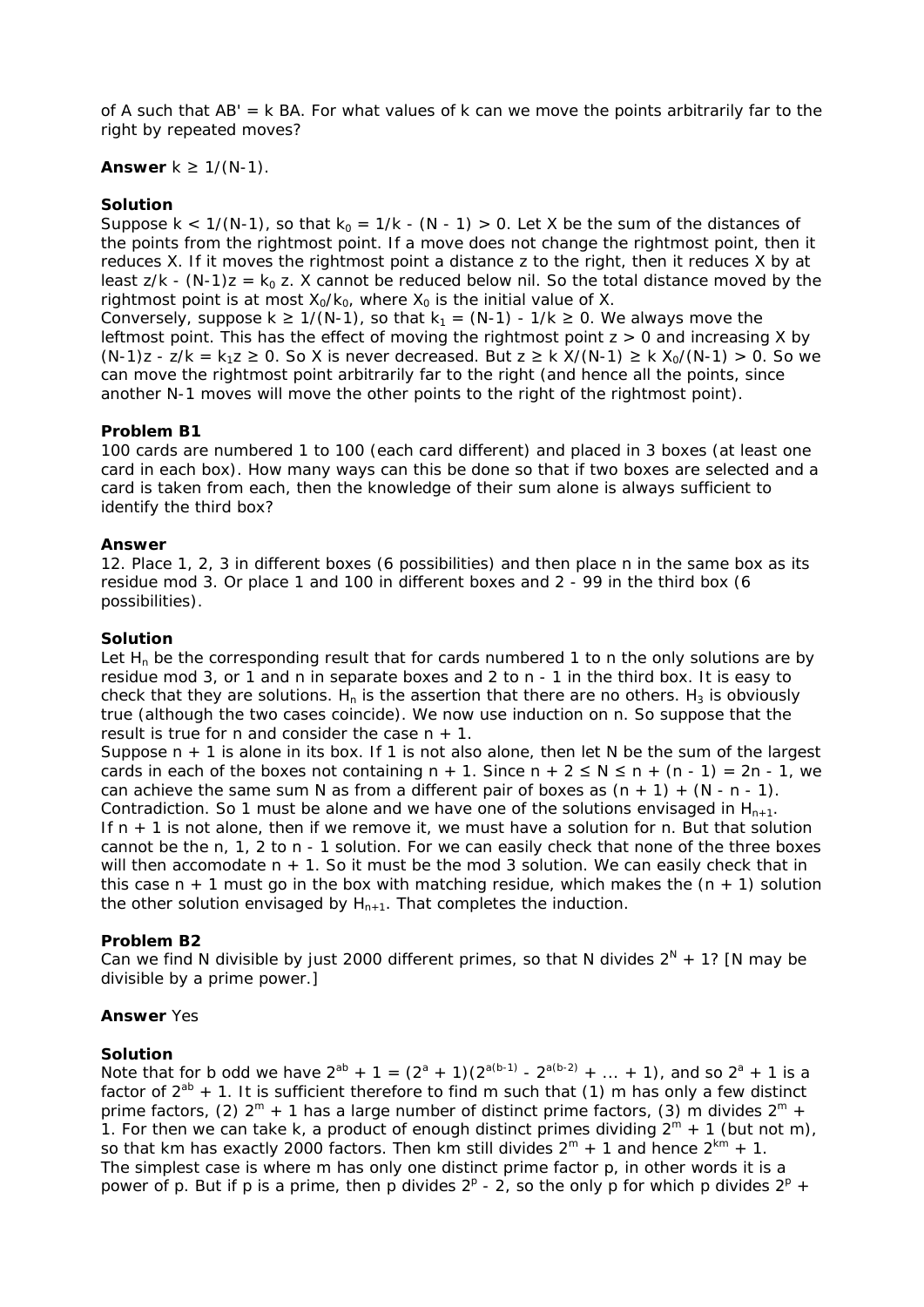1 is 3. So the questions are whether  $a_h = 2^m + 1$  is (1) divisible by  $m = 3^h$  and (2) has a large number of distinct prime factors.  $a_{h+1} = a_h(2^{2m} - 2^m + 1)$ , where m = 3<sup>h</sup>. But  $2^m = (a_h - 1)$ , so  $a_{h+1} = a_h(a_h^2 - 3 a_h + 3)$ . Now  $a_1 = 9$ , so an easy induction shows that  $3^{h+1}$  divides  $a_h$ , which answers (1) affirmatively. Also, since  $a_h$  is a factor of  $a_{h+1}$ , any prime dividing  $a_h$  also divides  $a_{h+1}$ . Put  $a_h = 3^{h+1}b_h$ . Then  $b_{h+1} = b_h(3^{2h+1}b_h^2 - 3^{h+2}b_h + 1)$ . Now  $(3^{2h+1}b_h^2 - 3^{h+2}b_h + 1) > 1$ , so it must have some prime factor  $p > 1$ . But p cannot be 3 or divide  $b_h$  (since  $(3^{2h+1}b_h^2 - 3^{h+2}b_h + 1)$  is a multiple of  $3b_h$  plus 1), so  $b_{h+1}$  has at least one prime factor  $p > 3$  which does not divide  $b_h$ . So  $b_{h+1}$ has at least h distinct prime factors greater than 3, which answers (2) affirmatively. But that is all we need. We can take m in the first paragraph above to be  $3^{2000}$ : (1) m has only one distinct prime factor, (2)  $2^m + 1 = 3^{2001} b_{2000}$  has at least 1999 distinct prime factors other than 3, (3) m divides  $2^m + 1$ . Take k to be a product of 1999 distinct prime factors dividing  $b_{2000}$ . Then N = km is the required number with exactly 2000 distinct prime factors which divides  $2^N + 1$ .

#### **Problem B3**

 $A_1A_2A_3$  is an acute-angled triangle. The foot of the altitude from  $A_i$  is K<sub>i</sub> and the incircle touches the side opposite  $A_i$  at  $L_i$ . The line  $K_1K_2$  is reflected in the line  $L_1L_2$ . Similarly, the line  $K_2K_3$  is reflected in  $L_2L_3$  and  $K_3K_1$  is reflected in  $L_3L_1$ . Show that the three new lines form a triangle with vertices on the incircle.





Take B'<sub>2</sub> on the line A<sub>2</sub>O such that  $L_2B_2 =$  $L_2B'_2$  (B'<sub>2</sub> is distinct from B<sub>2</sub> unless  $L_2B_2$  is perpendicular to the line). Then angle  $L_2B'_2X$ = angle  $A_3B_2A_2$ . Also, since  $L_2X$  is parallel to  $A_2A_1$ , angle  $L_2XB'_2$  = angle  $A_3A_2B_2$ . So the triangles  $L_2XB'_2$  and  $A_3A_2B_2$  are similar. Hence  $A_2A_3/B_2A_3 = XL_2/B_2'L_2 = XL_2/B_2L_2$ (since  $B'_2L_2 = B_2L_2$ ). Thus we have shown that  $K_2L_2/L_2B_2 =$ 

 $XL_2/B_2L_2$  and hence that  $K_2L_2 = XL_2$ .  $L_2X$  is parallel to  $A_2A_1$  so angle  $A_2A_1A_3$  = angle  $A_1L_2X$  = angle  $L_2XK_2$  + angle  $L_2K_2X = 2$ angle  $L_2XK_2$  (isosceles). So angle  $L_2XK_2 =$ 1/2 angle  $A_2A_1A_3$  = angle  $A_2A_1O$ . L<sub>2</sub>X and  $A_2A_1$  are parallel, so  $K_2X$  and OA<sub>1</sub> are parallel. But  $OA_1$  is perpendicular to  $L_2L_3$ , so  $K_2X$  is also perpendicular to  $L_2L_3$  and hence



#### **Solution**

Let O be the centre of the incircle. Let the line parallel to  $A_1A_2$  through  $L_2$  meet the line  $A_2O$ at X. We will show that X is the reflection of  $K_2$  in L<sub>2</sub>L<sub>3</sub>. Let  $A_1A_3$  meet the line  $A_2O$  at  $B_2$ . Now  $A_2K_2$  is perpendicular to  $K_2B_2$  and OL<sub>2</sub> is perpendicular to  $L_2B_2$ , so  $A_2K_2B_2$  and  $OL_2B_2$  are

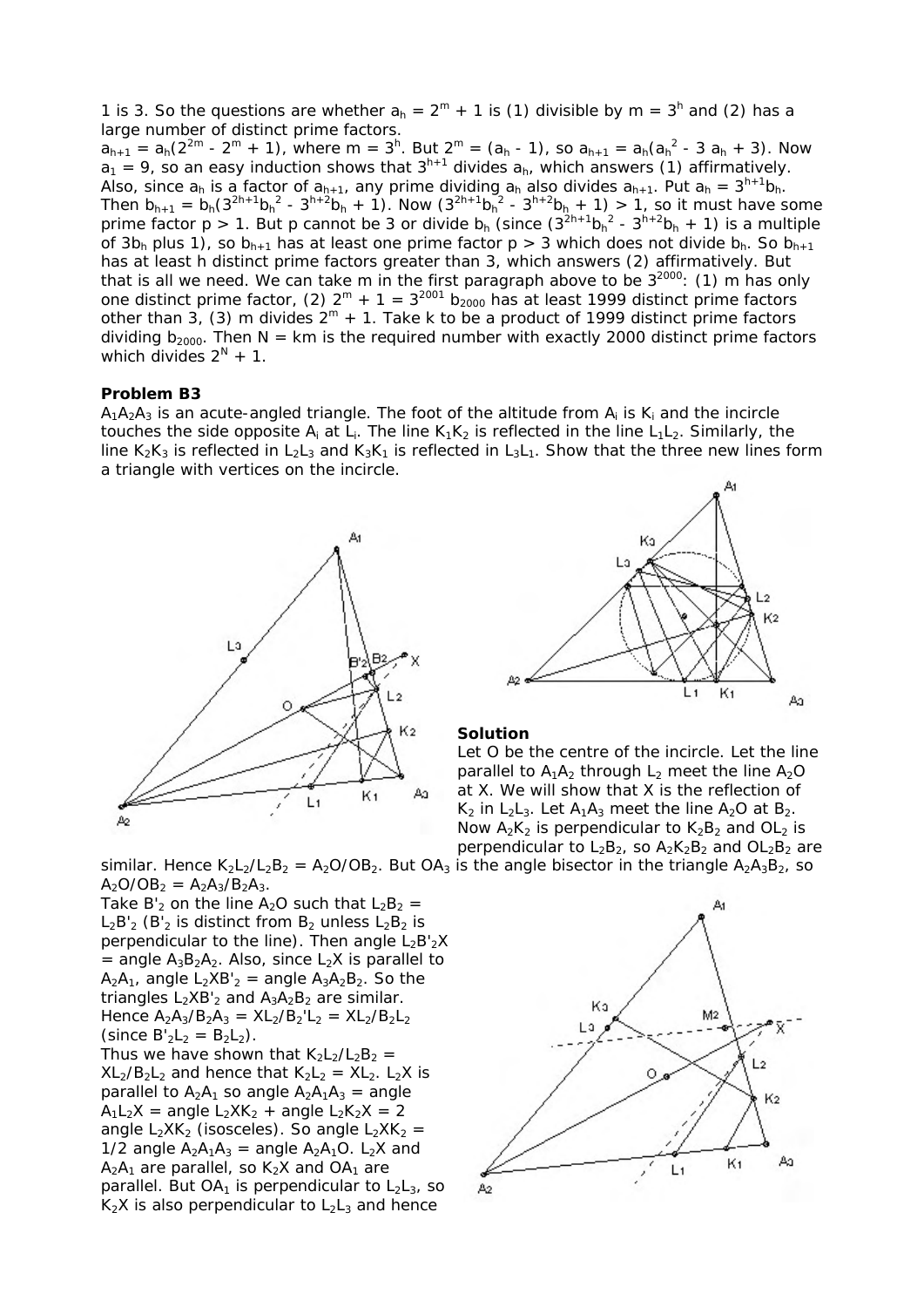X is the reflection of  $K_2$  in  $L_2L_3$ .

Now the angle  $K_3K_2A_1 =$  angle  $A_1A_2A_3$ , because it is 90<sup>o</sup> - angle  $K_3K_2A_2 = 90^\circ$  - angle  $K_3A_3A_2$  $(A_2A_3K_2K_3$  is cyclic with  $A_2A_3$  a diameter) = angle  $A_1A_2A_3$ . So the reflection of  $K_2K_3$  in L<sub>2</sub>L<sub>3</sub> is a line through X making an angle  $A_1A_2A_3$  with  $L_2X$ , in other words, it is the line through X parallel to  $A_2A_3$ .

Let  $M_i$  be the reflection of L<sub>i</sub> in A<sub>i</sub>O. The angle  $M_2XL_2 = 2$  angle OXL<sub>2</sub> = 2 angle A<sub>1</sub>A<sub>2</sub>O (since  $A_1A_2$  is parallel to  $L_2X$ ) = angle  $A_1A_2A_3$ , which is the angle betwee  $L_2X$  and  $A_2A_3$ . So  $M_2X$  is parallel to  $A_2A_3$ , in other words, M<sub>2</sub> lies on the reflection of K<sub>2</sub>K<sub>3</sub> in L<sub>2</sub>L<sub>3</sub>.

If follows similarly that  $M_3$  lies on the reflection. Similarly, the line  $M_1M_3$  is the reflection of  $K_1K_2$  in L<sub>1</sub>L<sub>3</sub>, and the line M<sub>1</sub>M<sub>2</sub> is the reflection of  $K_1K_2$  in L<sub>1</sub>L<sub>2</sub> and hence the triangle formed by the intersections of the three reflections is just  $M_1M_2M_3$ .

# **IMO 2001**

# **Problem A1**

ABC is acute-angled. O is its circumcenter. X is the foot of the perpendicular from A to BC. Angle C  $\geq$  angle B + 30°. Prove that angle A + angle COX < 90°

# **Solution**

Take D on the circumcircle with AD parallel to BC. Angle CBD = angle BCA, so angle ABD  $\geq$ 30<sup>o</sup>. Hence angle AOD ≥ 60<sup>o</sup>. Let Z be the midpoint of AD and Y the midpoint of BC. Then  $AZ \ge R/2$ , where R is the radius of the circumcircle. But  $AZ = YX$  (since AZYX is a rectangle).

Now O cannot coincide with Y (otherwise angle A would be  $90^\circ$  and the triangle would not be acute-angled). So  $OX > YX \ge R/2$ . But  $XC = YC - YX < R - YX \le R/2$ . So  $OX > XC$ . Hence angle COX  $\lt$  angle OCX. Let CE be a diameter of the circle, so that angle OCX = angle ECB. But angle ECB = angle EAB and angle EAB + angle BAC = angle EAC =  $90^{\circ}$ , since EC is a diameter. Hence angle COX + angle BAC  $< 90^\circ$ .

# **Problem A2**

a, b, c are positive reals. Let a' =  $\sqrt{(a^2 + 8bc)}$ , b' =  $\sqrt{(b^2 + 8ca)}$ , c' =  $\sqrt{(c^2 + 8ab)}$ . Prove that  $a/a' + b/b' + c/c' > = 1$ .

# **Solution**

A not particularly elegant, but fairly easy, solution is to use Cauchy:  $(\Sigma xy)^2 \leq \Sigma x^2 \Sigma y^2$ . To get the inequality the right way around we need to take  $x^2 = a/a'$  [to be precise, we are taking  $x_1^2 = a/a'$ ,  $x_2^2 = b/b'$ ,  $x_3^2 = c/c'$ .]. Take  $y^2 = a a'$ , so that  $xy = a$ . Then we get  $\sum a/a'$  $>= (\Sigma a)^2 / \Sigma a a'.$ 

Evidently we need to apply Cauchy again to deal with  $\Sigma$  a a'. This time we want  $\Sigma$  a a'  $\leq$ something. The obvious  $X=a$ ,  $Y=a'$  does not work, but if we put  $X=a^{1/2}$ ,  $Y=a^{1/2}a'$ , then we have  $\Sigma$  a a'  $\leq (\Sigma a)^{1/2}$  ( $\Sigma a$  a'<sup>2</sup>)<sup>1/2</sup>. So we get the required inequality provided that ( $\Sigma a$ )<sup>3/2</sup>  $\geq$  $(\Sigma a a'^2)^{1/2}$  or  $(\Sigma a)^3 \ge \Sigma a a'^2$ .

Multiplying out, this is equivalent to:  $3(ab^2 + ac^2 + ba^2 + bc^2 + ca^2 + cb^2) \ge 18abc$ , or a(b)  $-c)^{2} + b(c - a)^{2} + c(a - b)^{2} \ge 0$ , which is clearly true.

# **Problem A3**

Integers are placed in each of the 441 cells of a 21 x 21 array. Each row and each column has at most 6 different integers in it. Prove that some integer is in at least 3 rows and at least 3 columns.

# **Solution**

Notice first that the result is not true for a 20 x 20 array. Make 20 rectangles each 2 x 10, labelled 1, 2,  $\dots$ , 20. Divide the 20 x 20 array into four quadrants (each 10 x 10). In each of the top left and bottom right quadrants, place 5 rectangles horizontally. In each of the other two quadrants, place 5 rectangles vertically. Now each row intersects 5 vertical rectangles and 1 horizontal. In other words, it contains just 6 different numbers. Similarly each column. But any given number is in either 10 rows and 2 columns or vice versa, so no number is in 3 rows and 3 columns. [None of this is necessary for the solution, but it helps to show what is going on.]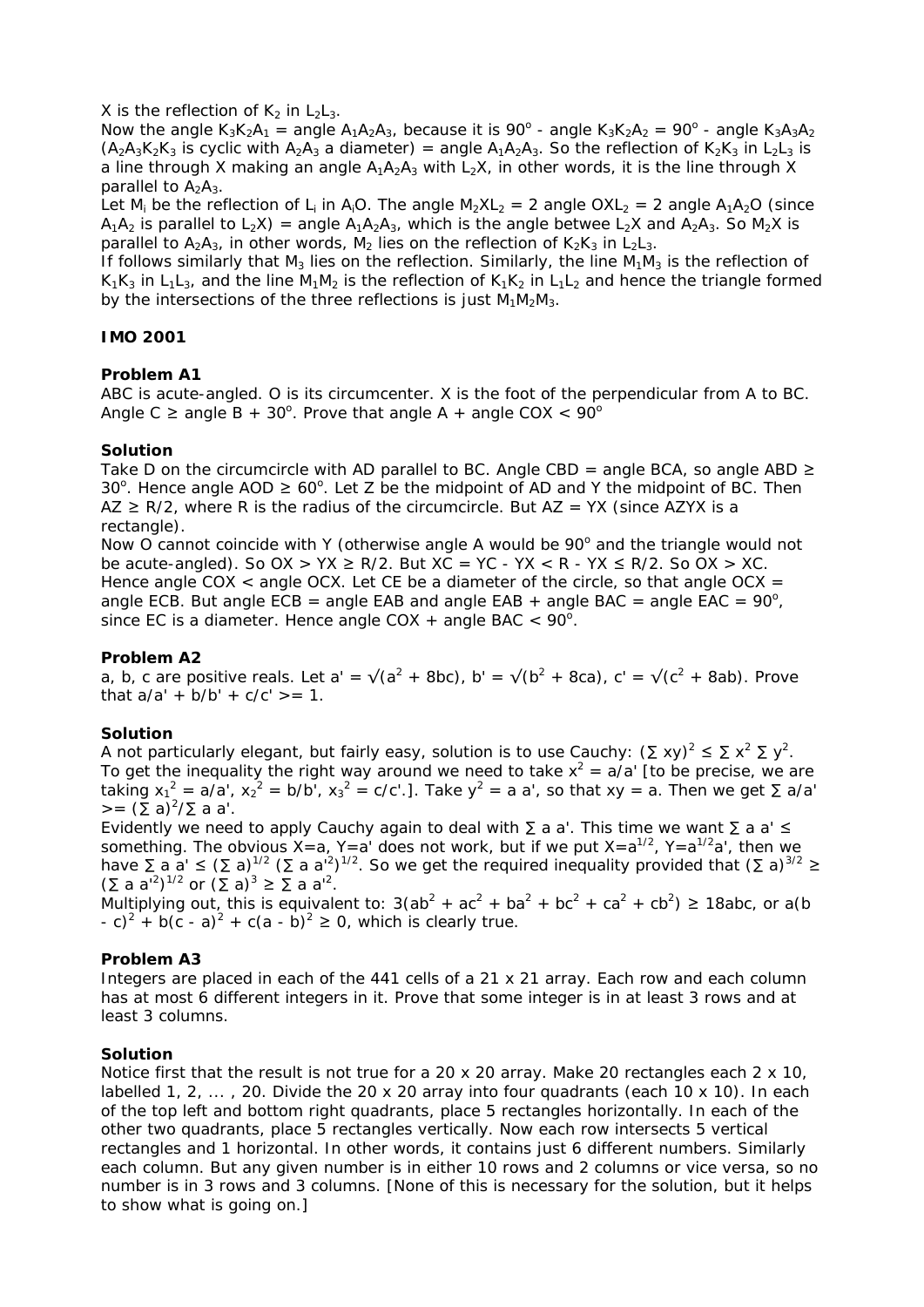Returning to the 21 x 21 array, assume that an arrangement is possible with no integer in at least 3 rows and at least 3 columns. Color a cell white if its integer appears in 3 or more rows and black if its integer appears in only 1 or 2 rows. We count the white and black squares.

Each row has 21 cells and at most 6 different integers.  $6 \times 2 < 21$ , so every row includes an integer which appears 3 or more times and hence in at most 2 rows. Thus at most 5 different integers in the row appear in 3 or more rows. Each such integer can appear at most 2 times in the row, so there are at most  $5 \times 2 = 10$  white cells in the row. This is true for every row, so there are at most 210 white cells in total.

Similarly, any given column has at most 6 different integers and hence at least one appears 3 or more times. So at most 5 different integers appear in 2 rows or less. Each such integer can occupy at most 2 cells in the column, so there are at most  $5 \times 2 = 10$  black cells in the column. This is true for every column, so there are at most 210 black cells in total. This gives a contradiction since  $210 + 210 < 441$ .

# **Problem B1**

Let  $n_1, n_2, \ldots, n_m$  be integers, where m is odd. Let  $x = (x_1, \ldots, x_m)$  denote a permutation of the integers 1, 2, ..., m. Let  $f(x) = x_1n_1 + x_2n_2 + ... + x_mn_m$ . Show that for some distinct permutations a, b the difference f(a) - f(b) is a multiple of m!.

#### **Solution**

This is a simple application of the pigeon hole principle.

The sum of all m! distinct residues mod m! is not divisible by m! because m! is even (since  $m > 1$ ). [The residues come in pairs a and m! - a, except for m!/2.].

However, the sum of all f(x) as x ranges over all m! permutations is 1/2 (m+1)!  $\Sigma$  n<sub>i</sub>, which is divisible by m! (since  $m+1$  is even). So at least one residue must occur more than once among the  $f(x)$ .

# **Problem B2**

ABC is a triangle. X lies on BC and AX bisects angle A. Y lies on CA and BY bisects angle B. Angle A is  $60^\circ$ . AB + BX = AY + YB. Find all possible values for angle B.

### Answer 80°.

# **Solution**

This is an inelegant solution, but I did get it fast! Without loss of generality we can take length AB  $= 1$ . Take angle ABY  $= x$ . Note that we can now solve the two triangles AXB and AYB. In particular, using the sine rule,  $BX = \sin$  $30^{\circ}/\sin(150^{\circ}-2x)$ , AY = sin x/sin(120°-x), YB = sin  $60^{\circ}/sin(120^{\circ}-x)$ . So we have an equation for x.

Using the usual formula for  $sin(a + b)$  etc, and



writing s = sin x, c = cos x, we get:  $2\sqrt{3} s^2c - 4sc - 2\sqrt{3} c^3 + 2\sqrt{3} c^2 + 6sc - 2s - \sqrt{3} = 0$  or  $-\sqrt{3}$  (4c<sup>3</sup> - 2c<sup>2</sup> - 2c + 1) = 2s(2c<sup>2</sup> -3c + 1). This has a common factor 2c - 1. So c = 1/2 or  $-\sqrt{3} (2c^2 - 1) = 2s(c - 1)$  (\*).

 $c = 1/2$  means  $x = 60^{\circ}$  or angle B = 120°. But in that case the sides opposite A and B are parallel and the triangle is degenerate (a case we assume is disallowed). So squaring (\*) and using  $s^2 = 1 - c^2$ , we get:  $16c^4 - 8c^3 - 12c^2 + 8c - 1 = 0$ . This has another factor 2c - 1. Dividing that out we get:  $8c^3$  - 6c + 1 = 0. But we remember that  $4c^3$  - 3c = cos 3x, so we conclude that cos  $3x = -1/2$ . That gives  $x = 40^{\circ}$ ,  $80^{\circ}$ ,  $160^{\circ}$ ,  $200^{\circ}$ ,  $280^{\circ}$ ,  $320^{\circ}$ . But we require that  $x < 60^{\circ}$  to avoid degeneracy. Hence the angle B =  $2x = 80^{\circ}$ .

#### **Problem B3**

 $K > L > M > N$  are positive integers such that  $KM + LN = (K + L - M + N)(-K + L + M + N)$ . Prove that KL + MN is composite.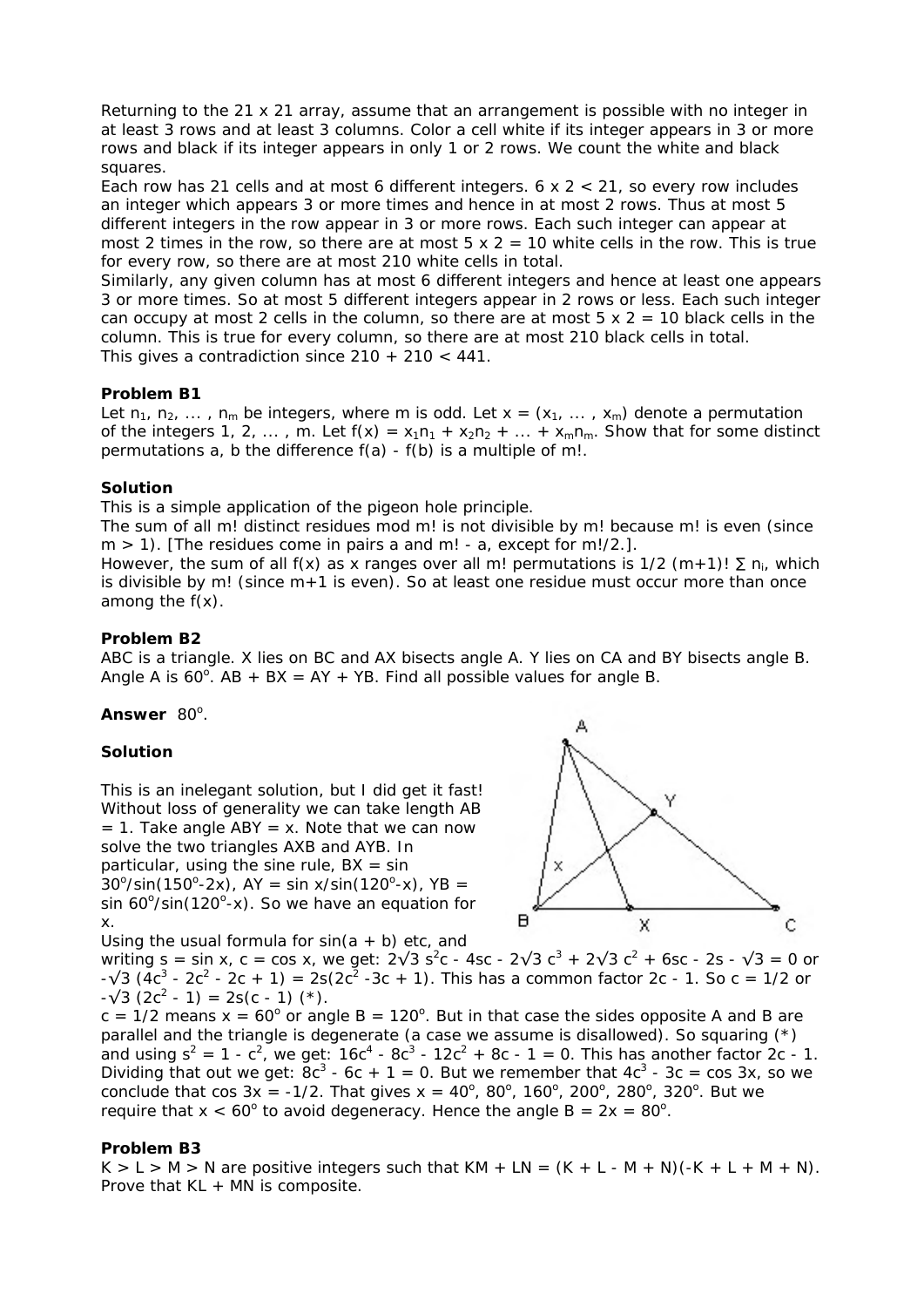# **Solution**

Note first that KL+MN > KM+LN > KN+LM, because (KL+MN) - (KM+LN) = (K - N)(L - M) > 0 and  $(KM+LN) - (KN+LM) = (K - L)(M - N) > 0$ .

Multiplying out and rearranging, the relation in the question gives  $K^2$  - KM +  $M^2 = L^2 + LN$ + N<sup>2</sup>. Hence  $(KM + LN)(L^2 + LN + N^2)$  =  $KM(L^2 + LN + N^2)$  +  $LN(K^2 - KM + M^2)$  =  $KML^2$  +  $KMN^2 + K^2LN + LM^2N = (KL + MN)(KN + LM)$ . In other words  $(KM + LN)$  divides  $(KL + N)$  $MN)(KN + LM)$ .

Now suppose  $KL + MN$  is prime. Since it greater than  $KM + LN$ , it can have no common factors with  $KM + LN$ . Hence  $KM + LN$  must divide the smaller integer  $KN + LM$ . Contradiction.

# **IMO 2002**

#### **Problem A1**

S is the set of all  $(h, k)$  with h, k non-negative integers such that  $h + k < n$ . Each element of S is colored red or blue, so that if (h, k) is red and  $h' \le h$ ,  $k' \le k$ , then (h', k') is also red. A type 1 subset of S has n blue elements with different first member and a type 2 subset of S has n blue elements with different second member. Show that there are the same number of type 1 and type 2 subsets.

#### **Solution**

Let  $a_i$  be the number of blue members (h, k) in S with  $h = i$ , and let  $b_i$  be the number of blue members (h, k) with  $k = i$ . It is sufficient to show that  $b_0, b_1, \ldots, b_{n-1}$  is a rearrangement of  $a_0$ ,  $a_1$ , ...,  $a_{n-1}$  (because the number of type 1 subsets is the product of the  $a_i$  and the number of type 2 subsets is the product of the  $b_i$ ).

Let c<sub>i</sub> be the largest k such that (i, k) is red. If (i, k) is blue for all k then we put  $c_i = -1$ . Note that if  $i < j$ , then  $c_i \ge c_j$ , since if  $(j, c_i)$  is red, then so is  $(i, c_i)$ . Note also that  $(i, k)$  is red for  $k \leq c_i$ , so the sequence  $c_0$ ,  $c_1$ , ...,  $c_{n-1}$  completely defines the coloring of S. Let  $S_i$  be the set with the sequence  $c_0$ ,  $c_1$ , ...,  $c_i$ ,  $-1$ , ...,  $-1$ , so that  $S_{n-1} = S$ . We also take  $S_{-1}$  as the set with the sequence -1, -1, ..., -1, so that all its members are blue. We show that the rearrangement result is true for  $S_{-1}$  and that if it is true for  $S_i$  then it is true for  $S_{i+1}$ . It is obvious for  $S_{-1}$ , because both  $a_i$  and  $b_i$  are n, n-1, ..., 2, 1. So suppose it is true for S<sub>i</sub> (where i < n-1). The only difference between the  $a_j$  for S<sub>i</sub> and for S<sub>i+1</sub> is that  $a_{i+1} = n-1$ i-1 for  $S_i$  and  $(n-i-1)-(C_{i+1}+1)$  for  $S_{i+1}$ . In other words, the number n-i-1 is replaced by the number n-i-c-2, where c =  $c_{i+1}$ . The difference in the  $b_i$  is that 1 is deducted from each of  $b_0$ ,  $b_1$ , ...,  $b_c$ . But these numbers are just n-i-1, n-i-1, n-i-2, ..., n-i-c-1. So the effect of deducting 1 from each is to replace n-i-1 by n-i-c-2, which is the same change as was made to the  $a_i$ . So the rearrangement result also holds for  $S_{i+1}$ . Hence it holds for S.

# **Problem A2**

BC is a diameter of a circle center O. A is any point on the circle with angle AOC  $> 60^\circ$ . EF is the chord which is the perpendicular bisector of AO. D is the midpoint of the minor arc AB. The line through O parallel to AD meets AC at J. Show that J is the incenter of triangle CEF.



#### **Solution**

F is equidistant from A and O. But OF =  $OA$ , so OFA is equilateral and hence angle  $AOF = 60^\circ$ . Since angle  $AOC > 60^\circ$ , F lies between A and C. Hence the ray CJ lies between CE and CF.

D is the midpoint of the arc AB, so angle DOB =  $\frac{1}{2}$ angle AOB = angle ACB. Hence DO is parallel to AC. But OJ is parallel to AD, so AJOD is a parallelogram. Hence  $AJ = OD$ . So  $AJ = AE = AF$ , so J lies on the opposite side of EF to A and hence on the same side as C. So J must lie inside the triangle CEF. Also, since EF is the perpendicular bisector of AO, we have  $AE = AF = OE$ , so A is the center of the circle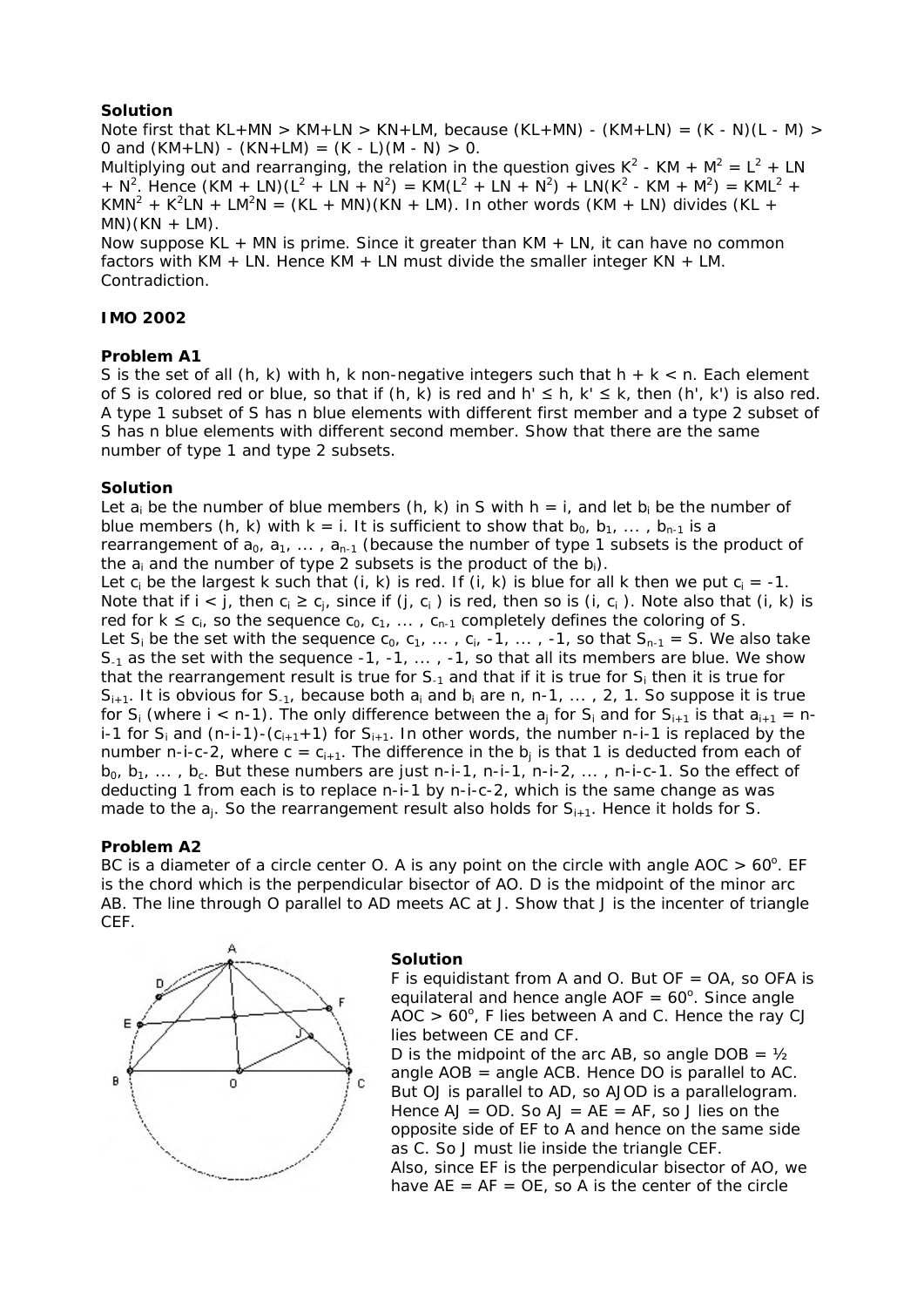through E, F and J. Hence angle  $EFJ = \frac{1}{2}$  angle  $EAJ$ . But angle  $EAJ =$  angle  $EAC$  (same angle) = angle EFC. Hence J lies on the bisector of angle EFC.

Since EF is perpendicular to AO, A is the midpoint of the arc EF. Hence angle ACE = angle ACF, so J lies on the bisector of angle ECF. Hence J is the incenter.

#### **Problem A3**

Find all pairs of integers  $m > 2$ ,  $n > 2$  such that there are infinitely many positive integers k for which  $(k^{n} + k^{2} - 1)$  divides  $(k^{m} + k - 1)$ .

#### **Solution**

Answer:  $m = 5$ ,  $n = 3$ .

Obviously  $m > n$ . Take polynomials  $q(x)$ ,  $r(x)$  with integer coefficients and with degree  $r(x)$  $\langle x, y \rangle$  = n such that  $x^m + x - 1 = q(x) (x^n + x^2 - 1) + r(x)$ . Then  $x^n + x^2 - 1$  divides  $r(x)$  for infinitely many positive integers x. But for sufficiently large x,  $x^n + x^2 - 1 > r(x)$  since r(x) has smaller degree. So r(x) must be zero. So  $x^m + x - 1$  factorises as q(x)  $(x^n + x^2 - 1)$ , where  $q(x) = x^{m-n} + a_{m-n-1}x^{m-n-1} + ... + a_0$ .

We have  $(x^m + x - 1) = x^{m-n}(x^n + x^2 - 1) + (1 - x)(x^{m-n+1} + x^{m-n} - 1)$ , so  $(x^n + x^2 - 1)$  must divide  $(x^{m-n+1} + x^{m-n} - 1)$ . So, in particular, m  $\geq 2n-1$ . Also  $(x^n + x^2 - 1)$  must divide  $(x^{m-n+1} - 1)$  $+ x^{m-n} - 1$ ) -  $x^{m-2n+1}(x^n + x^2 - 1) = x^{m-n} - x^{m-2n+3} + x^{m-2n+1} - 1$  (\*).

(\*) can be written as  $x^{m-2n+3}(x^{n-3} - 1) + (x^{m-(2n-1)} - 1)$  which is  $\lt 0$  for all x in (0, 1) unless  $n - 3 = 0$  and m  $- (2n - 1) = 0$ . So unless  $n = 3$ ,  $m = 5$ , it is has no roots in (0, 1). But  $x^n +$  $x^2$  - 1 (which divides it) has at least one becaause it is -1 at  $x = 0$  and +1 at  $x = 1$ . So we must have  $n = 3$ ,  $m = 5$ . It is easy to check that in this case we have an identity. If m = 2n-1, (\*) is  $x^{n-1}$  -  $x^2$ . If n = 3, this is 0 and indeed we find m = 5, n = 3 gives an identity. If n > 3, then it is  $x^2(x^{n-3} - 1)$ . But this has no roots in the interval (0, 1), whereas  $x^{n} + x^{2}$  - 1 has at least one (because it is -1 at x = 0 and +1 at x = 1), so  $x^{n} + x^{2}$  - 1 cannot be a factor.

If m > 2n-1, then (\*) has four terms and factorises as  $(x - 1)(x^{m-n-1} + x^{m-n-2} + ... + x^{m-2n+3})$ +  $x^{m-2n}$  +  $x^{m-2n-1}$  + ... + 1). Again, this has no roots in the interval (0, 1), whereas  $x^n$  +  $x^2$  -1 has at least one, so  $x^n + x^2 - 1$  cannot be a factor.

#### **Problem B1**

The positive divisors of the integer  $n > 1$  are  $d_1 < d_2 < ... < d_k$ , so that  $d_1 = 1$ ,  $d_k = n$ . Let d =  $d_1d_2 + d_2d_3 + ... + d_{k-1}d_k$ . Show that  $d < n^2$  and find all n for which d divides  $n^2$ .

#### **Solution**

 $d_{k+1-m}$  <= n/m. So d < n<sup>2</sup>(1/(1.2) + 1/(2.3) + 1/(3.4) + ...). The inequality is certainly strict because d has only finitely many terms. But  $1/(1.2) + 1/(2.3) + 1/(3.4) + ... = (1/1 1/2$ ) +  $(1/2 - 1/3)$  +  $(1/3 - 1/4)$  + ... = 1. So d < n<sup>2</sup>.

Obviously d divides  $n^2$  for n prime. Suppose n is composite. Let p be the smallest prime dividing n. Then d > n<sup>2</sup>/p. But the smallest divisor of n<sup>2</sup> apart from 1 is p, so if d divides n<sup>2</sup>, then  $d \leq n^2/p$ . So d cannot divide  $n^2$  for n composite.

#### **Problem B2**

Find all real-valued functions f on the reals such that  $(f(x) + f(y)) (f(u) + f(v)) = f(xu - yv)$  $+ f(xv + yu)$  for all x, y, u, v.

#### **Solution**

Answer: there are three possible functions: (1)  $f(x) = 0$  for all x; (2)  $f(x) = 1/2$  for all x; or (3)  $f(x) = x^2$ .

Put  $x = y = 0$ ,  $u = v$ , then 4 f(0) f(u) = 2 f(0). So either f(u) = 1/2 for all u, or f(0) = 0.  $f(u) = 1/2$  for all u is certainly a solution. So assume  $f(0) = 0$ .

Putting  $y = v = 0$ ,  $f(x) f(u) = f(xu)$  (\*). In particular, taking  $x = u = 1$ ,  $f(1)^2 = f(1)$ . So  $f(1)$ = 0 or 1. Suppose f(1) = 0. Putting  $x = y = 1$ ,  $v = 0$ , we get  $0 = 2f(u)$ , so  $f(x) = 0$  or all x. That is certainly a solution. So assume  $f(1) = 1$ .

Putting  $x = 0$ ,  $u = v = 1$  we get  $2 f(y) = f(y) + f(-y)$ , so  $f(-y) = f(y)$ . So we need only consider f(x) for x positive. We show next that  $f(r) = r^2$  for r rational. The first step is to show that  $f(n) = n^2$  for n an integer. We use induction on n. It is true for n = 0 and 1. Suppose it is true for n-1 and n. Then putting  $x = n$ ,  $y = u = v = 1$ , we get  $2f(n) + 2 = f(n-1)$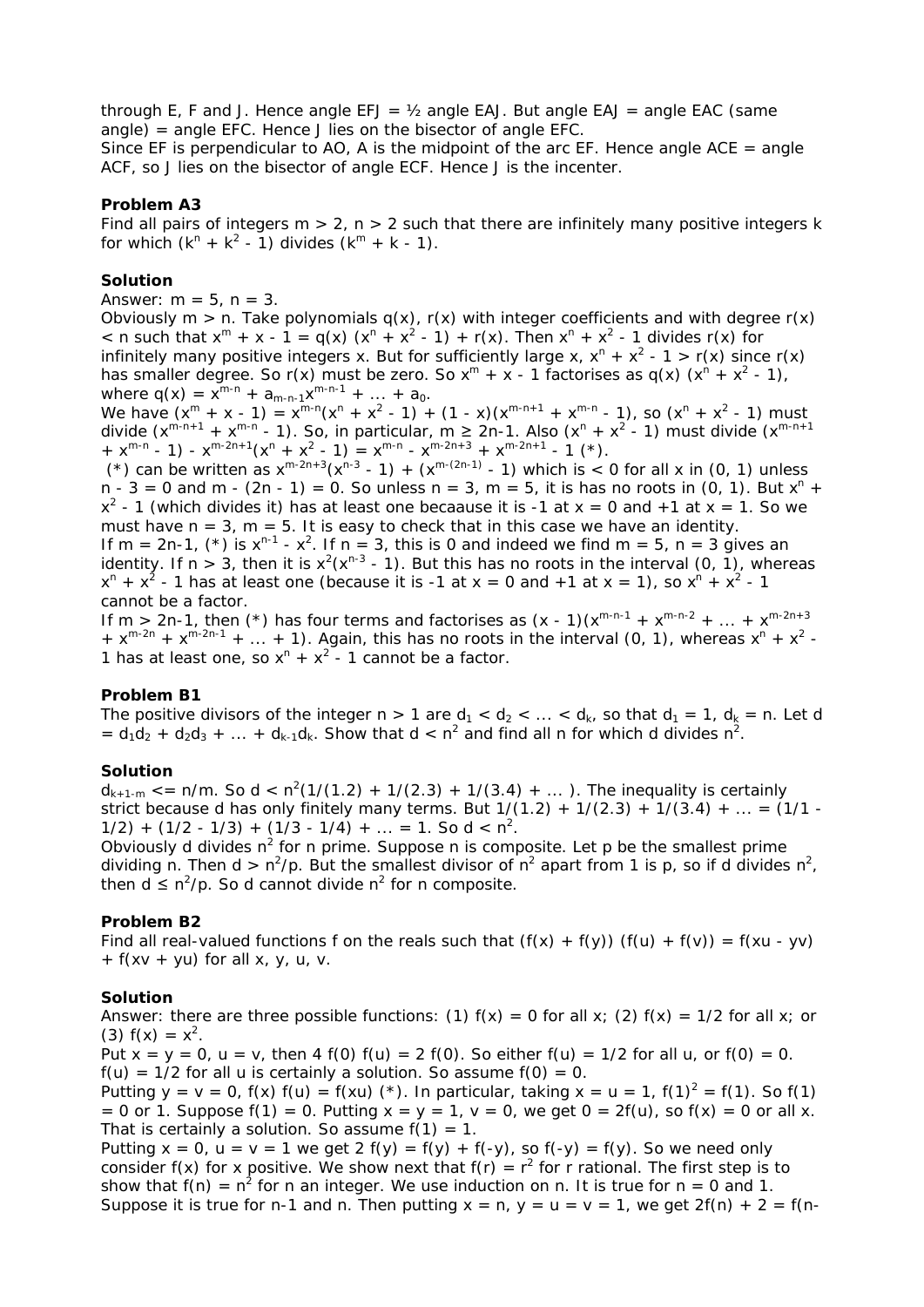1) + f(n+1), so f(n+1) =  $2n^2 + 2 - (n-1)^2 = (n+1)^2$  and it is true for n+1. Now (\*) implies that f(n)  $f(m/n) = f(m)$ , so  $f(m/n) = m^2/n^2$  for integers m, n. So we have established  $f(r) =$ r<sup>2</sup> for all rational r.

From (\*) above, we have  $f(x^2) = f(x)^2 \ge 0$ , so  $f(x)$  is always non-negative for positive x and hence for all x. Putting  $u = y$ ,  $v = x$ , we get (f(x) + f(y))<sup>2</sup> = f(x<sup>2</sup> + y<sup>2</sup>), so f(x<sup>2</sup> + y<sup>2</sup>) =  $f(x)^2 + 2f(x)f(y) + f(y)^2 \ge f(x)^2 = f(x^2)$ . For any  $u > v > 0$ , we may put  $u = x^2 + y^2$ ,  $v = x^2$ and hence  $f(u) \ge f(v)$ . In other words, f is an increasing function.

So for any x we may take a sequence of rationals  $r_n$  all less than x we converge to x and another sequence of rationals s<sub>n</sub> all greater than x which converge to x. Then  $r_n^2 = f(r_n) \leq$  $f(x) \le f(s_n) = s_n^2$  for all x and hence  $f(x) = x^2$ .

#### **Problem B3**

2 circles of radius 1 are drawn in the plane so that no line meets more than two of the circles. Their centers are  $O_1$ ,  $O_2$ , ...,  $O_n$ . Show that  $\sum_{i \leq j} 1/O_iO_j \leq (n-1)n/4$ .

#### **Solution**

Denote the circle center  $O_i$  by  $C_i$ . The tangents from  $O_1$  to  $C_i$  contain an angle 2x where sin  $x = 1/O_1O_i$ . So  $2x > 2/O_1O_i$ . These double sectors cannot overlap, so ∑  $2/O_1O_i < \pi$ . Adding the equations derived from  $O_2$ ,  $O_3$ , ... we get  $4 \sum O_i O_i < n\pi$ , so  $\Sigma$  $O_iO_i$  < nn/4, which is not quite good enough.





There are two key observations. The first is that it is better to consider the angle  $O_1O_1O_j$ than the angle between the tangents to a single circle. It is not hard to show that this angle must exceed both  $2/O_1O_i$  and  $2/O_1O_i$ . For consider the two common tangents to  $C_1$ and  $C_i$  which intersect at the midpoint of  $O_1O_i$ .

The angle between the center line and one of the tangents is at least  $2/O_1O_i$ . No part of the circle  $C_i$  can cross this line, so its center  $O_i$  cannot cross the line parallel to the tangent through  $O_1$ . In other word, angle  $O_1O_1O_i$  is at least  $2/O_1O_i$ . A similar argument establishes it is at least  $2/O_1O_i$ .

Now consider the convex hull of the n points  $O_i$ .  $m \le n$  of these points form the convex hull and the angles in the convex m-gon sum to (m-2)π. That is the second key observation. That gains us not one but two amounts  $\pi/4$ . However, we lose one back. Suppose O<sub>1</sub> is a vertex of the convex hull and that its angle is  $\theta_1$ . Suppose for convenience that the rays  $O_1O_2$ ,  $O_1O_3$ , ...,  $O_1O_n$  occur in that order with  $O_2$  and  $O_n$  adjacent vertices to  $O_1$  in the convex hull. We have that the n-2 angles between adjacent rays sum to  $\theta_1$ . So we have  $\Sigma$  $2/O_1O_i < \theta_1$ , where the sum is taken over only n-2 of the i, not all n-1. But we can choose which i to drop, because of our freedom to choose either distance for each angle. So we drop the longest distance  $O_1O_i$ . [If  $O_1O_k$  is the longest, then we work outwards from that ray. Angle  $O_{k-1}O_1O_k$  > 2/O<sub>1</sub>O<sub>k-1</sub>, and angle  $O_kO_1O_{k+1}$  > 2/O<sub>1</sub>O<sub>k+1</sub> and so on.]

We now sum over all the vertices in the convex hull. For any centers  $O_i$  inside the hull we use the  $\Sigma_i$  2/O<sub>i</sub>O<sub>i</sub> <  $\pi$  which we established in the first paragraph, where the sum has all n-1 terms. Thus we get  $\Sigma_{i,j}$  2/O<sub>i</sub>O<sub>i</sub> < (n-2)n, where for vertices i for which O<sub>i</sub> is a vertex of the convex hull the sum is only over n-2 values of j and excludes  $2/O_iO_{max}$  where  $O_{max}$  denotes the furthest center from  $O_i$ .

Now for O<sub>i</sub> a vertex of the convex hull we have that the sum over all  $j$ ,  $\Sigma$  2/O<sub>i</sub>O<sub>i</sub>, is the sum Σ' over all but j = max i plus at most 1/(n-2) Σ'. In other words we must increase the sum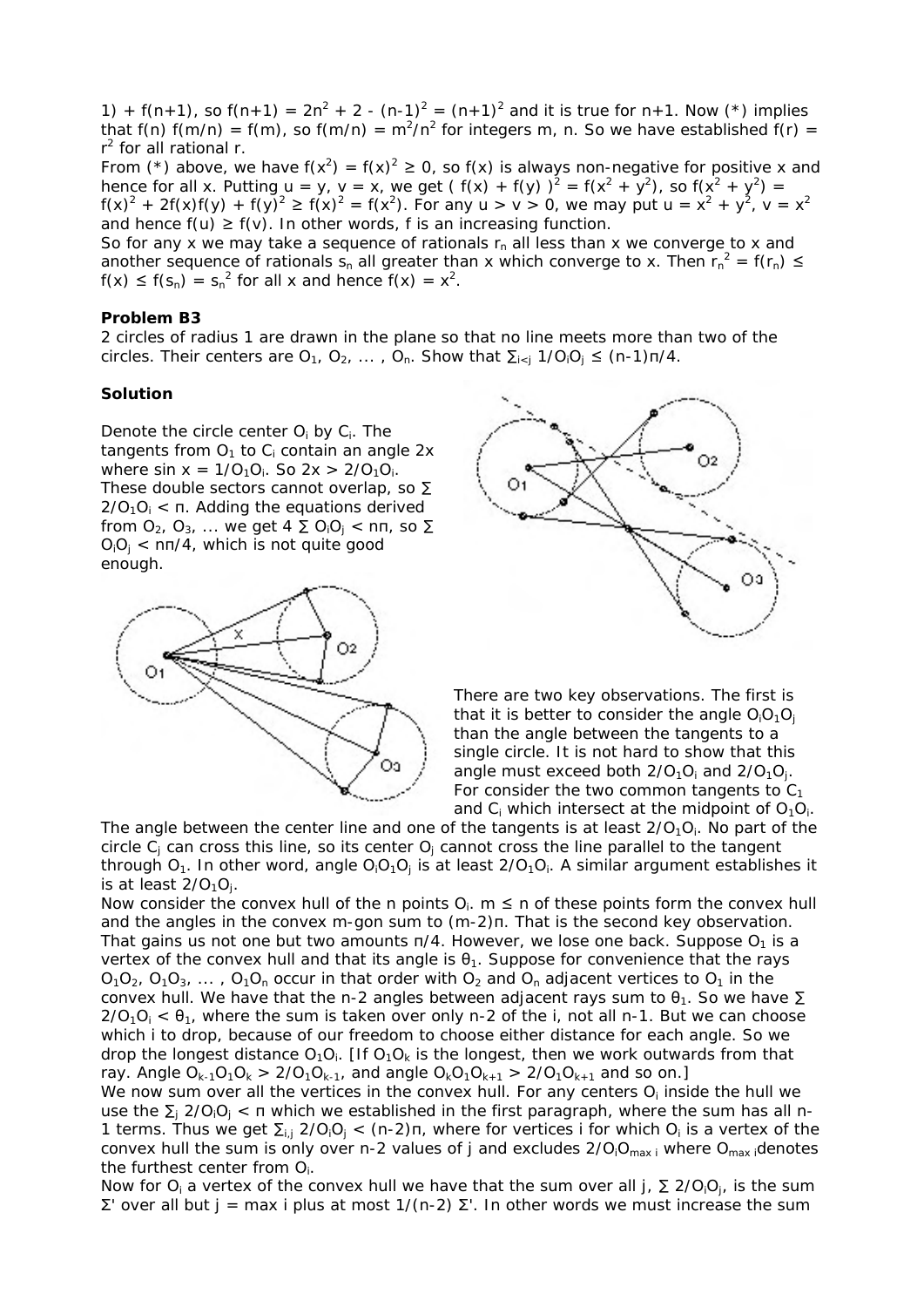by at most a factor  $(n-1)/(n-2)$  to include the missing term. For  $O_i$  not a vertex of the hull, obviously no increase is needed. Thus the full sum  $\Sigma_{i,j}$  2/O<sub>i</sub>O<sub>i</sub> < (n-1)π. Hence  $\Sigma_{i\leq j}$  1/O<sub>i</sub>O<sub>i</sub> < (n-1)π/4 as required.

### **IMO 2003**

#### **Problem A1**

S is the set {1, 2, 3, ... , 1000000}. Show that for any subset A of S with 101 elements we can find 100 distinct elements  $x_i$  of S, such that the sets  $x_i + A$  are all pairwise disjoint. [Note that  $x_i + A$  is the set  $\{a + x_i \mid a \text{ is in } A\}$ ].

#### **Solution**

Having found  $x_1, x_2, ..., x_k$  there are k·101·100 forbidden values for  $x_{k+1}$  of the form  $x_i$  +  $a_m$  -  $a_n$  with m and n unequal and another k forbidden values with  $m = n$ . Since 99 101 100  $+$  99 = 10<sup>6</sup> - 1, we can successively choose 100 distinct  $x_i$ .

#### **Problem A2**

Find all pairs (m, n) of positive integers such that  $m^2/(2mn^2 - n^3 + 1)$  is a positive integer.

#### **Answer**

 $(m, n) = (2k, 1), (k, 2k)$  or  $(8k<sup>4</sup> - k, 2k)$ 

#### **Solution**

The denominator is  $2mn^2 - n^3 + 1 = n^2(2m - n) + 1$ , so  $2m \ge n \ge 0$ . If  $n = 1$ , then m must be even, in other words, we have the solution  $(m, n) = (2k, 1)$ . So assume n > 1. Put h =  $m^2/(2mn^2 - n^3 + 1)$ . Then we have a quadratic equation for m, namely m<sup>2</sup> - 2hn<sup>2</sup>m + (n<sup>3</sup> - 1)h = 0. This has solutions hn<sup>2</sup> + - N, where N is the positive

square root of  $h^2n^4$  - hn<sup>3</sup> + h. Since n > 1, h  $\geq$  1, N is certainly real. But the sum and product of the roots are both positive, so both roots must be positive. The sum is an integer, so if one root is a positive integer, then so is the other.

The larger root hn<sup>2</sup> + N is greater than hn<sup>2</sup>, so the smaller root < h(n<sup>3</sup> - 1)/(hn<sup>2</sup>) < n. But note that if 2m - n > 0, then since h > 0, we must have the denominator  $(2m - n)n^2 + 1$ smaller than the numerator and hence  $m > n$ . So for the smaller root we cannot have  $2m$  $n > 0$ . But 2m - n must be non-negative (since h is positive), so 2m - n = 0 for the smaller root. Hence hn<sup>2</sup> - N = n/2. Now  $N^2 = (hn^2 - n/2)^2 = h^2n^4 - hn^3 + h$ , so h = n<sup>2</sup>/4. Thus n must be even. Put  $n = 2k$  and we get the solutions  $(m, n) = (k, 2k)$  and  $(8k^4 - k, 2k)$ . We have shown that any solution must be of one of the three forms given, but it is trivial to check that they are all indeed solutions.

#### **Problem A3**

A convex hexagon has the property that for any pair of opposite sides the distance between their midpoints is  $\frac{1}{2}$   $\sqrt{3}$  times the sum of their lengths. Show that all the hexagon's angles are equal.

#### **Solution**

We use bold to denote vectors, so **AB** means the vector from A to B. We take some arbitrary origin and write the vector **OA** as **A** for short. Note that the vector to the midpoint of AB is  $(A + B)/2$ , so the vector from the midpoint of DE to the midpoint of AB is  $(A + B -$ **D** - **E**)/2. So the starting point is  $|\mathbf{A} + \mathbf{B} - \mathbf{D} - \mathbf{E}| \ge \sqrt{3}$  ( $|\mathbf{A} - \mathbf{B}| + |\mathbf{D} - \mathbf{E}|$ ) and two similar equations. The key is to notice that by the triangle inequality we have  $|\mathbf{A} \cdot \mathbf{B}| + |\mathbf{D} \cdot \mathbf{E}| \ge$ |**A** - **B** - **D** + **E**| with equality iff the opposite sides AB and DE are parallel. Thus we get |**DA** + **EB** $\geq \sqrt{3}$  |**DA** - **EB** $\mid$ . Note that DA and EB are diagonals. Squaring, we get **DA**<sup>2</sup> + 2 **DA.EB** + **EB**<sup>2</sup> ≥ 3(**DA**<sup>2</sup> - 2 **DA.EB** + **EB**<sup>2</sup>), or **DA**<sup>2</sup> + **EB**<sup>2</sup> ≤ 4 **DA.EB**. Similarly, we get **EB**<sup>2</sup> +  $FC^2 \leq 4$  **EB.FC** and  $FC^2$  +  $AD^2 \leq 4$  **FC.AD** = - 4 **FC.DA**. Adding the three equations gives  $2(DA - EB + FC)^2 \le 0$ . So it must be zero, and hence  $DA - EB + FC = 0$  and opposite sides of the hexagon are parallel.

Note that **DA** - **EB** + **FC** = **A** - **D** - **B** + **E** + **C** - **F** = **BA** + **DC** + **FE**. So **BA** + **DC** + **FE** = 0. In other words, the three vectors can form a triangle.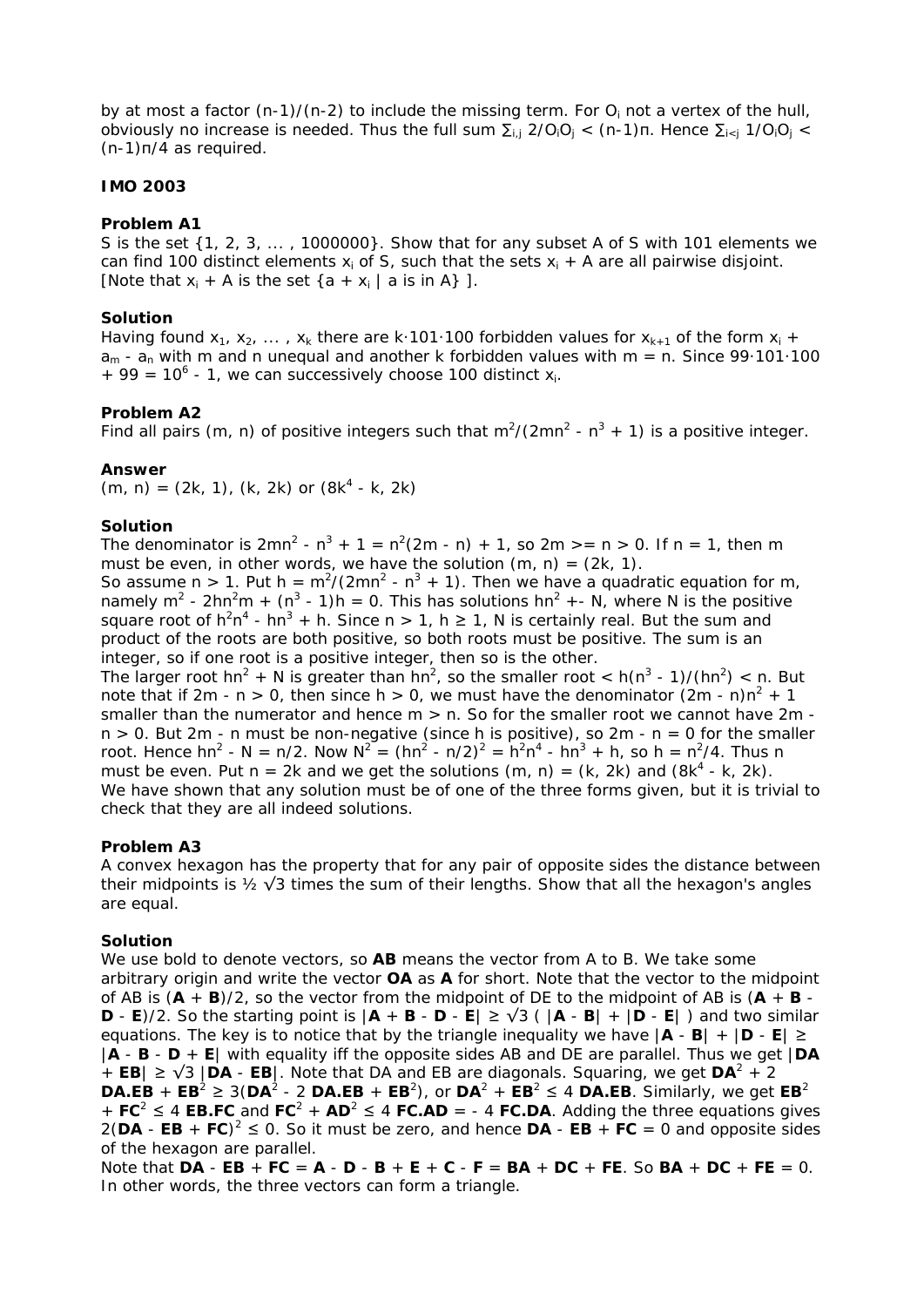Since EF is parallel to BC, if we translate EF along the vector **ED** we get CG, an extension of



BC. Similarly, if we translate AB along the vector **BC** we get an extension of ED. Since **BA**, **DC** and **FE** form a triangle, AB must translate to DG. Thus HAB and CDG are congruent. Similarly, if we take AF and DE to intersect at I, the triangle FIE is also congruent (and similarly oriented) to HAB and CDG. Take J, K as the midpoints of AB, ED. HIG and HAB are equiangular and hence similar. IE =  $DG$ and K is the midpoint of ED, so K is also the midpoint of IG. Hence HJ is parallel to HK, so H, J, K are collinear.

Hence  $HJ/AB = HK/IG = (HK - HJ)/(IG - AB) =$ JK/(AB + ED) =  $\frac{1}{2}$   $\sqrt{3}$ . Similarly, each of the medians of the triangle HAB is  $\frac{1}{2}$   $\sqrt{3}$  times the corresponding side. We will show that this implies it is equilateral. The required result

then follows immediately.

Suppose a triangle has side lengths a, b, c and the length of the median to the midpoint of side length c is m. Then applying the cosine rule twice we get  $m^2 = a^2/2 + b^2/2 - c^2/4$ . So if  $m^2 = 34 \text{ c}^2$ , it follows that  $a^2 + b^2 = 2c^2$ . Similarly,  $b^2 + c^2 = 2a^2$ . Subtracting, a = c. Similarly for the other pairs of sides.

#### **Problem B1**

ABCD is cyclic. The feet of the perpendicular from D to the lines AB, BC, CA are P, Q, R respectively. Show that the angle bisectors of ABC and CDA meet on the line AC iff  $RP =$ RQ.

#### **Solution**

APRD is cyclic with diameter AD (because angle  $APD = angle ARD = 90^\circ$ . Suppose its center is O and its radius r. Angle PAR =  $\frac{1}{2}$  angle POR, so PR =  $2r \sin \frac{1}{2}POR = AD \sin PAR$ . Similarly,  $RQ = CD \sin RCO$ . (Note that it makes no difference if R, P are on the same or opposite sides of the line AD.) But sin PAR  $=$  sin BAC,  $sin RCQ = sin ACB$ , so applying the sine rule to the triangle ABC, sin  $RCQ/sin$  PAR = AB/BC. Thus we have  $AD/CD = (PR/RO)$  (AB/BC). Suppose the angle bisectors of B, D meet AD at  $X$ , Y. Then we have AB/BC = AX/CX and AD/CD  $=$  AY/CY. Hence  $(AY/CY)/(AX/CX) = PR/RQ$ . So  $PR = RQ$  iff  $X = Y$ , which is the required result.

# B R Ċ ō

# **Problem B2**

Given  $n > 2$  and reals  $x_1 < = x_2 < = ... < = x_n$ ,

show that  $(\sum_{i,j} |x_i - x_j|)^2 \le (2/3)$  (n<sup>2</sup> - 1)  $\sum_{i,j} (x_i - x_j)^2$ . Show that we have equality iff the sequence is an arithmetic progression.

#### **Solution**

Notice first that if we restrict the sums to  $i < j$ , then they are halved. The lhs sum is squared and the rhs sum is not, so the the desired inequality with sums restricted to  $i < j$ has (1/3) on the rhs instead of (2/3).

Consider the sum of all  $|x_i - x_i|$  with  $i < j$ .  $x_1$  occurs in (n-1) terms with a negative sign.  $x_2$ occurs in one term with a positive sign and (n-2) terms with a negative sign, and so on. So we get  $-(n-1)x_1 - (n-3)x_2 - (n-5)x_3 - ... + (n-1)x_n = \sum_{i=1}^{n} (2i-1-n)x_i$ .

We can now apply Cauchy-Schwartz. The square of this sum is just  $\sum x_i^2 \sum (2i-1-n)^2$ .